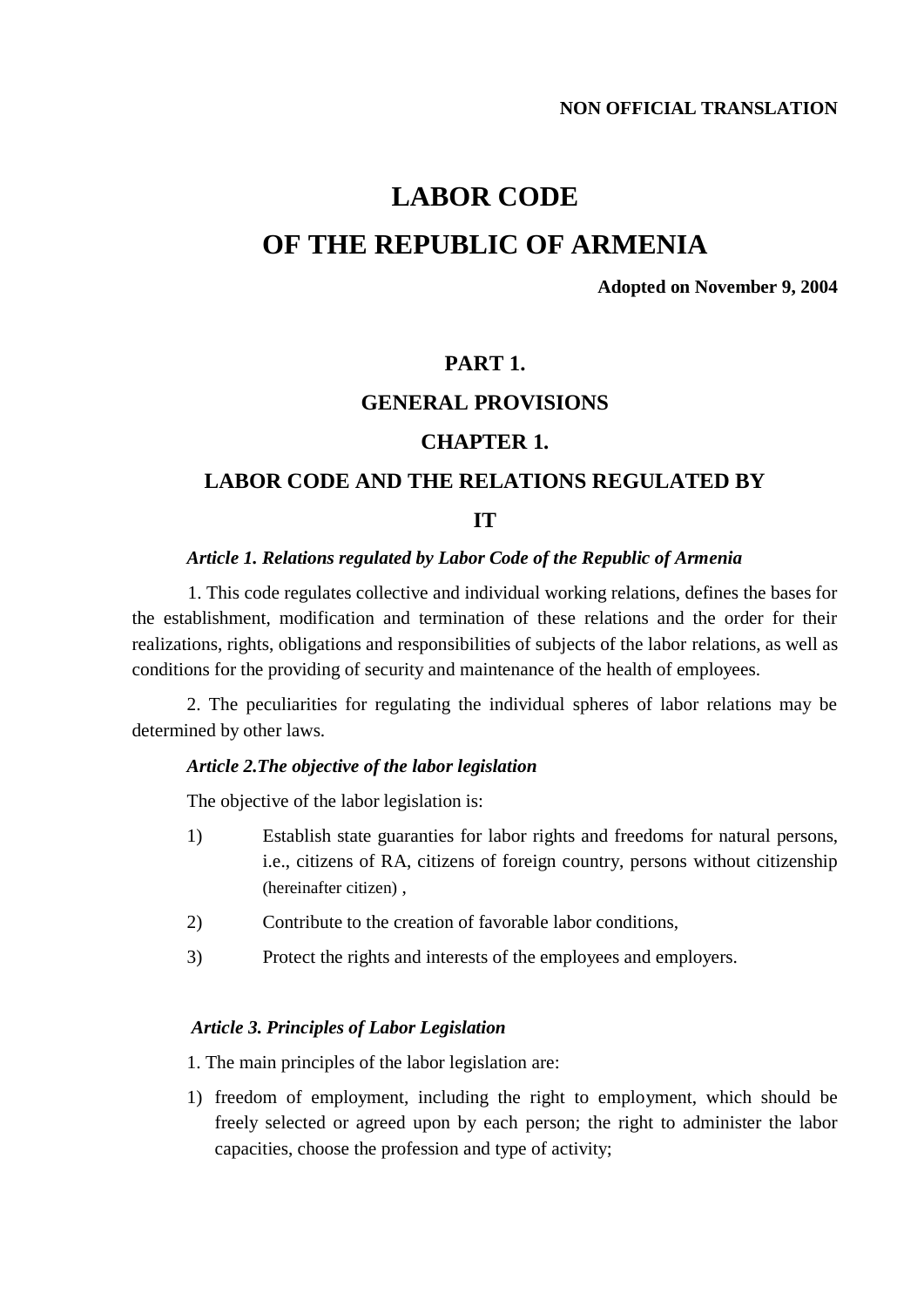2) prohibition of any type of compulsory work and violence with respect to employees;

3) Legal equality of parties of labor relations irrespective of their gender, race, nation, language, origin, citizenship, social status, religion, marital and family status, age, philosophy, political party, trade union or public organization membership, other factors unrelated to the employee's professional qualities;

4) provision the right to fair working conditions for each employee, including working conditions meeting safety and healthy working conditions;

5) equality of the rights and opportunities of the workers;

6) provision of the timely and complete remuneration of the employees at the rate not lower than the minimal salary stipulated by the law

7) provision of the right to freely make union for the protection of the rights and interests of the employees and employers, including the rights to create trade and employers unions or join them;

8) stability of labor relationships

9) freedom of collective negotiations;

10) responsibility of the parties to the collective contract for their obligations.

2. The State shall ensure the implementation of the labor law rights in accordance with the provisions of this Code and other laws. Labor rights may be restricted only by law, if such restrictions are necessary for public security, public order, public health and morals, rights and interests of the others, honor and good reputation.

#### *Article 4. Labor Legislation and other Legal Acts*

1. The labor legislation of the Republic of Armenia consists of RA Constitution, this code, other laws as well as GOA Decrees which have power of the law and contain norms of the labor law, orders and instructions of the President of the Republic of Armenia, GOA Decrees and decrees of the Prime-Minister of the Republic of Armenia.

The labor legislation stipulates:

1) scope, objective and principles of application of labor legislation;

2) legal grounds of exercising labor laws,

3) order and terms of conclusion and implementation of collective labor contracts, as well as the liability of parties for their obligations;

4) order and terms of remuneration;

5) maximum working time and minimum duration of rest;

6) minimum size (threshold) of privileges, compensation and guarantees;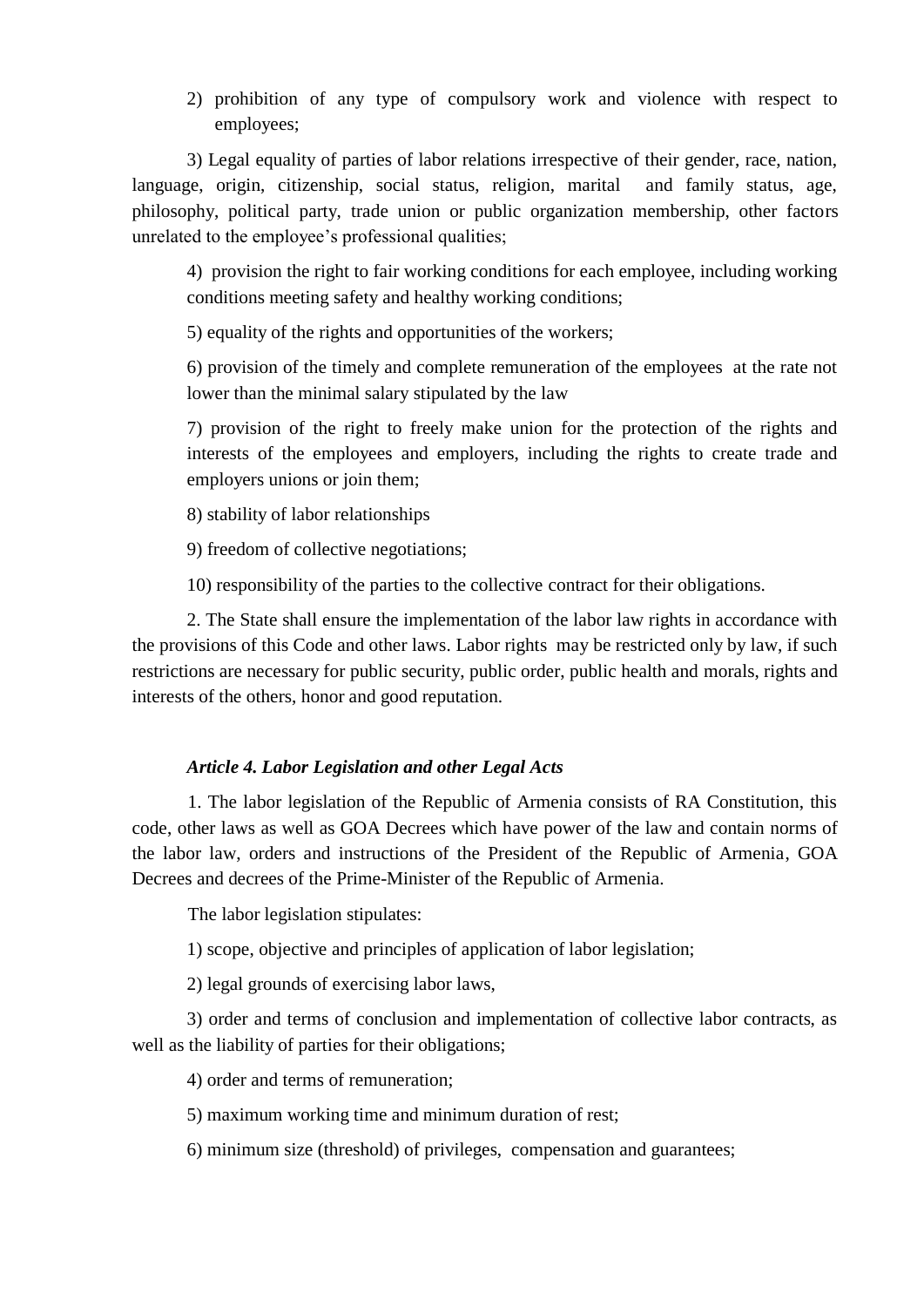7) main rules and norms for the protection of employees' health and ensuring their safety ;

8) rights and obligations, responsibilities of trade-unions, as well as their representatives;

9) legal grounds for ensuring code of contact;

10) conditions and amount (limits) of material liability;

11) basic provisions of supervision and control over compliance with labor legislation;

2. Institutional and local self-governance bodies may adopt norms of labor law only by in cases stipulated by labor legislation.

3. Employers may adopt internal (local) and individual legal acts in the frames of their authorization in a procedure set by legislation.

#### *Article 5. Internal and Individual Legal Acts of Employer*

1. The employer may adopt internal and individual legal acts for defining more favorable conditions for employees or their specific groups as compared with working, social and other conditions defined labor legislation and other normative legal acts. If internal or individual legal acts contain provisions that are less favorable than the conditions defined for employees by labor legislation and norms on labor law then these acts or their corresponding parts have no legal effect.

2. Internal or individual acts of employees may be adopted in a form of orders, instructions, decisions, written motions, etc.

3. Internal legal acts are adopted to approve internal rules of conduct, working (shift) and day-off schedules of the organization, overtime and rota for employees, as well as other cases envisaged by this Code.

The employer informs his/her employees about the internal legal acts before signing the work permission or no later than within three days following their promulgation if not otherwise defined by this Code, law or other normative legal acts.

4. The employer adopts individual legal acts for the regulation of issues related to forming employee's vacation, motivating and imposing penalties, temporarily posting to another place or work, sending on a business trip to another place, making the final payment and charging from the salary in an established procedure, as well as regulating other issues related with individual working relations.

The employer informs his/her employees about the individual legal acts by signing no later than within three days following their promulgation.

5. The procedure of promulgation, registration and archiving of internal and individual legal acts is defined by the RA Government.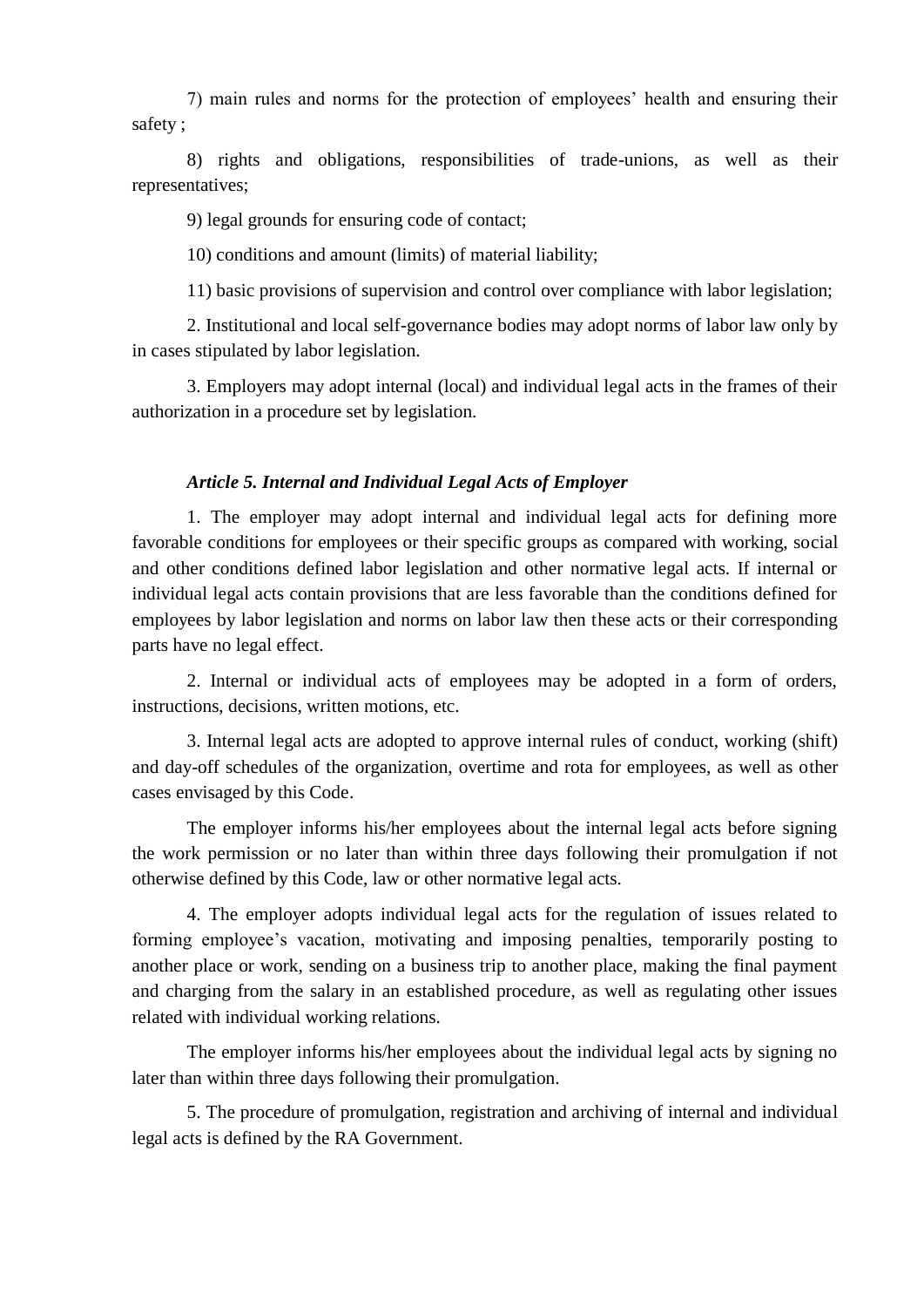### *Article 6.Rregulation of Labor and other Relationships Directly Related to It in Contractual Order*

1. The regulation of labor and other relationships directly related to it may be exercised by collective and labor contracts concluded by employees and employers in accordance with labor legislation and other normative acts containing norms of labor law.

The collective and labor contracts cannot contain such conditions that impair employee's state as compared with the working conditions stipulated by labor legislation, other normative legal acts containing norms of labor right. If collective or labor contracts envisage conditions that contravene this code, laws, other normative legal acts then these conditions have no legal effect.

2. In cases, when labor legislation and other legal normative acts containing norms on labor laws do not directly prohibit the parties of labor relationships to define mutual rights and obligations on their own , then while defining such rights and obligations in contractual order the parties should be guided by the principles of justice, prudence and honesty.

#### *Article 7. The Scope of Application of Labor Legislation*

1. Labor legislation and other normative legal acts shall be applied to labor relations in the territory of the Republic of Armenia regardless of the fact whether the work is performed in the Republic of Armenia or in another country with the instruction of the employer.

2. Provisions of RA labor legislation and other normative legal acts containing norms on labor law are to be mandatory exercised by all employers (citizens or organizations) regardless of their organizational and legal and ownership types.

3. Relationships arisen during the performance of activities in crafts or aircrafts (flying vehicles) are regulated by the RA labor legislation and other normative legal acts containing norms on labor law where these crafts are sailing or aircrafts (flying vehicles) are flying under the flag of the Republic of Armenia or bear the national emblem of the Republic of Armenia.

RA Labor Code and other normative legal acts containing norms on labor are applied during the performance of work in other means of transport only if means of transport being under the ownership of the employer are under the jurisdiction of the Republic of Armenia.

4. If the employer is a foreign country or its diplomatic representation, international organization or foreign person RA labor legislation and other normative legal acts containing norms on labor law are applied to the working relationships of employees permanently living in the Republic of Armenia where the diplomatic privileges are not broken.

5. RA Labor Code and other normative legal acts are not applied to the relations between foreign employers and employees not living in the Republic of Armenia permanently despite the fact that employees are doing work with the instruction of employer in the Republic of Armenia.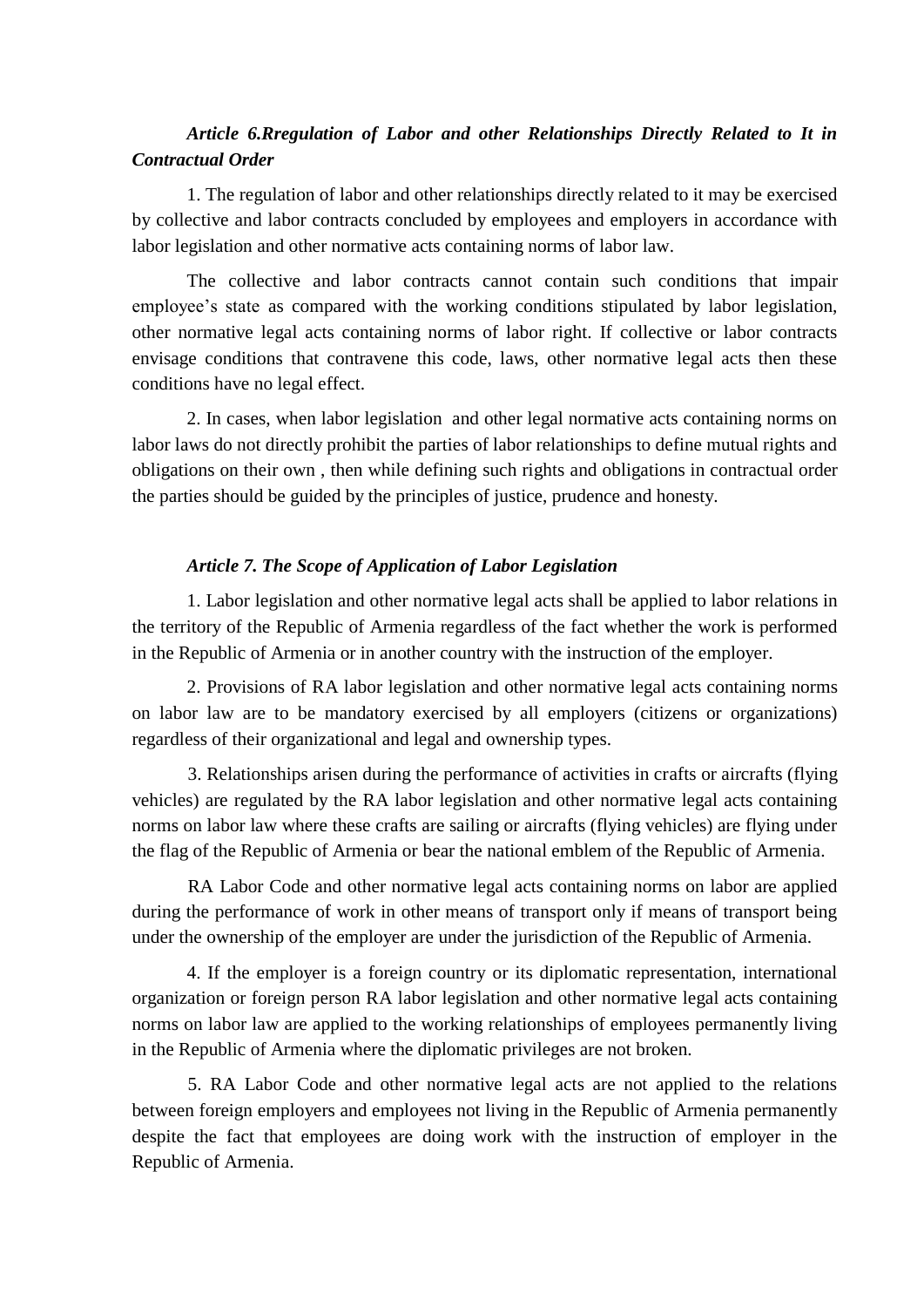6. If it is established through the court procedure that the civil and legal contract concluded between the employer and employee actually regulates working relations then provisions of Labor Code and normative legal acts containing norms on labor law are applied for these relations.

7. Working (service) relations of persons holding political, discretionary or civil positions as well as servants of civil, other state (special) services defined by the law and local self-governance bodies, as well as employees of the Central Bank of Armenia are regulated by this code if not otherwise defined by the corresponding law.

8. This Code does not regulate working relations with the participation of citizens being in punishment at disciplinary institutions.

#### *Article 8. Application of Foreign Right*

Foreign right shall be applied to labor relations existing in the Republic of Armenia where it is established by international treaties of the Republic of Armenia or laws.

#### *Article 9. International Treaties*

Where international treaties of the Republic of Armenia establish norms other than envisaged by this Code rules of treaties are applied.

#### *Article 10. Application of the Labor Legal Norms by Analogy*

1. Where the labor law is not directly regulated by the law , the norms of labor legislation (law analogy) regulating similar relationships are applied if it does not contradict their essence.

2. Where the law analogy of is impossible to apply rights and obligations of the parties are determined on the basis of principles of labor legislation (right's analogy).

3. The analogy cannot be applied, if the rights, freedoms of citizens and legal entities are limited or new obligations or responsibilities are envisaged for them, or forcing measures and the order for their application, the conditions and order for the control and supervision over the citizens and legal entities are made more stringent.

#### *Article 11. Principles of Interpretation of Norms of the Labor Code*

1. The norms of the labor legislation of the Republic of Armenia shall be interpreted by the direct meaning of the words and word combinations used in it by taking into consideration the requirements of this Code.

The interpretation of the norm of the Labor Code of the Republic of Armenia shall not change its meaning.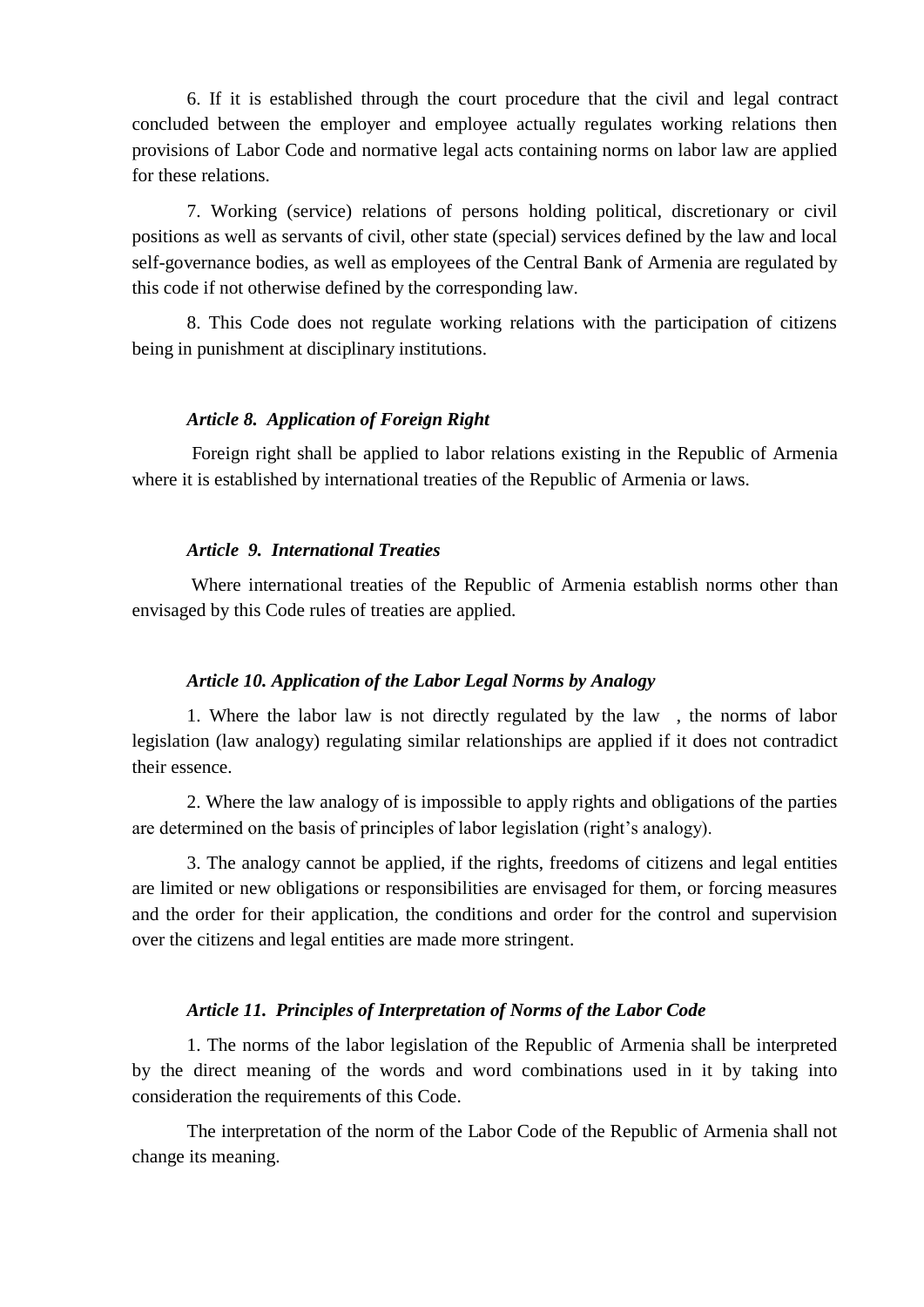2. If the legal act has been adopted in execution or in accordance with the legal act having similar or higher legal effect, then that act shall be interpreted first of all based on the provisions and principles of the act having higher legal effect..

#### *Article 12. Validity of Labor Legislation*

The labor legislation of the Republic of Armenia is applied to the relationships originated before its enforcement, i.e. it is retroactive only for cases stipulated by this Code, other laws, as well as in other normative legal act. The legal acts that limit the rights and freedoms of the employers or citizens, make more stringent the order for their implementation or stipulate responsibility or make responsibility more stringent or establish obligations or establish or make more stringent the order for the performance of obligations, as well as worsen their legal status in other ways shall have no retroactive effect.

### **CHAPTER 2.**

#### **LABOR RELATIONS,**

# **THE FOUNDATIONS OF THE ORIGIN OF THE LABOR RELATIONS, PARTIES OF LABOR RELATIONS**

#### *Article 13. Labor Relations*

Labor relations are those relations, which are based on the mutual agreement of employee and employer, under which the employee shall personally perform labor functions (work with certain profession, qualification or position) with certain remuneration keeping to the rules of internal labor discipline and the employer shall provide with working conditions envisaged by labor legislation, other normative legal acts containing norms of labor law, collective and labor contract.

#### *Article 14. Foundations for the Origin of Labor Relations*

The labor relations between the employee and employer are originated on the basis of labor contract concluded in a procedure established by the Labor Code and other normative legal acts containing norms on labor law.

#### *Article 15. Citizens' Legal and Labor Capacities*

1. The capacity (labor legal capacity) to have labor rights and bear responsibilities is equally recognized for all the citizens of the Republic of Armenia. The foreign citizens, persons with no citizenship in the Republic of Armenia shall have the same labor legal capacity, as the citizens of the Republic of Armenia if not otherwise stipulated by the law.

2. The labor legal capacity and the capacity to acquire and implement labor rights with his/her activities, to create labor obligations and implement them (labor activity) in full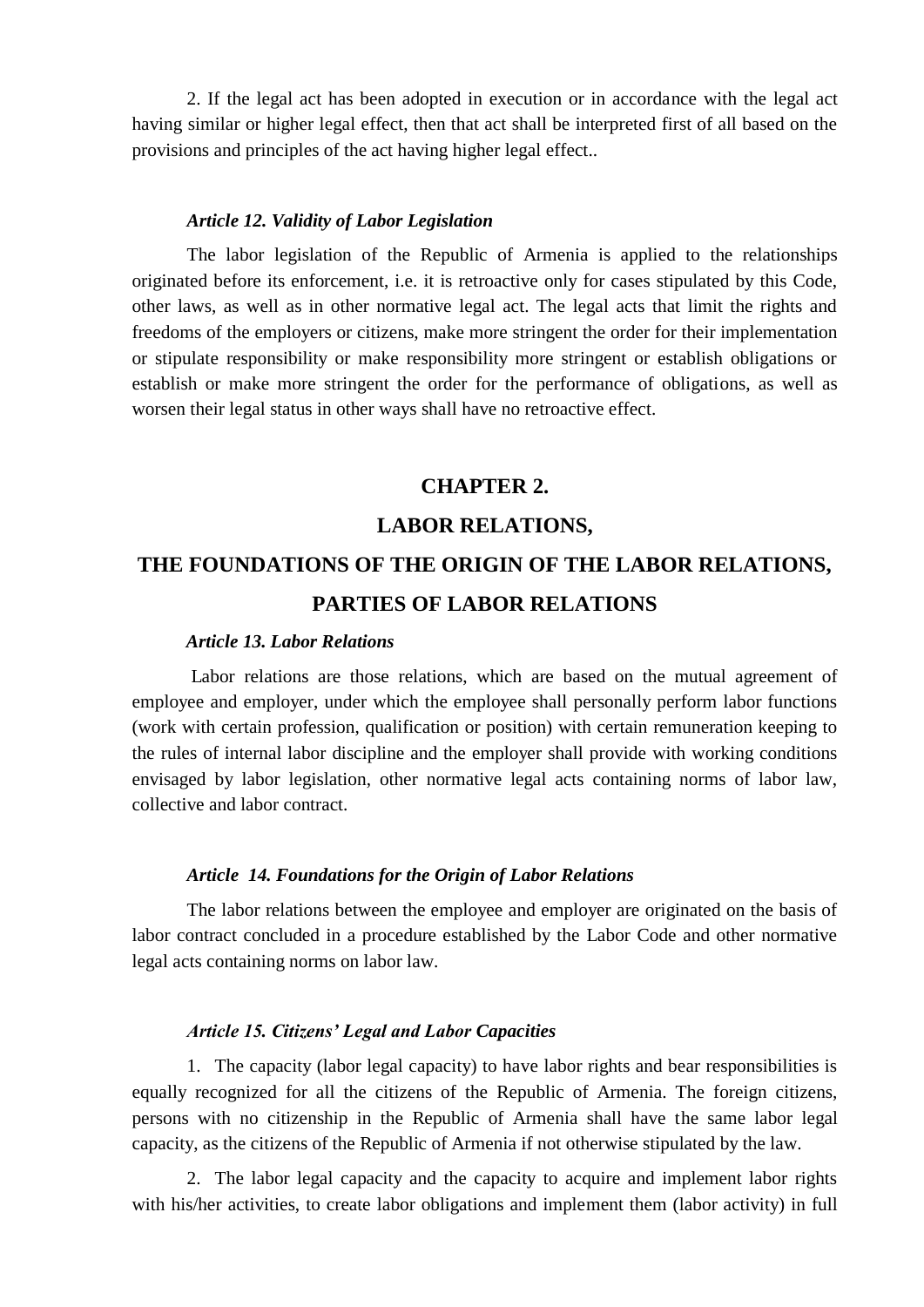volume are originated from the moment of coming the age of sixteen, except in cases stipulated by this code and other laws.

#### *Article 16. Legal and Labor Capacity of Employers*

1. Legal and labor capacity of employer legal entities is originated from the moment of their establishment.

2. The employers acquire labor legal rights and bear labor responsibilities as well as perform them through their entities. These entities are formed and operate on the basis of laws, other normative legal acts, charter oaf employer and legal acts approved (adopted) by him/her.

3. Legal and labor capacity of the employer citizen is regulated by the Civil Code of the Republic of Armenia. Employer citizens may perform labor rights and bear responsibilities themselves.

#### *Article 17. Employee*

1. Employee is the capable citizen that has reached the age defined by this Code who performs certain work for the benefit of employer by certain specialty, qualification or position.

2. 14- to16-year old citizens that have not reached their legal age who are working under a labor contract with the consent of one of the parents, adopter or guardian are considered as working citizens.

3. Conclusion of a labor contract with citizens under 14 or employing them is prohibited.

#### *Article 18. Employer*

1. Employer is the participant of labor relations that uses labor of citizens on the basis of labor contract and/or in a procedure defined by law.

2. Legal entity having legal and labor capacity may become an employer regardless of the organizational, legal and ownership type, nature and type of activities.

In cases defined by the legislation other subjects having the right to conclude labor contracts (company, state or local self-governance body, etc.) may act as employers.

3. Any citizen may be an employer as well.

#### *Article 19. Team of Employees, Procedure of Taking Decisions by the Team*

1. All employees being in labor relations with the employer make the team of employees.

The team of employees takes its decisions through staff meetings (forums).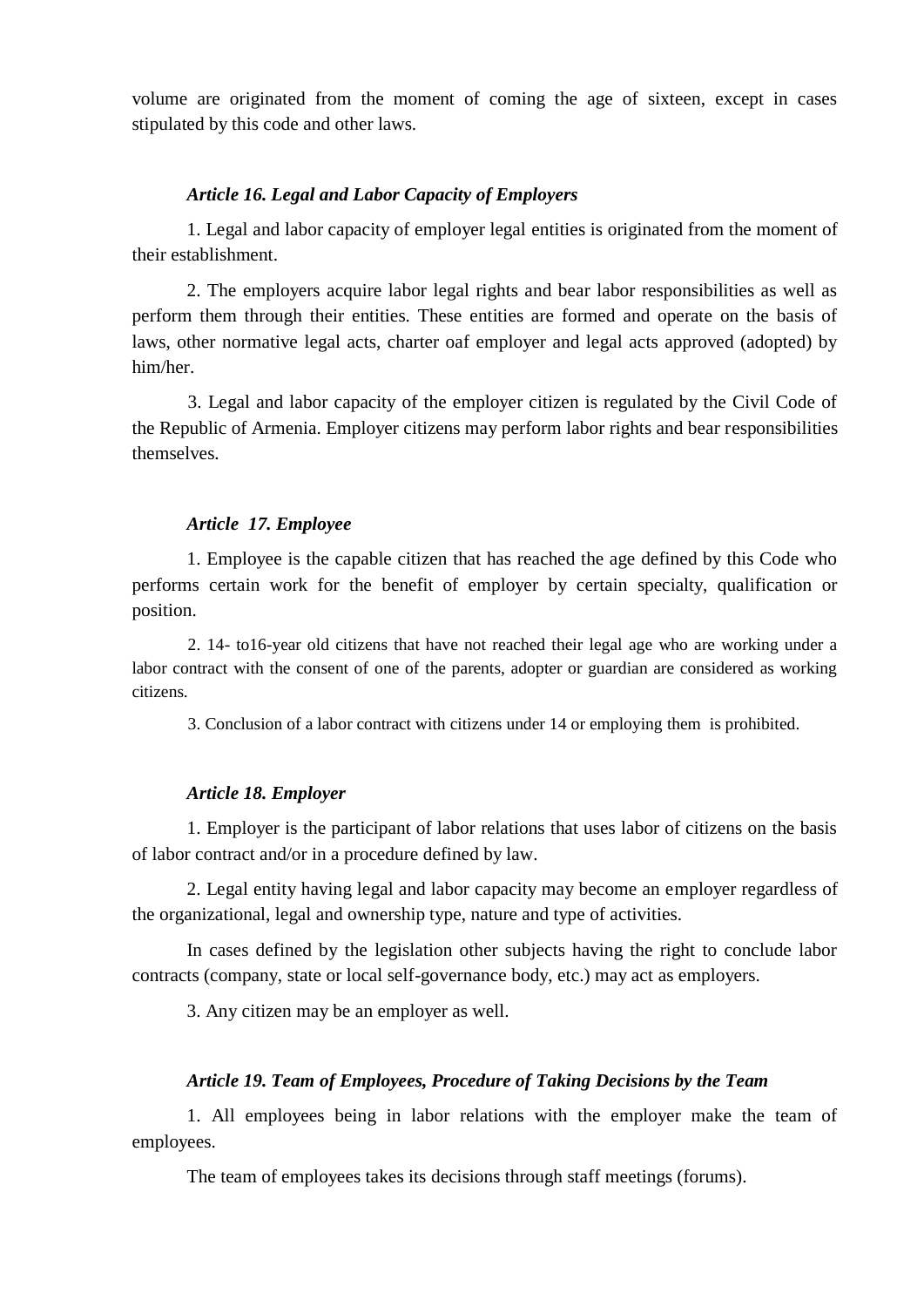2. The staff meeting is legally qualified if more than 50% of employer's employees are participating and the forum – if more than  $2/3$  of envoys selected by the employees are participating.

3. Decisions of the staff meeting (forum) are considered approved is more than 50% of participants (envoys) of the meeting (forum) voted for it, except for the cases stipulated by this Code.

4. With the decision approved by majority of votes of the participants of the staff meeting (envoys of the forum) decisions of the staff meeting (forum) may be taken by secret voting.

5. The team of employees may also take decisions with the sum-up of votes received from the meetings called up by structural and separated subdivisions of the organization

### *Article 20. Length of Service*

1. Period during which the citizen was in labor relations regulated by this Code is considered as length of service, as well as other periods that may be counted in the length of service in accordance with normative legal acts or collective contract to which labor legislation, other normative legal acts and collective contracts attach certain labor law or additional labor guarantees and privileges. Length of service may be:

1) General length of service counting the whole period of labor relations of the citizen, as well as other periods permitted to count in the length of service;

2) Special length of service counting periods over which work of specific profession was performed or specific position was held or employment performed under exceptional working conditions, as well as other periods permitted to count in length of service of the given type;

3) Length of service with a certain organization or the same employer counting working period at the same position as well as periods permitted to count in the length of service of the given type;

4) Uninterrupted length of service counting period of work with the same organization (employer) or several organizations (employers) where shift from one working place to the other was made with the mutual agreement of employers or there are other bases not breaking the length of service or when space between the shift from one work to the other do not exceed one month;

5) Insured length of service counting total period of employment and other activities not banned by the legislation of the Republic of Armenia during which the citizen was subject to insurance and mandatory social insurance contributions were made for him and/or by him in a procedure defined by law;

2. The procedure of counting the length of service is defined by the Government of the Republic of Armenia.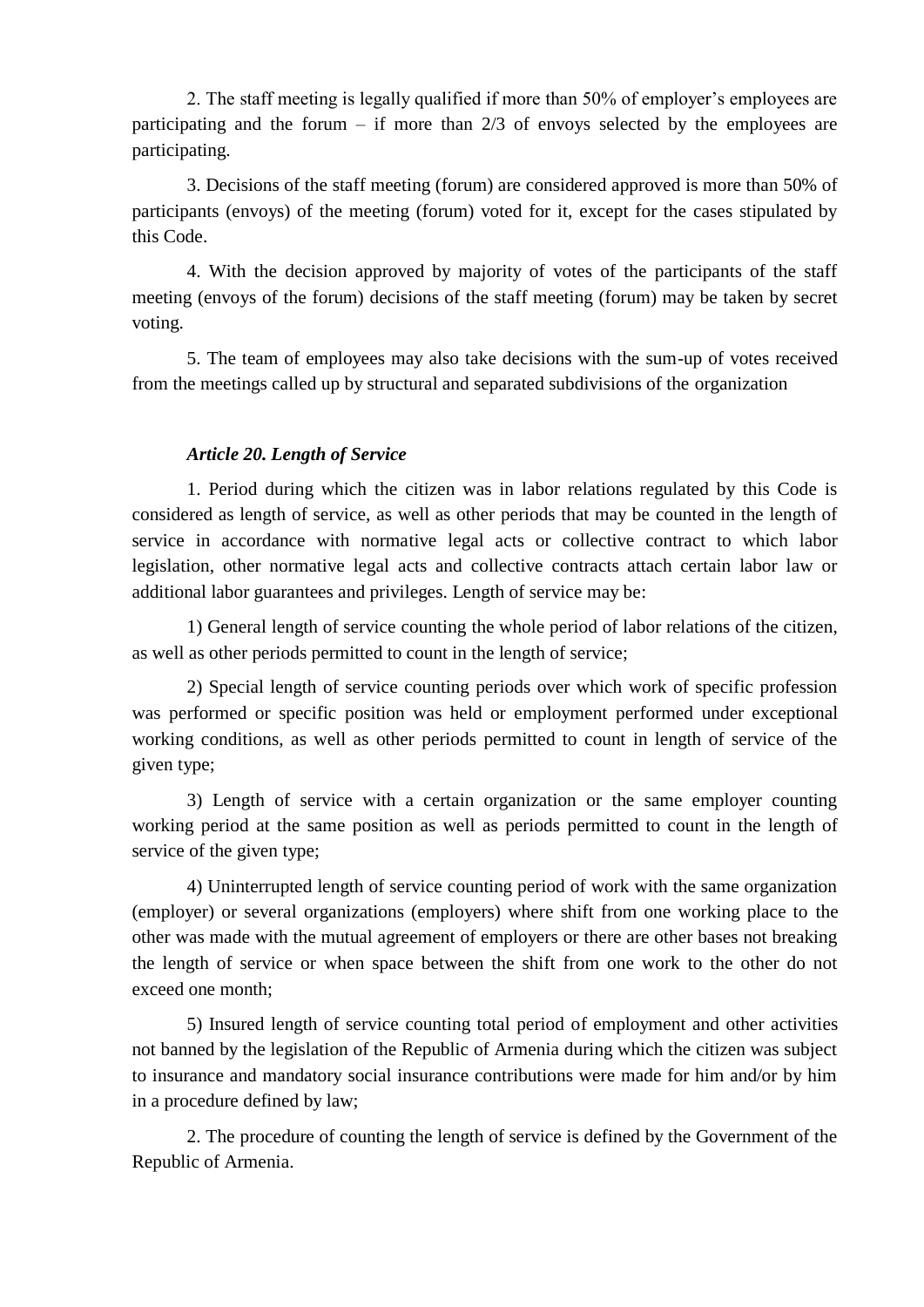### **CHAPTER 3.**

## **REPRESENTATION DURING COLLECTIVE LABOR RELATIONS**

#### *Article 21.Voluntariness and Freedom of Representation*

With an objective to protect and represent their rights and interests the employers and employees are free to join and create trade and employer unions with their own will in a procedure defined by law.

#### *Article 22. Basics for Representation*

1. Employers and employees may acquire, change, waive or deny labor rights and obligations through their representatives. Employers and employees may be represented both in collective and individual labor relations. Representation in collective labor relations shall be regulated by this Code and other laws, whereas representation in individual labor relations shall be regulated by the Civil Code of the Republic of Armenia.

2. Representation in collective labor relations shall occur, if that representative is representing the will of over 50% of the employees. Obligations of general nature assumed through such representation are binding on all employees, who do not have the special powers endowed to the representative of the collective, who fall within the scope of such obligations.

#### *Article 23. Representatives of Employees*

1. In labor relations the rights and interests of employees may be represented and protected by the trade unions.

Where an organization has no trade union the staff meeting (forum) may transfer functions of employee representation and interest protection to the corresponding sectoral or territorial trade union. In this case the staff meeting (forum) shall elect a representative (representatives) to participate at the collective negotiations with the given employer in the delegation of sectoral or territorial trade union.

2. One and the same representative may not represent and protect the interests of both the employees and the employers.

#### *Article 24. Regulation of Trade Unions' Activities*

When protecting labor, professional, economic and social rights and interests of employees, trade unions shall be guided by this Code, laws regulating trade union activities and their charters.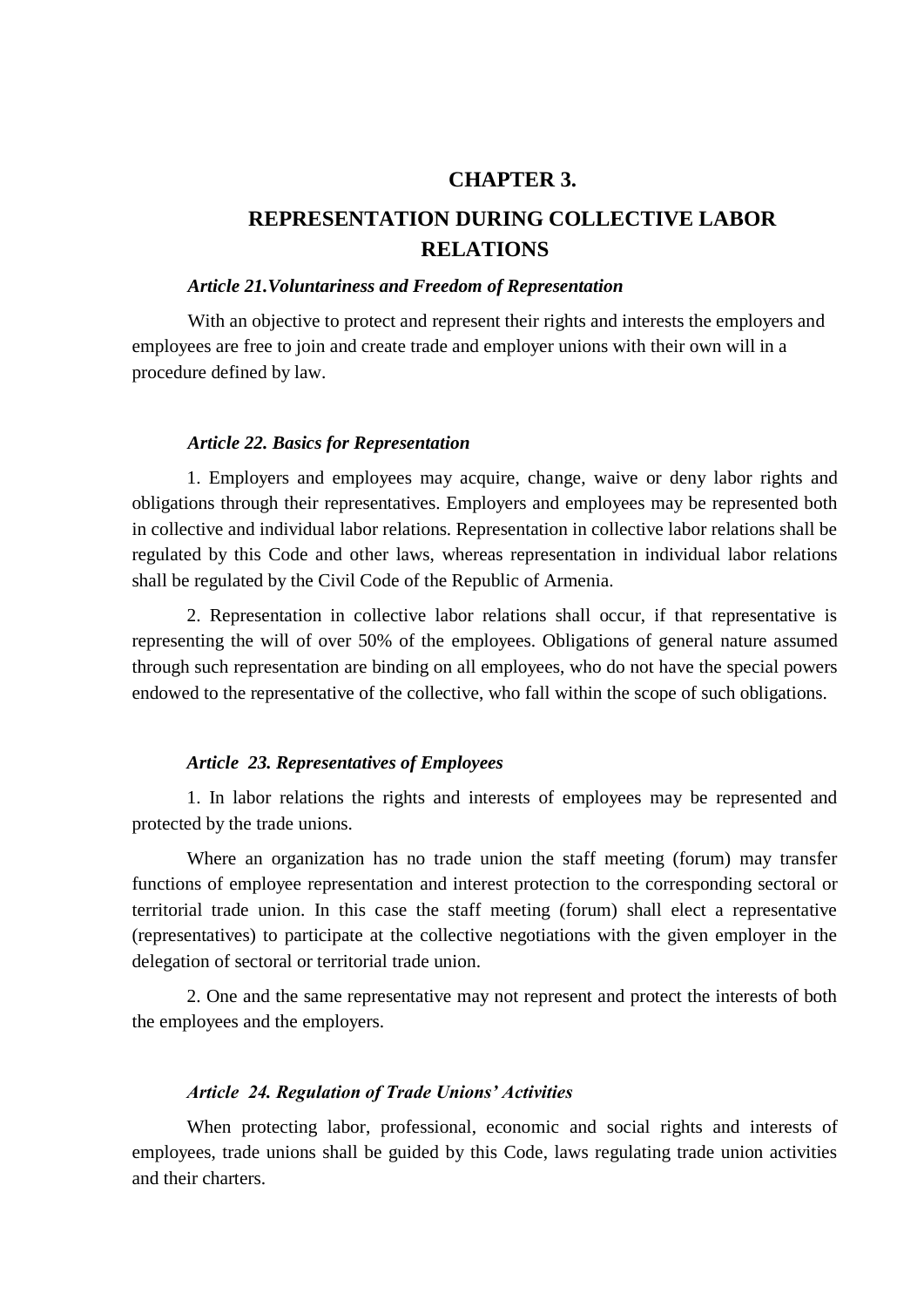#### *Article 25. Rights of Employees' Representatives*

1. The representatives of the employees reserve the right:

- 1) Conduct collective negotiations, conclude collective contracts, supervise their implementation;
- 2) Submit proposals to the employer on the organization of work;
- 3) Organize and manage strikes and other lawful measures, which the employees have the right to undertake;
- 4) Submit proposals to state and local self-governance bodies;

5) Exercise non-governmental supervision over the implementation of the labor legislation and other normative legal acts containing norms of labor law;

6) Get information from the employers in a procedure defined by this Code;

7) Appeal to the court against the decisions and actions of the employer or persons authorized by him, if they do not comply with the legislation of the Republic of Armenia, collective and labor contracts.

2. Representatives of employees are also authorized to carry out other lawful actions for the representation of employee rights. The representative of collective contract employees may have additional powers, which comply with the legislation.

#### *Article 26. Employers' Duties and Rights Relating to the Employees' Representatives*

1. An employer must:

1) respect the rights of the representatives of the employees and do not interfere with their activities. The activities of the representatives of the employees may not be terminated at the employer's will;

2) when making decisions that may affect the employees' legal position, hold consultations with the representatives of the employees and, in cases provided for by this Code, obtain their consent;

3) ensure conduct of collective negotiations within short period of time;

4) consider the proposals submitted by the representatives of the employees within the term set in this Code and where such term is not set – no late than within one month and respond to it in writing;

5) provide free of charge necessary information on issues related to the work to the representatives of employees;

6) perform other obligations provided for by collective contracts;

7) ensure other rights of the representatives of the employees established by the legislation.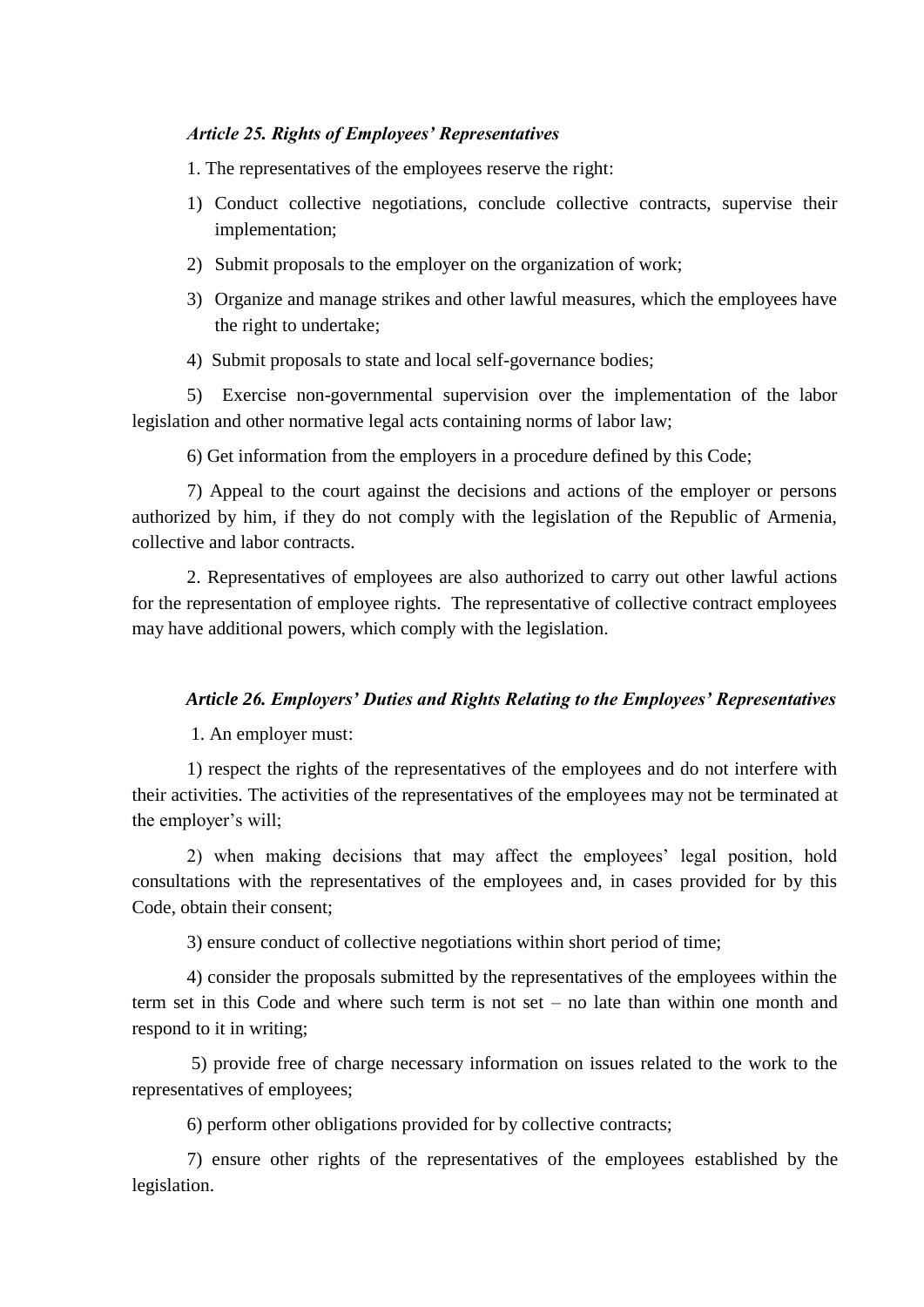2. When the representative of the employees violates the employer's rights, provisions of the legislation or norms of agreements the employer may apply to the court requesting termination of unlawful activities of the representative of employees in a procedure defined by the legislation.

### *Article 27. Representatives of Employers*

1. In collective and individual labor relations of the organization the manager (director, general director, chairman, etc) of the organization acts as a representative of the employer. Employers may also be represented by other persons where envisaged by the law or charter of the organization.

2. The employer may transfer his/her or part of his/her responsibilities in the sphere of labor law to citizens or legal entities.

3. The corresponding union of employers acts as the representative of the employers in collective relations of national, sectoral and local levels.

The Union of Employers is a legal entity, which is a non commercial organization unifying organizations being employers and employer citizens. Employer organizations being member of the Union are represented in the Union through their authorized representatives.

The operation of the Union of Employers is regulated by this Code, law and its charter.

### **CHAPTER 4.**

### **TERMS**

#### *Article 28. Determination of the Term*

1. The term set by the labor legislation, other normative legal acts containing norms on labor law, collective and labor contracts or set by the court is determined by a calendar year, month, date or years, months, weeks, days or end of a certain time period counted by hours.

2. A term may also be defined by a reference to a certain event, which must inevitably take place.

#### *Article 29. Calculation of Terms*

1. A term defined by a certain time period shall start on the day following the calendar year, month, date or event signifying the beginning of the term.

2. The term calculated in years shall end on the relevant date and month of the year of the term. Where it is impossible to determine exactly the starting month of the term calculated in years, the last day of the term shall be considered to be the thirtieth day of June of the corresponding day.

The rules for the terms calculated in months shall be applied to semi-annual terms.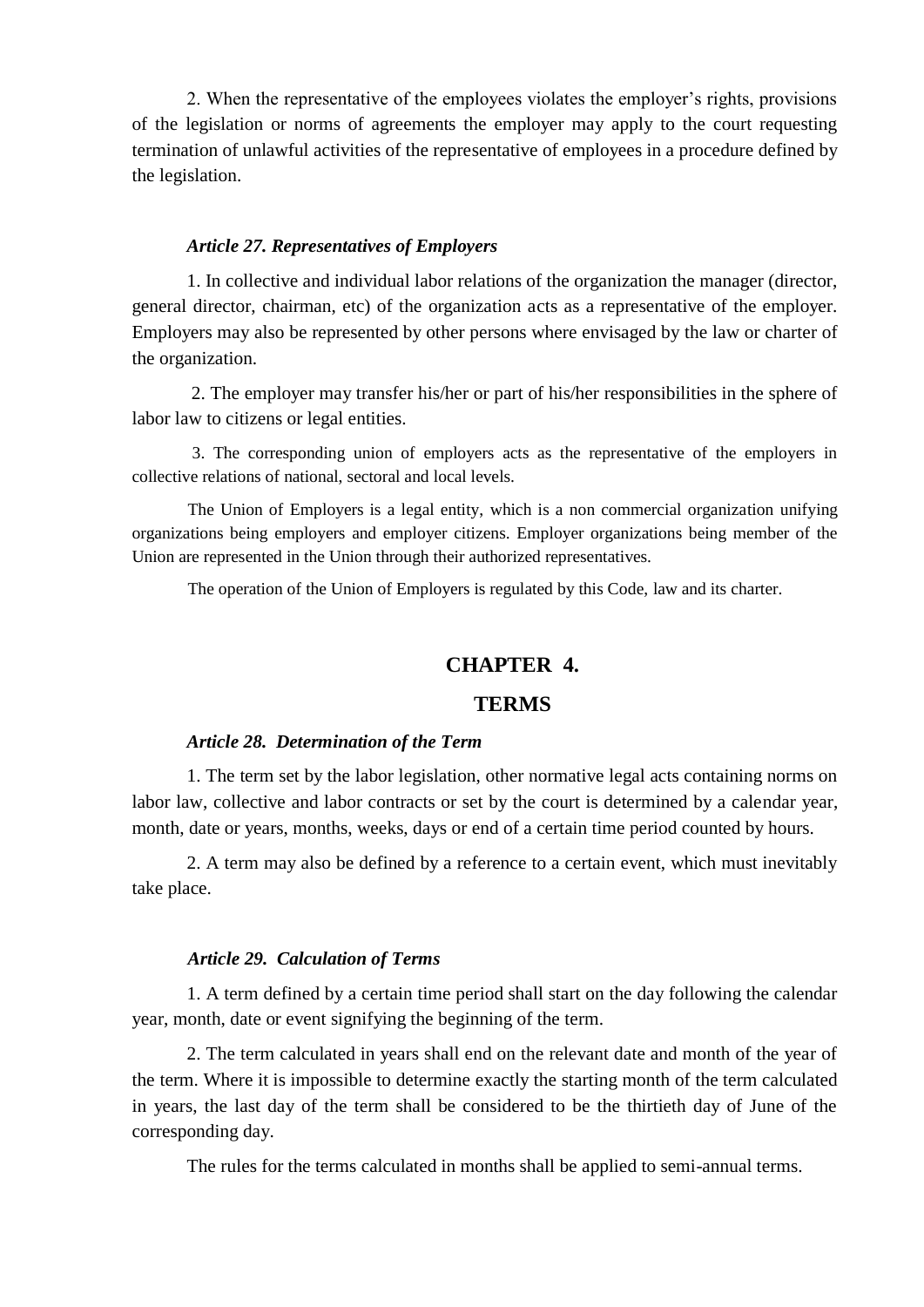3. The rules for the terms calculated in months shall be applied to quarterly terms. The quarter is considered to be equal to three months and calculation of quarters is made from the beginning of the year.

4. The terms calculated in months shall end on the relevant date of the last month of the term.

If the term calculated in months ends in the month, which has no date, then the term ends on the last day of that month.

If it is impossible to clearly define the day, when the term calculated in months began, then the term ends on the fifteenth day of the relevant month.

5. The term determined in fifteen days is considered a term calculated in days and is considered equal to fifteen days.

6. The term calculated in weeks ends on the relevant day of the last week of the term.

7. Day-offs and non-working holidays and commemoration days are also included in terms calculated by calendar days. If the last day of the term coincides with a non-working day, then the end day of the term is considered to be the following working day. The term calculated in days is calculated in calendar days, if otherwise stipulated by Labor Code or normative legal acts containing norms on labor law.

8. If a term is set for the performance of a certain action, the action may be performed by 24.00 h of the last day of the term. However, if the action is to be performed in the organization, the term shall expire at the hour when corresponding operations in the organization are stopped according to the established rules.

9. Written applications and notifications (documents) submitted to the Communication Organization, by 24.00 h of the last day of the term are considered to be timely delivered.

### *Article 30. Limitation of Action*

1. Limitation of action is a period of time for the protection of person's rights with the request of the person whose rights were violated.

2. The general period of limitation of action for relations regulated by this Code is three years except for the cases defined this Code. For certain types of claims the laws may define shorter or longer, i.e., special periods against the general period of limitation of action.

3. Limitation of action is not valid for claims to protect employee's honor and dignity, as well as reimburse salary, as well as damage caused to employee's life or health.

4. Provisions on limitation of action of the RA Civil Code and Code of Civil Procedure may be applied for labor laws where provisions on application of limitation of action are missing in the Labor Code.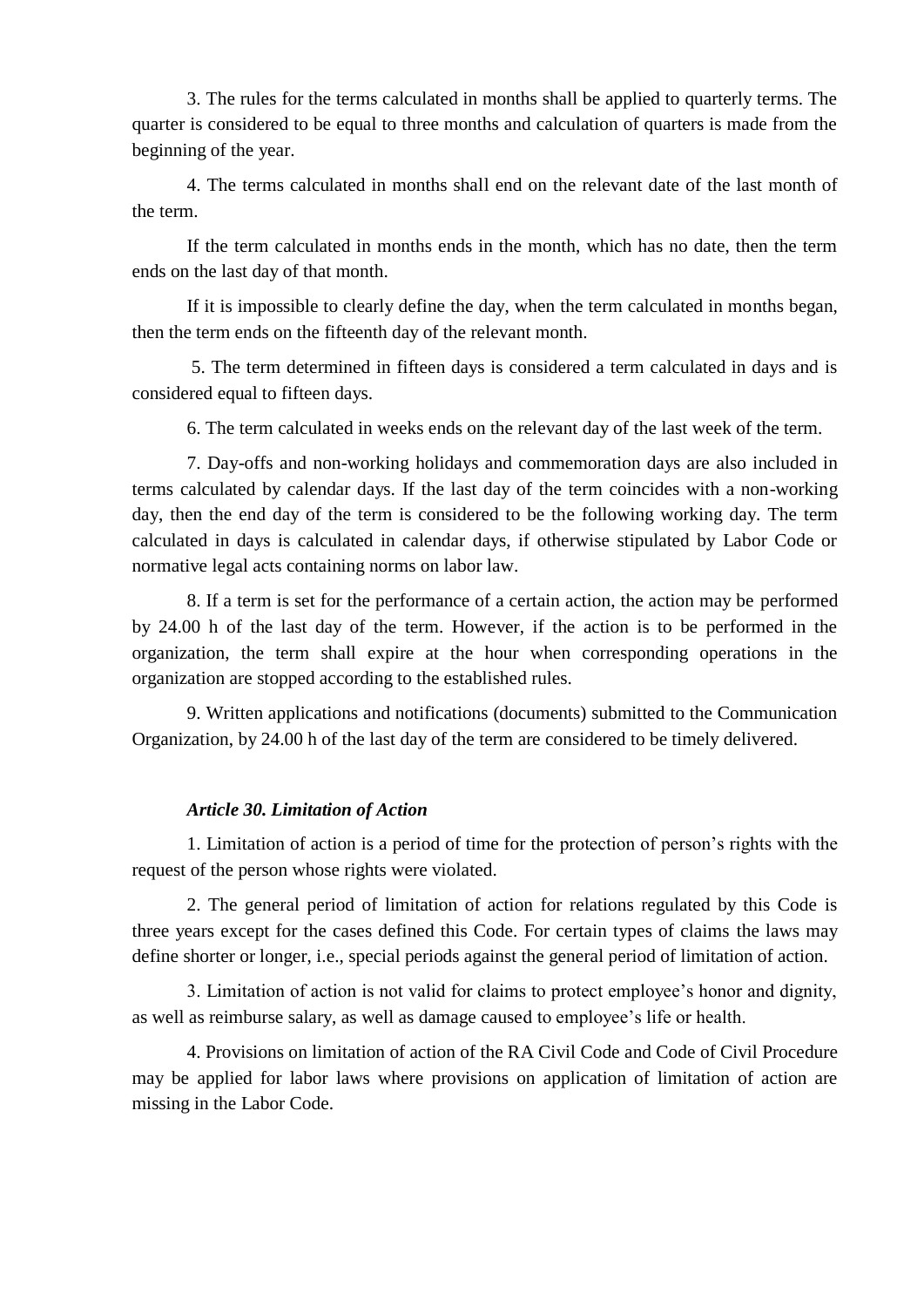#### *Article 31 . Extinguishing Terms*

1. Labor laws may establish such terms upon expiry of them rights and duties related to them shall extinguish (extinguishing terms).

2. The extinguishing terms are not subject to suspension, extension or renewal except for the cases stated by Labor Code.,

#### *Article 32 . Procedural Terms*

The procedural terms set in Labor Code are defined by the provisions on calculating and applying terms of the RA Code of Civil Procedure except for the cases prescribed by the labor legislation.

#### **CHAPTER 5.**

## **CONTROL AND SUPERVISION OVER COMPLIANCE WITH LABOR LEGISLATION**

### *Article 33. Entities Exercising Control and Supervision over Compliance with Labor Legislation*

The state control and supervision over the meeting the requirements of the labor legislation, other normative legal acts containing norms of the labor law, collective contracts shall be exercised by the relevant state bodies and non-state supervision - by trade unions and employers (representatives of the employers).

### *Article 34. State Control and Supervision over Compliance with Labor Legislation, Collective Contracts*

State control and supervision over adherence of employers to the regulatory provisions of the labor legislation, other normative legal acts containing norms of labor law and collective contracts , shall be exercised by State Labor Inspectorate and other institutions in cases established by law.

The law stipulates the functions, rights and obligations of State Labor Inspectorate.

### *Article 35. Non-state Supervision Over Compliance with Labor Legislation, Collective Contracts*

Non-state supervision over adherence of employers to the labor legislation, other normative legal acts containing norms on labor laws and collective contracts shall be exercised by trade unions and non-state supervision over adherence of employees to the labor legislation, other normative legal acts containing norms on labor laws and collective contracts shall be exercised by employers (representatives of employers).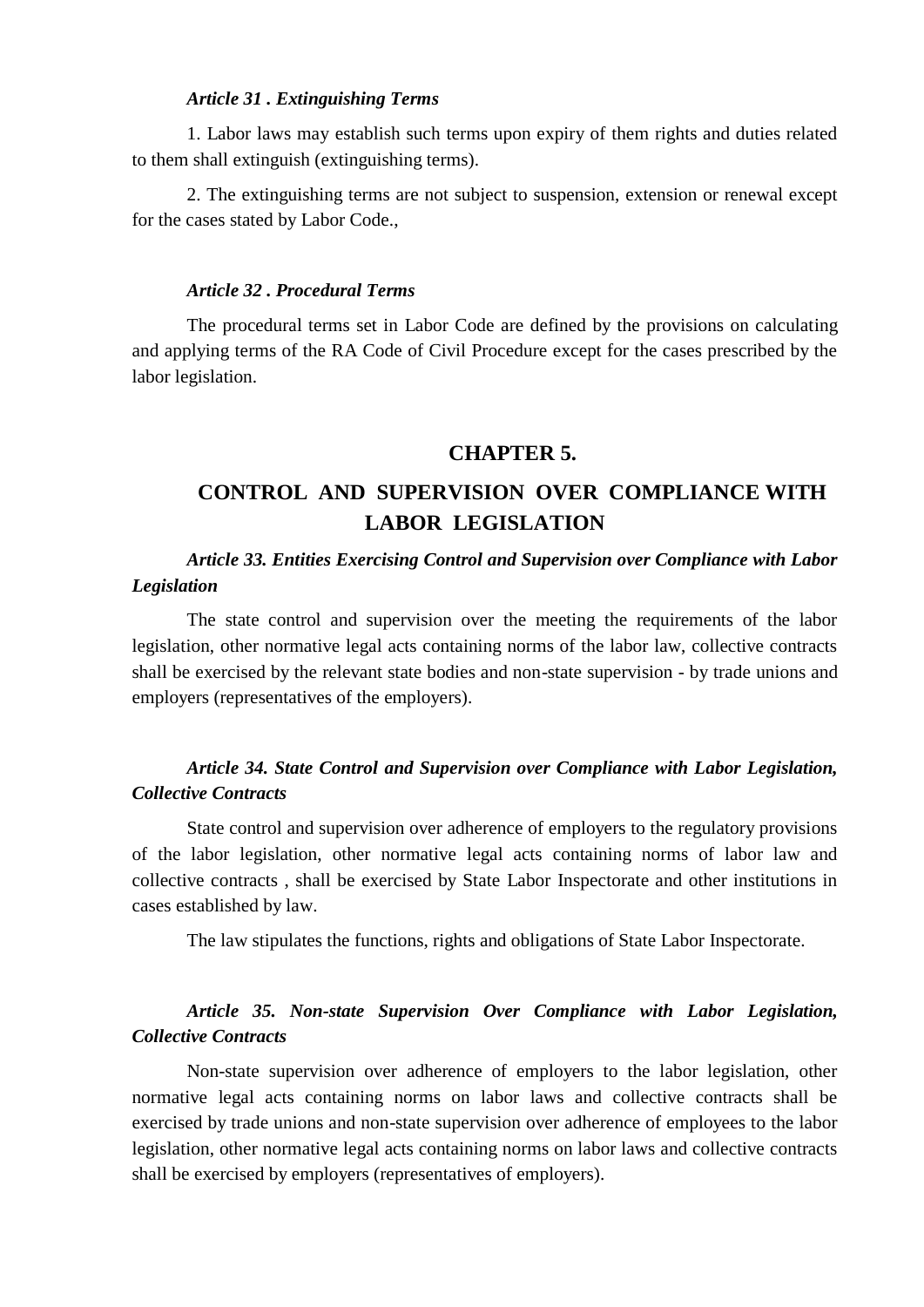### **CHAPTER 6.**

#### **EXERCISING AND PROTECTING LABOR RIGHTS**

#### *Article 36. Grounds for Arising of Labor Rights and Obligations*

Labor rights and obligations may arise, change or stop from:

1) basis envisaged by this Code, other laws, other normative legal acts containing norms of labor laws, labor and collective contracts, as well as those actions of citizens and employers, which although not stipulated by laws or other legal acts, however, according to the principles of the labor legislation generate labor rights and obligations;

2) acts of state and local self-governance bodies, which are stipulated by the law as a basis for the generation of labor rights and obligations;

3) Court act stipulating labor rights and obligations;

4) due to the caused damage ;

5) basis of such events to which the law or other legal acts attach legal labor consequences.

### *Article 37. Exercising Labor Rights and Performing Obligations*

1. While exercising their rights and fulfilling their duties employers, employees and their representatives are bound to comply with the law, act in a sound and reasonable manner. Abuse of labor rights is prohibited.

2. While exercising labor rights and performing duties other person's rights and interests protected by the law shall not be violated.

3. It is prohibited to hinder joining of employees the trade unions.

#### *Article 38. Protection of Labor Rights*

1. The protection of labor rights, in accordance with cognizable cases set by the Code of Civil Procedures of the Republic of Armenia, shall be exercised by the court.

2. Labor rights shall be protected by trade unions according to the procedure set by this Code and laws regulating their activities

3. The protection of the labor rights shall be exercised in the following ways:

1) through recognizing that rights;

2) by restoring the situation existing before the violation of the right;

3) by preventing and eliminating the actions, which violate the right or create a danger for its violation;

4) by recognizing the act of state or local self-governance bodies invalid ;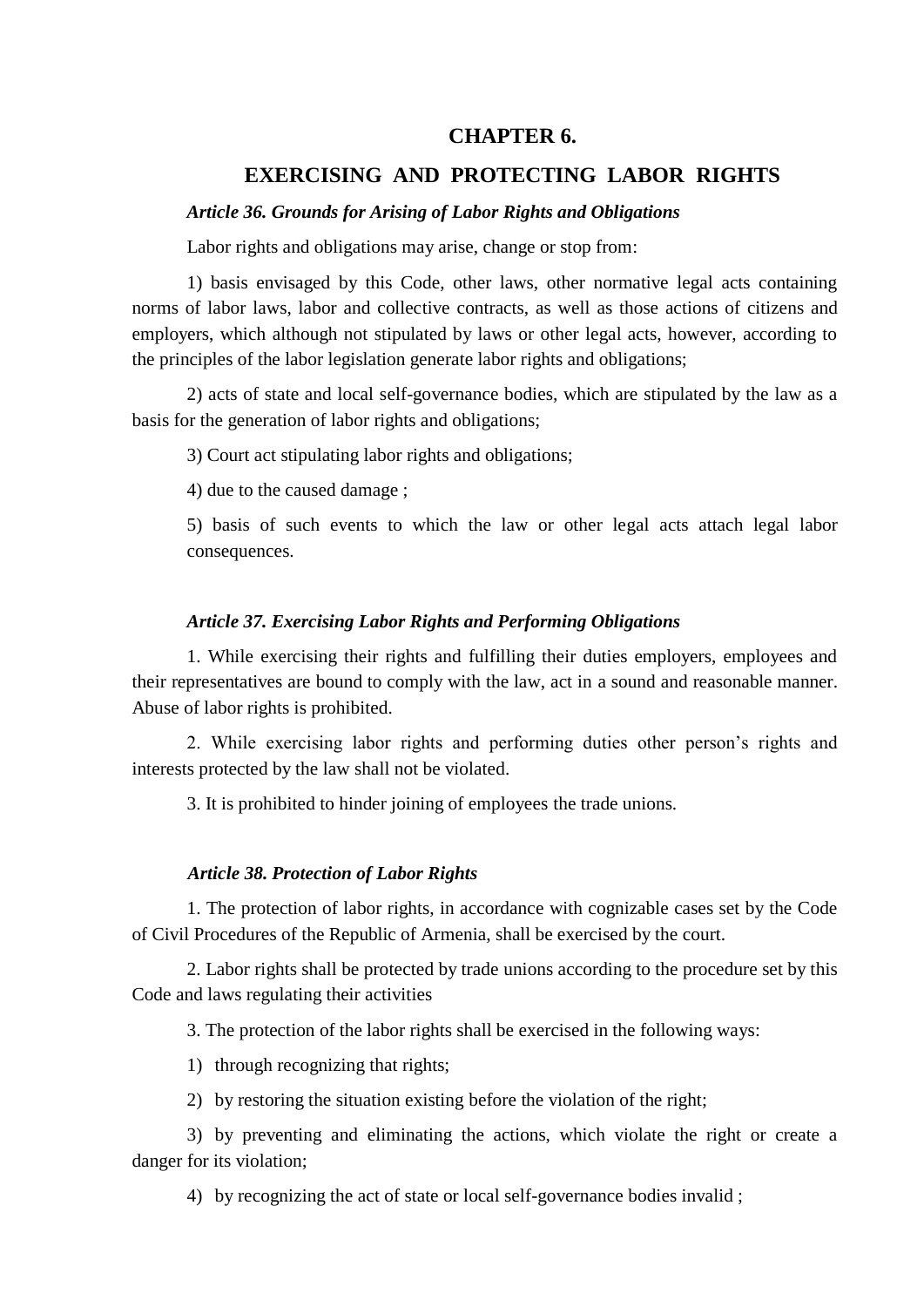5) by not applying the act of state or local self-governance bodies by the court that contradicts the law;

- 6) by self-protection of the right;
- 7) by enforcing to perform obligations for in-kind;
- 8) by reimbursing the damage;
- 9) by confiscating fines;
- 10) by terminating or modifying the legal relationships;

11) in other ways prescribed by law.

### **PART 2.**

### **COLLECTIVE LABOR RELATIONS**

### **CHAPTER 7.**

### **SOCIAL PARTNERSHIP IN THE AREA OF LABOR**

#### *Article 39.The Concept and Principles of Social Partnership*

1. The social partnership is the system of relationships between the employees (their representatives), employers (their representatives), and in cases established by this Code the Government of the Republic of Armenia, which is called upon to ensure the consolidation of the interests of the employees and employers in collective labor relations.

2. The main principles of social partnership are:

1) the equality of the parties;

2) the freedom of collective negotiations;

3) taking into consideration the interests of the parties and performance of respectful attitude;

4) compliance with the requirements of labor legislation and other normative acts by parties and their representatives;

5) authorization of the representatives of the parties;

6) freedom of choice of work-related issues offered for discussion;

7) voluntary character of the parties to accept obligations;

8) feasibility of the obligations accepted by the parties;

9) mandatory performance of collective contracts;

10) control and supervision over the implementation of collective contracts;

11) responsibility for non-implementation of the collective contracts because of the parties or their representatives.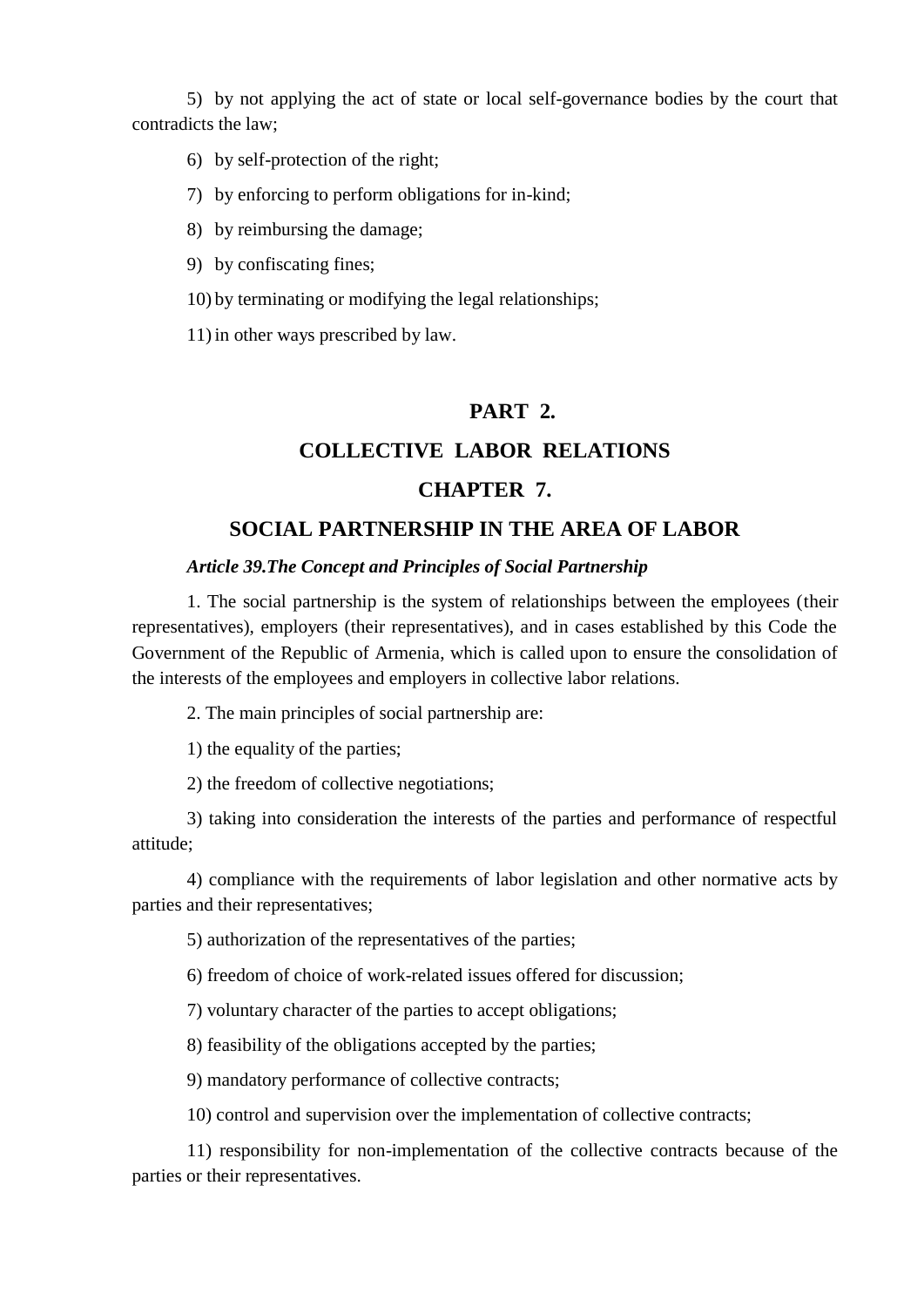#### *Article 40. Parties of the Social Partnership*

The employees and employers are the parties of social partnership in the person of their representatives. In case of trilateral social partnership representatives of the Government of the Republic of Armenia participates on equal basis together with the representatives of employees and employers.

#### *Article 41. The System of Social Partnership*

The system of social partnership involves the following levels:

1) national level, which stipulates the basics for the regulation of the labor relations. Parties of that partnership are the Government of the Republic of Armenia, National Confederation of Trade Unions, National Union of Employers;

2) sectoral level, which stipulates the basics for the regulation of the labor relations in the relevant branch (branches) of economy (production, service industry, profession). Parties of this partnership are National Sectoral Units of Trade Unions and relevant union of the employers;

3) territorial level, which stipulates the basics for the regulation of the labor relations in a specific territory. Parties of this partnership are the relevant territorial units of trade unions and the relevant territorial union of employers;

4) organization level, which stipulates certain mutual labor obligations between employer and employees. Parties of that partnership are the r employer and employees.

#### *Article 42. Types of Social Partnership*

The social partnership, as a matter of fact, is implemented in the following ways:

1) collective negotiations – related with development and conclusion of collective contracts;

2) mutual consultations and information exchange.

#### *Article 43. Receipt of Information*

- 1. The employees reserve the right to receive information on labor relations not prohibited by the law.
- 2. The employers provide the representatives and organizations of the employees the information regarding the labor relations. The extent of the information submitted is conditioned by the level of social partnership.
- 3. The information includes:
- 1) information about present and future activities of the employer;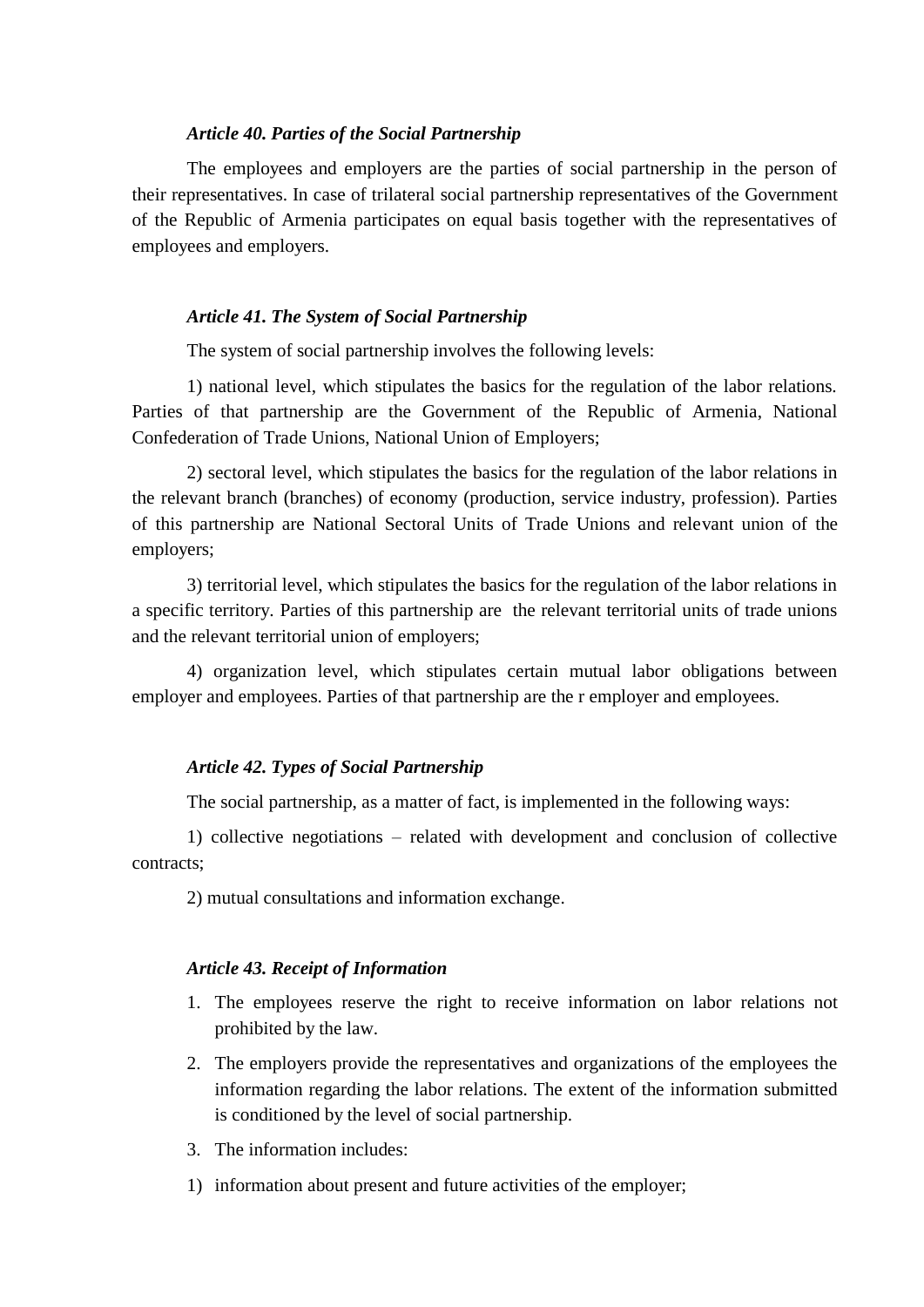- 2) information about the possible changes;
- 3) information about measures to be implemented in case of possible reduction of the employees;
- 4) other information about the labor relations , if that information is not considered to be state, internal and commercial secret.

4. The procedure and conditions for the submission of the information is defined by the agreement of parties.

#### *Article 44. Peculiarities of the Application of the Norms of Part Two of this Code*

Norms of the Part 2 of this Code are applicable for civil, other state (special) services stipulated by the law, as well as for employees (servants) of the Central Bank of the Republic of Armenia only in cases and procedure stipulated by pertinent laws.

The norms defined in the Part 2 of this Code are not applicable for labor relations of persons holding political, discretionary and civil positions.

### **CHAPTER 8.**

### **GENERAL PROVISIONS ON COLLECTIVE CONTRACTS**

#### *Article 45 . Collective Contracts*

1. The collective contract is the voluntarily concluded agreement in written form between the employer (representative of employer) or union of employers and trade unions and in cases stipulated by this Code also the Government of the Republic of Armenia, which regulates the labor relations between the employees and employers. The collective contracts are bilateral, except for collective contracts concluded with the participation of the Government of the Republic of Armenia, which is trilateral.

2. The parties of the collective labor relations agree on their rights and solve disputes through collective negotiations. The party willing to participate in collective negotiations shall notify the other party about that by writing. Objective of collective negotiations, as well as recommendations and requirements are stated in the notification.

3. Parties of collective negotiations set the starting date and procedure of collective negotiations.

4. Collective negotiations must be conducted in good faith and without delays.

5. Parties to the collective negotiations or their representatives may make inquiry from the other party on all issues relating to the collective negotiations. The response to the inquiry should be provided no late than within 15 days following the day of inquiry. This period may be changed by additional agreement of parties or their representatives.

6. The party providing information may claim from the other party to not disclose the submitted information.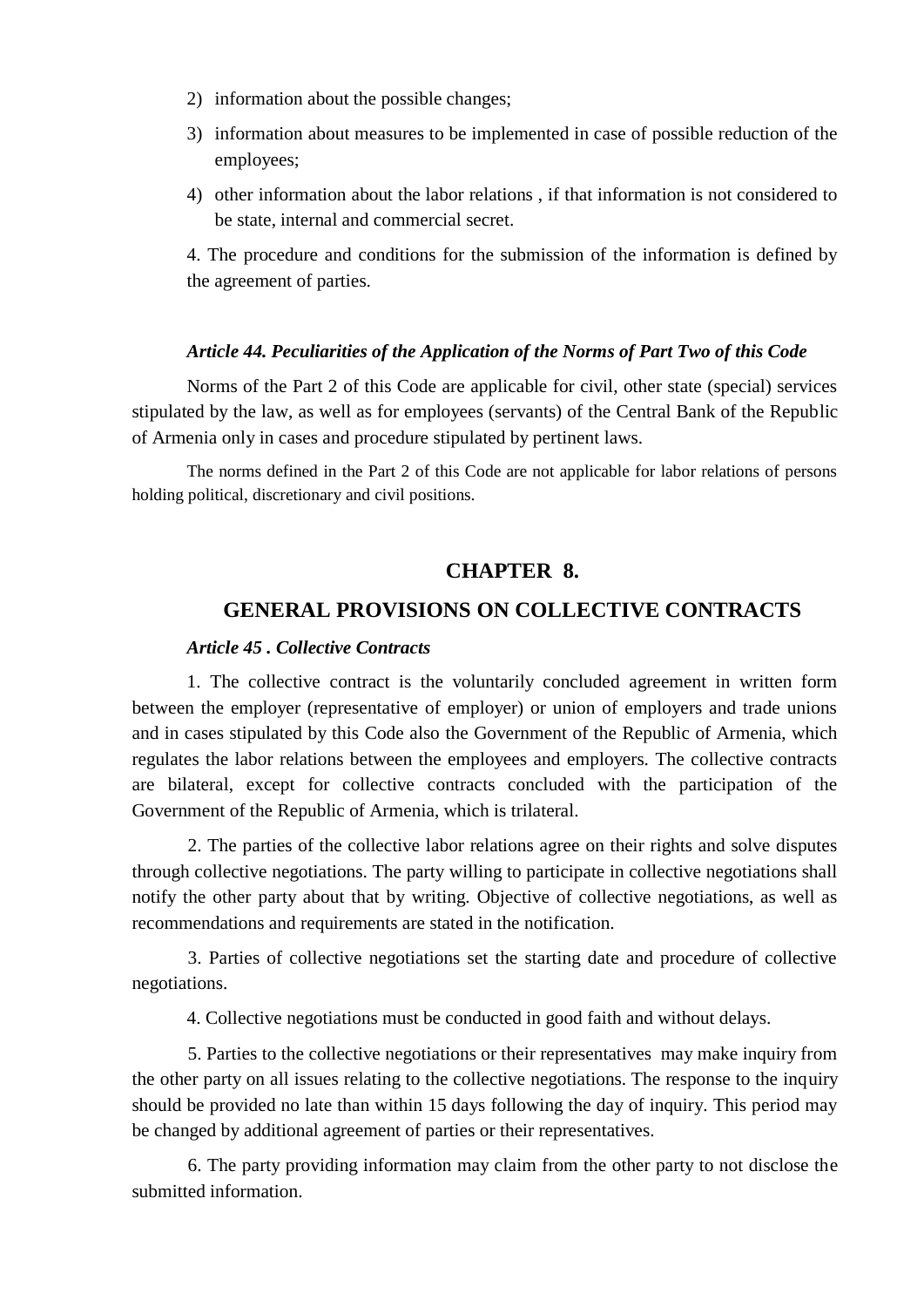7. Unless otherwise decided by the parties, the collective negotiations shall be deemed completed upon the conclusion of the collective contractor drawing up of the protocol of disagreement or upon delivery by one of the parties to the other of a written notification of its withdrawal from the negotiations.

8. Collective negotiations are deemed to be a failure where the party that has received notification in accordance with the clause 2 of this Article refuses to participate in the collective negotiations.

#### *Article 46 . Levels of Collective Contracts*

Collective contracts may be of the following levels:

- 1) collective contracts concluded at national level;
- 2) collective contracts concluded at sectoral or local level;

3) collective contracts concluded at the level of organization or its separate (structural) subdivision.

### **CHAPTER 9.**

## **NATIONAL, SECTORAL AND TERRITORIAL COLLECTIVE CONTRACTS**

### *Article 47. Area of Jurisdiction of National, Sectoral and Territorial Collective Contracts*

Provisions of national, sectoral and territorial collective contract are applicable only for the employees of those organizations, the employers of which during the validity period of the contract were members of employers unions, which concluded contract. .

#### *Article 48. Parties to National, Sectoral and Territorial Collective Contracts*

1. National Confederation of Trade Unions, National Unions of Employers and the Government of the Republic of Armenia are parties to national collective contract..

2. Employers' union of an appropriate sector of economy (production, service industry, profession) Sectoral National Confederation of Trade Unions are parties to sectoral collective contract.

Where the Republic of Armenia or community is the employer Sectoral National Confederation of Trade Unions corresponding state governance entity or head of the community are parties of collective contracts.

3. Territorial union of employers acting in the area and territorial unit of trade unions are parties to territorial collective contract. .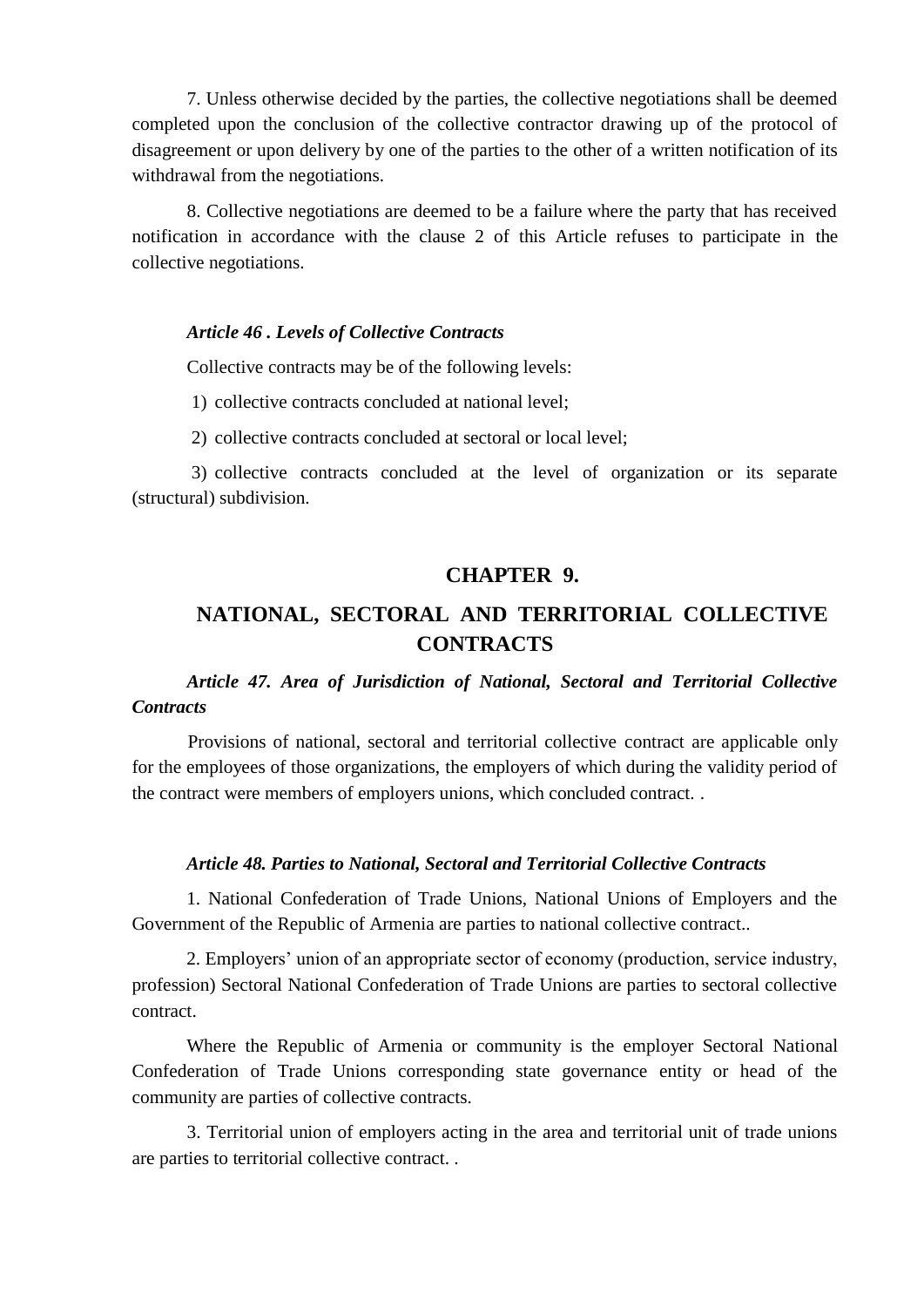#### *Article 49. Contents of National, Sectoral and Territorial Collective Contracts*

1. The content of the national, sectoral and territorial collective contracts are determined by the parties.

2. The national collective contracts may define:

1) labor security and additional hygiene measures;

2) additional guarantees for the employment;

3) additional socio-economic guarantees, which the parties consider as necessary;

4) order to implement the supervision over the implementation of the collective contracts and receipt of necessary information.

3. Sectoral and territorial collective contracts may define:

1) conditions of remuneration for work, regulation mechanisms for the remuneration of work taking into consideration inflation and price rises;

2) conditions of the work;

3) working and rest time, including provision of leaves and their duration;

4) order and conditions for the reduction of employees, guarantees in case of reduction;

5) safety and health of the employees;

6) ecological safety of the production and conditions for the protection of health of employees;

7) conditions of profession acquisition, qualification and re-qualification training for the employees;

8) such guarantees and compensations, which the parties may deem necessary;

9) order for the receipt of necessary information and implementation of control and supervision over the execution of collective contracts;

10) liability for the non-performance of the contract;

11) order and timeframes for the submission of claims by employees and employers in case of collective labor disputes;

12) social partnership measures to avoid collective disputes, strikes;

13) other issues with the consent of the parties.

### *Article 50. Procedure for Signing National, Sectoral or Territorial Collective Contracts*

1. The signing of national, sectoral and territorial collective contracts shall be initiated by the parties specified under the Article 48 of this Code.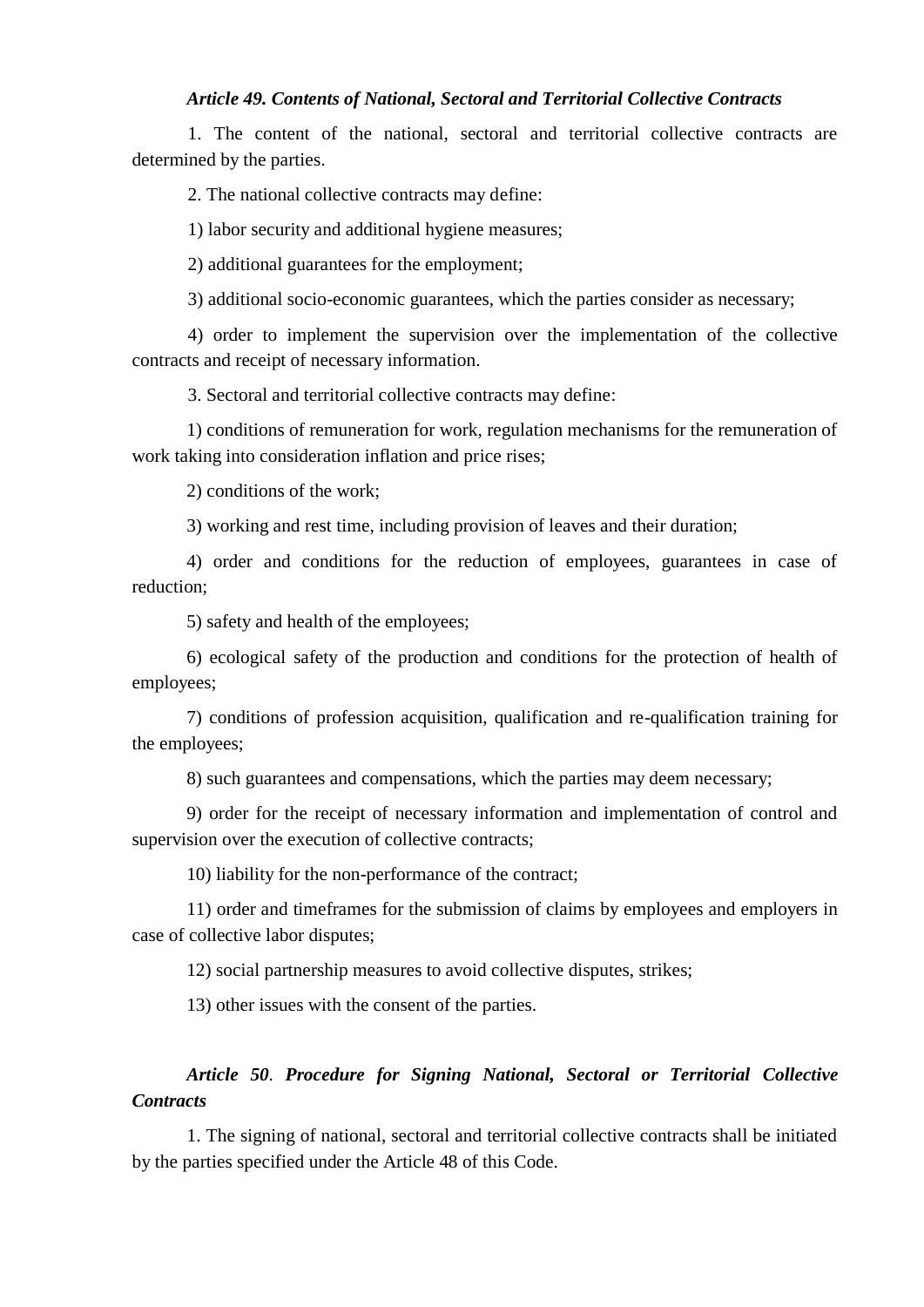2. The procedure and time limits for drawing up national, sectoral and collective contracts, as well as other related issues shall be determined by the parties to the contract.

#### *Article 51. Registration of National, Sectoral or Territorial Collective Contracts*

1. The registration of national, sectoral and territorial collective contracts shall be done by the relevant state authorized body upon presentation of application and collective contract. The national, sectoral and territorial collective contracts shall be submitted for registration by the union of employers being one of the parties within fifteen days following its signing. It is prohibited to anyhow justify rejection of the registration of the mutually signed collective contract that was submitted for registration.

2. If the union of employers fails to submit the contract for registration within the period specified under the clause 1 of this Article the national, sectoral and territorial collective contract may be submitted for registration by the trade union being one of the parties of the contract. The trade union shall submit the national, sectoral and territorial contract for registration within five days following the expiry of the time limit specified under clause 1 of this Article.

### *Article 52. Validity and Repudiation of National, Sectoral and Territorial Collective Contracts*

1. National, sectoral and territorial collective contracts shall come into force from the day of their conclusion, if not otherwise stipulated by the collective contract.

2. The validity of national, sectoral and territorial collective contracts is determined by parties, but for no longer, than for three years. The parties reserve the right to extent the agreement but for no longer than for three years.

3. The parties may start to carry collective negotiations on the conclusion of a new collective contract or on prolongation of the term of the operation of the current collective contract during the last two months prior to the end of validity period of the national, sectoral and territorial collective contract.

4. National, sectoral and territorial collective contracts are valid up to the end of term mentioned in it and its anticipatory repudiation is possible in cases and order stipulated by collective contract.

### *Article 53 . Control and Supervision over the Implementation of National, Sectoral and Territorial Collective Contracts*

The control over implementation of national, sectoral and territorial collective contracts is conducted by the parties or their representatives authorized for that purpose. The control and supervision over implementation of national, sectoral and territorial collective contracts may be exercised by state authorized entity, if the parties of collective contract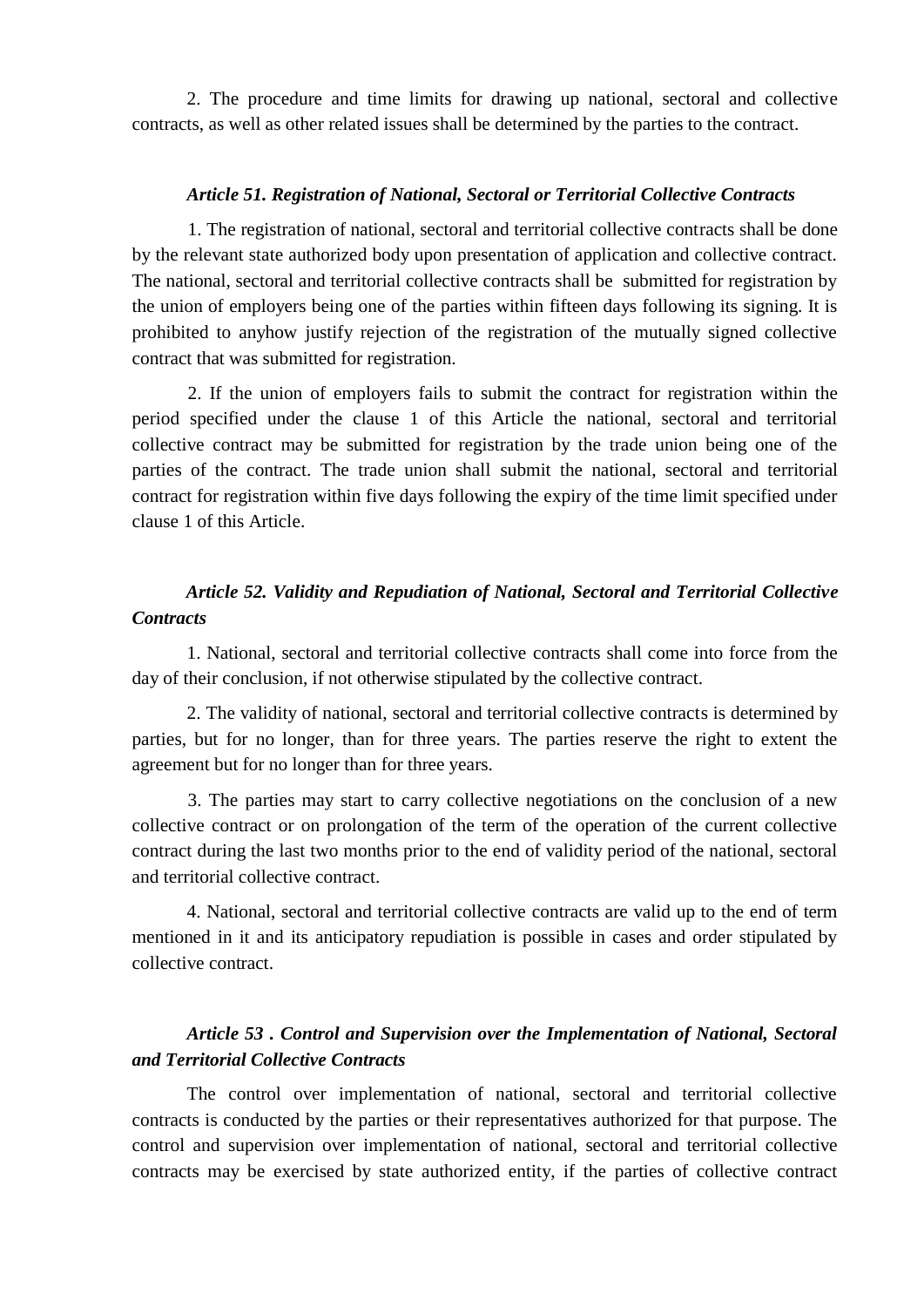cannot implement the control on their own and with the relevant request they have applied to the state authorized entity.

### *Article 54. Settlement of Disputes Related to the Implementation of National, Sectoral and Territorial Collective Contracts*

Disputes related to the conclusion and implementation of the provisions of national, sectoral and territorial collective contracts are settled in the procedure established under Chapter 11 of this Code.

### **CHAPTER 10.**

### **COLLECTIVE CONTRACT OF ORGANIZATION**

#### *Article 55 . Collective contract of Organization and the Scope of its Conclusion*

1. Collective contract of organization is the written agreement on the conditions set under the clause 3 of Article 49 of this Code concluded between the employer and the trade union of employees of the given organization.

2. Collective contract concluded in the organization is applicable to all employees of the organization. Collective contracts may be concluded in separate and structural subdivisions of the organization in cases and procedure established by the collective contract of the organization.

#### *Article 56. Parties to a Collective Contract of the Organization*

1. The parties to a collective contract of the organization are the collective of organization employees in the person of the trade union acting in the organization and the employer, in the person of the manager of the organization or his/her authorized person.

2. Where several trade unions exist in the organization the collective contract of the organization is concluded between the joint representative entity of trade unions and the employer.

3. The joint representative entity of the trade unions is formed by trade unions through relevant negotiations. If the trade unions fail to reach an agreement on the formation of a joint representation of the trade unions, the decision on the representative entity may be adopted by the staff meeting (forum).

4. In case the functions related to protection of representations and interests of employees are transferred to the corresponding territorial or sectoral trade union because of the absence of a trade union within the organization the employer and the corresponding territorial or sectoral trade union are considered to be the parties of the collective contract.

#### *Article 57. Contents of Collective Contract of the Organization*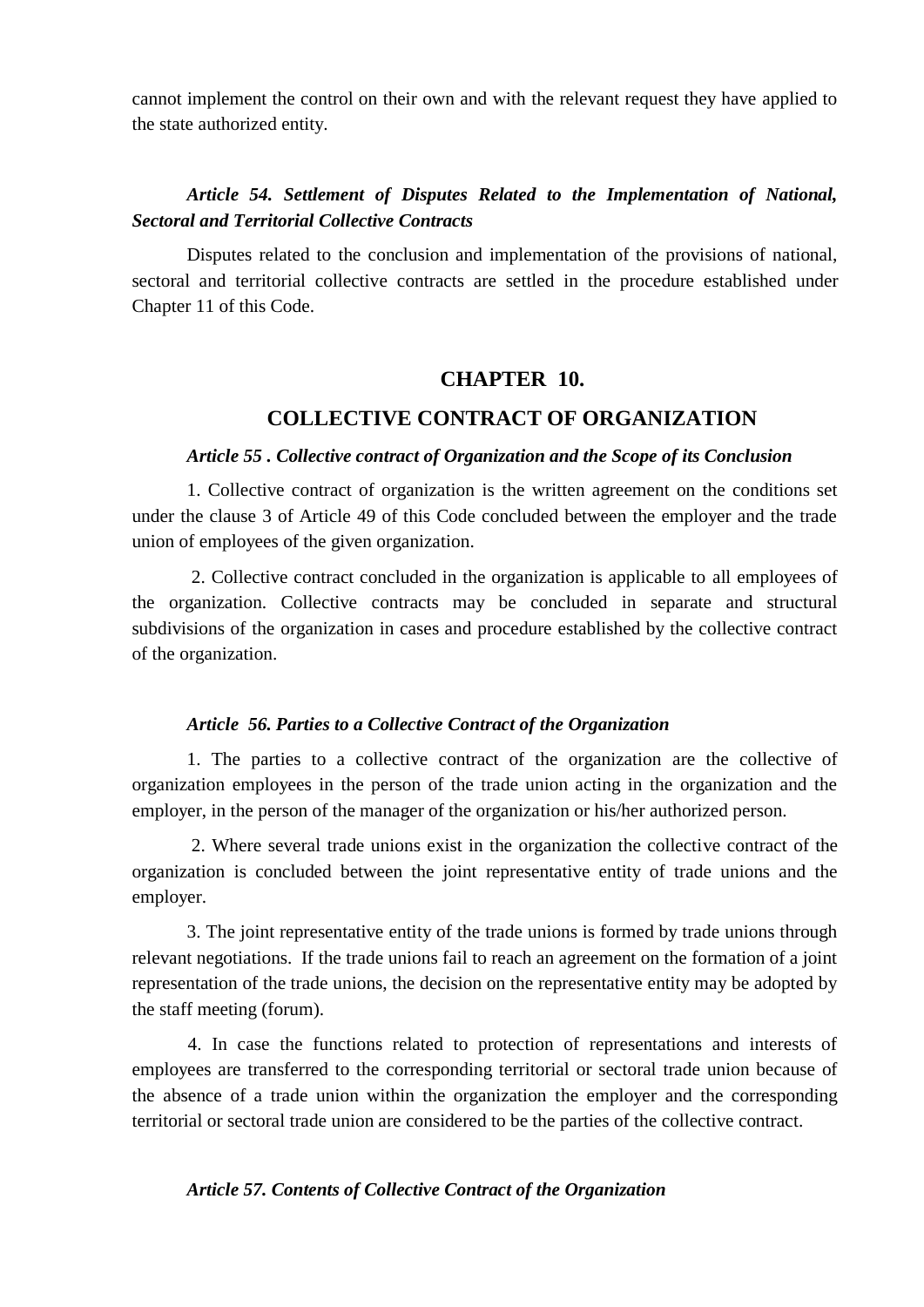1. The parties to a collective contract of the organization stipulate conditions not regulated by labor legislation, other normative legal acts or national, sectoral and territorial contracts, that do not contradict them or do not make the conditions defined by them less favorable.

2. The collective contract of the organization contains mutual obligations of the organization and employers about issues or a part of them stipulated by the clause 3 of the Article 49 of this Code.

### *Article 58. Development and Discussion of the Draft of a Collective contract of Organization*

1. In compliance with sections 2 and 3 of article 45 of this code the parties having obtained the agreement to start negotiations on the conclusion of a collective contract establish a commission on the basis of the principle of equal membership to develop the collective contract of the organization. The composition of the commission is set by protocol. The date of signing of the protocol is considered to be the date of commencement of collective negotiations.

2. Commencing the collective negotiations, the parties agree on the contents of information to be presented, the time limit of presentation of it, the procedure and time limit of drafting of the collective contract of the organization .

3. If no agreements are reached about the conditions stipulated by the part 2 of this Article, a protocol of disagreement is drawn up. The protocol shall specify the recommendations of the parties for eliminating the disagreement and the time limit for resuming the negotiations.

4. The reconciled draft of the collective contract of the organization is submitted to the employees' meeting (forum) for consideration. If the employees' meeting (forum) does not approve the submitted draft of collective contract, the employees' meeting may decide to resume the collective negotiations or to initiate collective labor disputes. Collective labor disputes may also be started in case of failure to eliminate disagreements specified under the pert 3 of this Article. If the meeting (forum) of the employees approves the draft for collective contract of the organization, the contract is signed by the representatives of the employer and employees.

If in the meeting (forum) of employees settled for the discussion of the draft of the collective contract participate less employees (delegates) envisaged under clause 2 of Article 19 of this Code , a new meeting (forum) of employees shall be convened no later than within five days following the meeting (forum).

### *Article 59. Enforcement and Period of Validity of a Collective contract of the Organization*

1**.** Collective contract of the organization becomes effective from the moment of its signing, unless otherwise established in the contract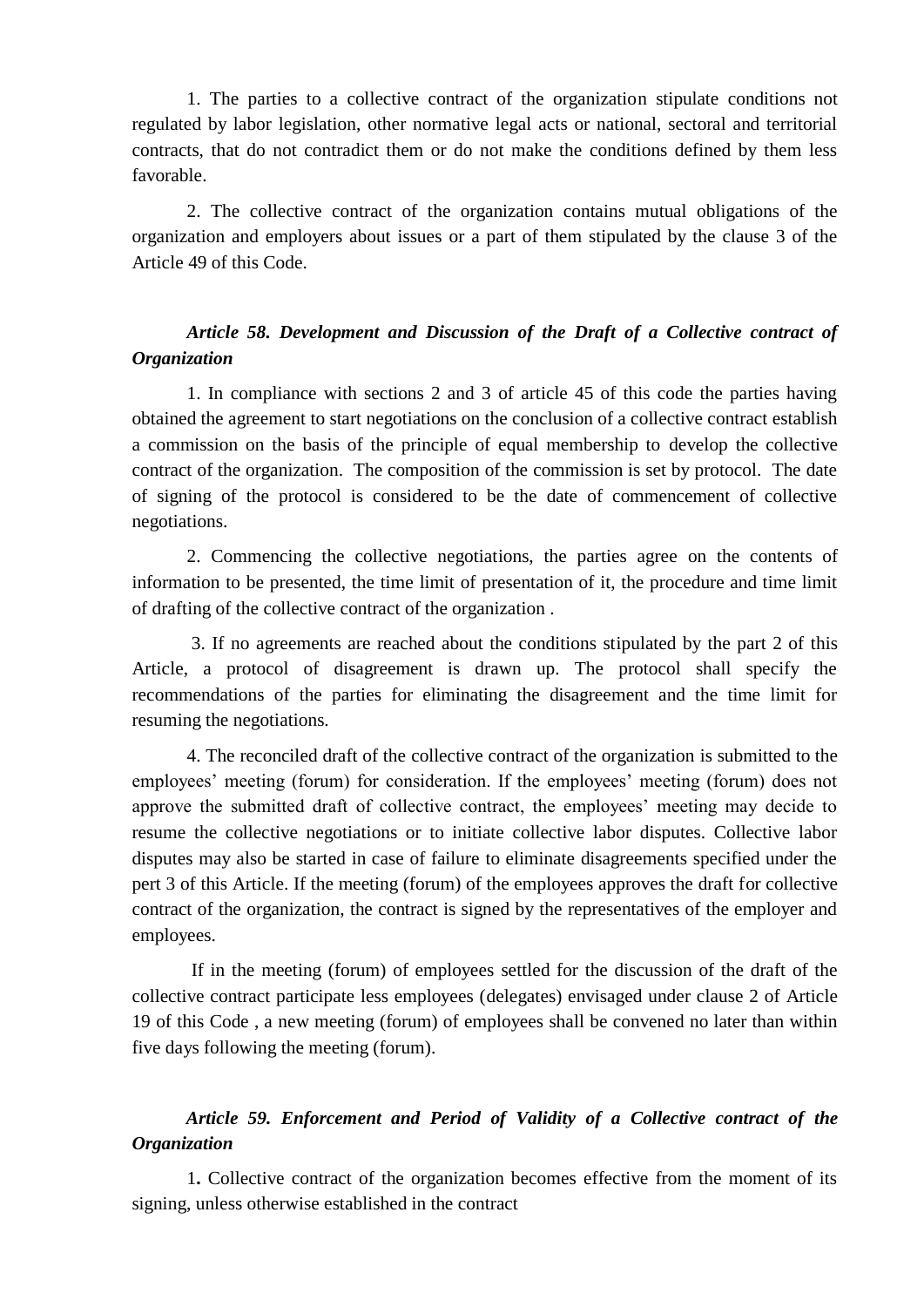2. The validity of collective contract of the organization is determined by the parties, but no longer, than for three years. The parties reserve the right to extend the validity of the contract but for no longer, than three years.

3. During the last two months of the validity of the collective contract of the organization the parties can start collective negotiations about conclusion of a new collective contract or extension of the validity of the existing collective contract in an established procedure.

4. The collective contract of the organization remains valid in cases, when the enterprise changes the name, founder (participant, shareholder, sharer, etc.) (except for the cases envisaged under clause 2 of Article 61 of this Code) or replacement of his/her head (representative of the employer having signed the contract).

5. In case of restructuring of the organization the collective contract of the organization remains in force for the rest of validity period also in the organization established as a result of restructuring.

#### *Article 60. Amendments and Additions to the Collective contract of the Organization*

The procedure for amending and supplementing a collective contract of an organization is established in the collective contract of the organization. Where the collective contract of the organization does not stipulate such procedure, then amendments and additions of the collective contract are made in a in a procedure set by this Code for the conclusion of contracts.

Where there are collective labor disputes for making amendments and additions in the in the collective contract of the organization it is discussed by the commission of Conciliation (including with the participation of a mediator). Where collective labor disputes are not solved (including failure of collective negotiations, refusal to discuss the issue with the commission of Conciliation) the validity of the collective contract of organization continues for the remaining period and it is forbidden to organize strikes.

#### *Article 61 . Termination of a Collective Contract of the Organization*

1. Collective contract of the organization may be terminated in the cases and according to the procedure specified in it by any party after giving an at least three-month advance notice to the other party. Termination of the collective contract of the organization before the lapse of the first six months , but for cases established by the clauses 2 and 3 of this Article.

2. If the organization privatized (denationalized) the collective contract of the organization is considered to be unilaterally terminated by the former employer irrespective of its validity period.

3. The collective contract of the organization is considered annulled from the moment of legal enforcement of the decision of the court on the bankruptcy of the organization.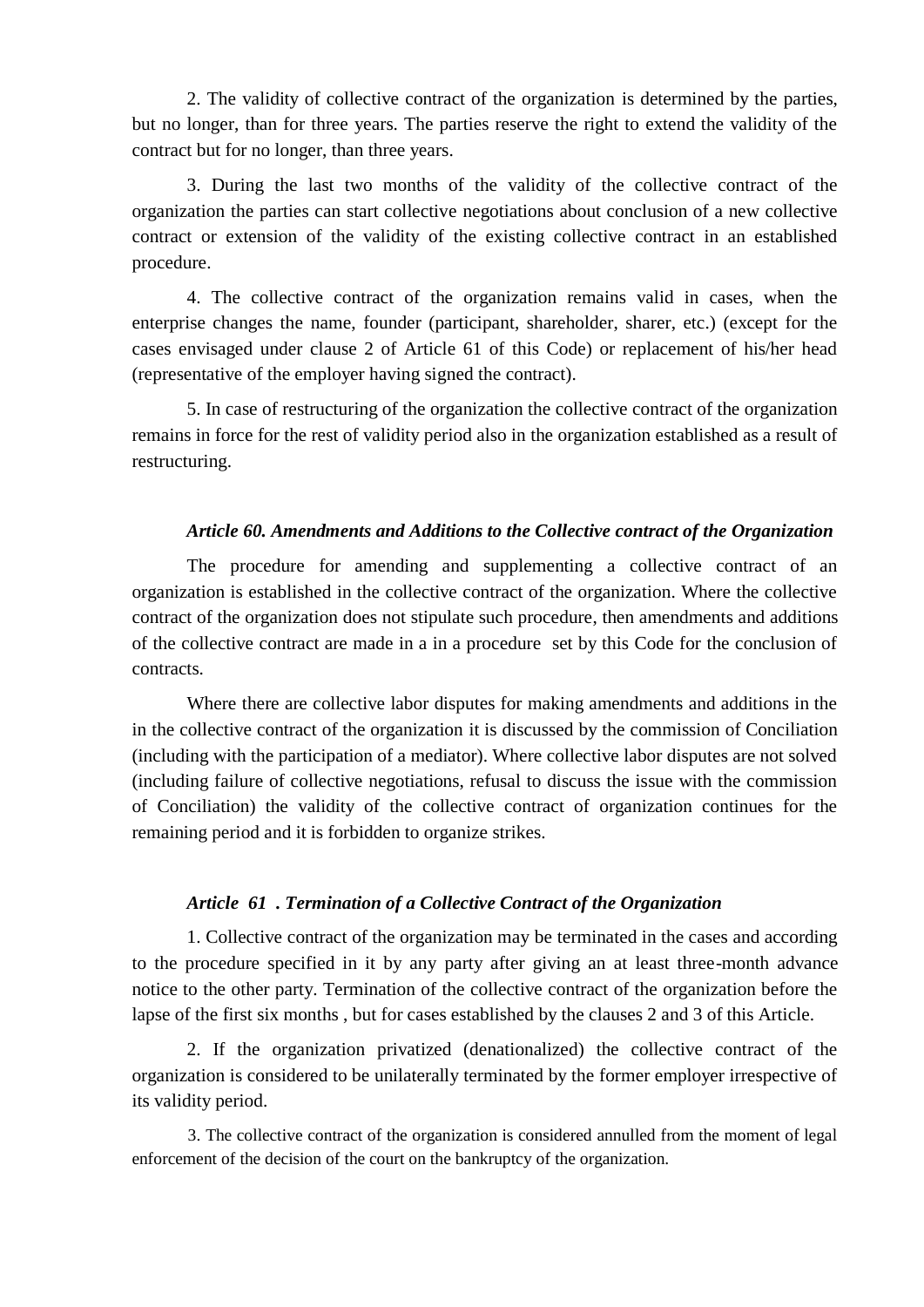### *Article 62. Control and Supervision over the Implementation of the Collective Contract of the Organization*

1. Control over fulfillment of the obligations as per the collective contract of the organization is performed by the parties or representatives of the parties authorized for that purpose. The state authorized body may exercise the control and supervision over the collective contract of the organization, if the party of the collective contract is unable to exercise control and supervision on its own and has applied to the state authorized body with relevant request.

2. Representatives of the parties report on the performance of obligations set by the collective contract of the organization to the meeting (forum) of the employees. The procedure and time limit of reporting is established in the collective contract of the organization.

### *Article 63. Procedure of Settlement of Disputes Related to the Conclusion of Collective Contract of the Organization and its provisions*

Disputes arising during the conclusion of collective contract of the organization and performance of its provisions are settled in order established by the Chapter 11 of this Code.

### **CHAPTER 11.**

### **REGULATION OF COLLECTIVE LABOR DISPUTES**

#### *Article 64 . Collective Labor Dispute*

Collective labor dispute is disagreement between the trade union and the employer or parties having the right to conclude collective contract on the raised and not met claims occurring during the negotiations for the conclusion of collective contract, as well as during the change of conditions envisaged by the legislation, other normative legal acts or collective contracts or establishment of new working conditions, conclusion and performance of collective contract.

#### *Article 65 . Submitting of Demands*

1. Parties of social partnership reserve the right to submit demands to the employer or party of a collective contract about the collective labor disputes.

2. The demands must be submitted in written form, be clearly defined and justified. The written demands are handed in to the employer or corresponding party of social partnership.

#### *Article 66 . Consideration of Demands*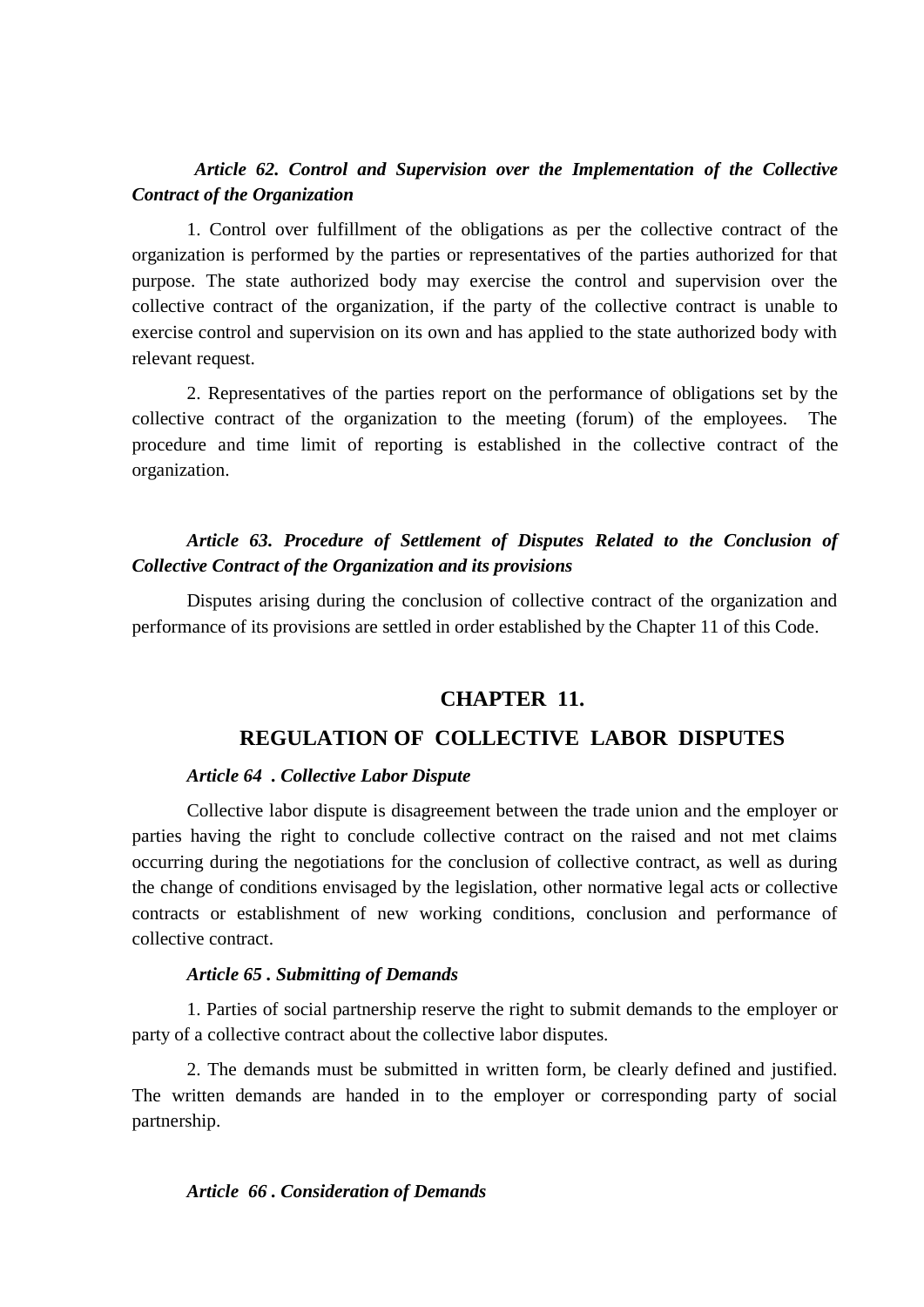The employer or entity to whom the demands are submitted shall consider the demands and within seven days from he receipt of it communicate his decision in writing to the entity that made the demands. If the entity who submitted the demand finds the decision unsatisfactory, the parties may consider the dispute in procedures established by this chapter.

#### **Article 67. Procedures applied**

1. The procedure for the consideration of the collective labor disputes is composed of the following stages:

1) discussion of the collective labor dispute in the Conciliation Commission (including with the participation of a mediator). Discussion of collective labor disputes by the Conciliation Commission is a mandatory phase;

2) discussion of the collective labor dispute in the court, if the collective labor dispute is about execution of the collective contract.

2. None of the parties of the collective labor contract reserve the right to avoid the participation to the reconciliation procedures.

The representatives of the parties, Conciliation Commission, mediator shall use all the possibilities established by the legislation to solve the collective labor dispute.

#### *Article 68 . Formation of Conciliation Commission*

1. The conciliation Commissions shall be formed from equal number of representatives from the parties of the collective labor dispute. The number of Commission members shall be set by agreement between the parties. The Conciliation Commission shall be formed within seven days from the day of written refusal to meet the demands by the entity who received the demand. Composition of the Commission is stipulated by protocol.

2. If the parties fail to reach an agreement on the number of Conciliation Commission members, they shall at their discretion delegate their representatives to the Commission. Each party may have not more than five representatives.

### *Article 69. Consideration of Collective Labor Dispute by the Conciliation Commission*

1. The Conciliation Commission shall hear the collective dispute within seven day from the day of formation of the Conciliation Commission. The time limit may be extended by agreement between the parties.

2. Representatives of the parties to the Commission may invite specialists (consultants, experts, etc) to dispute discussions by the Conciliation Commission.

3. The employer shall create conditions for the work of the Conciliation Commission.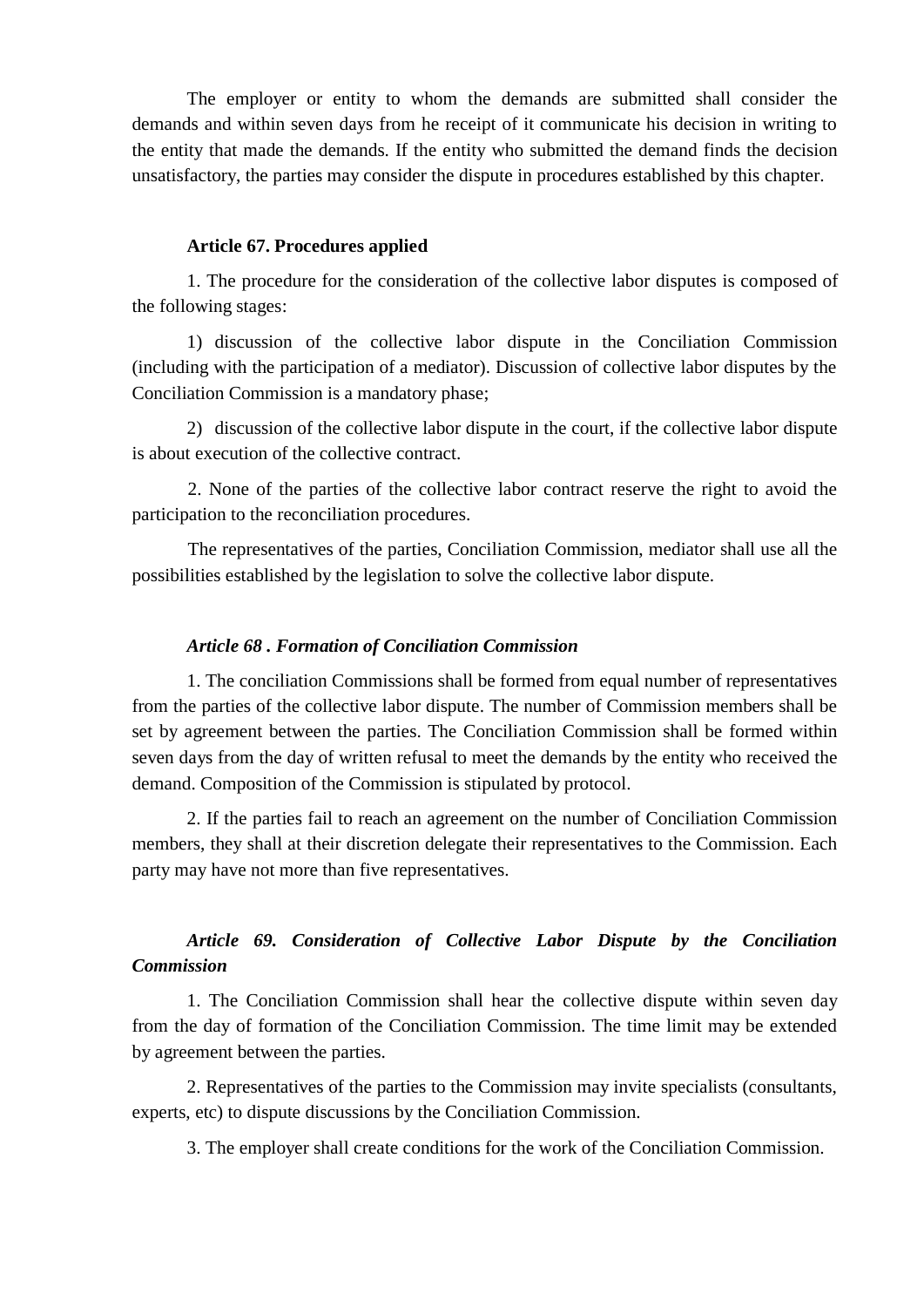#### *Article 70. Decision of the Conciliation Commission*

1. Where agreement is reached on the submitted demands by the Conciliation Commission a written conclusion is adopted to consider the collective labor disputes settled and the conciliation process completed. The conclusion of the Conciliation Commission is mandatory for the parties and is subject to performance in a procedure and timelines set by the conclusion of the Conciliation Commission.

2. If the Conciliation Commission fails to reach an agreement on all or part of the demands, the parties of the collective labor dispute draw up a protocol on disputes and make a decision to continue discussion of collective labor disputes with the participation of a mediator (if disputes are related to the conclusion or modification of the collective contract) or on the non-settlement of disputes and termination of the conciliation proceeding.

3. The decision of the Conciliation Commission shall be communicated to the employees

### *Article 71. Consideration of Collective Labor Disputes with the Participation of Mediator*

1. Collective labor disputes are discussed with the participation of a mediator only in the case if disputes are related to the conclusion or modification of labor contracts.

2. After of the protocol on disputes is drawn up by the Conciliation Commission and decision taken in accordance with the Clause 2 of Article 70 of this Code parties of collective labor disputes invite a mediator within three workdays. In case of necessity the parties of the collective labor dispute can apply to the state authorized body of the labor about a nominee of the mediator. Agreement on the candidacy of the mediator is stipulated in a protocol that state size and procedure of payment. If during three working days the parties of the collective labor dispute do not come to an agreement about the candidacy of the mediator, then the negotiations are considered to be over and the collective labor dispute – not solved. .

3. The procedures for the consideration of the collective labor dispute with the participation of a mediator are determined by the consent of the parties, where the mediator partakes.

4. The mediator reserves the right to submit requests to the parties of the collective labor dispute and get from them the necessary documents and information about the given dispute. The mediator may submit recommendations to the parties of collective labor dispute.

5. The consideration of the collective labor dispute with the participation of the mediator is implemented within seven days upon his invitation. Where agreement on the demands submitted to the Conciliation Commission is obtained a written decision is adopted considering the collective labor dispute solved and where agreement on the submitted demands or part of them is not obtained – on non-settlement of disputes and finishing the conciliation process.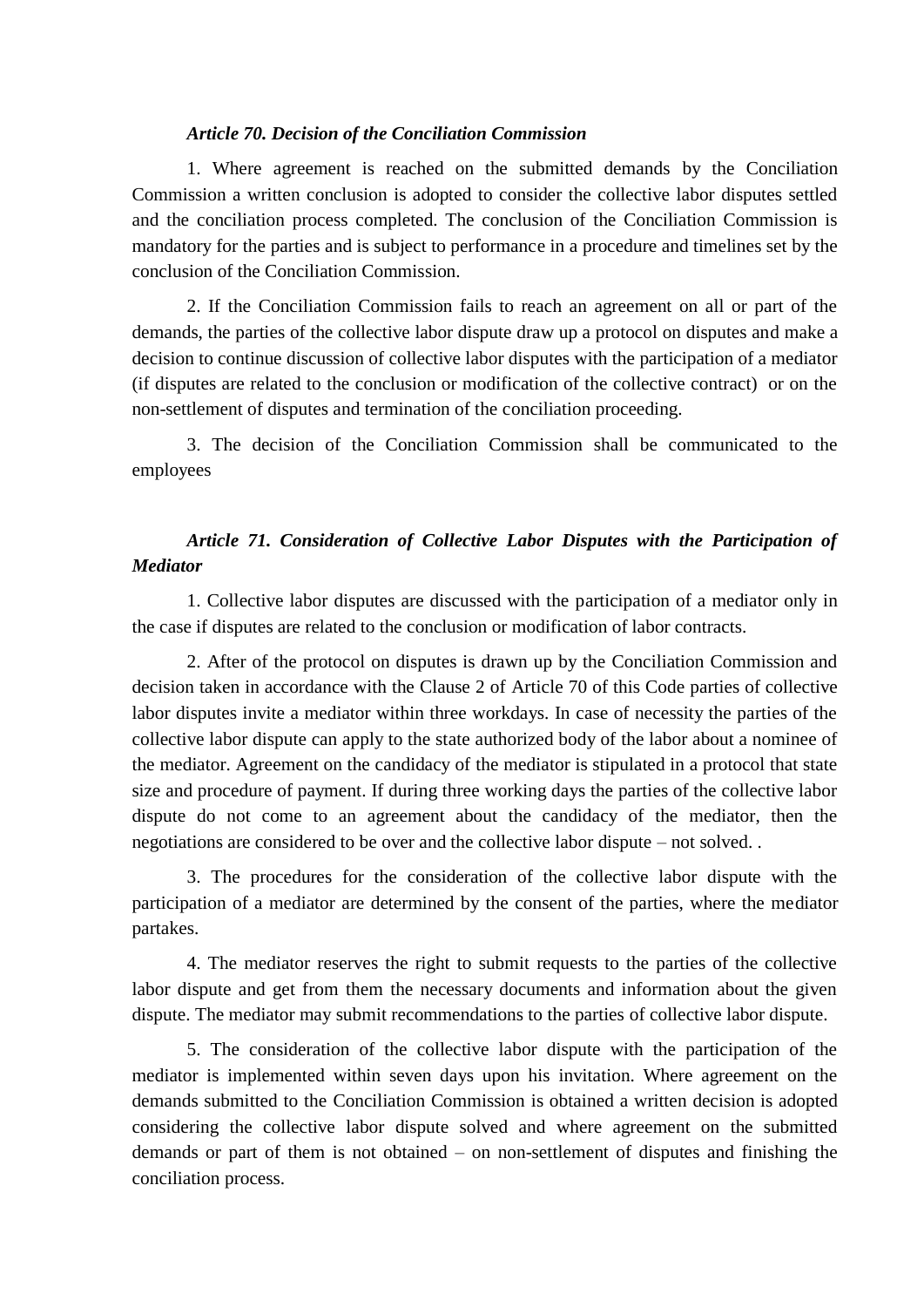#### *Article 72 . Hearing of Collective Labor Dispute in the Court*

In case of collective labor dispute about the implementation of the provisions of collective labor contract, if an agreement is not reached in the Conciliation Commission, within ten day upon drawing up a Protocol and taking the decision on non-settling the disputes and finishing the conciliation process the parties may apply to the court.

### *Article 73. Strike*

Strike is a temporary cessation of work by the employees or a group of employees of one or several organizations, if dispute on the conclusion of collective labor contract (including collective negotiations, denial to participate in the discussion of the issue by the Conciliation Commission) is not settled or a decision adopted in accordance with the clause 1 of Article 70 of this Code that meets the requirements of employees is not implemented.

### **Article 74 . Declaration of a Strike**

1. The right to adopt a decision to declare a strike (including a warning strike) shall be vested in the trade union according to the procedure laid down in this Code and its charter. A strike shall be declared if a corresponding decision is approved by secret voting:

1) two-thirds of the organization employees at the moment of declaring the strike ;

2) over two-thirds of the subdivision when of the separate (structural) subdivision of the organization declares the strike. If the declared strike of structural subdivisions of the organization hampers ongoing activities of other subdivisions then the strike should be approved by two-thirds of employees of the subdivision. that may not be less, than the half of the total number of organization employees.

2. The employer must be given an at least seven days' written notice on the beginning of the intended strike. By communicating to him the decision adopted according to the procedure laid down in this Article and attached the demands are sent to the employer. When a strike is declared, only the demands which were not met during the conciliation procedure may be put forward.

3. A warning strike may be held before the strike is declared. It shall not last longer than two hours. The employer must be given at least a three days' written notice of the warning strike.

4. When a decision is taken to hold a strike in railway and public transport, civil aviation, communication, health care, food production, water supply, sewerage and , waste disposal enterprises, enterprises with continuous production cycle and other enterprises cessation of work, in which would result in grave and hazardous consequences for the public or human life and health, the employer must be given a written notice of the strike at least fourteen days in advance.

5. The decision to call e strike shall specify: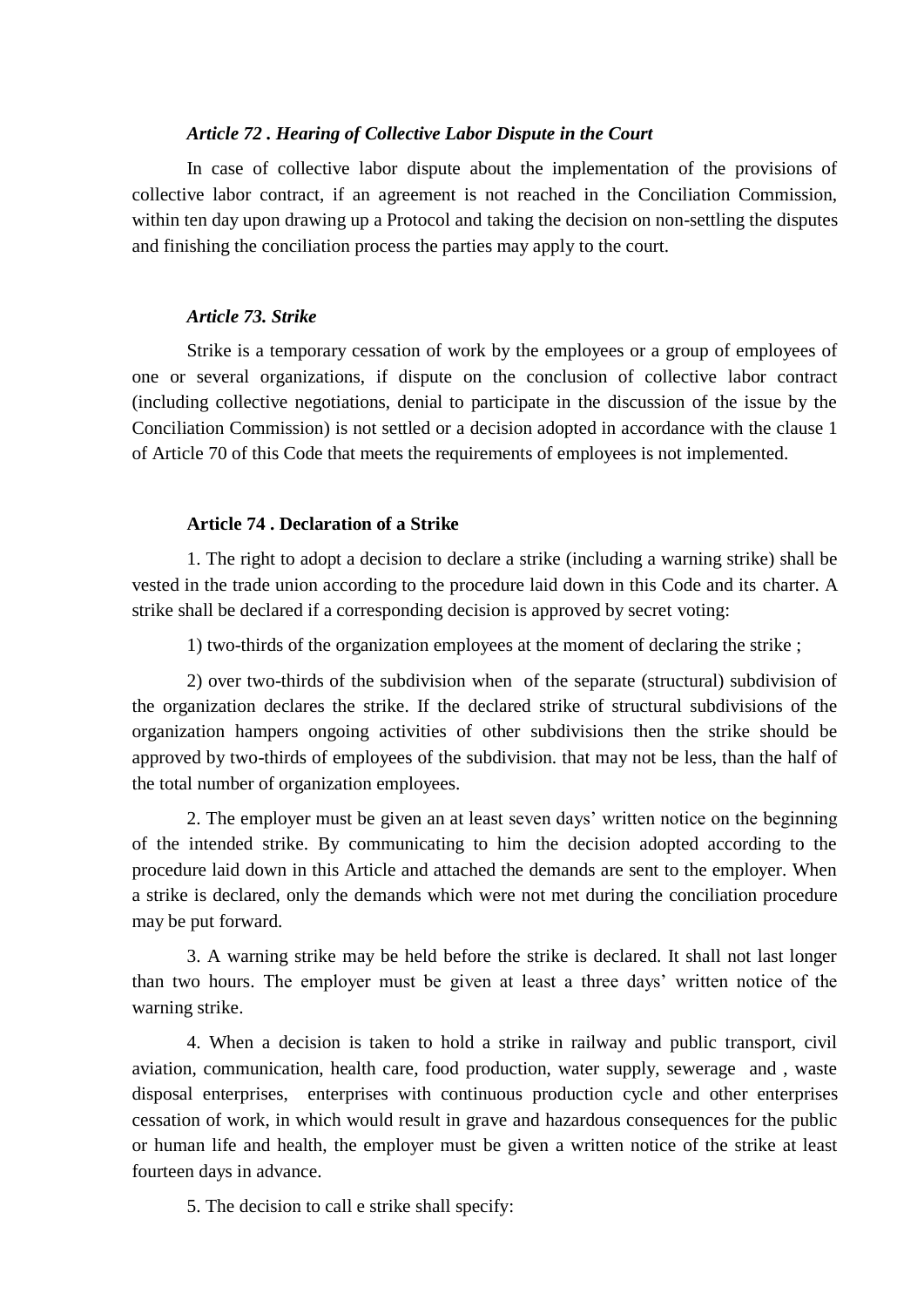- 1) reason serving as a basis for the strike;
- 2) year, month, date and hour of the beginning of the strike,
- 3) the body leading the strike.

#### *Article 75 . Restriction of Strikes*

1. Declaration of the strikes are prohibited in the police, armed forces (other equal services), security systems, as well as in central electricity, water and gas supply, first medical aid services. The demands put forward by the employees of the said services are settled at the national level with the participation of corresponding trade union and employer.

2. Strikes shall be prohibited in disaster areas as well as in the area where state of martial law or state emergency has been declared in accordance with the established procedure until the liquidation of the consequences of natural disaster or lifting of the state of martial law or state emergency.

3. It shall be prohibited to declare a strike during the term of validity of the collective contract.

#### *Article 76. The Body Leading a Strike*

A strike shall be lead by the trade union or the strike committee formed by it.

Rights and obligation of the strike committee are defined by the trade union forming the committee in accordance with this Code and other laws.

### *Article 77 . Course of a Strike*

1. During the strike the body leading a strike is bound to ensure together with the employer the protection of the public order, the safety of property and people.

2. During a strike in the organizations, specified in Article 74 (4) of this Code, minimum conditions (services) necessary for meeting the immediate (vital) needs of the society must be ensured. Minimum conditions (services) are determined by the corresponding state and local self-governance entities. Fulfillment of the above conditions shall be ensured by the body leading the strike, the employer and the employees appointed by them.

3. In case of non-compliance with the conditions mentioned in section 2 of this article the state and local self-governance bodies or the employer may involve other services to ensure this.

#### *Article 78 . Dispute about Lawfulness of a Strike*

1. When a strike is called, the employer or the entity to which the demands have been submitted may apply to the court with a petition to declare the strike unlawful. The court shall hear and make a judgment about the case within 7 days.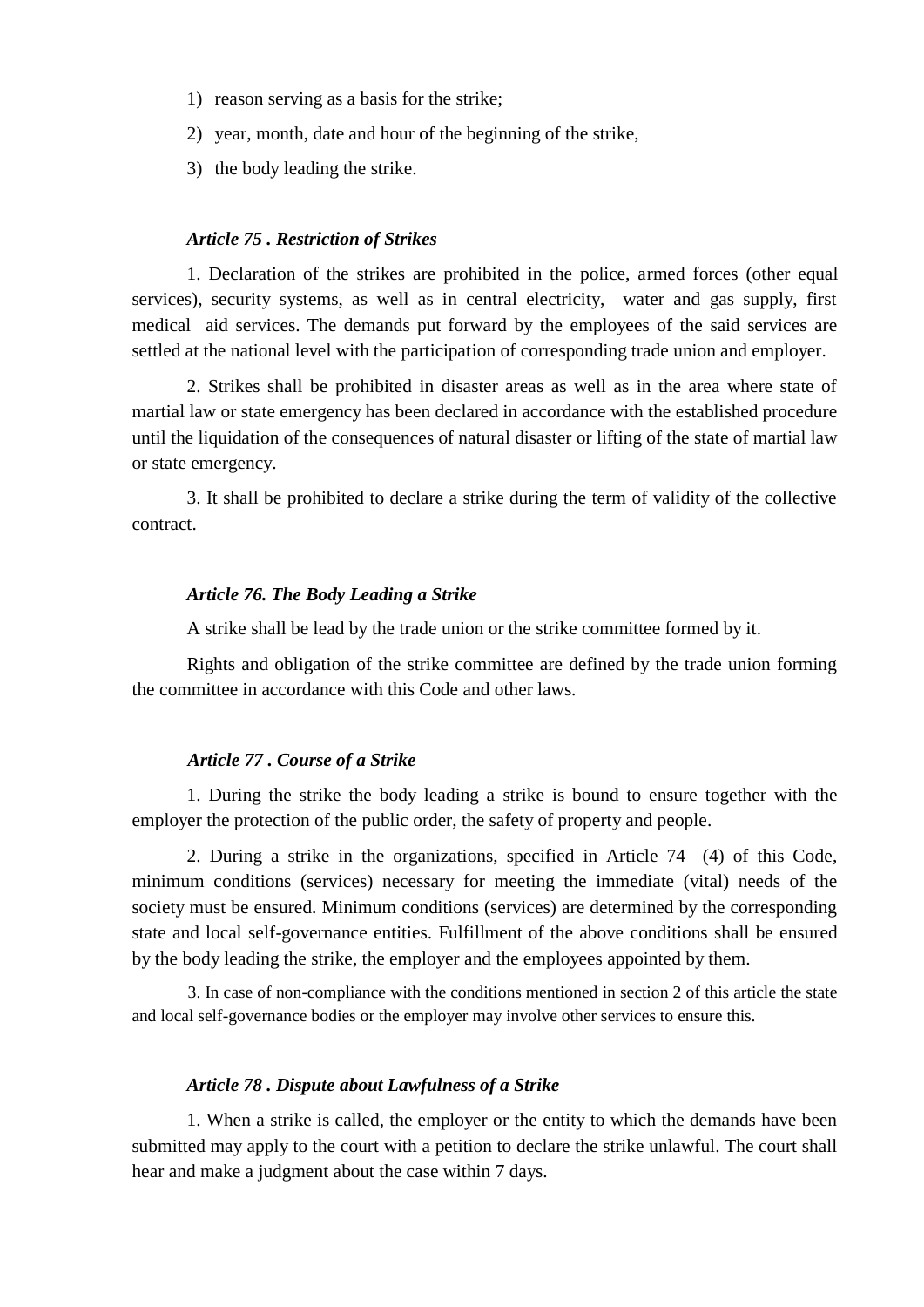2. The court shall declare a strike as unlawful if the objectives of the strike contravene the Constitution of the Republic of Armenia, other laws, or if the strike was declared in breach of the procedure and requirements stated by this Code.

3. Upon the coming into force of the court decision to recognize the strike as unlawful, the strike may not be commenced and the strike already in progress must be broken off immediately.

4. If there is a direct threat that the proposed strike will affect the provision of minimum conditions (services) required for meeting the essential (vital) needs of the society and this may endanger human life, health and safety, the court shall be entitled to cancel the proposed strike for a 30-day period and to suspend the strike that is in progress for the same period.

### *Article 79. Legal status and Guarantees of Strikes*

1. The participation to the strike is voluntary. No one may be forced to join a strike or to refuse to take part in a strike. The persons forcing the people to participate or reject the participation to the strike are to be sanctioned in order established by the legislation of the Republic of Armenia.

2. Employees, participating in the strike are released from their obligations to perform their working functions. The position of employees participating in the strike is kept. The employer may not pay salaries to the employees participating in the strike.

An agreement maybe reached during the negotiations for the breaking off of the strike that the striking employees will be paid the full amount or part of their salary

3. Non-striking employees who are unable to perform their work by reason of the strike shall be paid for the involuntary idle time or they may be transferred upon their agreement to another job.

### *Article 80. Actions Prohibited to the Employer upon Declaration of and During the Strike*

1. After a decision has been taken to call a strike and during the strike the employer shall be prohibited;

1) preventing all employees or individual ones to come to their work place;

2) refusing to provide the employees with work ;

3) applying behavior-related sanctions towards employees for the participation in the strike.

2. During a strike, the employer shall be prohibited from hiring new employees instead of striking ones, except for the cases specified in Article 77 (3) of this Code.

#### *Article 81. Termination of a Strike*

1. A strike shall end in the cases, when: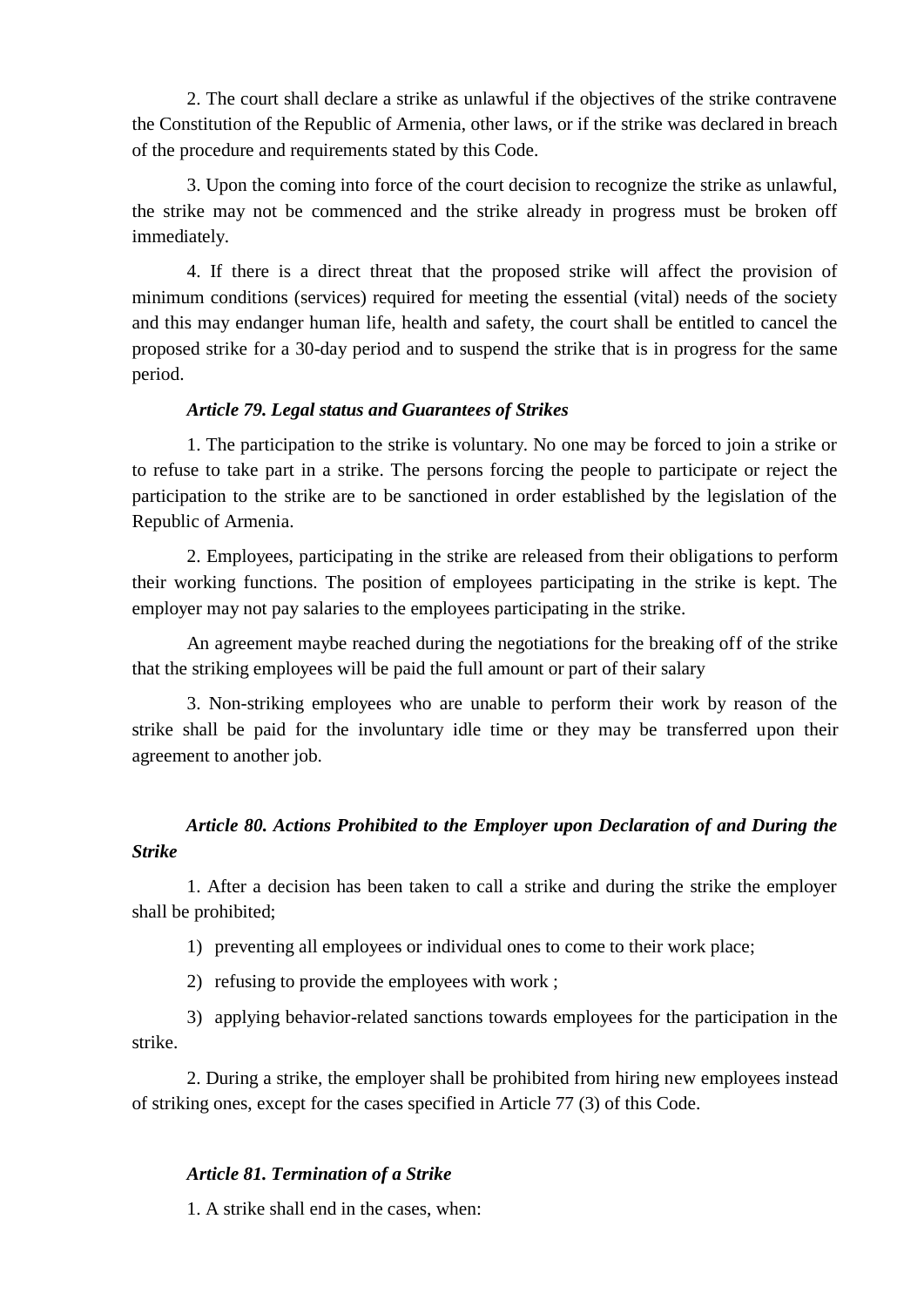1) the submitted demands are met;

2) the parties reach an agreement during the strike to break off the strike under certain conditions;

3) the trade union, which organized the strike recognizes that it is inexpedient to continue the strike.

2. After all demands have been met, the decision to break off a strike shall be made by the trade union. The date of resumption of work must be indicated in the written decision to break off the strike.

#### *Article 82 . Liability in case of illegal Strike*

1. In case of recognizing the strike as unlawful according to the procedure defined under Article 78 the trade union, which declared and led the strike shall pay to the employer a fine from its property for the damage caused to him/her in a procedure established by the legislation of the Republic of Armenia.

2. A disciplinary action may be taken against managers and other officers of the organization, or separated (structural) subdivision that have violated requirements of the Article 80 of this Code.

3. Damage caused due to strike to other persons and legal entities shall be compensated in a procedure established by the legislation of the Republic of Armenia.

### **PART 3.**

### **INDIVIDUAL EMPLOYMENT RELATIONS**

#### **CHAPTER 12.**

### **CONTENT AND CONCLUSION OF AN EMPLOYMENT**

### **CONTRACT**

#### *Article 83. Concept of an Employment Contract*

An employment contract shall be an agreement between an employee and an employer, according to which the employee undertakes to perform work of a certain profession, qualification or to provide certain services in accordance with the code of conduct established at the workplace, and the employer undertakes to provide the employee with the work specified in the contract, to pay him the agreed wage for the work done and to ensure working conditions as set in the legislation of the Republic of Armenia, other normative legal acts the collective contract and by agreement between the parties.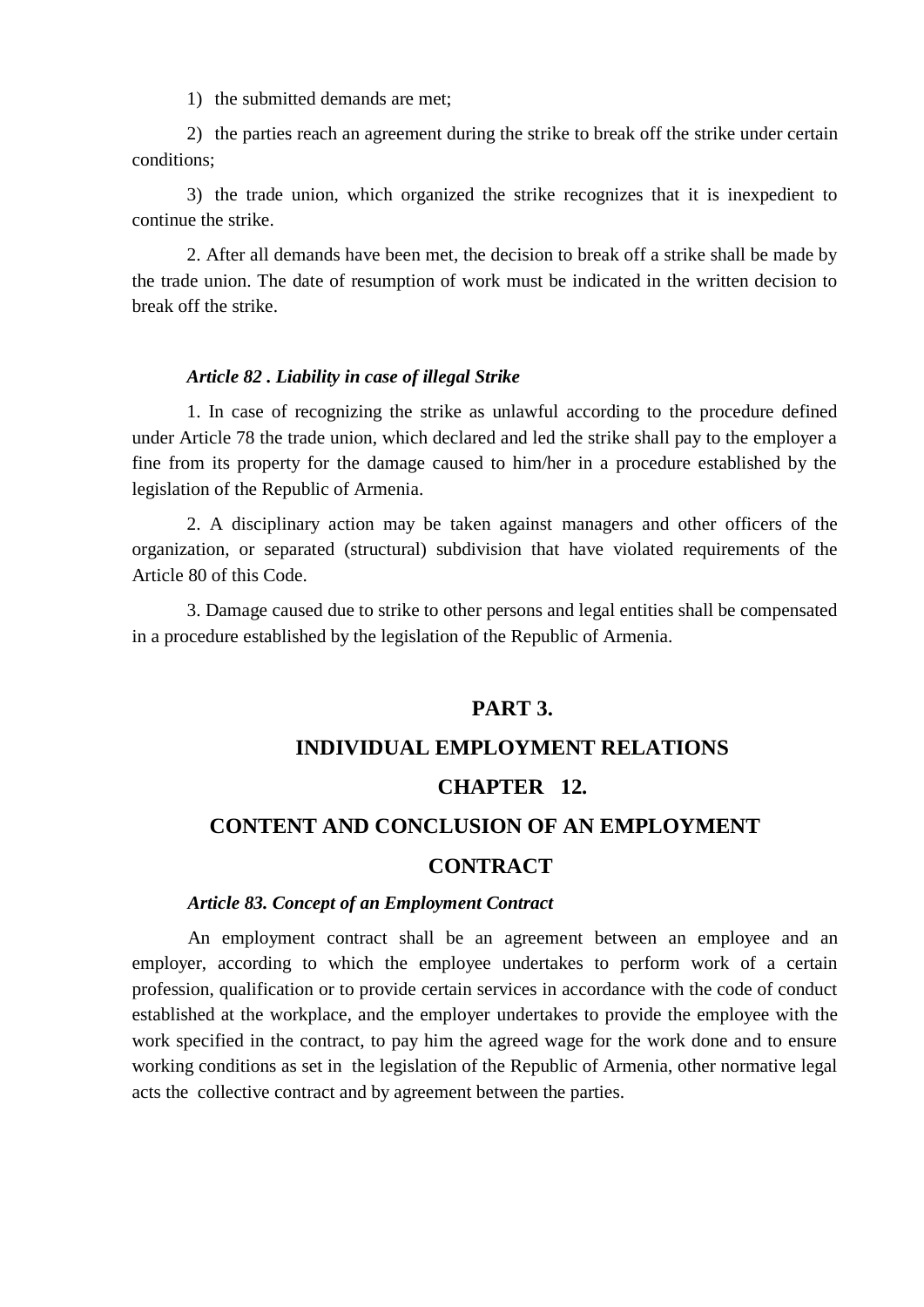#### *Article 84 . Content of an Employment Contract*

1. In the employment contract they mention the name, surname (upon his/her wish also patronymic) of the employee concluding contract and title (name, surname (upon his/her wish also patronymic), if the employer is a natural person) of the employer.

The employment contract shall cover the following conditions:

1) the place of work (mentioning the structural subdivision);

2) the year, month, date of the beginning of the work;

3) the name of the position, profession, mentioning the qualification requirements and functions

4) the rights and obligations of the employee;

5) the rights and obligations of the employer;

6) the conditions and size of remuneration for work.

7) the description of working conditions in case the work is done under hard, harmful and (or) dangerous conditions – the privileges and compensations of employees

8) the validity of the employment contract

9) the year, month and date of conclusion of the employment contract

2. In certain cases the labor legislation or collective contracts may provide for other mandatory conditions to be specified in the employment contract.

3. The parties may include other conditions in the employment contract, which are not envisaged in section 1 of this article

### *Article 85. The Form of the Employment Contract and the Procedure of its Conclusion*

1. The employment contract is concluded in the written form through drawing up one document signed by the parties.

2. The employment contract is concluded in two copies. The employment contract is signed by the employer or his representative and the employee. One copy of the signed employment contract is given to the employee, the other one remains with the employer. The employment contract is registered in the ledger of employment contracts of the employer the same day. The procedure for the registration of the employment contract, the form of the ledger, the procedure for its management and maintenance is defined by the Government of the Republic of Armenia.

3. The employer allows the employee to start the work only after the employment contract is signed and the second copy of the contract is provided to the employee. The responsibility for the adequate draw up of the employment contract lies with the employer.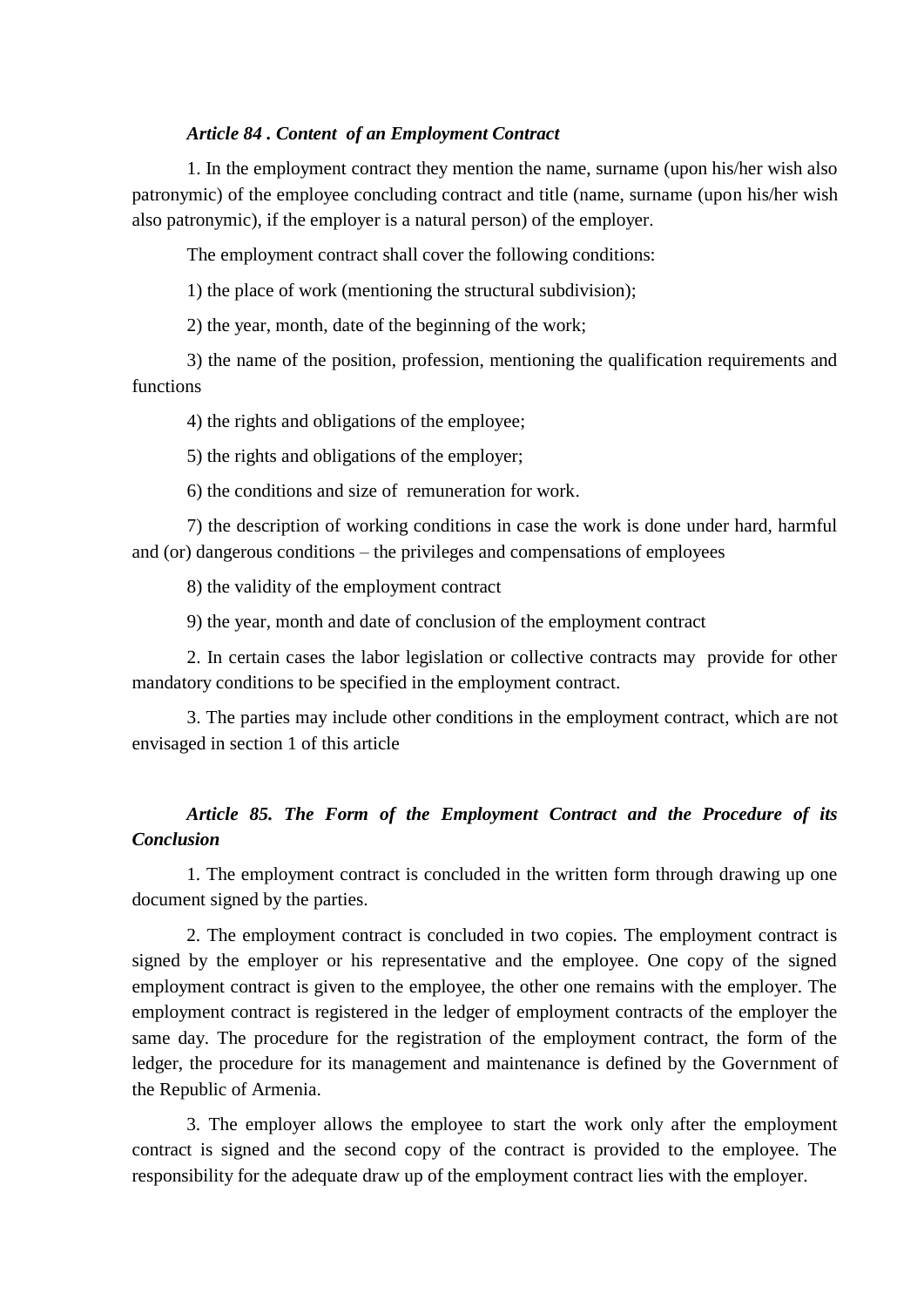4. When hiring the incumbent the employer or the person authorized by him shall familiarize him/her with working conditions, collective contract (if available), internal code of conduct and other legal acts regulating his/her work at the place of work, which shall be asserted by the employees signature.

5. The employee shall start the work the next day after the conclusion of the contract unless otherwise is envisaged by the employment contract.

#### *Article 86 .Preconditions for Conclusion of an Employment Contract*

1. The employer reserves the right to fill in the vacancies or newly established positions directly by himself (without competitive or other procedures) by concluding employment contracts envisaged by this Code. The employer that looks for an employee can fill in the vacancies or newly established positions by properly organized competitions or use services of the relevant specialized organizations. The employer establishes the order to organize and conduct a competition, as well as to conclude an employment contract with persons having won in the competition. .

2. The Republic of Armenia Law on Civil Service, other laws and legal acts stipulate the order and conditions for filling in the vacancies of the civil, local self-governance bodies and other public (special) services established by the law.

#### *Article 87 . Elective Position*

The positions to which appointments must be made through elections are considered elective positions. These positions, as well as the order and conditions of elections shall be established by the Constitution of the Republic of Armenia, the law or the charter of the organization.

#### *Article 88 . Qualification Examinations*

The person applying for a position or job, requiring special professional knowledge, may be required to pass qualification examinations. Qualification requirements and the procedure for conducting qualification examinations shall be established by the employer in accordance with the requirements of laws and other legal acts.

#### *Article 89 . Documents Required upon Accepting to Work*

1. To conclude an employment contract the employer must request the following documents:

1) identification document;

2) work-book (except for the persons employed for the first time or those who combine jobs) and social security card;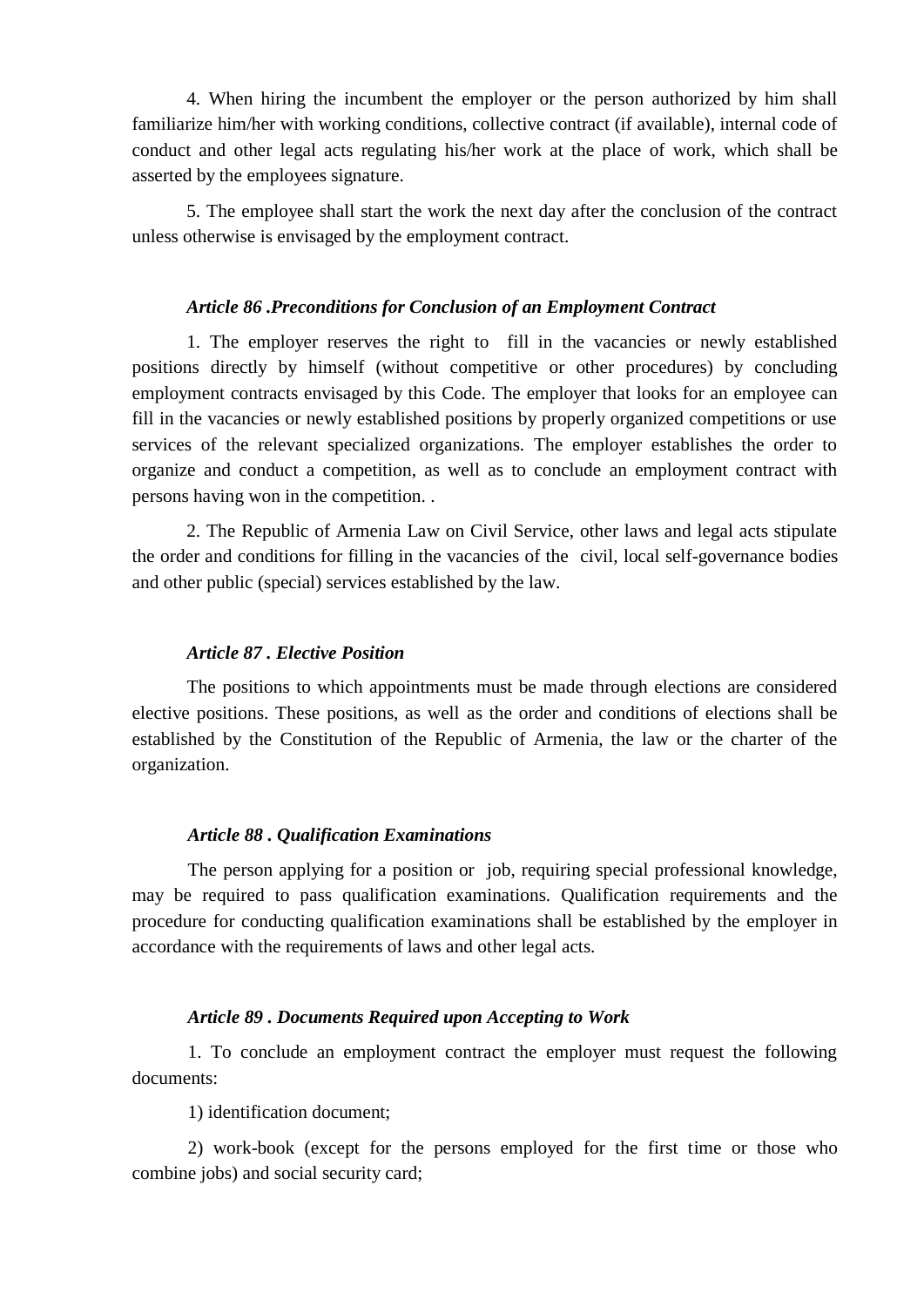3) certificate on education or required qualification, in case in compliance with the labour legislation the work is related to a certain type of education or professionalism;

4) reference about the state of health (health book), if the employment contract is concluded for such a job, which requires initial and recurrent medical examination, as well as when signing employment contracts with under 18The list of such jobs and the format of the certificate is established by the Government of the Republic of Armenia

5) written consent of one of the parents, foster parent or guardian if a juvenile citizen aged 14-16 is employed;

6) other documents established by the law and other normative legal acts.

When hiring male citizens of the Republic of Armenia who are at military age and who haven't served temporary military service a corresponding certificate on being registered for military service, discharged from temporary military service or entitlement to deferment from temporary military service in the manner defined by the legislation of the Republic of Armenia.

2. An employer shall not be entitled to require such documents, which are not envisaged by the law and other normative legal acts.

3. The employee can submit to the employer characteristics, reference and other documents that describe him from the previous place of work at his/her own initiative , as well as data or information his/her competency, qualification

#### *Article 90 . Work Book*

1. The work book is the main document containing information on the labor activity of the employee. .

2. The employer is liable to keep work books for all employees working in the main place of work.

3. The work book comprises the following data:

1) Name and family name of the employee (patronymic if he/she wishes)

2) Year, month and day of birth of the employee

3) Period of work in compliance with the employment contract

The periods for jobs, which due to the legislation entitle the employee to privileged pension are also enshrined.

4. The following information is filled out in the work book as requested by the employee:

1) The basis for the annulment of the employment contract

2) Information on the position having been held or the work having been conducted

3) The period of combined work in case a document asserting the combined work is presented to the main employer.

5. No other data except for those defined by sections 3 and 4 of this article are recorded in the work book.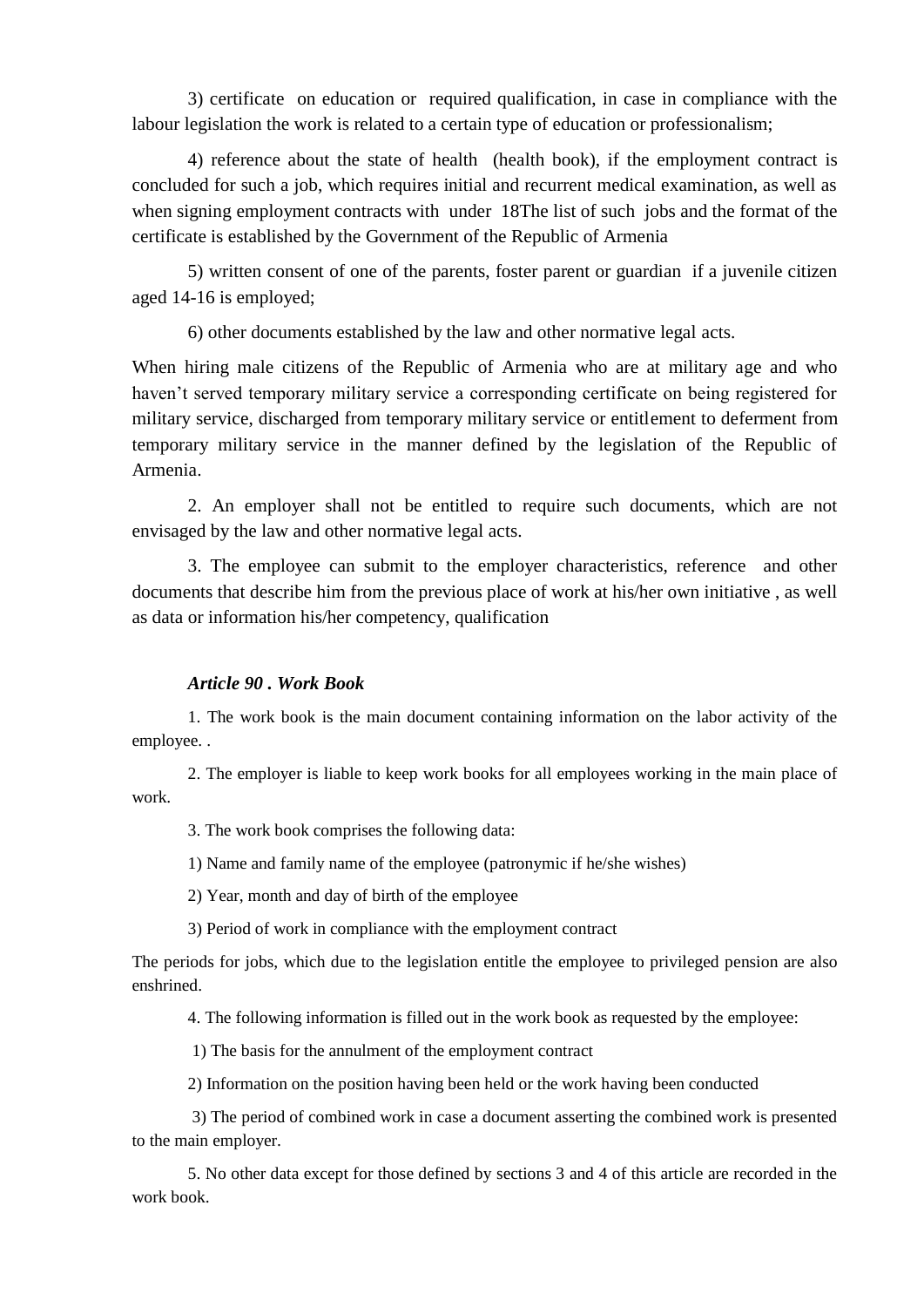6. The form of the work book as well as the order for the provision of a copy of the work book are defined by the Government of the Republic of Armenia.

### *Article 91 . Probation period upon Concluding an Employment Contract*

1. A probation period may be defined upon concluding an employment contract with the consent of the parties. It may be set upon the wish of the employer with the goal of assessing the suitability of an employee for the envisaged work (position) or at the request of the person being employed to define the suitability of the offered job (position) for him. The conditions of the probation period shall be set in an employment contract.

2. During a probation period an employee shall enjoy all the rights and bear all the responsibilities, which are stipulated by this Code, other laws and normative legal acts, collective and employment contracts.

3. A probation period shall not be envisaged in case of employing persons:

- 1) under 18 years of age;
- 2) accepted to work by election, as well as those passing qualification examinations to be appointed to a position;
- 3) transferred for another work by the agreement between employers;
- 4) in other cases specified by the legislation

### *Article 92 . Term of Probation Period*

1. A probation period shall not be longer than three months, except for the cases established by the section 2 of this article.

2. A probation period of up to six months may be stated in the cases specified by the legislation of the Republic of Armenia.

3. A probation period shall not include periods, when an employee was absent from work in the following cases:

1) the period envisaged by collective and employment contracts

2) upon the agreement of the parties, including the period of the leave with no payment;

3) the period of the temporary incapacity of the employee to work;

4) the period of the fulfilment of obligations of the employee imposed by state or local self-governance bodies;

5) the period of lawful strike, if the employee partakes in the strike in the order established by the law.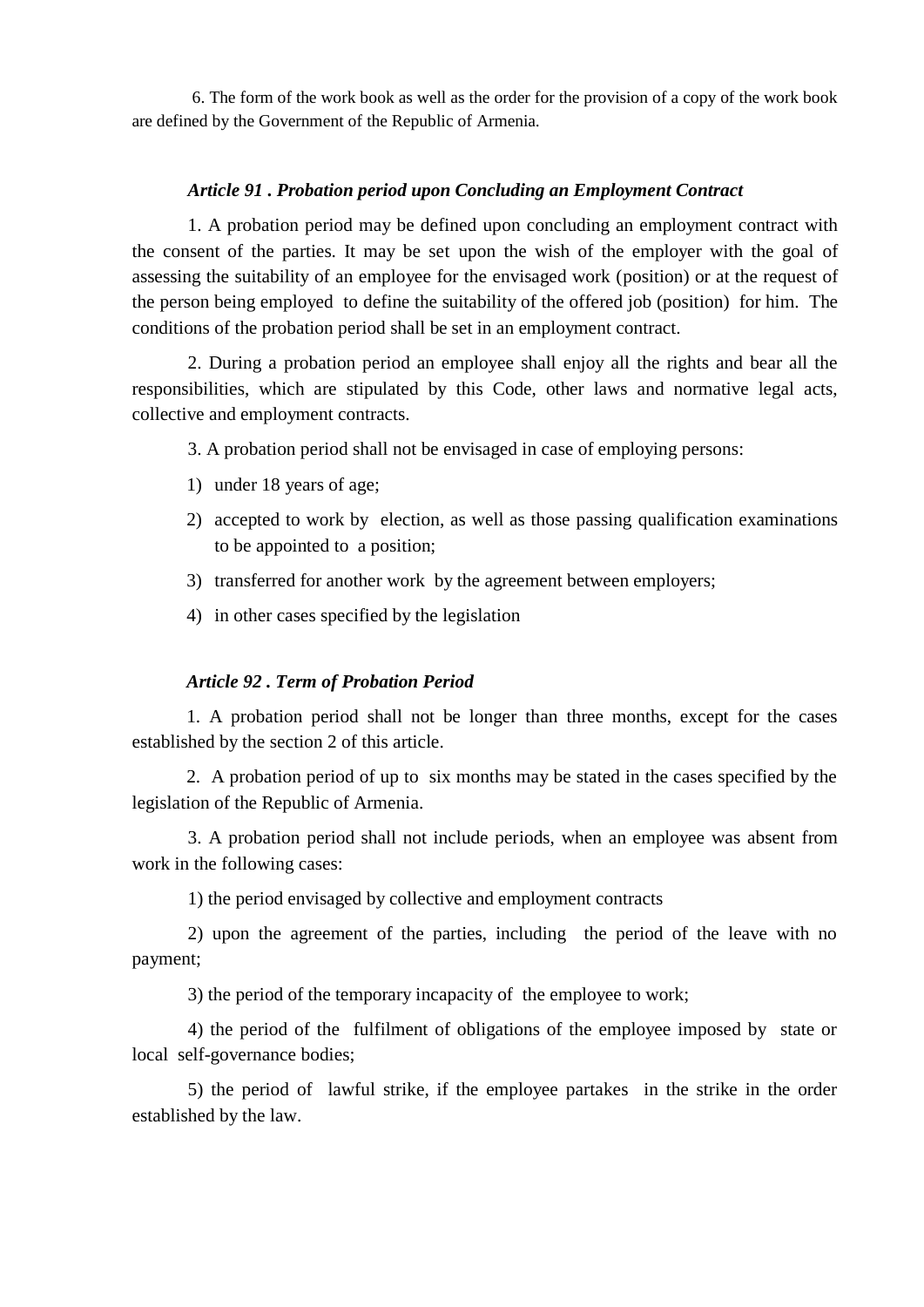#### *Article 93 . Results of the Probation Period*

1. If the employer finds that based on the current results of the probation period defined with the purpose of assessing the suitability of the employee for the envisaged job (position) the employee doesn't meet the established requirements, he may dismiss the employee from work before the expiry of the probation period by giving the employee a written notice of it three days in advance

2. If the probation period is defined at the request of the person being employed to assess his/her suitability for the offered job (position) the results of the probation period shall be evaluated by the employee. The employee shall be entitled to terminate the employment contract during the probation period by giving the employer a written notice of it three days in advance.

3. If the employee continues working upon expiry of the probation period, it is considered that he/she has passed the probation period and the employer shall terminate his/her employment contract on the grounds specified in Chapter 15 of this Code.

# **CHAPTER 13. TYPES OF EMPLOYMENT CONTRACT**

#### *Article 94 . Types of Employment Contract*

1. Employment contract is concluded:

- 1) with an indefinite term, in case its term of validity is not specified in the employment contract
- 2) with a definite term in case its term of validity is specified in the employment contract

#### *Article 95 . Employment Contract with a definite term*

1. An employment contract with a definite term is concluded in the case when labor relations can not be defined for an indefinite period taking into account the conditions or the nature of the work to be done unless otherwise is envisaged by this code or law.

The employment contract signed for a definite period may be concluded for a certain period of time or by defining calendar date of the contract or for the period of the performance of certain work, but not exceeding five years. Upon the expiration of the employment contract with a definite term the term of validity of the employment contract may be extended upon the consent of the parties. The aggregate term of validity of employment contracts signed with a definite term for not more than five years with the same employer may not exceed five years in case the interruption of contracts signed with a definite time does not exceed one month except for cases envisaged by section 2 of this Article. The written agreement of the parties to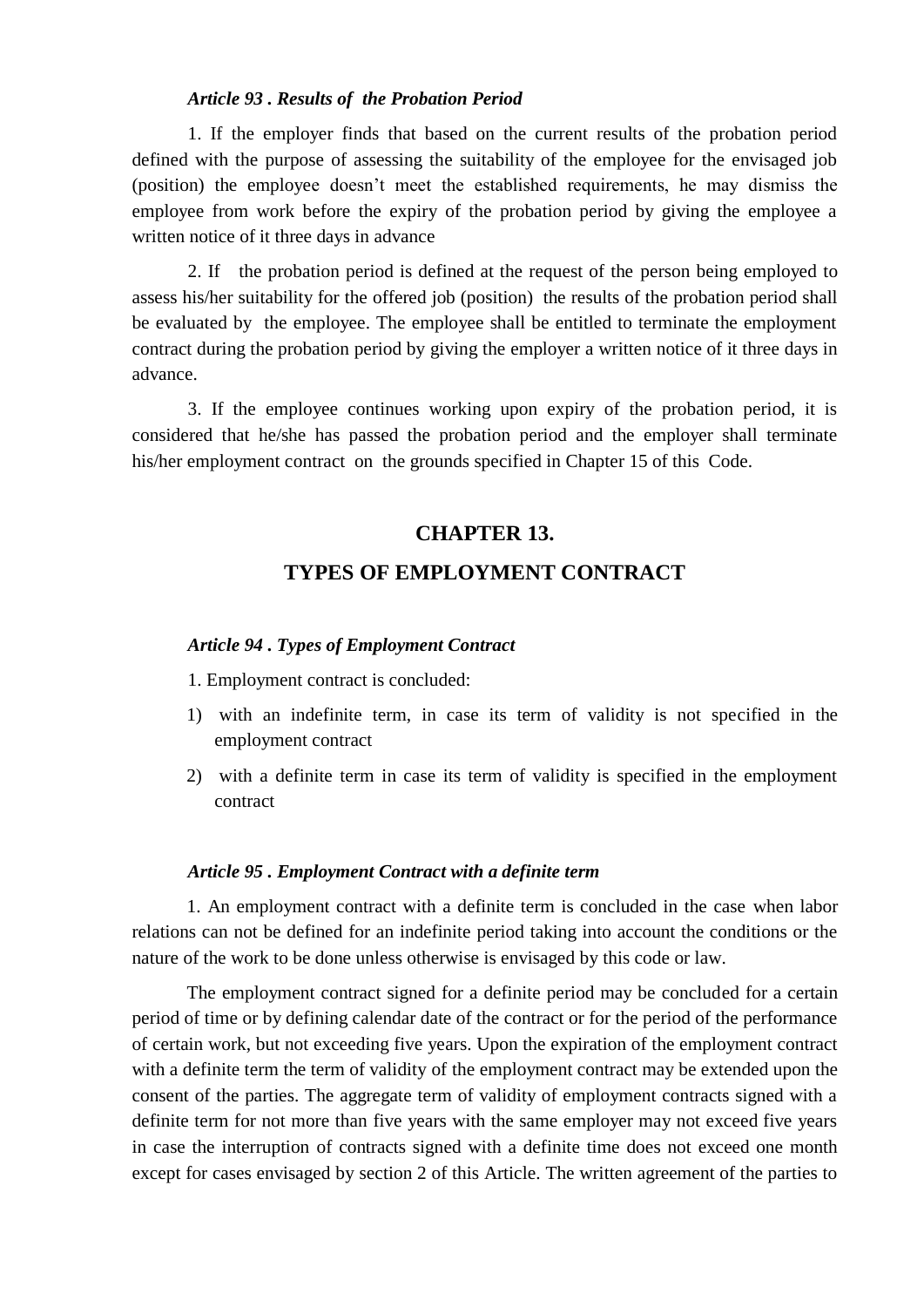extend a contract signed for a definite term shall be made at least ten days prior to the expiration of the contract.

In case the contract signed with the same employer for a certain period is annulled during five years and a new contract is signed not later than within one month for a certain period the work of the employee is considered uninterrupted.

2. An employment contract with elective employees shall be concluded for the term they are elected.

3. An employment contract may be concluded for a definite term, when:

1) personal services are provided to the employer by the employee;

2) work is done by in-house workers;

3) combined work is done;

4) a seasonal job is done.

5) a temporary job is conducted (with a term of up to two months)

### *Article 96 . Determination of the Term of an Employment Contract*

The term of an employment contract may be determined by a specific calendar year, month, and date or by the occurrence, change or termination of a specific event.

#### *Article 97 . Contract on Rendering Services of Personal Character*

A contract on rendering personal services shall be an employment contract, on the basis of which an employee undertakes to render personal household services to his employer. The rules defined by this code are applied to the employment contract on the provision of personal services.

#### *Article 98 . Employment Contract with In-house workers*

In-house workers are the persons, who on the basis of employment contract do the job at home with materials, tools and equipment provide by employer or acquired by them.

In case the in-house worker uses his own tools and equipment a reimbursement shall be paid for the depreciation of the tools and equipment in cases and order established by the employment contract.

The order and periods for the provision of raw material, materials and semi-produced materials to in-house worker, order for the payment for the materials belonging to the in-house worker, transportation of the ready product, as well as order and periods for the payment of the salary will by stipulated by the employment contract.

This Code regulates the labor relations of the in-house workers.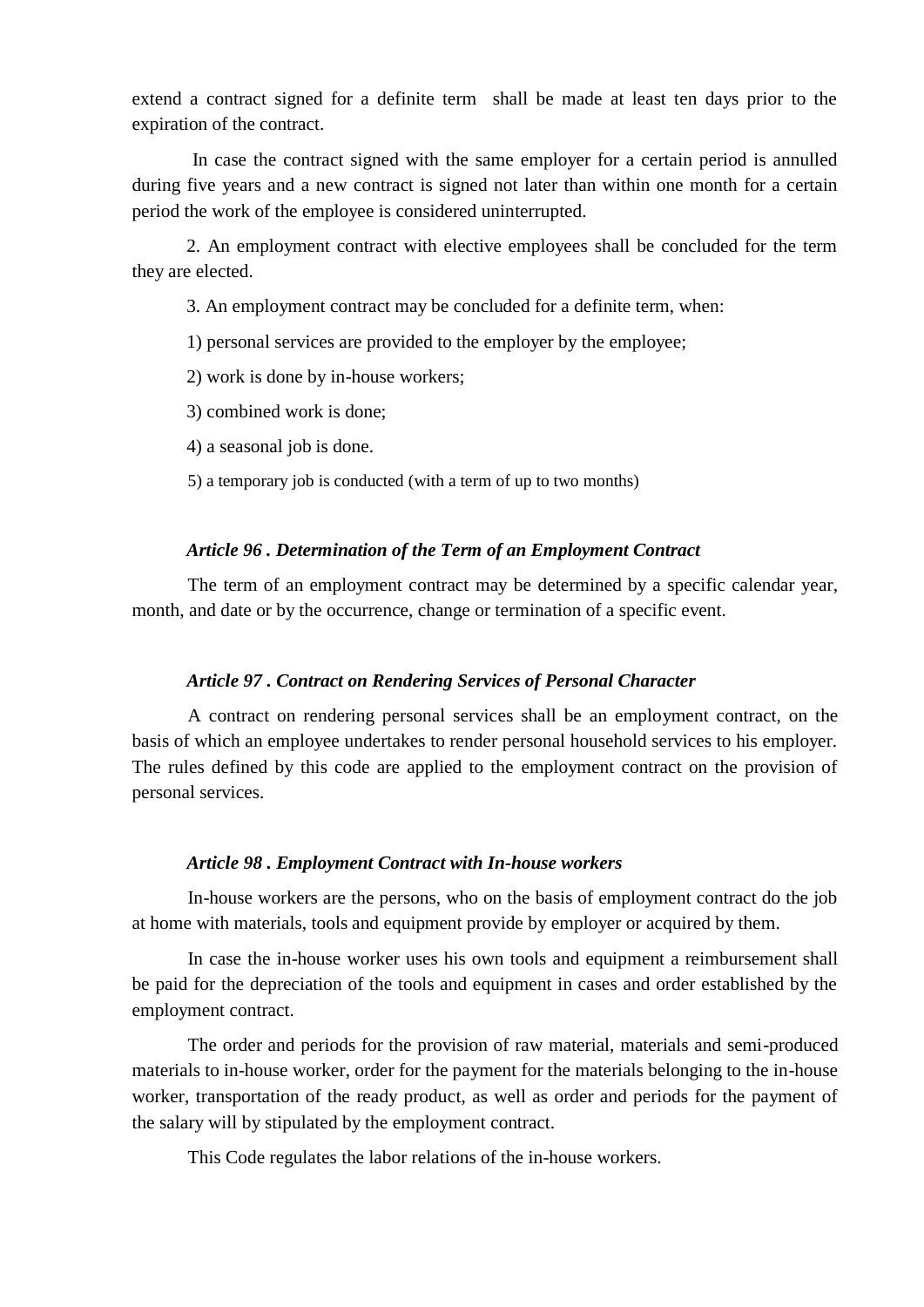## *Article 99 . Combined work*

1. Combined work is the work conducted by the employee beyond the main working hours at the same or other employer on the basis of an employment contract.

2. The employment contract shall specify that the work is combined.

3. The annual paid leave of employees with combined jobs at different employers is provided together with the annual leave being granted at the main place of work.

4. The employee with a combined job is not paid a dismissal wage in case the combined employment contract is annulled.

#### *Article 100. Seasonal Employment Contract*

1. A seasonal employment contract shall be concluded for the performance of seasonal work. Seasonal work shall be considered the work, which due to natural and climatic conditions is performed not all year round, but in certain periods (seasons) not exceeding eight months, and is included in the list of types of seasonal work.

2. The Government of the Republic of Armenia defines the list of seasonal employment.

3. Employees having signed seasonal employment contracts are entitled to paid vacation or remuneration, which is calculated for two working days for each month in case the contract is annulled.

4. The employee or the employer have the right to annul the seasonal employment contract before the term for its operation expires by notifying each other about this in writing at least three days beforehand

5. The condition of the nature of the seasonal work is mentioned in the labour contract.

#### *Article 101 . Temporary Employment Contract*

1. Temporary employment contract is the employment contract, which is concluded up to the term of two months.

2. Employees having signed a temporary employment contract may be involved in work at non-working days and at non-working holidays or commemoration days within this period. The remuneration for non-working days and non-working holidays and commemoration days is made in the manner defined by section 2 of article 185 of this code.

3. Employees having signed a temporary employment contract are entitled to paid vacation or remuneration, which is calculated for two days for each month in case the contract is annulled.

4. The employee or the employer have the right to annul the temporary employment contract before the term for its operation expires by notifying each other about this in writing at least three days beforehand. The employee is not paid a dismissal wage in case the temporary employment contract is annulled.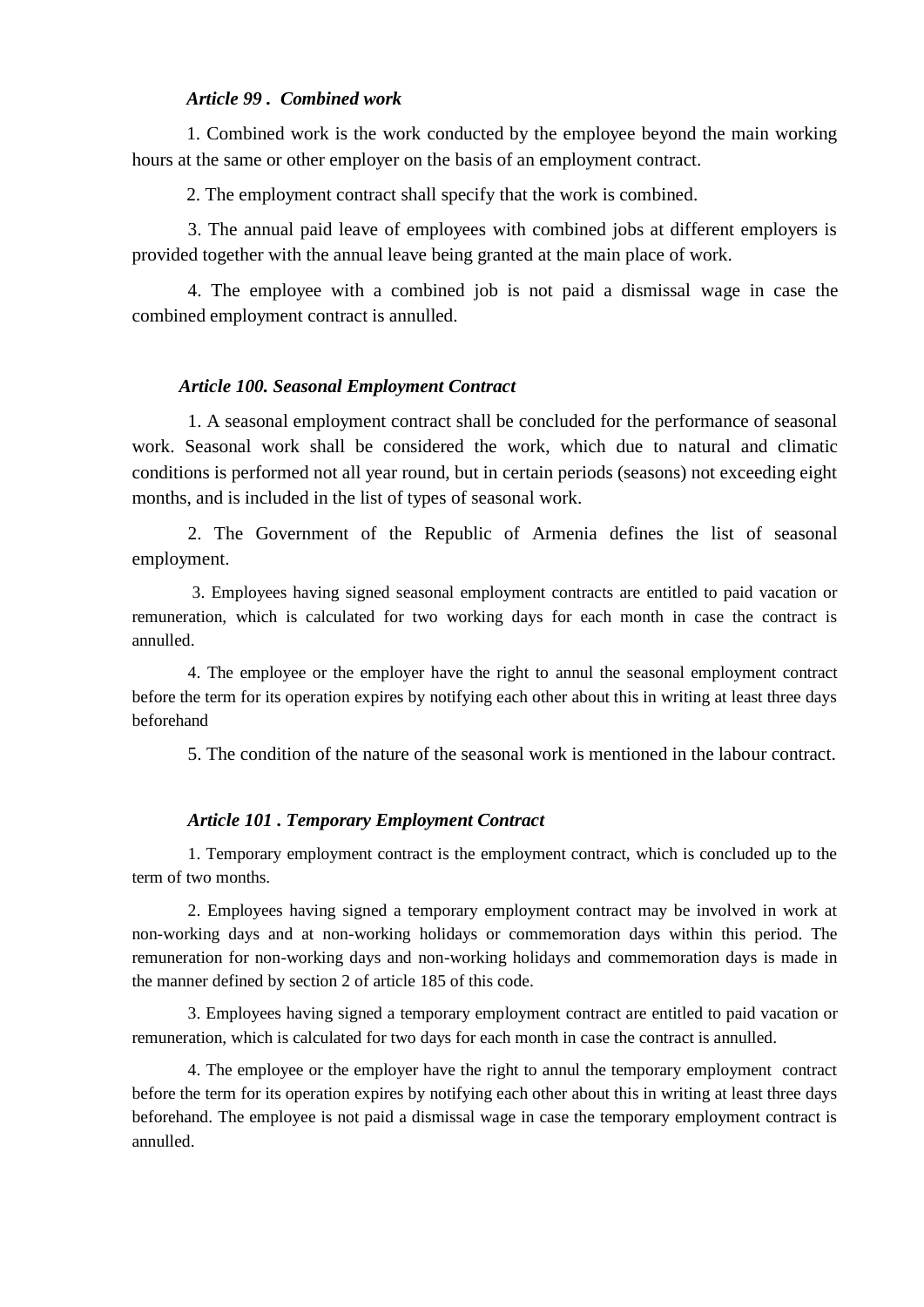#### *Article 102 . Illegal Employment*

1. Illegal is considered to be the job:

1) which is done without concluding an employment contract, though there are the characteristics of the employment contract stipulated by the Article 83 of this Code.

2) which is done on the basis of the employment contract concluded in violation of this Code, law and other legal acts.

2. The voluntary work and the work with a purpose of help cannot be considered as illegal employment. The order and conditions of such work are stipulated by the law.

3. The employers or their representatives who have given their consent and/or who induce for the conduct of such work shall bear responsibility in order established by the legislation of the Republic of Armenia.

## **CHAPTER 14.**

## **PERFORMANCE OF AN EMPLOYMENT CONTRACT**

# *Article 103 . Fulfillment of the Obligations and Exercise of the Rights*

1. The employer performs his obligations personally or through his authorized representative.

2. The employee fulfils his obligations personally. The employee can assign the performance of the work envisaged by the employment contract only upon the consent of the employer.

3. The parties exercise their rights personally or through their authorized representatives.

## *Article 104. Conduct of work not envisaged by the employment contract*

The employer has the right to require an employee to do a job not envisaged by the employment contract only in cases envisaged by this Code and the law.

## *Article 105 . Modification of Employment Contract*

1. In the event of changes in production, economic, technological and work organization conditions as well as in other cases preconditioned by the needs of the production an employer shall be entitled to change the conditions of the employment contract. If an employee does not agree to work under he changed working conditions, he may be dismissed from work under Article 113 of this Code in accordance with the established procedure for terminating an employment contract.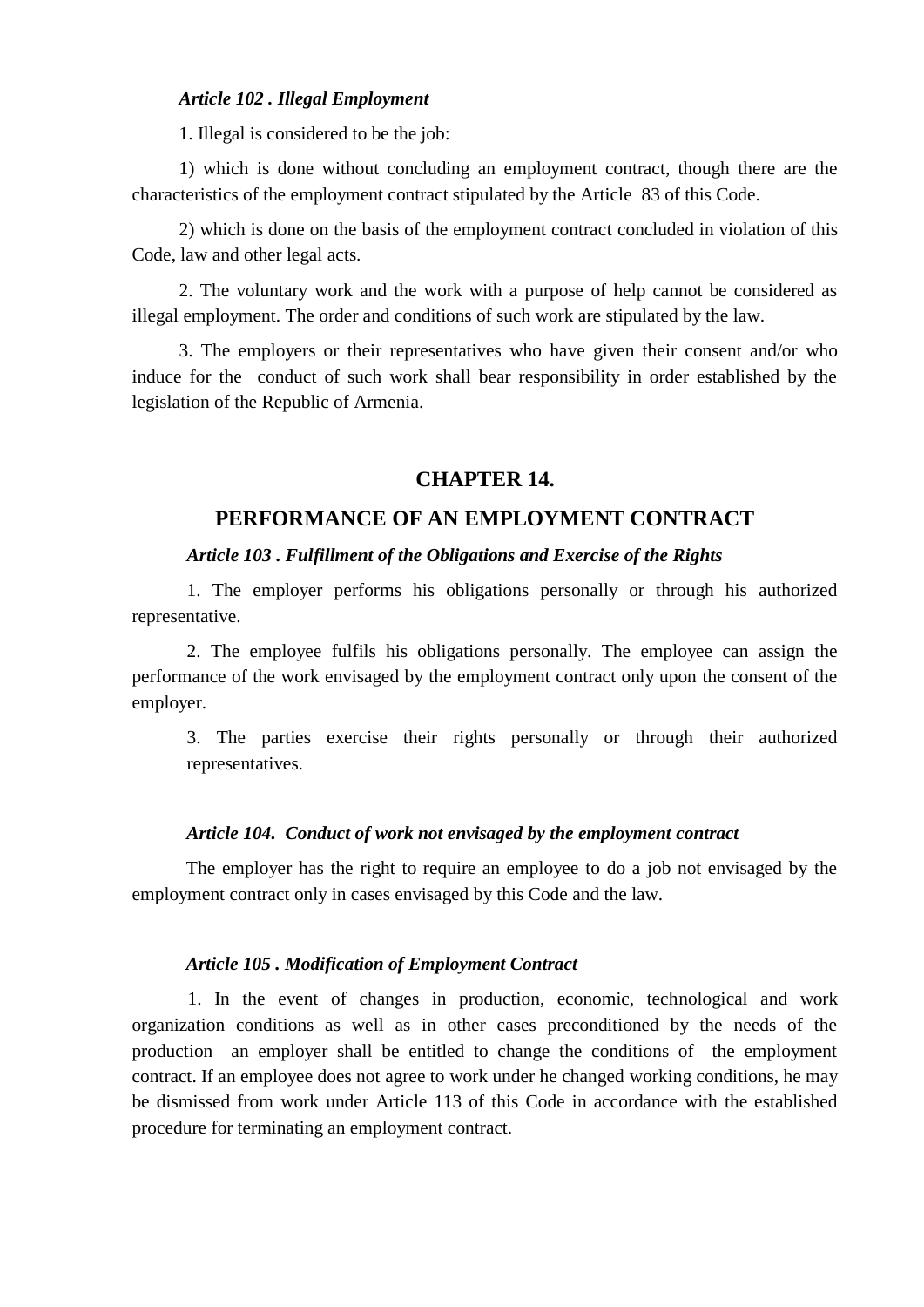2. The conditions of an employment contract set in clauses 1, 3 and 4 of section 1 and section 2 of the Article 84 of this Code may be changed with the prior written consent of an employee, except for the cases established in Article 106 of this Code.

3. An employer may change the conditions of remuneration for work without the written consent of an employee only in case of changes in the conditions of remuneration of work by the law or collective contract.

## *Article 106. Temporary Changes in Working Conditions in Special Cases*

1. An employer shall have the right to transfer an employee for a period of up to one month to another work in the same work place not agreed in an employment contract, as well as to change other conditions laid down in clauses 1, 3 and 4 of section 1 and section 2 of Article 84 of this Code, when it is necessary to prevent or eliminate the consequences of a natural disaster or industrial emergency, epidemics, accidents, fire and other emergency situations.

2. It shall be prohibited to transfer an employee to such work, which is not permitted due to the employee's health status.

3. In the cases specified in section 1 of this Article the remuneration for work is made due to the conducted work.. If, upon the transfer of an employee to another work, his wage decreases for the reasons beyond his control, the employee shall retain the average wage of his previous work.

### *Article 107 . Transfer to another Work in the Case of Idle Time*

1. Idle time having occurred without any fault of an employee shall be a situation at the workplace when an employer because of absence of production or other impartial reasons, fails to provide an employee with the work envisaged by the employment contract.

2. Taking into account their profession, qualification and health status, employees may be transferred to another work with their written consent for the period of idle time. Upon the consent of employees, they may be transferred to another work also without taking into account their profession and qualification.

3. The employees transferred to another work due to idle time shall be remunerated in accordance with the procedure established in Article 186 of this Code.

#### *Article 108 . Suspension from Work*

1. If an employee comes to work under the effect of alcohol, narcotic or toxic substances, as well as in cases envisaged by the law the employer shall not allow him to work and shall suspend his wage.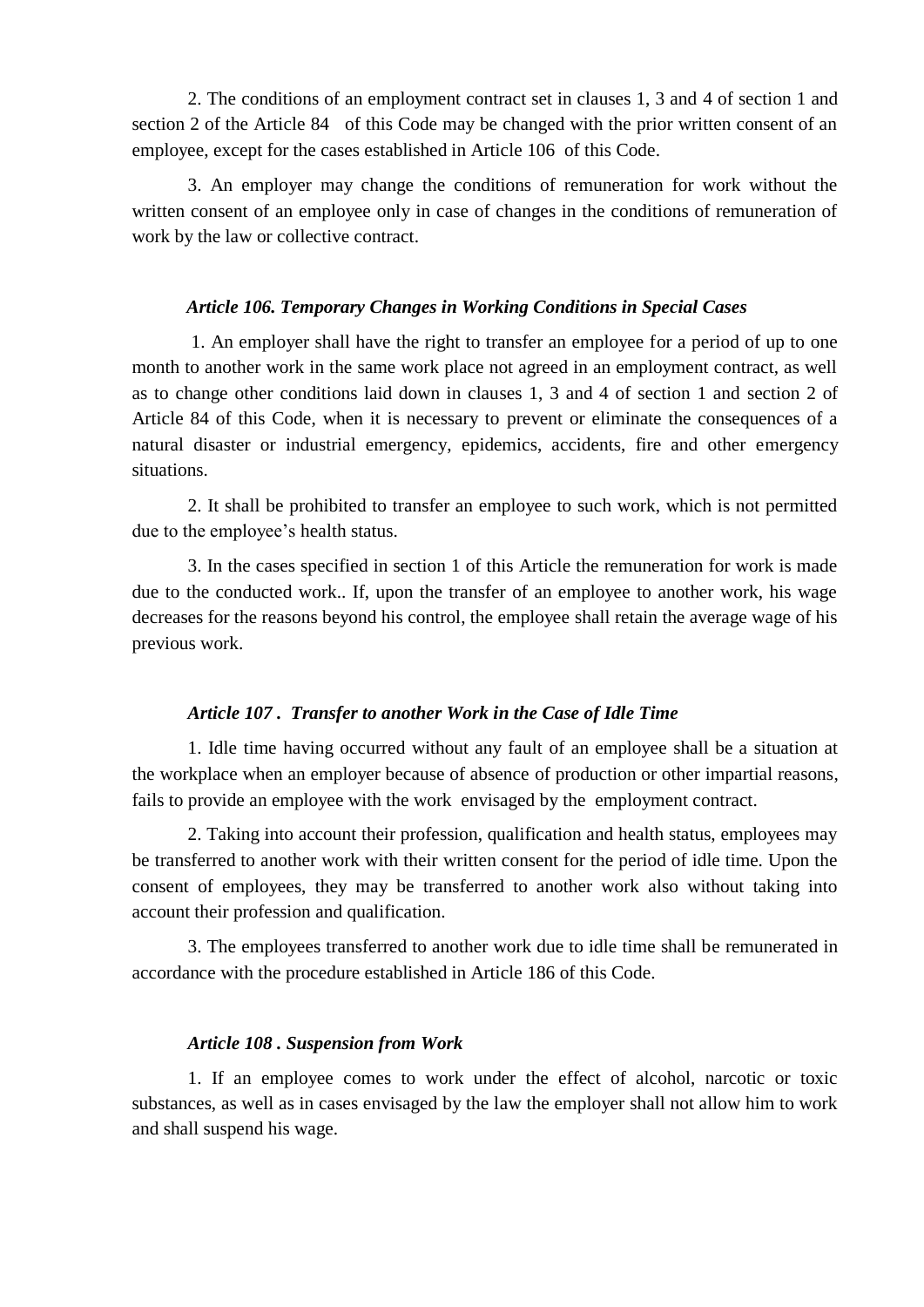2. Upon the expiry of the period of suspension, the employee shall be reinstated in his former position, provided that suspension has not given grounds to terminate the employment contract.

3. If the employee has been suspended from work at the request of the employer without good cause, he shall be entitled to claim damages in accordance with the procedure prescribed by the legislation.

## **CHAPTER 15.**

## **TERMINATION OF EMPLOYMENT CONTRACT**

## *Article 109 . Grounds for the Termination of The Employment Contract*

An employment contract shall be terminated:

- 1) upon the consent of the parties;
- 2) in case the contract expires;
- 3) upon the initiative of the employee;
- 4) upon the initiative of the employer;
- 5) in other cases established by this Code.

# *Article 110 . Termination of an Employment Contract with the Consent of the Parties*

1. When annulling the employment contract with the consent of the parties one party offers the other party in written form to annul the contract. If the latter accepts the offer, it must, within seven days, notify of it the party, which has put forward the offer to terminate the employment contract. Having agreed to terminate the contract, the parties shall conclude a written agreement on the termination of the contract, in which they mention the dates and other conditions (compensations etc.) for the termination of the contract.

2. If the party having been offered to annul the contract fails within the time period established in section1 of this Article, to inform that it agrees to terminate the contract, the offer to terminate the employment contract shall be considered as rejected.

# *Article 111 . Termination of the Employment Contract with a Definite Term because of its Expiry*

1. Because of the expiry of an employment contract signed for a definite term an employer or employee shall be entitled to terminate the employment contract, except for the cases envisaged in section 5 of this article of this Code.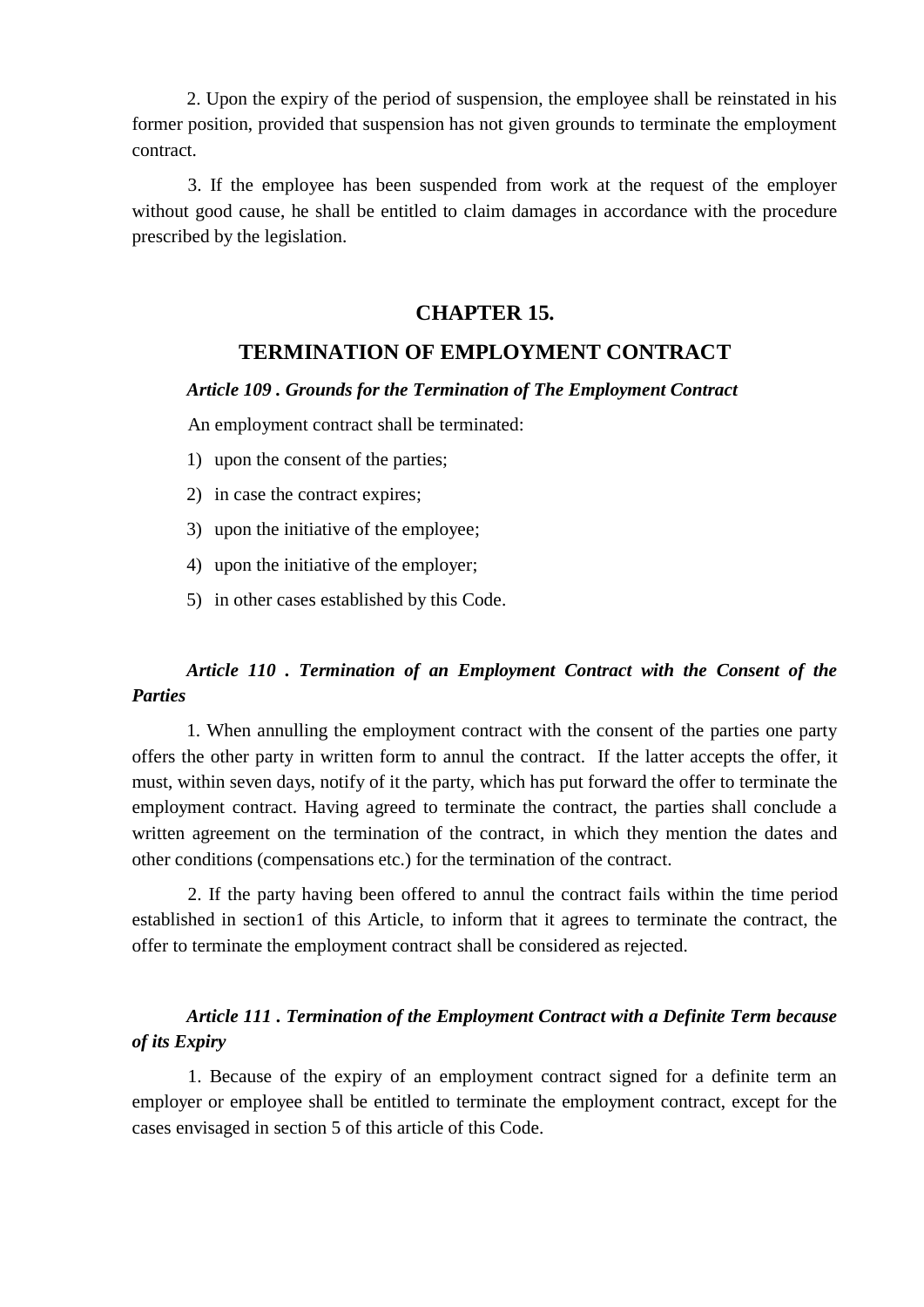2. Because of the expiry of the contract the employer shall be entitled to terminate the employment contract signed for a definite term, by giving the employee at least ten days notice.

3. The periods specified in this article shall not be applied to those employees who have been employed to replace an employee

4. Because of the expiry of the contract the employee shall be entitled to terminate the employment contract signed for a definite term, by giving the employee at least ten days notice prior to the expiry of the validity of the contract. If the employee has not informed the employer about termination of the contract signed for a definite term and has not come to the work on the day following the last day of the employment contract, then the contract is considered to be terminated and the employer shall make a final settlement with him within five days upon the submission of the requirement

5. If the employment contract signed for a definite term is not terminated upon its expiry in the manner defined by this article and the labor relationships continue, then the contract shall be considered as concluded between the parties for an indefinite term

# *Article 112. Termination of an employment Contract upon the Initiative of an Employee*

1. An employee shall be entitled to terminate an employment contract signed for an indefinite term, as well as an employment contract signed for a definite term prior to its expiry by giving his employer written notice of it at least 14 days in advance. A longer term for notification may be envisaged by the collective contract. Upon the expiry of the period of notice, the employee shall be entitled to terminate his employment, and the employer must formulate the termination of the employment contract and make final settlement with the employee.

2. An employee shall be entitled to terminate an employment contract signed for an indefinite term and the one signed for a definite term prior to its expiry by giving his employer notice of it at least five days in advance, where his request to terminate the employment contract is justified by the employee's illness or disability acquired at work or for other valid reasons established in the collective contract, or where the employer fails to fulfill his obligations under the employment contract, violates the law or the collective contract, as well as in other cases envisaged in this code.

3. An employee shall be entitled to withdraw his request to terminate the employment contract not later than within three days after the submission of the request. he may withdraw his request later than the mentioned period only with the consent of the employer.

# *Article 113. Termination of an Employment Contract on the initiative of an Employer*

1. An employer may terminate an employment contract signed for an indefinite term and one signed for a definite term prior to the expiry of the contract: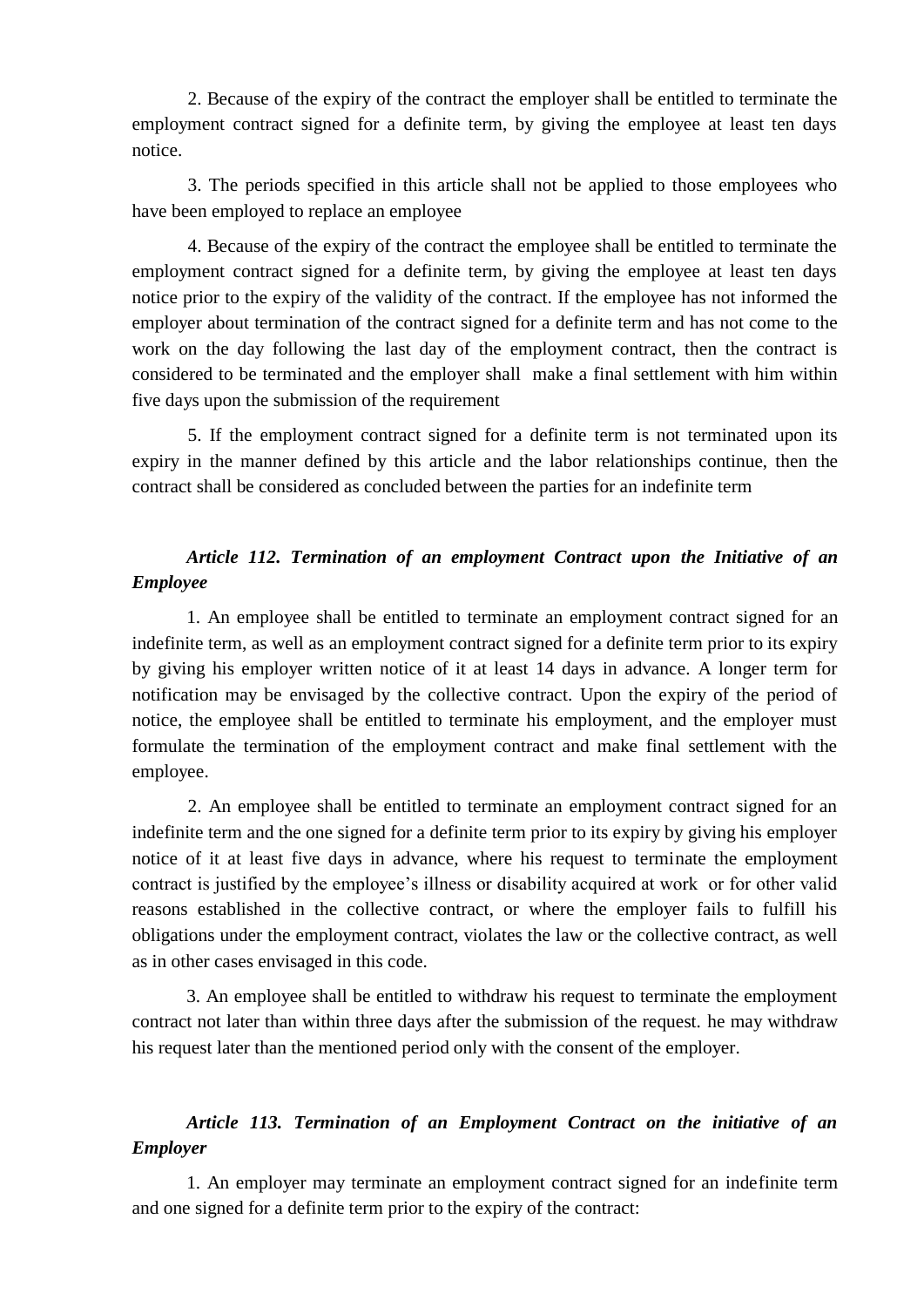1) in case, when the organization is liquidated (the activity of the sole entrepreneur is terminated);

2) in case, when the employer is bankrupt;

3) in case, when the number of employees is reduced, which is preconditioned by changes in the volume of production, economic and technological conditions and conditions of organization of work, as well as by production needs;

4) in case, when the employee is not suitable for the position held or job done;

5) because of unsatisfactory result of the trial period;

6) for the employee's non-performance or incomplete performance of his duties

7) in case, when the confidence towards the employee is lost;

8) in case of the long-term inability to work (in case the employee does not come to work for more than 120 consecutive days or for more than 140 days because of a temporary inability to work if it is not defined by the law and other normative acts that the job and title are preserved for a longer term in case of certain diseases)

9) because the employee reaches the retirement age

10) in other cases envisaged by this code

2. While terminating the concluded non-term or fixed-term contracts on the basis envisaged in the clauses 1, 3, 4, 9 of section 1 of this article the employer shall inform the employee about it within the periods established by the Article 115 of this Code.

3. Pursuant to the clauses 3 and 4 of section 1 of this article the employer shall be entitled to terminate the employment contract, if taking into consideration the professional training, qualification, health status of the employee the employer within his possibilities has offered him to be transferred to another work and if the employee has rejected it.

In case of impossibility to offer other work the employment contract is terminated without offering of other work.

# *Article 114 . Prohibition on the Termination of an Employment Contract upon the Initiative of the Employer*

1. The termination of an employment contract upon the initiative of the employer is prohibited:

1) during the period of temporary inability of the employee to work;

- 2) during the leave of the employee:
- 3) after a decision on a strike is adopted and during the strike in case the employee partakes in this strike in the manner defined by this code
- 4) during the implementation of duties imposed on the employer by state and local self-governance bodies , except for the cases established by section 1 of Article 124 of this Code;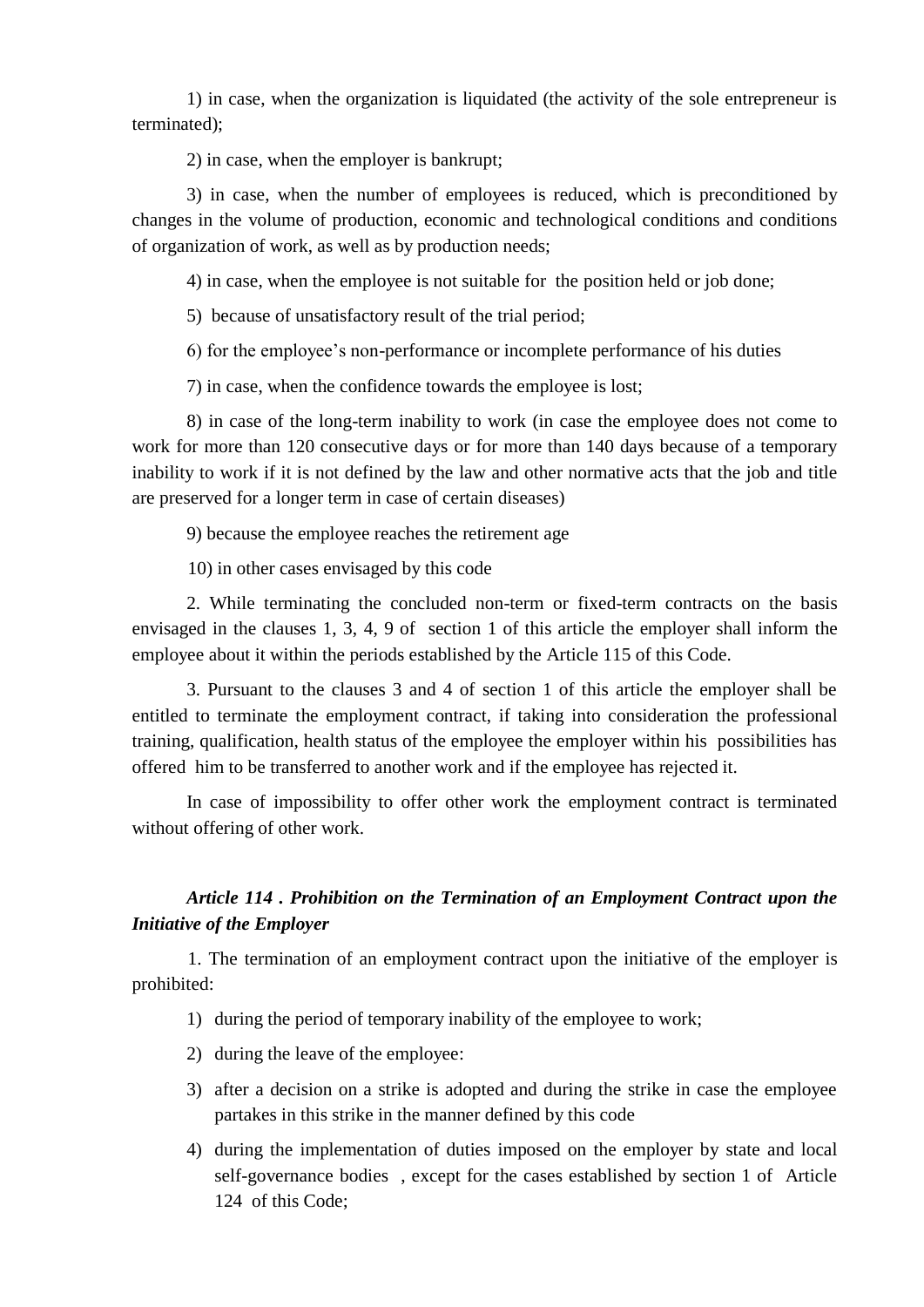2. If an employee fails to come to work upon expiry of the periods specified in section 1 of this article, the employer may terminate his employment contract on the grounds envisaged in this Chapter.

3. The restrictions envisaged by section 1 of this article shall not be applied during the termination of the employment contract because the employer is recognized as bankrupt or the organization is liquidated (the operation of the sole entrepreneur terminates).

4. The following shall not be considered as legitimate reasons for the termination of the employment contract:

1) membership in a trade union or involvement in the activities of a trade union beyond the working time or, with the consent of the employer, also during working time;

2) performance of the function of employees' representative at any time;

3) raise claims to the employer for violation of laws, other normative acts or the collective contract;

4) gender, race, nationality, language, origin, citizenship, social state, religion marital and family status, convictions or views, affiliation in political parties and public organizations;

5) age, except for the cases when an employee is already entitled to the full old age pension or is in receipt of it.

## *Article 115 . Notice on the Termination of an Employment Contract*

1. In case of termination of the employment contract on the bases envisaged by clauses 1 and 3 of section 1 of article 113 of this code the employer shall give a written notice to the employee not later than two months beforehand.

In case of termination of the employment contract on the bases envisaged by clauses 4 and 9 of section 1 of article 113 of this code the employer shall give a written notice to the employee not later than two weeks beforehand.

Longer terms as compared with the notification terms envisaged in this section may be defined by a collective and employment contract.

2. In case the terms envisaged by section 1 of this article are violated the employer shall pay a penalty to the employee for every delayed day of notification, which is calculated on the basis of the amount of the average hourly wage of the employee.

3. The following shall be mentioned in the notification on the termination of the employment contract:

1) the basis and reason of dismissal

2) year, month, day of dismissal.

4. During the term defined in section 1 of this article the employer must provide the employee with some time off from work to look for a new job. The length of the time being provided shall not be less than ten percent of the working time included in the term of notification Time off from work to look for a new job shall be provided in accordance with the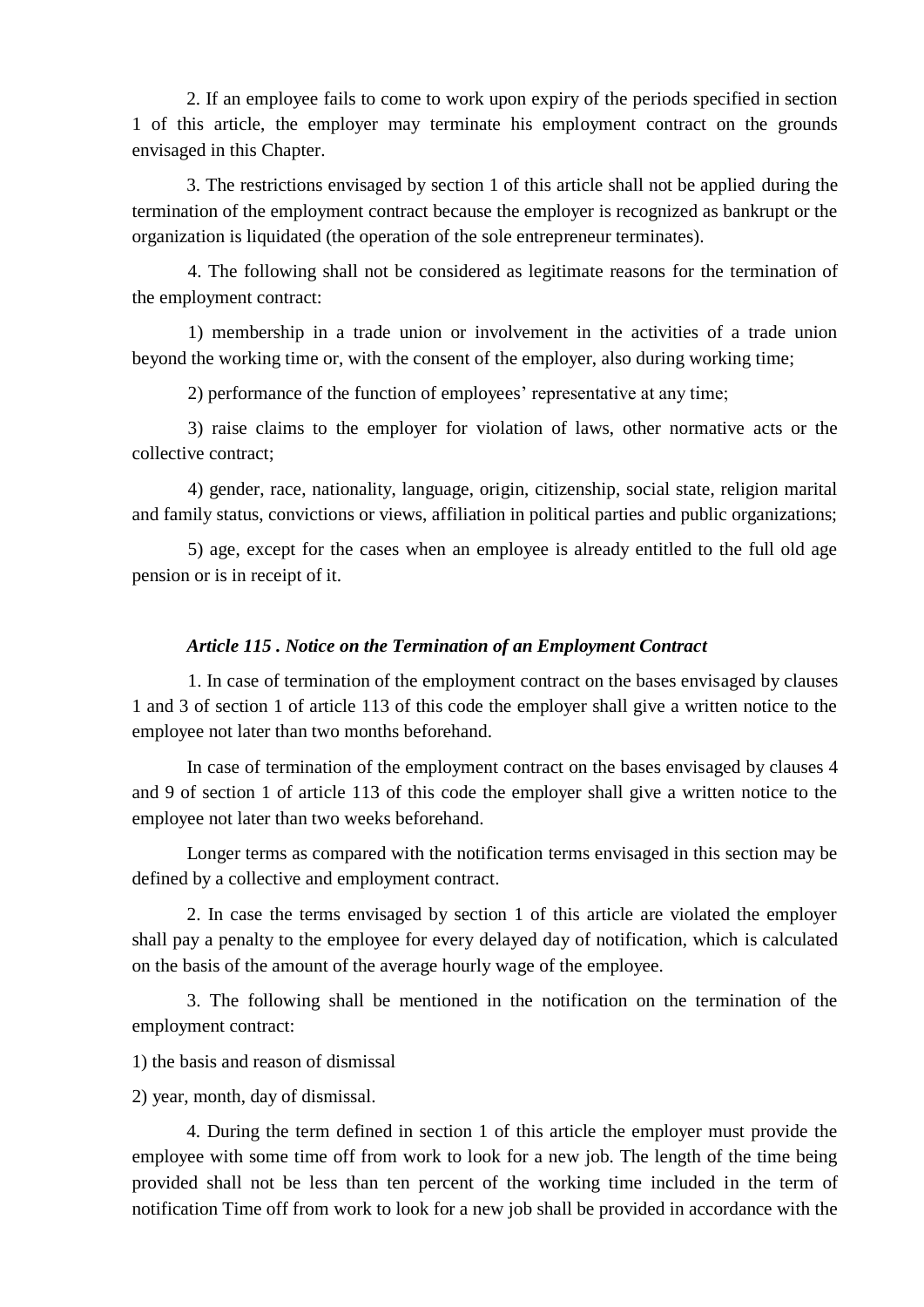schedule offered by the employee. The employee shall retain his average wage for this time, which is calculated on the basis of the average hourly wage of the employee.

5. The notification on the termination of the employment contract is considered invalid in the case, when more than five days have passed since the expiry of the term of notification and the employer has not terminated the contract. In this period they do not calculate the periods of the employee's leave and temporary incapability to work.

### *Article 116 . Mass Dismissals*

1. In case of liquidation of the organization or reduction of the number of the employees, while terminating the employment contracts the employer shall submit the information about the number of the dismissed employees to the State Employment Service of the Republic of Armenia and the representative of the employees, about the termination of the employment contract not later, than three months in advance, if during two months they envisage to dismiss more than ten percent of the total number of employee, which, however, makes not less than 10 employees (mass dismissals).

If mass dismissals are conditioned by the bankruptcy of the employer, then the data about the employees are submitted to the State Employment Service of the Republic of Armenia not later, than within three days upon the court decision about the bankruptcy.

2. Cases of dismissals of employees working under employment contracts signed for a definite term and under seasonal employment contracts are not considered mass dismissals if they were conducted without violation of the terms mentioned in the contracts.

### *Article 117 . Guarantees to Pregnant Women and Employees Raising Children*

1. An employment contract may not be terminated with pregnant women from the day on which their employer receives a medical certificate confirming pregnancy, and for another month after maternity leave, as well as with employees taking care of a child till the age of one year except for the cases specified in the clauses 1, 2, 5- 7 of section 1 of the Article 113 and section 1 of Article 123 of this Code.

# *Article 118 . Guarantees to Employees who have contracted a Disease or have been injured at Work*

1. Employees, who have lost their functional capacity as a result of injury at work or

occupational disease shall retain their position and duties until they recover their functional capacity or are granted a disability status. The employer may terminate the employment contract on the bases envisaged by this chapter n case the functional capacity of the employee is not recovered and a disability status is given.

2. Employees, who have temporary lost their functional capacity for reasons other than those specified in section 1 of this Article, shall retain their position and duties, if they are absent from work due to temporary loss of functional capacity for not more than 120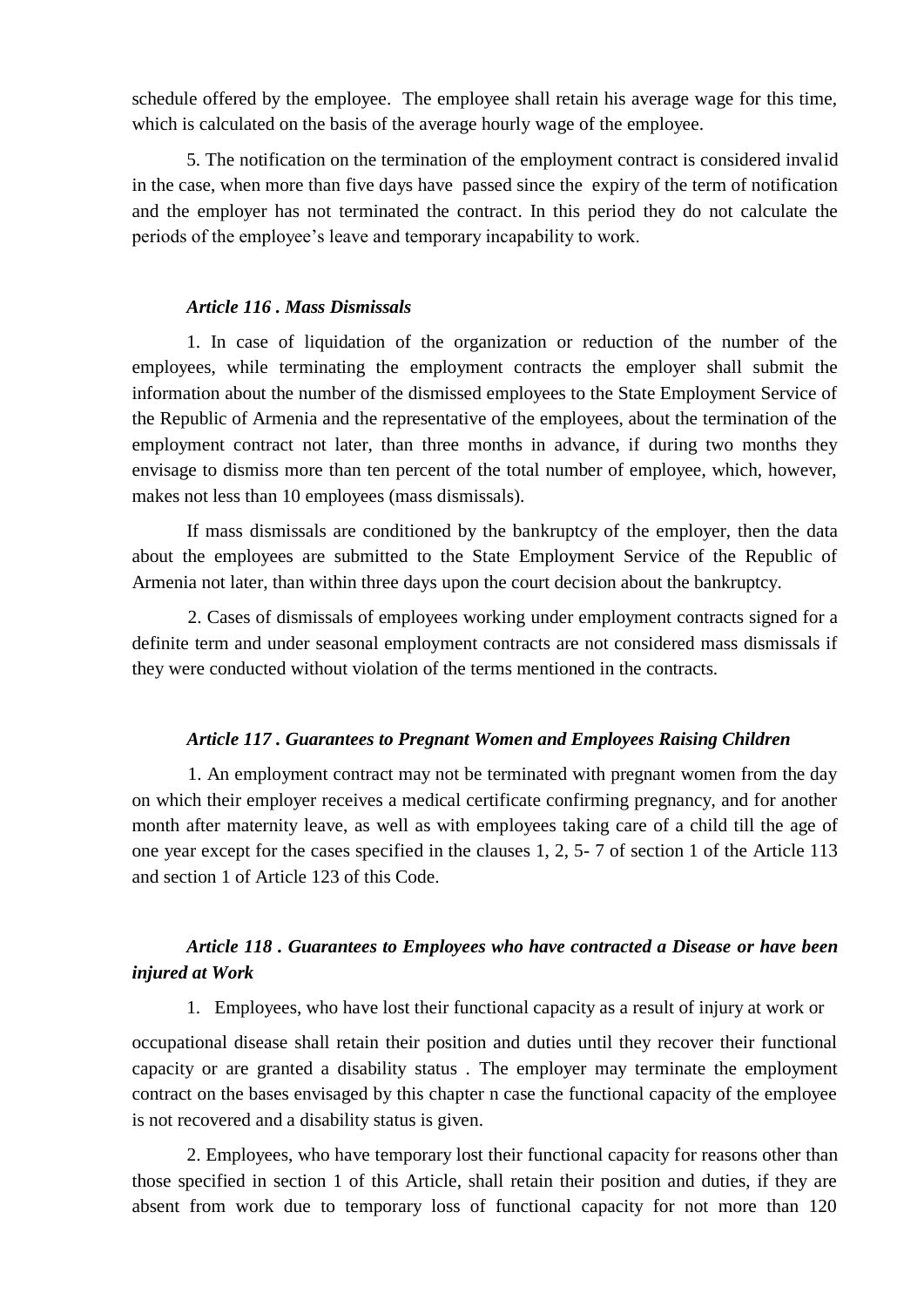successive days or for not more than 140 days within the last 12 months, unless laws and other normative legal acts provide that in the case of a specific disease the position and duties shall be retained for a longer period.

## *Article 119 . Guarantees to Representatives of Employees*

1. Employees elected to representative bodies of employees (trade unions), may not be dismissed from work under Article 113of this Code during the period for which they fulfil their authorizations without the preliminary consent of the state labour inspector, except for the cases specified in the clauses 1, 2, 5-7 of section 1 of the Article 113 and section 1 of Article 123 of this Code without prior consent of the labor inspector.

2. The employer shall apply to the state labour inspector for receiving his consent for the dismissal of the representative of employees. The labor inspector must reply within 14 days from the receipt of the application of the employer. The labor inspector shall make the decision on his consent or rejection f the dismissal of the employee in written form.. If the labor inspector fails to reply to the employer within the defined period, the employer shall be entitled to terminate the employment contract.

3. The employer shall be entitled to appeal in the court the decision about the refusal of the dismissal of the employee. The court may recognize such a decision as invalid if the employer proves that this decision substantially violated his interests.

4. The guarantee envisaged in section 1 of this Article may be applied to those who are not representatives of employees, if this is envisaged by the collective employment contract.

# *Article 120. Termination of the employment contract in case of inconsistency with the position held or work conducted*

1. The employer has the right to terminate the employment contract on the basis envisaged by clause 4 of section 1 of article 113 in case the employee can not fulfill his duties because of incompetence or state of health.

2. The deterioration of the state of health of the employee may serve as a reason for the termination of the employment contract in case it is stable and hinders the employee to continue the work or excludes the possibility of its continuation.

3. The consistency of the professional capacities of the employee with the position held or work conducted is evaluated by the employer, while the consistency of the state of health is defined on the basis of the medical conclusion.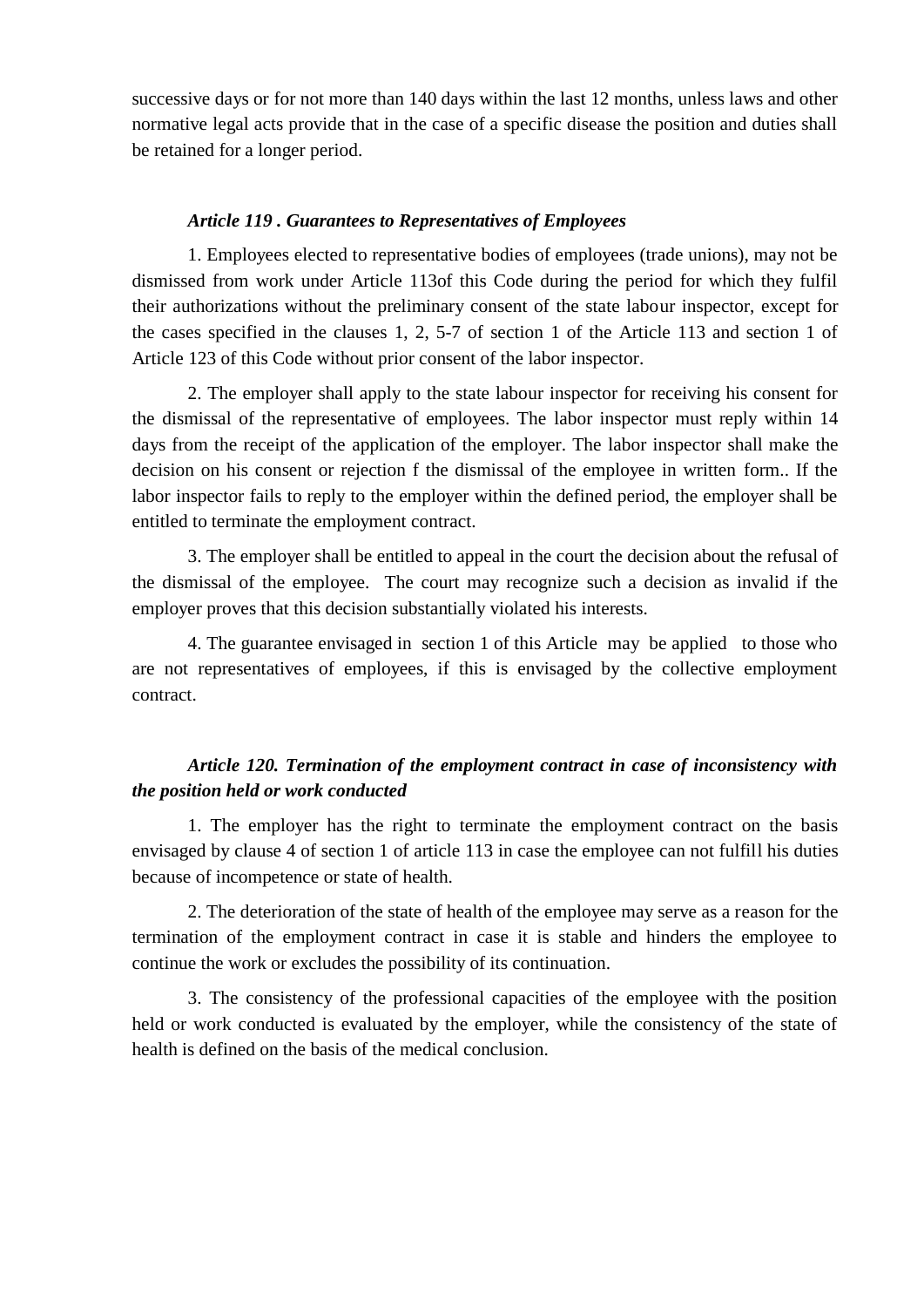# *Article121 . Termination of the employment contract because the employee fails to fulfill or inadequately fulfils his obligations*

1. On the basis of the clause 6 of the section 1 of the Article 113 of this Code the employer reserves the right to terminate the employment contract in case the employee was called to disciplinary liability at least twice within the last year. .

2. The employer has the right to terminate the employment contract in case the employee has committed a serious violation of the code of conduct envisaged in section 2 of article 221 of this code even just once.

3. When terminating the employment contract in compliance with this article the employer shall follow the rules of application of disciplinary liability.

# *Article 122. Termination of the employment contract because of the loss of confidence toward the employee*

1. The employer has the right to terminate the employment contract with the employee towards whom the confidence is lost on the basis envisaged by clause 7 of section 1 of article 113 of this code, if the employee:

1) spoiled, damaged or lost the estate of the employer, as well as committed theft at the place of work

2) exposed the protection of the estate of the employer to danger

3) caused in confidence among consumers, customers or partners of the employer, as a result of which the employer bore or may have born losses

## *Article 123 . Termination of an Employment Contract without Notice*

1. An employment contract must be terminated without notice in the following cases:

1) upon an effective court decision, according to which an employee is imposed a sentence, preventing him from continuing his work.

2) when an employee is deprived of special rights to perform certain work in accordance with the procedure prescribed by legislation;

3) when an employee is unable to perform these duties or work in accordance with a conclusion of the medical-social expertise commission;

4) when an employee under 14 to 16 years of age and one of his/her parents, the child's foster parent or guardian, or his attending doctor or the state labor inspector demand that the employment contract shall be terminated.

2. The employment contract is allowed to be terminated without notifying the employee in case the employer is recognized as bankrupt as well as in cases envisaged by section 1 of article 124 and clauses 6 and 7 of section 1 of article 113 of this code.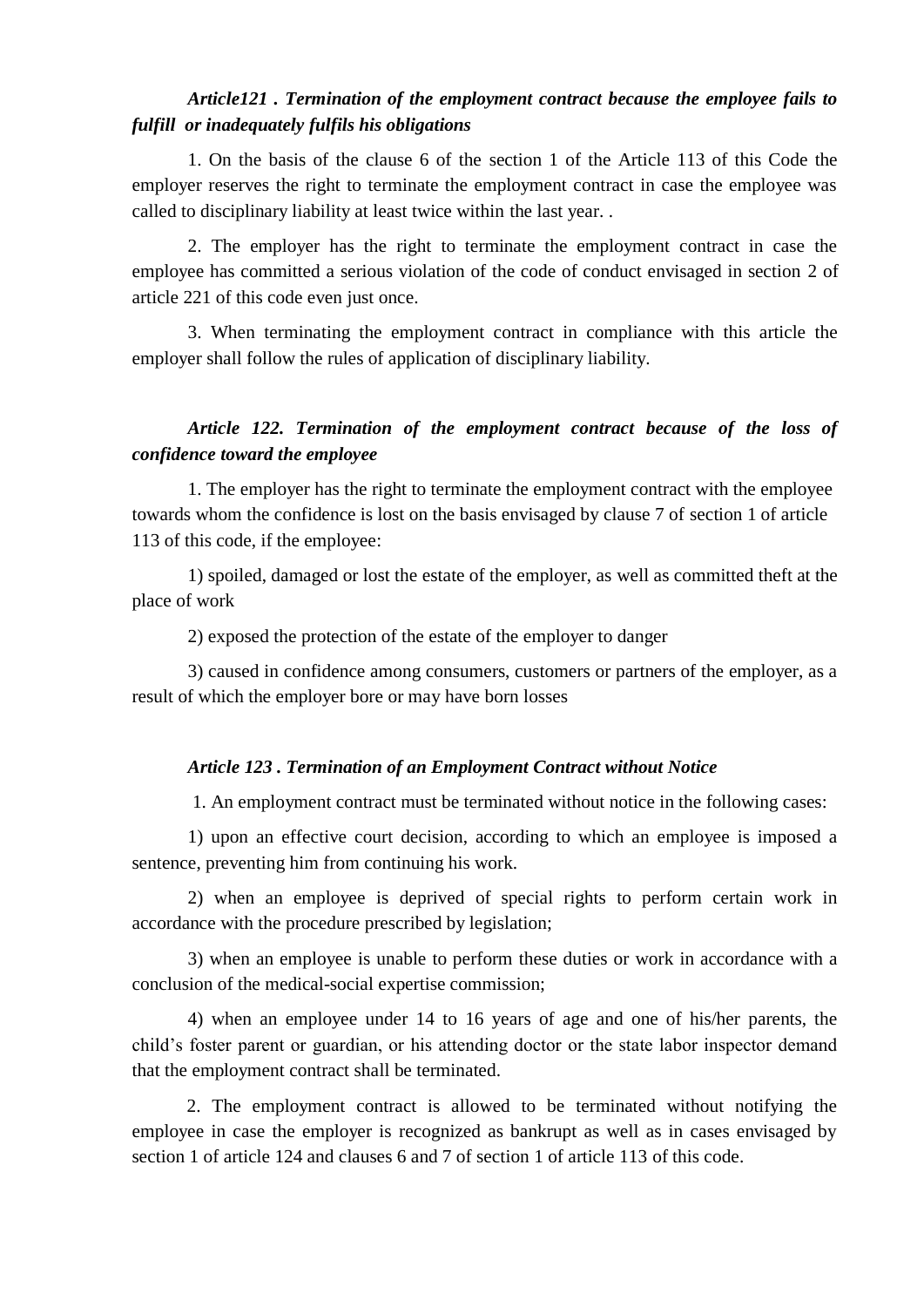## *Article 124. Regulation of employment relations connected with military service*

1. Upon the temporary military service of an employee no later, then three calendar days prior to the date mentioned in the relevant notice, the employer temporarily terminates employment relations and the employment contract with the employee for the entire period of the service.

After the discharge from the army the employee may apply to the employer for renewal of employment relations and signing of a new employment contract within one month. In case the employee applies to the employer within the mentioned term the employer shall sign a new employment contract within three days the conditions of which shall not be less favorable for the employee than the conditions of the previous contract.

2. During the performance of the military registration, affiliation to the military detachments and participation in the military exercises the employment relations with the employee are regulated in order established by the law.

## *Article 125. Termination of the Employment Contract in the Case of the Bankruptcy of an Employer*

The employment contracts of employees may be annulled in the manner defined by this code and the laws in case the employer is recognized as bankrupt.

# *Article 126 . Restrictions on the Termination of an Employment Contract during the Reorganization of an Organization*

Reorganization of an organization, as well as changes of the owner and its ownership right shall not be a ground for terminating the employment contract.

### *Article 127 . Termination of the Employment Contract in case of Employee's Death*

In case of employee's death the employer terminates the employment contract from the day of the employee's death.

#### *Article 128 . Termination of the Employment Contract in case of Employer's Death*

The death of the employer is not a basis for the termination of the employment contract, except for the cases, when the employee in compliance with the employment contract was providing personal services to the employer. In that case the employment contract is terminated by the heirs of the employer or the labor inspector. The employment contract is terminated from the day of the employer's death.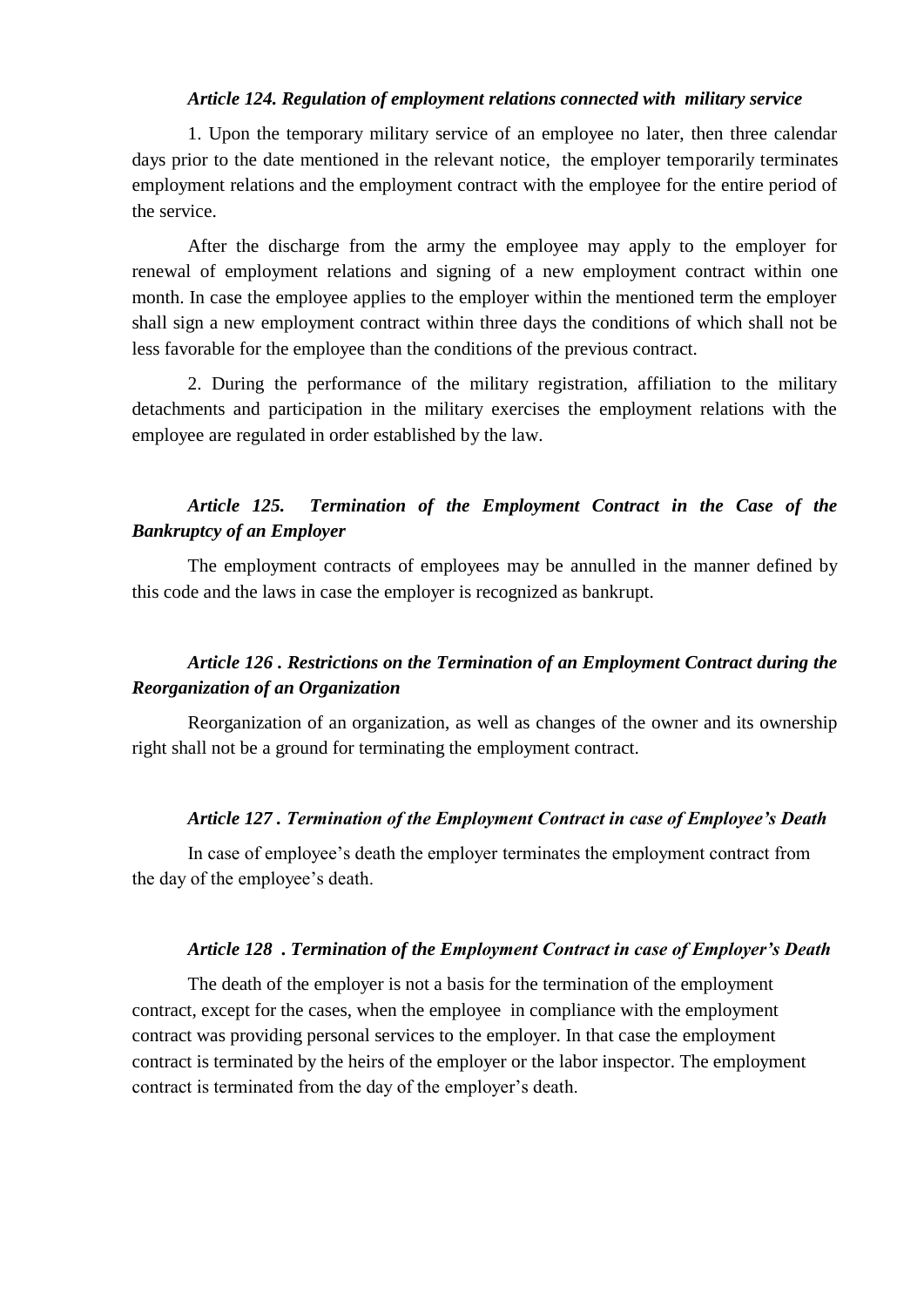### *Article 129 . Severance Pay*

In case of terminating the employment contract on the bases envisaged by clauses 1- 3 of section 1 of Article 113 of this Code except for cases envisaged in paragraph 1 of section 3 of article 116 of this code the employer pays a severance pay to the employee in the amount of his average monthly wage – and in cases envisaged by section 1 of article 124 and paragraph 1 of section 3, clauses 4 and 9 of section 1 of article 113 in the amount of the twoweek wage, which is calculated on the basis of the average daily wage of the employee. Payment of severance pay for a longer period may be envisaged by a collective contract.

#### *Article 130 . Procedure for Making Final Settlement with the Employee*

1. An employer must make a full settlement of accounts with an employee being dismissed from work on the day of his dismissal, unless a different procedure for settling accounts is provided by this code, the law or upon agreement between the employer and the employee.

2. The employer must pay the employee his/her wage and other payments equalized to it on the day of the settlement of accounts, fill out and hand in the employee's work-book in order established by the law.

3. At the wish of the employee, the employer must provide him/her a certificate about his/her functions (duties), wage, paid taxes and mandatory social contributions and performance assessment.

## **CHAPTER 16 .**

## **PROTECTION OF THE PERSONAL DATA OF THE EMPLOYEES**

## *Article 131 . Concept of the personal Data of the Employee and the Processing of these Data*

The information on the concrete employee and the one related to employment relations necessary for the employer are considered as personal data of the employee.

The processing of the personal data of the employee is the receipt, protection, coordination, transfer or other use of the personal data of the employee.

## *Article 132 . General requirements set forth for the processing of the personal data of the employee and guarantees for their protection*

With an objective to ensure the rights and liberties of the person and citizen, the employer shall keep the following requirements while developing the personal data of the employee:

1) processing of the personal data of the employee can be done exclusively with an objective to ensure the fulfilment of the requirements of the laws and other normative acts, to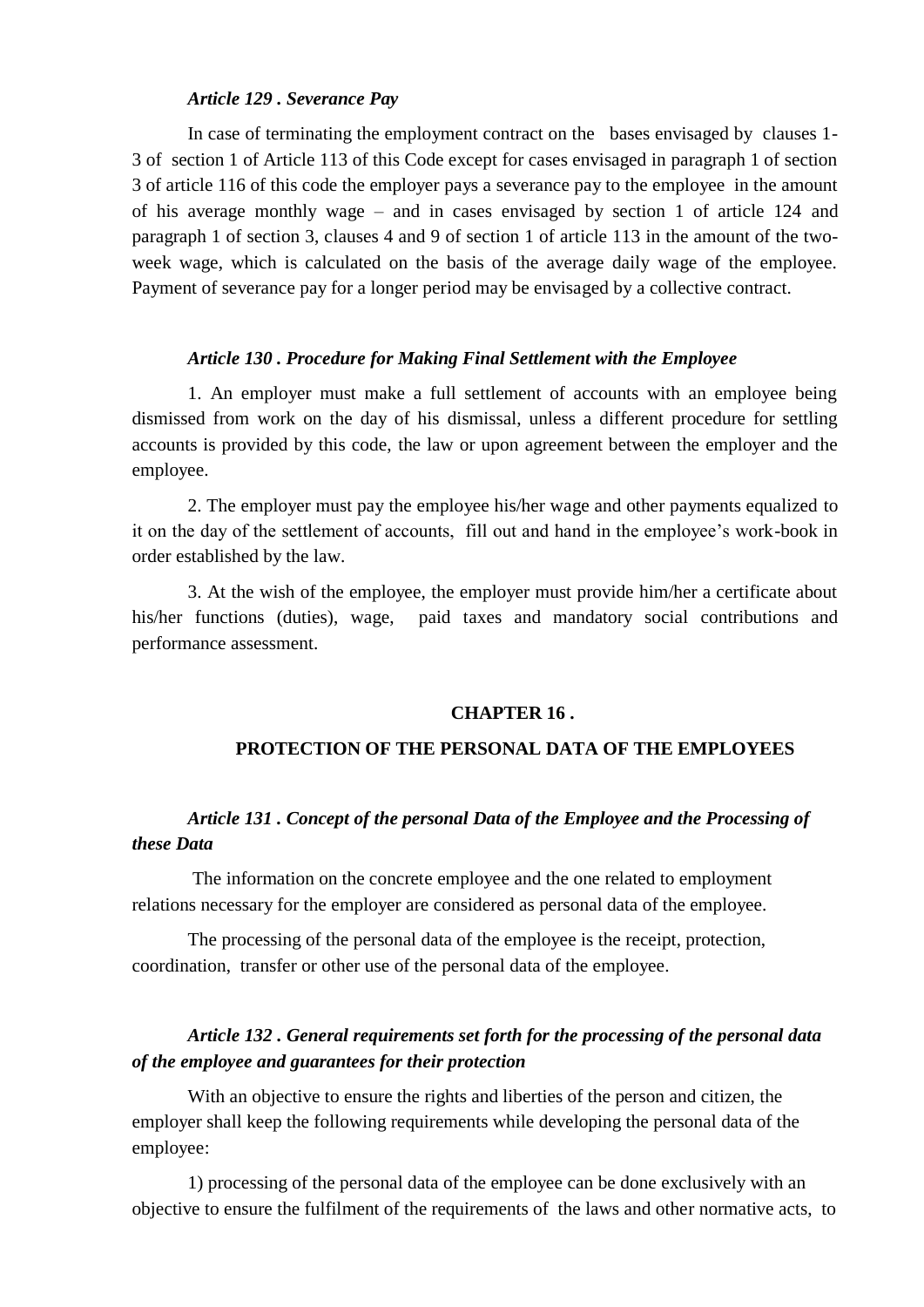support the employment, training and promotion of the employees, to ensure the personal security of the employees, control over the quality and quantity of the work and protection of the property;

2) while determining the volume and content of the personal data of the employee being processed the employer shall be guided by the Constitution of the Republic of Armenia, this Code and other laws;

3) all the personal data of the employee shall be received from the employee. If it is possible to receive the personal data of the employee only from a third person, then the employee shall give his consent in written form. The employer shall inform the employee about the purpose of the receipt of the personal data, possible ways and sources of receiving the information, as well as about the nature of the personal data to be received and consequences, if the employee rejects to provide written consent about receiving these data;

4) the employer shall not acquire and processed the personal data of the employee concerning his/her political, religious and other convictions or private life. In cases directly linked to labour relations the employer reserves the right to acquire and process data concerning the private life of the employee only upon his written consent;

5) the employer has no right to acquire and process the personal data of the employee concerning his membership in NGOs or activities in trade unions, except for the cases established by the law;

6) while adopting decisions concerning the employee, the employer shall not be entitled to refer only on the personal data received as a result of automated processing or electronically ;

7) the lawfulness or protection of the personal data of the employee, which shall be ensured by the employer on his account in the manner defined by the law

8) the employees and their representatives by signature shall get familiarized with the legal acts of the employer defining the procedure of personal data processing, as well as with their rights and liabilities in this sphere

9) the employees shall not be entitled to reject their rights of secrecy and its protection.

## *Article 133 Storage and use of the personal data of the employees*

The order of the storage and use of the personal data of the employees shall be defined by the employer in accordance with the requirement of this Code.

## *Article 134 . Transfer of the personal data of the employee*

While transferring the personal data of the employee the employer shall fulfil the following requirements:

1) not to communicate the personal data of the employees to the third persons without the written consent of the employer, except for the cases, when this is necessary for the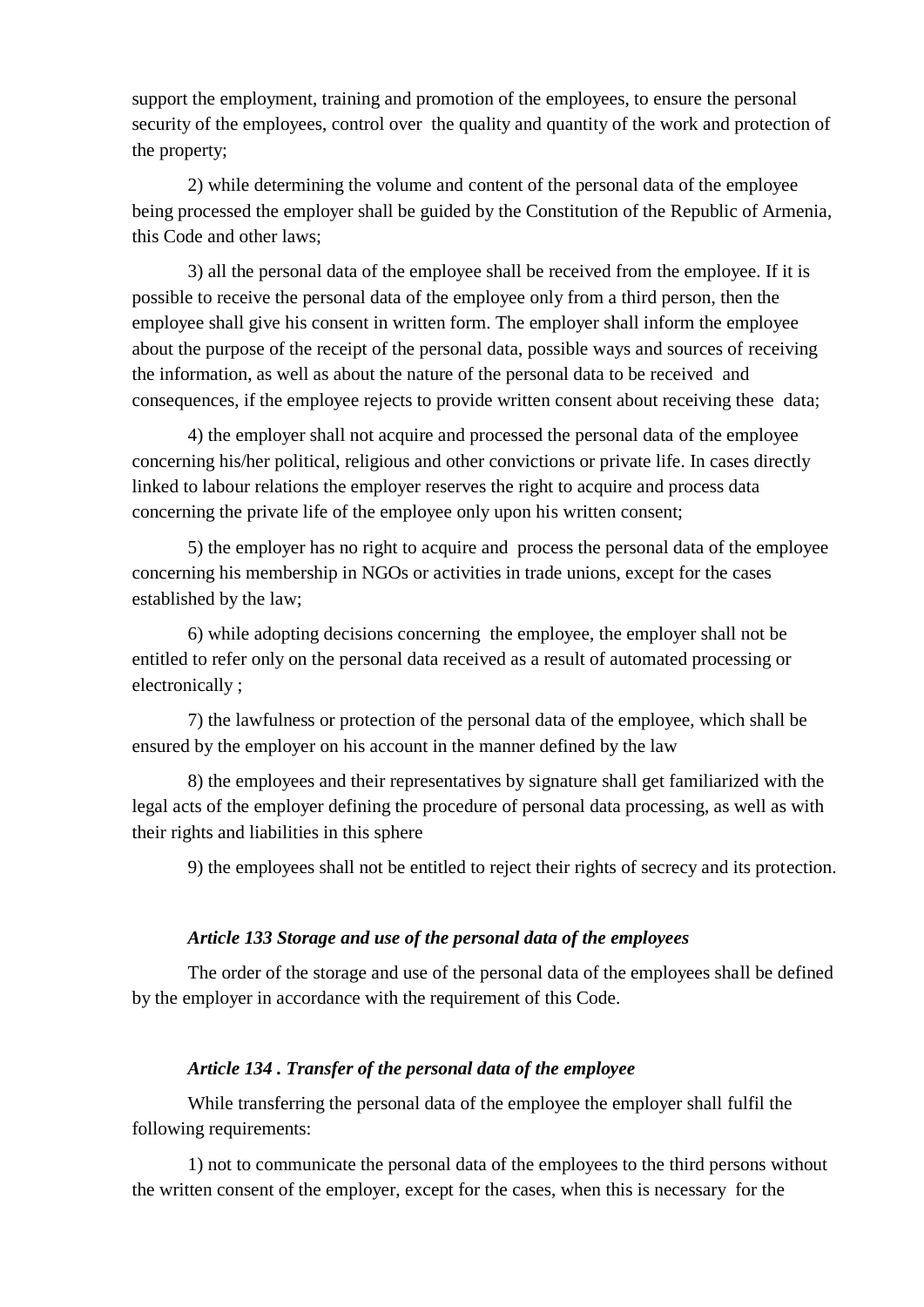prevention of the threat to the life and health of the employee, as well as in other cases envisaged by the law;

2) not to communicate the personal data of the employee for commercial purposes without his/her written consent ;

3) warn the persons receiving the personal data of the employee that these data can be used only for the purposes, about which the employees are informed. The persons receiving the personal data of the employees shall keep them confidential. This provision shall not be applied to the transfer of the personal data of employees in the order established by the law;

4) the transfer of the personal data of employees inside the organization shall be implemented in compliance with the internal legal acts of the employer.

5) the right to get familiarized with the personal data of the employees shall belong only to persons with special authorization, by the way these people may receive only the personal data of the employee, which are required for the fulfilment of a concrete function.

6) not to require information about the health of the employee, except for the data, which are related to the possibility of fulfilment of certain functions by the employee at work.

7) communicate the personal data of the employee to the representatives of the employee, in the order established by this Code with the restriction of only the data which are necessary for the mentioned representatives to fulfil their functions.

# **Article 135.** *The rights of the employees to have secured the personal data kept with the employer*

With an objective to ensure the personal data of the employee kept with the employer the employees reserve the right to:

1) have integrated information about their personal data and their development;

2) freely and free of charge get familiarized with their personal data, including the receipt of a copy of the personal data of the employee, except for the cases established by the law;

3) get familiarized with medical data concerning them, including with the participation of a doctor of their choice;

4) demand to remove or correct the wrong or incomplete mistake, as well as personal data in violation of the requirements of this Code. In cases, when the employer refuses to remove or correct the personal data of the employee, the employee reserves the right to apply the employer in writing by attaching the relevant justifications. While expressing the personal viewpoint the employee reserves the right to fill in his personal data of appraisal nature;

5) demand the employer to inform all the persons that have been communicated the wrong or incomplete information about the employee about the removed information, corrections and additions;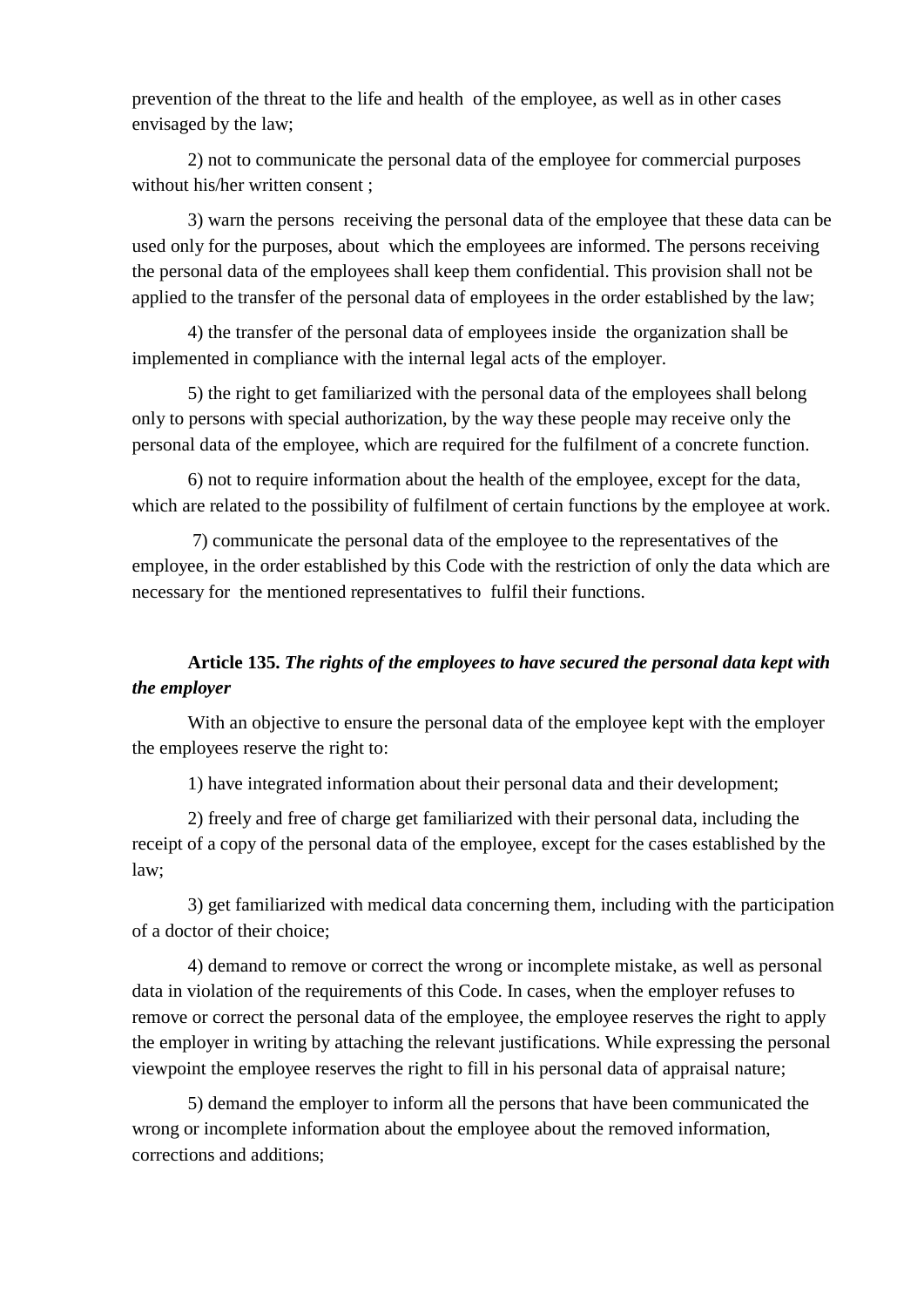6) in legal form appeal any action or inactivity of the employer concerning the development and maintenance of his personal data.

# **Article 136.** *Responsibility for the development and keeping of the personal data of the employee*

The persons violating the order for the development and maintenance of the personal data of the employee established by this Code, other laws and legal acts shall be subjected to the responsibility in order established by the law.

## **CHAPTER 17.**

### **WORKING TIME**

## *Article 137 . Concept of Working Time*

Working time shall be any period, which the employee must do work assigned to him, as well as other period of time equivalent to it.

### *Article 138 . Composition of Working Time*

1. Working time shall include:

1) the time, actually taken to do any work, hours of duty on call at home and at the place of work;

2) the time of a business trip;

3) the time needed to arrange a workplace, work equipment and prepare safety measures;

4) breaks, included in working time according to law, collective contracts or internal legal acts of the employer;

5) the time of mandatory medical examination;

6) time required for study program, qualification improvement in a workplace or educational institutions;

7) the time of suspension from work in accordance with the Article 108 of this Code, if the employee suspended from work is allowed to stay at his workplace adhering to the code of conduct;

8) the period of inactivity;

9) other period of time set by law, collective contracts or internal legal acts;

2. The following is not included in the working time but is calculated in the length of service

1) non-arrival at the workplace with the consent of the employer or his representative;

2) period of performance of state, public or civic duties, military registration,

affiliation to the military detachments participation in military training and military service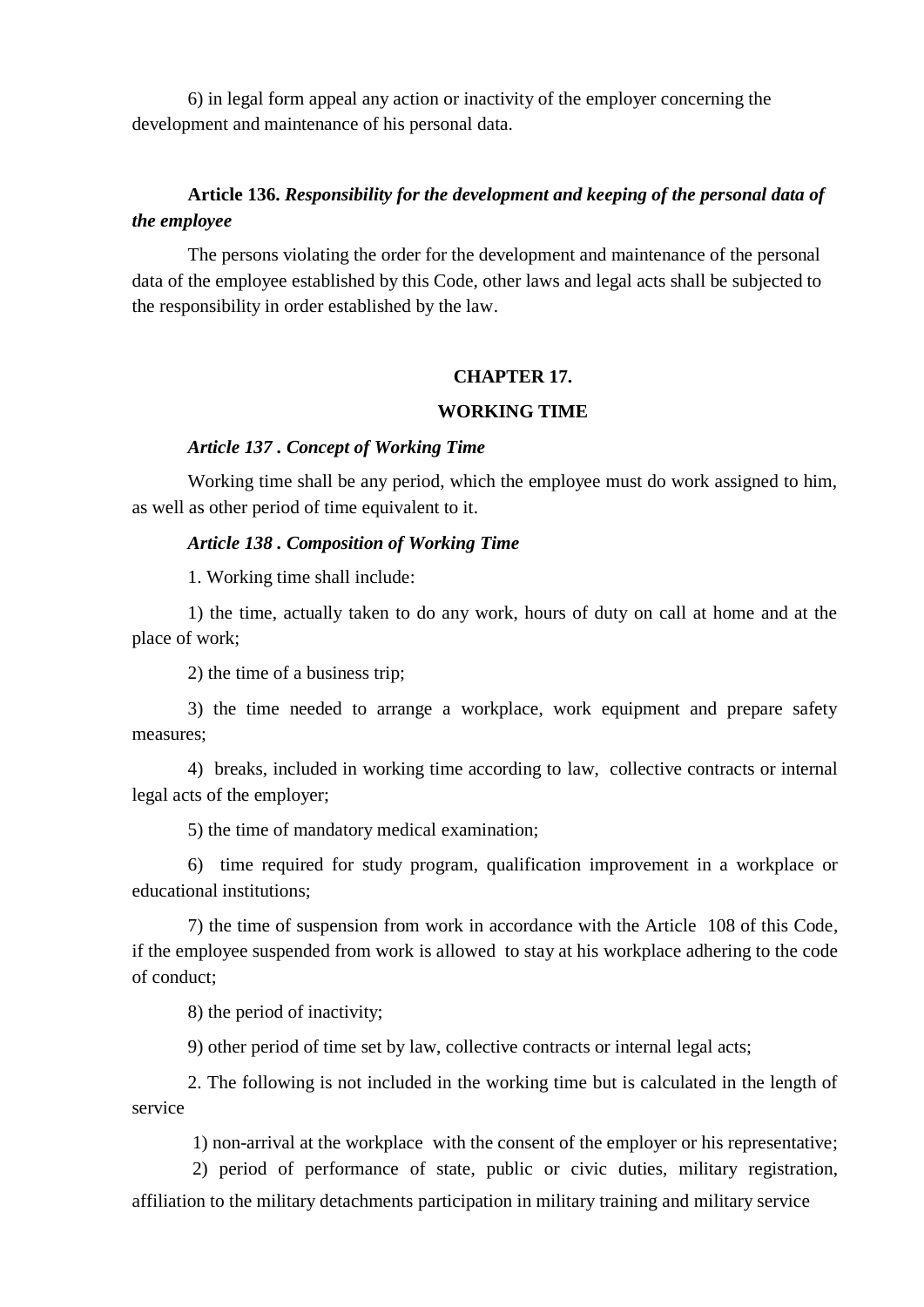3) the period of temporary incapacity for work;

4) breaks to rest or to eat, daily rest (inter-shift), weekly uninterrupted rest, public holidays and commemoration days by this Code, vacation. The mentioned periods may be included in the working period, if the employer in those days does a work in cases and order established by this Code;

5) other period of time set by law, collective contracts or internal legal acts.

## *Article 139. Duration of Working Time*

1. Working time duration may not exceed 40 hours per week.

2. A daily period of work must not exceed 8 working hours, except for the cases stated by law, other normative legal acts and the collective contract.

3. Maximum work duration, including:

1) overtime in cases envisaged by article 145 of this Labour Code at the request of the employer, must not exceed 48 hours per week.

2) The overtime work may not exceed 12 hours daily including the breaks for rest and lunches with the consent of the parties.

4. The duration of working time of specific categories of employees (of health care, care (custody), child care institutions, specialised electricity gas heating supply organizations, specialized communications services and specialised services for elimination of the effects of accidents etc.), as well as of watchmen in premises may be up to 24 hours per day. The duration of working time of such employees must not exceed 48 hours per week, and the rest period between working days must not be shorter than 24 hours. The list of such jobs shall be approved by the Government of the Republic of Armenia.

5. The duration (including breaks for rest and lunches) of the daily working time of employee having two or more employment contracts with the same employer or with different employers may not exceed 12 hours per day.

#### *Article 140 . Shorter Work- time*

1. Shorter working time shall be set for:

1) 24 hours per week for persons aged 14-16 , 36 hours per week for persons aged 16- 18 ;

2) employees, who work in an environment where it is not possible to reduce the allowed level of harmful factors to the level defined by legal acts on safety and health of employees due to technical or other reasons. In this case the working time is defined not more than 36 hours.

3) employees working at night.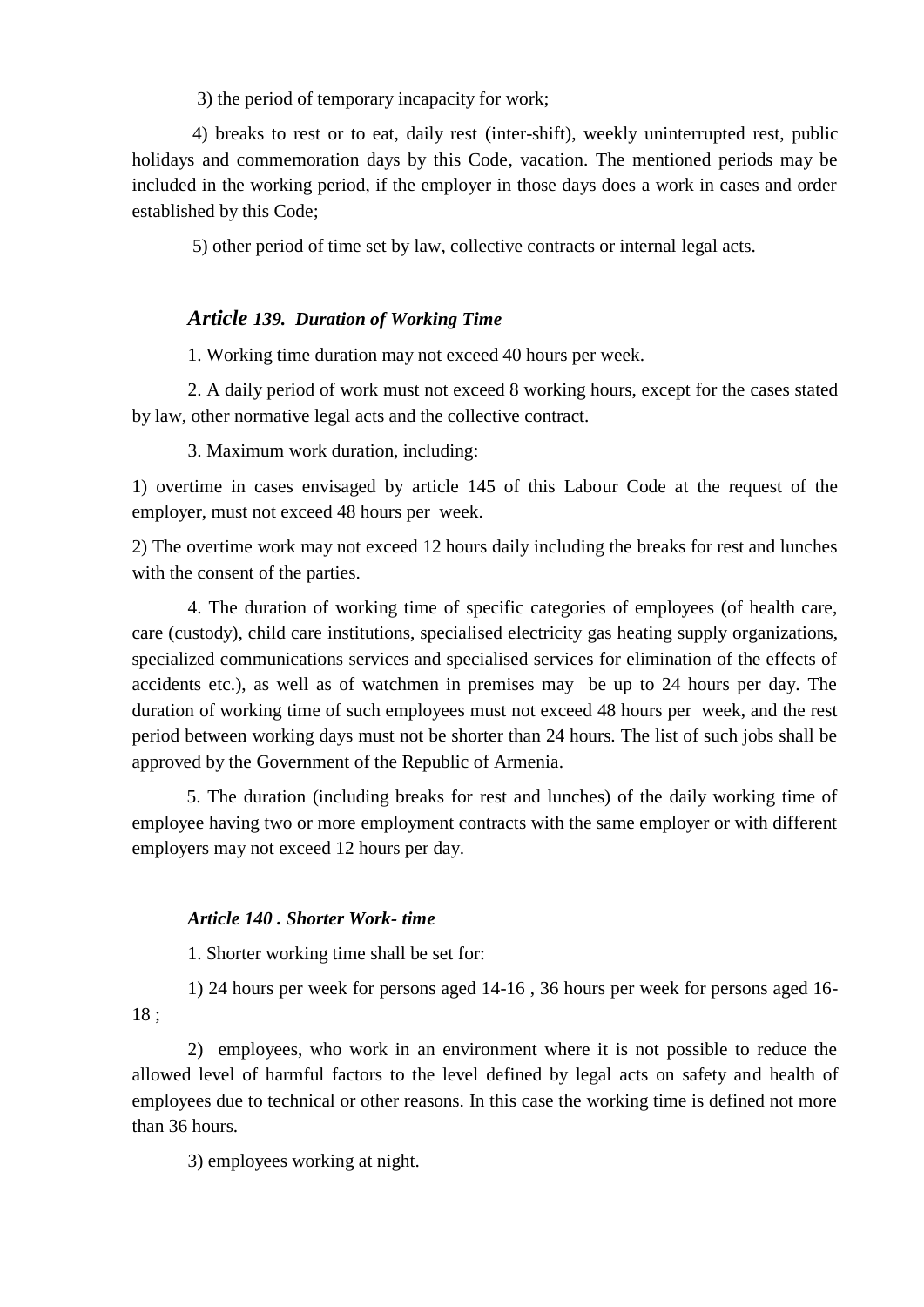2. Shorter working time for employees performing work involving heavy mental and emotional strain shall be established by the law, collective or employment contracts.

## *Article 141 . Part-time Work*

1. Part daily working time or part weekly working time shall be set:

1) by agreement between the employee and the employer;

2) by request of the employee due to his/her health status in accordance with medical conclusions;

3) on request of a pregnant woman and an employee raising a child until it reaches one year of age;

4 ) on request of a disable person based on the medical conclusion;

5) on request of an employee nursing a sick member of his family, according to the medical conclusion , however no longer than for six months and for each day not longer, than the half of established working time.

2. Part-time work may be by agreement established by decreasing the number of working days per week or shortening a working day (shift), or doing both, if otherwise stipulated by the medical conclusion. Part-time work during a working day may be divided into parts. The duration and order for its provision stipulated in clauses 1-4 of the paragraph 1 of this article is established by the consent of the parties and can be included in the employment contract.

3. Part-time work shall not serve as a basis for any limitation when defining the duration of the annual leave, calculating the length of service, as well as during promotion, requalification and exercise of the labour and other rights of the employee.

### *Article 142 . Work Time Regime*

1. Division (change) of work and leisure time for each employee during the day, week or accountable period, beginning and end of a daily work (shift) shall be set under the internal organization code of conduct of the organization. The work (shift) schedule shall be approved by the employer or his representative and by the trade union of the organization in cases envisaged by the collective contract and in the manner defined by it organization collective contract The beginning and end of working time in state and municipal organizations shall be set by the Government of the Republic of Armenia.

2. A five-day working week with two rest days shall be set for employees. A six-day working week with one rest day shall be set for employees of the organizations in which a five-day working week is impossible due to the type of production or other conditions.

3. Employees must keep to defined working time (shift) schedules. Working time (shift) schedules shall be announced publicly in information boards of organizations and their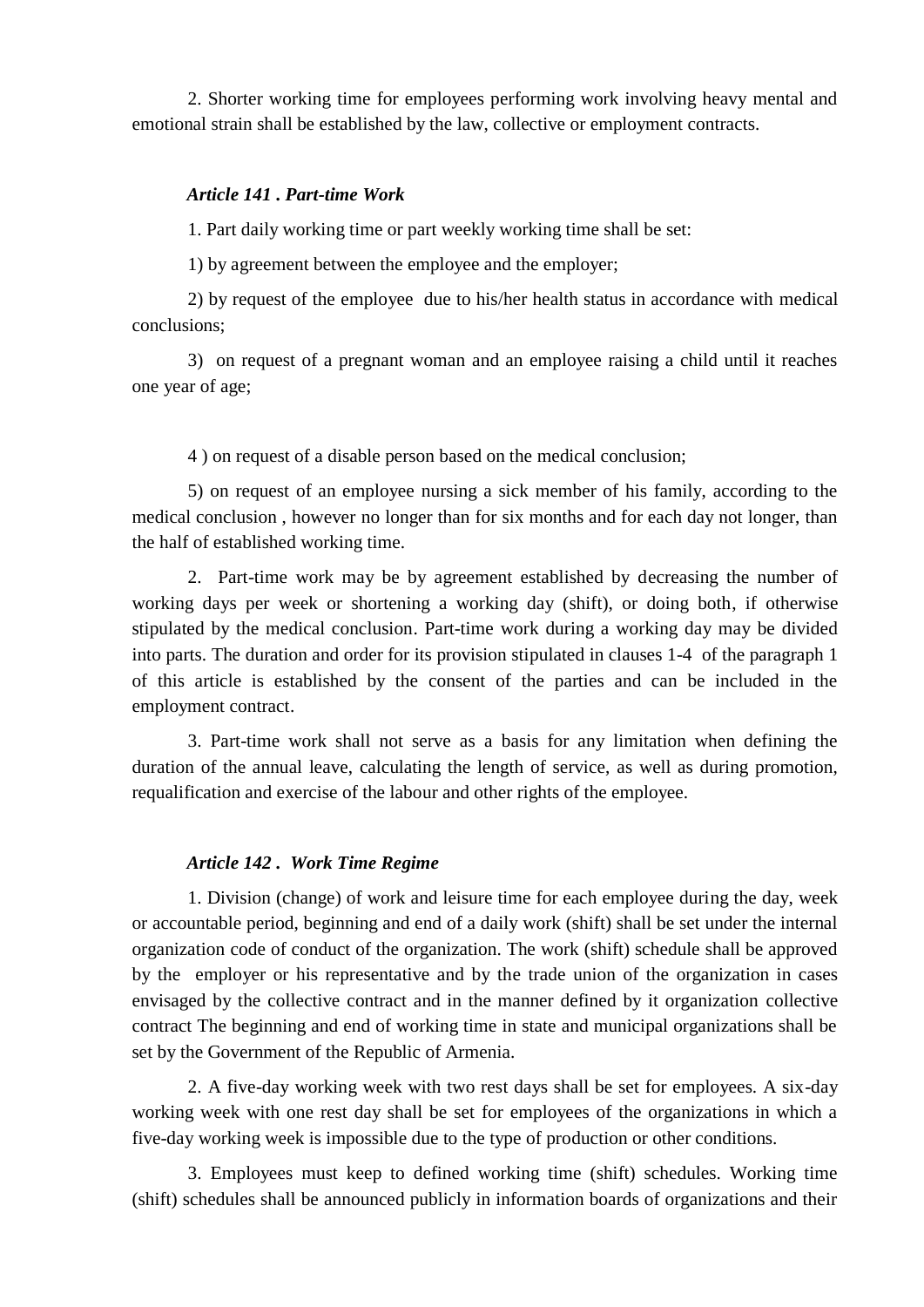subdivisions not later than two weeks in advance. The employer must ensure consistent change of shifts.

4. It shall be prohibited to assign one employee two shifts in succession.

5. Wherever possible, employee raising children under fourteen years of age without wife (husband) shall have the prior right to choose a shift.

6. Working time actually worked by employees shall be recorded in model time logs approved by the Government of the Republic of Armenia.

7. The specifics of the work and rest schedule of employees in the spheres of health care, guardianship (care-taking) education of children, provision of electricity gas and heating, communication and other spheres of special nature are defined by the Government of the Republic of Armenia.

## *Article 143 . Summary Recording of Working Time*

1. In organizations operating with uninterrupted schedule or in case of conducting activities of special nature where it is not possible to keep the daily or weekly duration of the working time for employees of the given category preconditioned by the specifics of the production (work) summary recording of working time may be applied ensuring that it does not exceed the normal number of working hours in the reporting period of time (month, quarter etc.). The duration of the recorded period can not exceed 6 months.

The procedure for the application of summary recording of working time is defined by internal code of conduct of the organization.

2. In the case of summary recording of the working time, continuous of daily and weekly rest periods established in this Code must be ensured. If the number of working hours set for a particular category of employees is exceeded during the summary recording of the working time, a working day shall be shortened for the employees on their request or they shall be given a rest day (days) in the manner prescribed the collective contract or internal code of conduct, or they shall be paid the amount equal to the amount paid for overtime work.

## *Article 144 . Limitations of Overtime Work*

1. Overtime work is such work which is being done exceeding the working time set in paragraph 1 of Article 139, Articles 140 and 141 and paragraphs 1 and 2 of Article 142 of this Code.

Overtime work is conducted at the request of the employer or with the consent of the parties.

2. An employer may apply overtime works only in exceptional cases, which are envisaged in Article 145 of this Code.

3. Overtime work cannot be assigned: to persons under 18 years of age; to persons who are studying in secondary and vocational schools without interrupting work – on study days, people working in productions with carcinogenic factors of factors harmful for health, as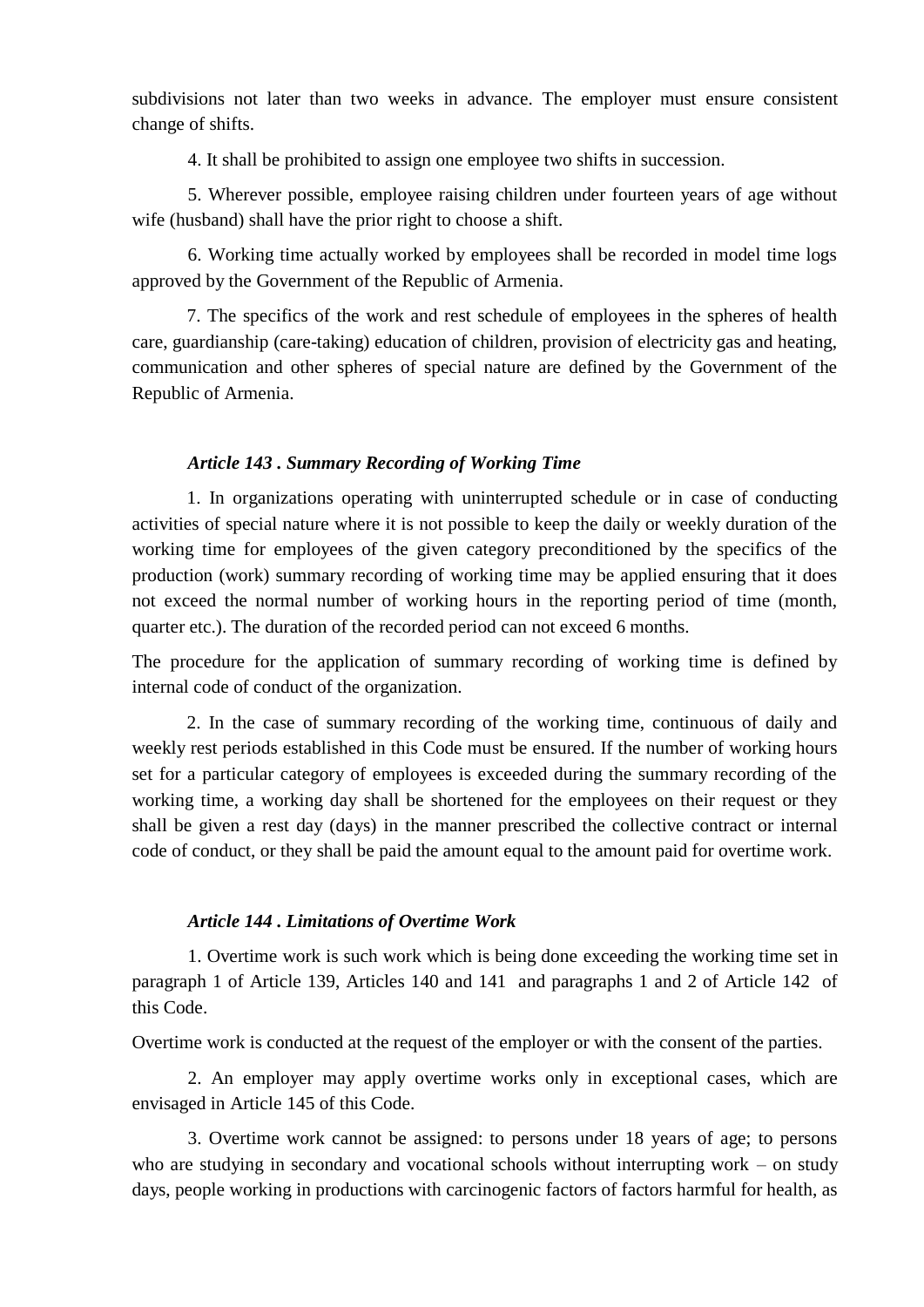well as employees working under conditions envisaged by the legislation and collective contracts. collective contract 4. Pregnant women, women who are taking care of children under one year of age, may be assigned to do overtime work only with their consent.

Disabled people may be assigned to overtime work provided that this is not forbidden by medical conclusion.

5. Work of managerial officials exceeding the set working time, shall not be considered to be overtime work. The list of such positions is established collective contract by internal code of conduct.

Work of political, conceptual or civil officials, as well as the officials of the first subgroup (if it is available) of supreme and senior groups of other public (special) and local self-governance bodies shall not be considered to be overtime work.

## *Article 145 . Exceptional Cases of Permitted Overtime Work*

1. Overtime work shall be permitted in the following exceptional cases:

1) when the work to be performed is necessary for national defence, as well as prevention of natural disasters, technological accidents, epidemics, casualties, fires and other circumstances of extraordinary nature or measures aimed at eliminating their impact;

2) when it is necessary to finish the work started, which could not have been finished during the normal working time due to unforeseen or accidental obstacles, and if the interruption of work may result in the deterioration, elimination of production materials or breakdown of equipment;

3) when the work to be performed is related to repair or renovation of the mechanisms and equipment, the breakdown of which caused interruption of the work of significant number of workers;

4) when the shift worker has not come to work , which may lead to impediment of the continuity of work. . In such cases the employer or his representative must immediately undertake measures of replacing the absent person with another employee;

5) when loading and unloading and other related transportation work is being performed, when it is necessary to vacate warehouses of the organization, as well as to prevent or eliminate the accumulation of freight in dispatch and designation points;

6) there is urgent necessity to fulfil contractual obligations of the employer.

2. In case it is necessary to involve the employee in overtime work the employer must inform the employee about this within reasonable terms with the exception of cases defined by clause 1 of section 1 of this article.

## *Article146 . Duration of Overtime Work*

1. Overtime works at the request of the employer shall not exceed 4 hours during two successive days and 120 hours per year.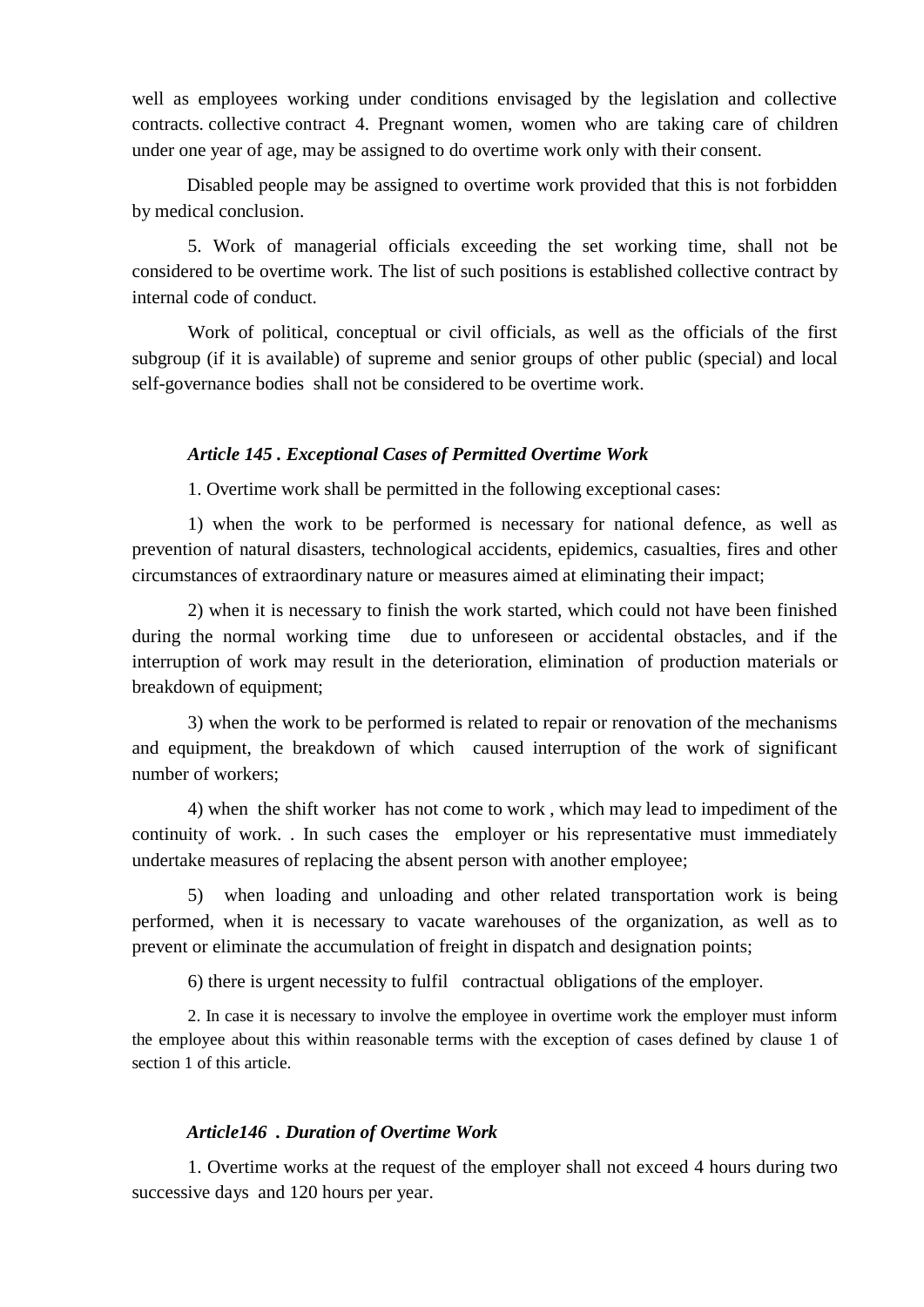In case of the consent of the parties the duration of the overtime work jointly with normal working time can not be exceed 12 hours during two days following each other.

2. The employer must record a precise accounting of overtime work in working time logs.

### *Article 147 . Duration of work on the eve of holidays and vacations*

1. The duration of the working day is reduced in one hour on the eve of non-working holidays and commemoration days with the exception of part-time employees.

2. In case of weeks with 6 working days the duration of work on the eve of non-working days shall be not more than 5 hours.

## *Article 148 . Work at Night*

1. Night time considered is time from 10 p.m. to 6 a.m.

2. Work shall be considered to be night work if three working hours of the work being done happen to be at night. The duration of night work is reduced by one hour.

3. Working at night shall be prohibited for persons less than 18 years of age, as well as for persons who are not allowed to work at night according to the medical conclusions.

4. Pregnant women, women, taking care of a child under three years of age may be assigned to night work only with their consent.

5. Duration of the work at night shall not be shortened in case of continued production, as well as in cases when under employment contract the work is conducted at night.

6. If it is established that work at night has harmed or may cause harm to the employee's health, the employer must transfer the employee to day work.

### *Article 149. Duty*

1. In special cases, when it is necessary to ensure proper operation of the organization or completion of urgent work, the employer may assign an employee to be on duty at the organization or at home, by the end of working day or on rest days or public holidays not more than once a month, or with the consent of the employee, not more than once a week.

2. The duration of being on duty at the organization together with the duration of the working day (shift) when n employee is on duty after the end of a working day (shift), may not exceed the duration of the working day (shift) set in Article 139 of this Code, and the duration of being on duty at the organization on rest days and public holidays, as well as at home may not exceed 8 hours a day. The duration of being on duty at the organization shall be counted as working time, and the duration of being on duty at home shall be counted as at least half of the working time in the organization.

3. For the time of being on duty at the organization or at home, when the standard duration of the working time established in paragraphs 1 and 2 of Article 139 Article 140 and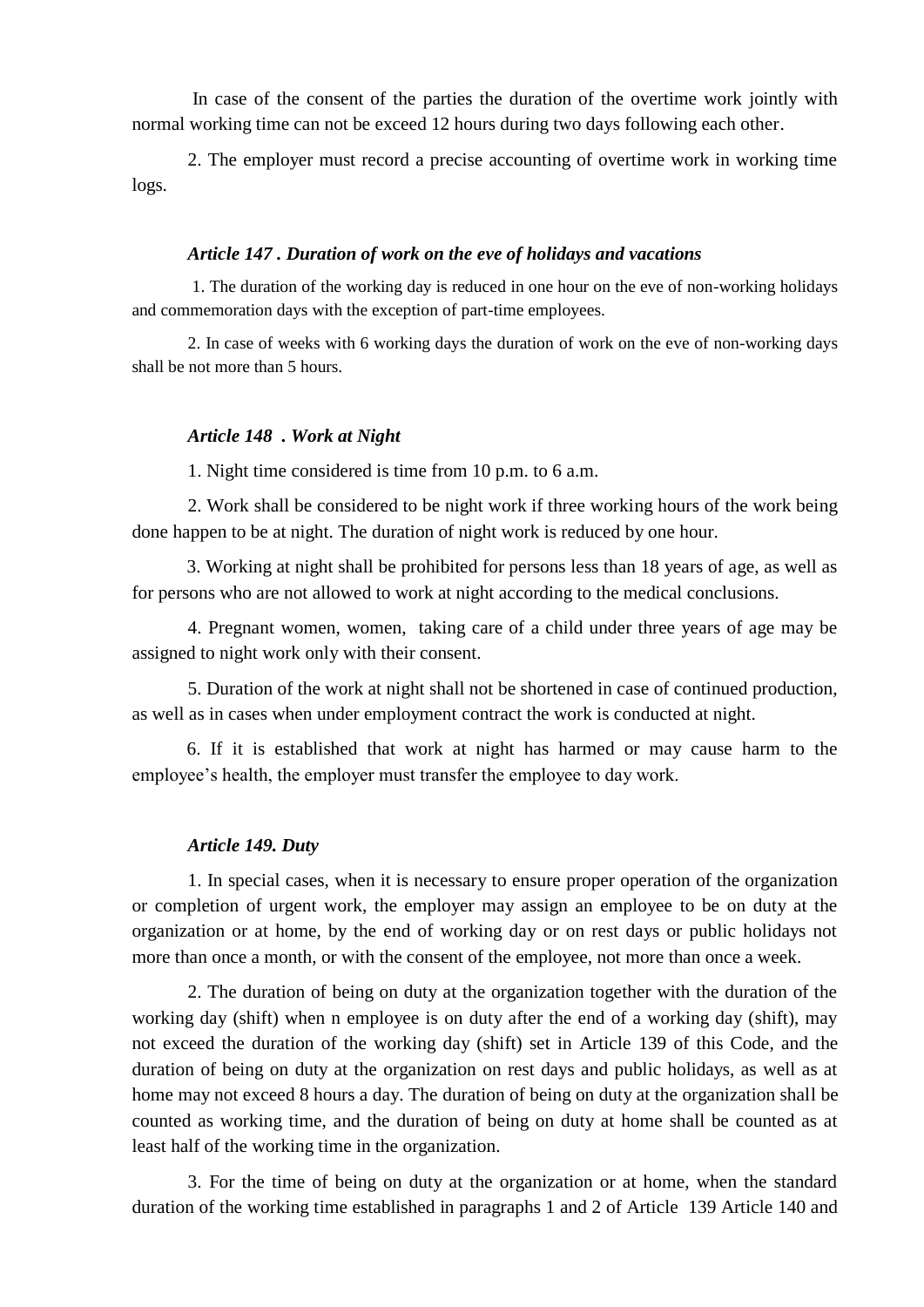141 and paragraph 1 of Article 143 of this Code is exceeded the employee shall, during next month, be given rest time, the duration of which is equal to the time of being on duty organization or upon the employee's request, the said time may be added to employee's annual leave or paid for as if it were overtime work.

4. Persons under 18 years of age may not be appointed to be on duty at the organization or at home. Pregnant women and employees raising a child under three years of age, may be appointed to be on duty at the organization or at home only upon their consent.

## **CHAPTER 18.**

## **REST PERIOD**

## *Article 150 . Concept of Rest Period*

Rest period shall be the time free from work, regulated by this Code, law, employment or collective contract, which the employee uses at his/her discretion.

## *Article 151 . Types of Rest Period*

Types of rest period are as follows:

1) a break to rest and to eat;

2) additional and special breaks for the rest during a working day/shift;

3) uninterrupted rest in between working days/shifts;

4) weekly uninterrupted rest;

5) an annual rest period (non-working public holidays, annual leave);

## *Article 152 . Break to Rest and to Eat*

1. Employees are provided with a break to rest and eat for not longer than 2 hours and not less than half an hour after the first half of the working day (shift) ends but not later than 4 hours after the start of the work. .

2. The break for having a rest or eating is not included in the working time and the employee uses it at his own discretion. The employee has the right to leave the work place.

3. In a six-working day week, on the eve of non-working rest days and public holidays, work may continue without a break to rest and to eat only where the duration of the working day does not exceed six hours.

4. Proceeding from production conditions, in those types of work, where the break to rest and to eat is impossible, an employee shall be granted an opportunity to eat during the work.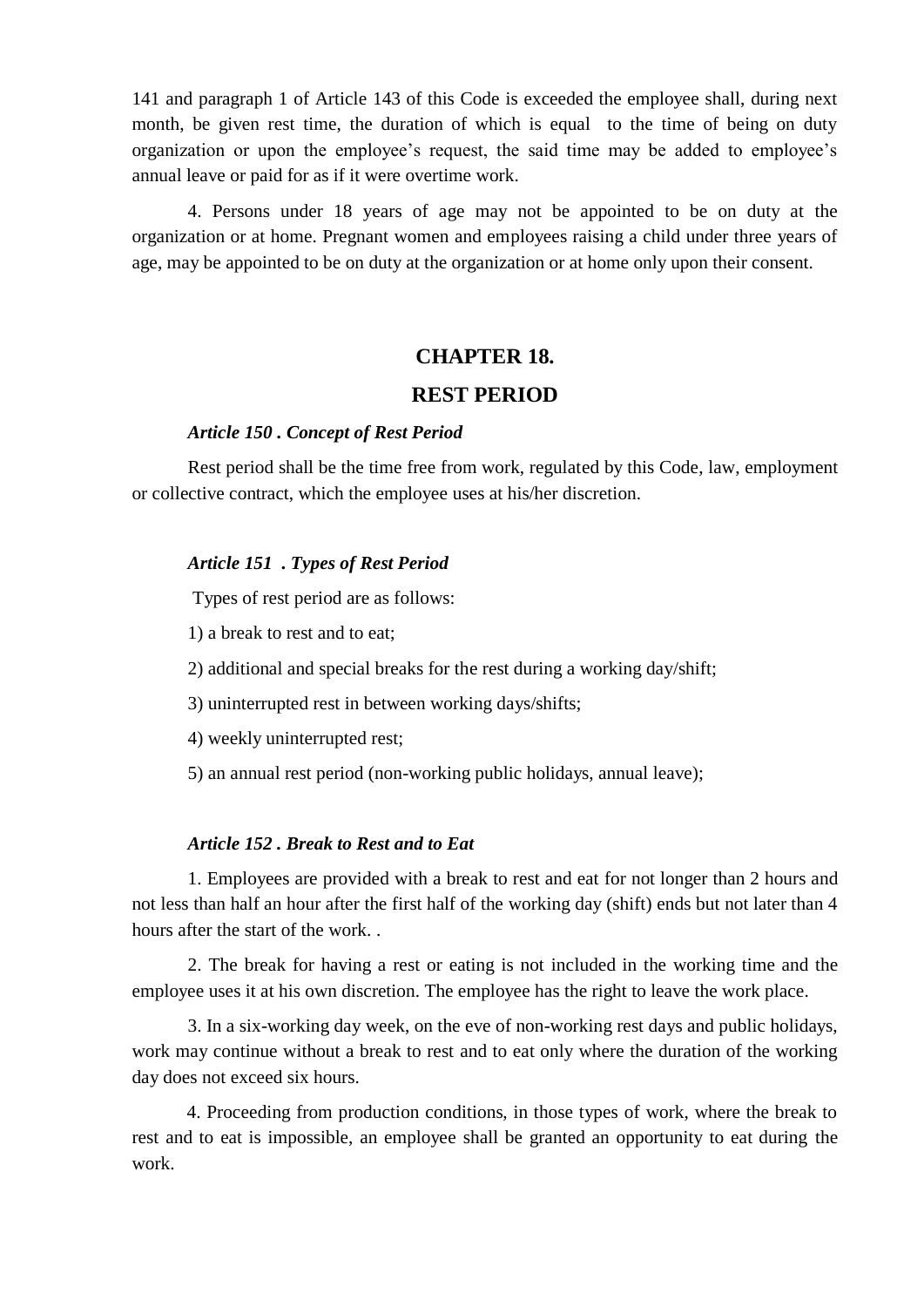5. The beginning and end of a break to rest and to eat shall be stated by the internal code of conduct, the work schedule, a collective contract and an employment contract.

### *Article 153 . Additional and Special Breaks*

1. Taking into account the work conditions employees shall be provided with additional breaks to rest during the working day.

2. Employees under 18 years of age, who work for more than four hours, must be granted additional break of at least 30 minutes to rest during their working time. 3. When the work is performed, under conditions when the temperature is above 40 °C or is below –  $10^{\circ}$ C, as well as when performing hard physical work involving severe mental strain or work involving exposure to other effects to health, special breaks must be provided.

4. Additional and special breaks shall be included in the working time and the procedure for their provision shall be defined by internal code of conduct, the work schedule, a collective contract and an employment contract.

5. The number of additional and special breaks, their duration and the place of rest shall be envisaged by the collective contract or employment contract.

## *Article 154 . Rest during the Day*

1. The duration of uninterrupted rest between working days/shifts may not be shorter than 11 hours.

2. The duration of daily uninterrupted rest of employees under 16 must be at least 14 hours, and not less than 12 hours for persons from 16 to 18 years of age and must fall in the time from 10 p.m. to 6.0 a.m.

## *Article 155 . Uninterrupted weekly rest*

1. Sunday shall be the general rest day and where there are five working days in a week – Saturday and Sunday, with the exception of cases specified in paragraphs 2-4 of this Article and in cases envisaged by other legal acts.

2. For organizations, where work cannot be interrupted at the holiday, which is preconditioned by the need to provide services to the population (city transport, electricity, gas heating supply specialized organizations, theatres, museums, public catering etc.) the rest days are defined by Government of the Republic of Armenia.

3. At organizations where work cannot be interrupted on technical grounds or because of the need for continuity of services to be provided to the population, as well as at other organizations of uninterrupted production rest days shall be provided on other week days in succession to each group of the employees in accordance with the work schedules. These schedules shall be drawn up and approved following the procedure prescribed by Article 142 of this Code.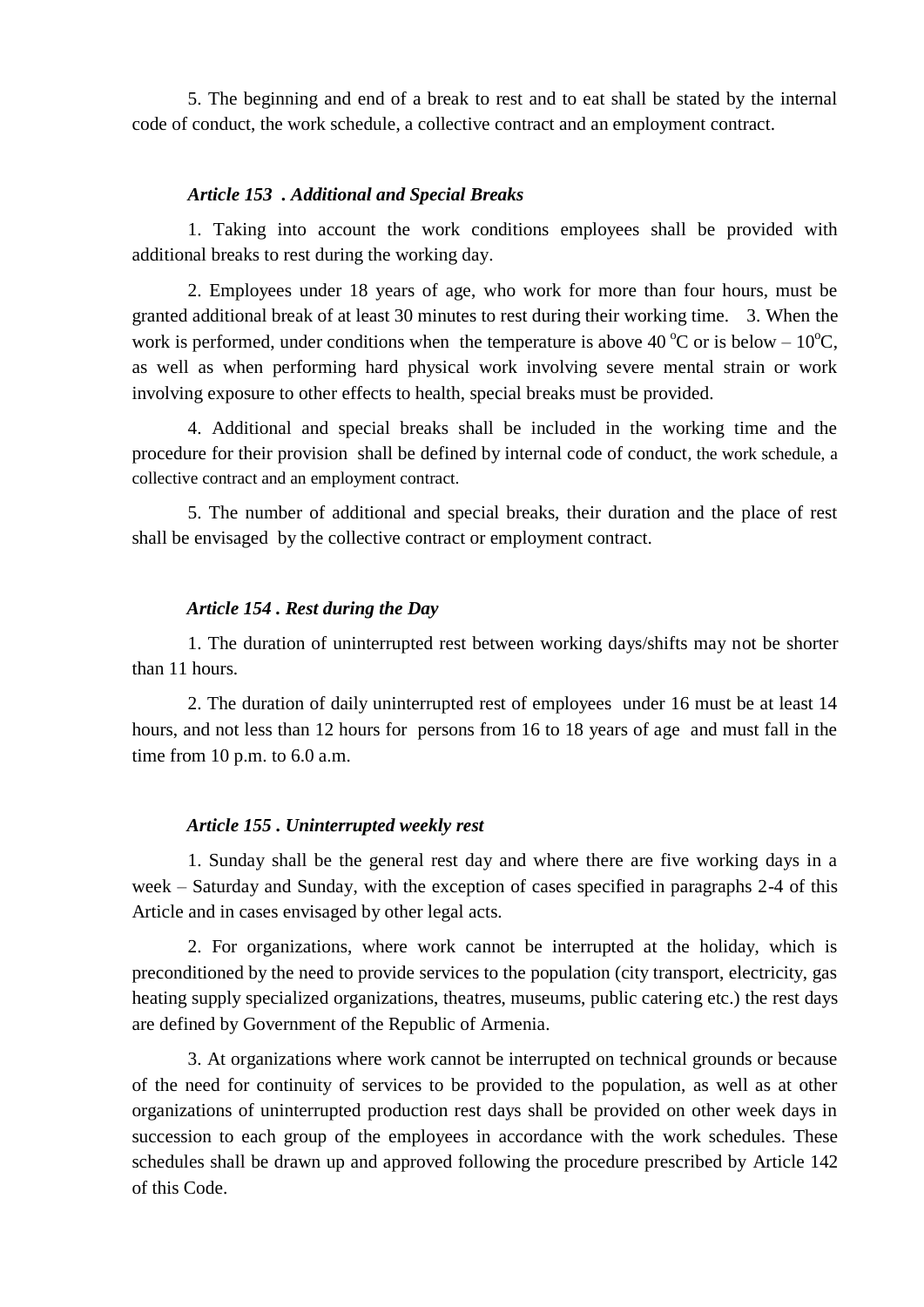4. Where the aggregate working time is calculated, employees shall be provided with rest days in accordance with work/shift schedules.

5. An uninterrupted weekly rest period shall not be shorter than 35 hours. In the cases referred to in paragraphs 2-4 of this Article two rest days to be provided must be consecutive.

6. It shall be prohibited to assign work on rest days, with the exception of work which cannot be interrupted on technical grounds, which is necessary for the provision of services to the population, as well as work involving urgent repair loading and unloading. Pregnant women, the employees raising a child under the age of one year and persons under eighteen may be assigned work on rest days only upon their consent.

7. Persons under eighteen years of age must be provided with at least two rest days per week.

## *Article 156 . Holidays and Memory Days*

1. In the Republic of Armenia the holidays and memory non working days are following:

1) December 31. January 1 and January 2 – New Year;

2) January 6 – Christmas;

3) January 28 – Day of the Army;

4) March 8- Women's day;

- 5) April 24 Commemoration day of Genocide Victims;
- 6) May 1 –Day of Labour;
- 7) May 9 Day of Victory and Peace;
- 8) May 28 –Holiday of Republic;
- 9) July 5 Day of the Constitution;
- 10) September 21 Day of Independence.

2. It shall be prohibited to involve employees to work on holidays, with the exception of work which cannot be interrupted on technical grounds needed for providing services to the population as well as work involving urgent repair loading and unloading.

Pregnant women, the employees raising a child under the age of one year and persons under eighteen may be assigned work on rest and memory days only upon their consent.

## *Article 157 . Other holidays and memory days*

Other traditional holidays or memory days or those defined by the law and the church are considered as working days.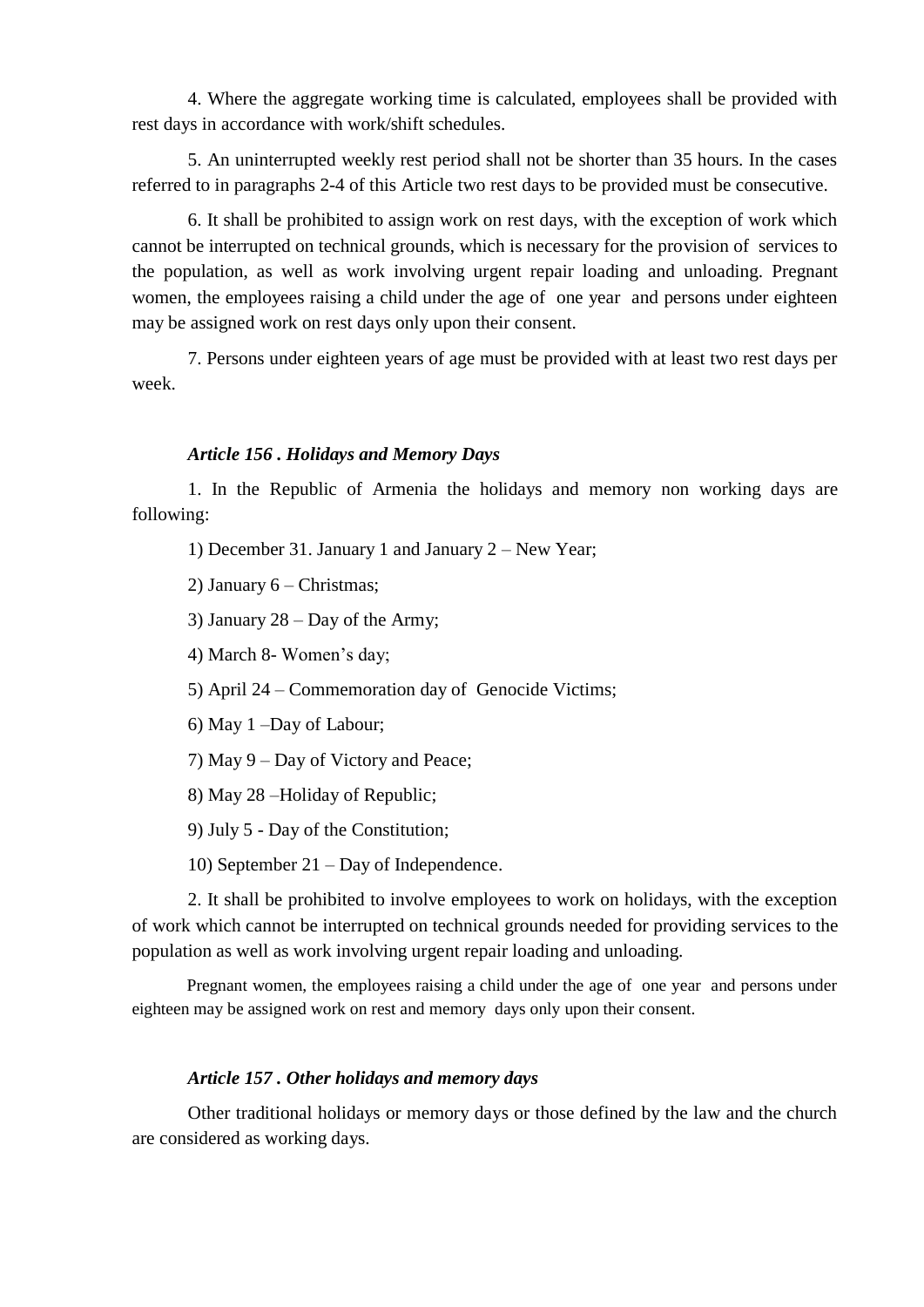## *Article 158 . Annual Leave*

1. Annual leave shall be a period calculated in calendar days granted to an employee for rest and rehabilitation of working capacity , during which his job/position and the average wage is retained.

2. Annual leave shall be minimum, extended and additional.

#### *Article 159 . Minimum Annual Leave*

1. Duration of annual leave shall be 28 days.

2. Annual leave shall not be shortened for employees working part-time.

#### *Article 160 . Extended Annual Leave*

Extended annual leave up to 35 calendar days shall be granted to certain categories of employees whose wok involves great nervous, emotional and intellectual strain and professional risk. The list of employees of certain categories is defined by the Government of the Republic of Armenia

#### *Article 161 . Additional Annual Leave*

1. Additional annual leave may be granted:

1) to the employees working in dangerous and harmful conditions;

2) for employees with unregulated schedules;

3) for employees doing work of special nature

2. The list of employees of certain categories entitled to additional annual leave, the minimum duration of this leave and the procedure of its provision is defined by the Government of the Republic of Armenia.

#### *Article 162. Definition of the Duration of the Annual Leave*

1. The additional annual leave is added to the minimum annual leave and may be provided together with it or separately.

2. The employees entitled to extended annual and additional annual leave are provided either with only extended annual or the additional leave added to the minimum annual leave in the manner prescribed by section 1 of this Article at their choice.

#### *Article 163. Provision of Annual Leave in Parts*

The annual leave may be provided in parts by the request of the employee. The duration of each part of the leave may not be less than 14 days.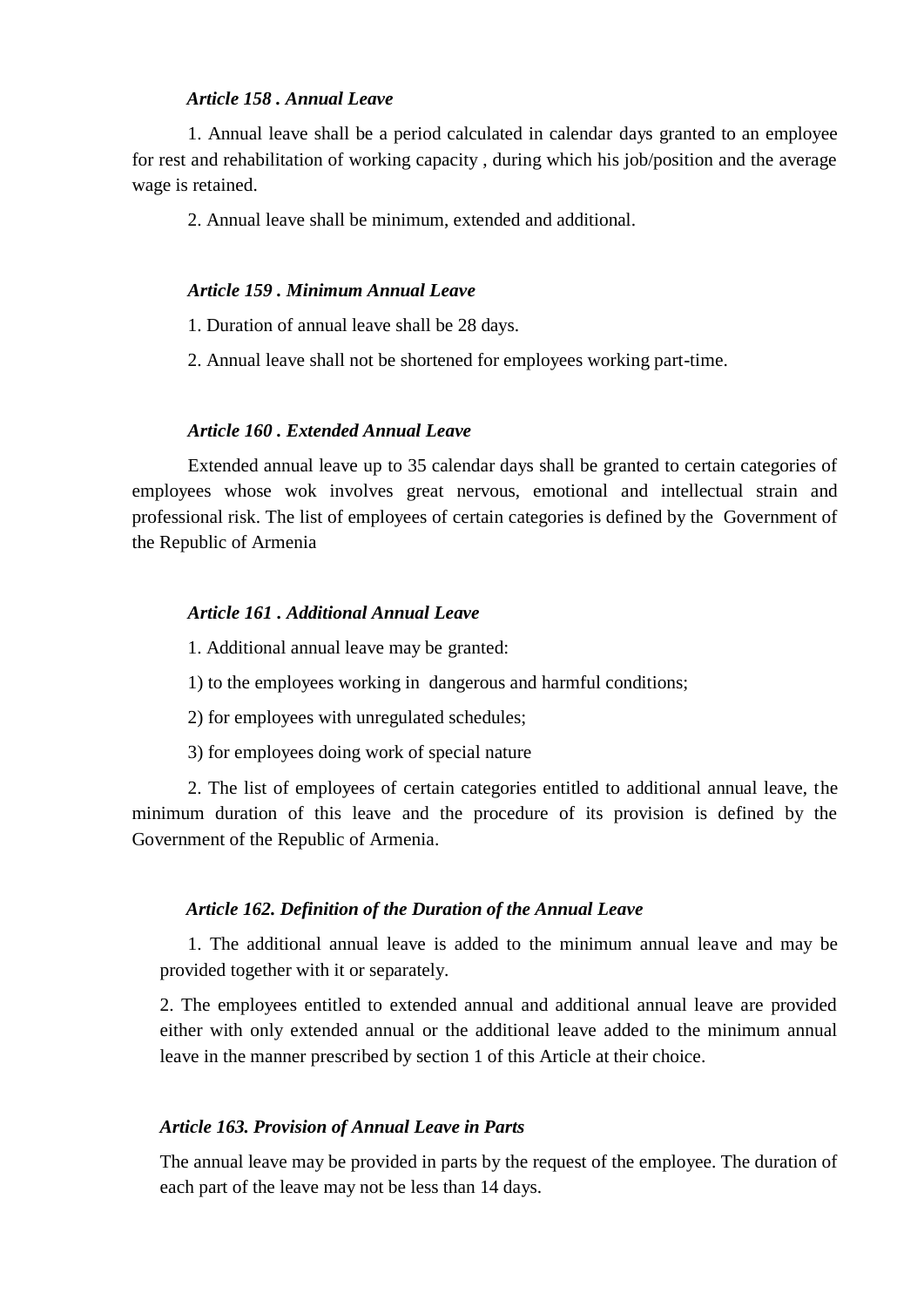## *Article 164. Procedure of Granting Annual Leave*

1. Annual leave for each working year shall be granted in the same working year.

2. Annual leave for the first working year shall be granted as a rule, after six months of uninterrupted work at the organization. For the second and subsequent working years annual leave shall be granted at any time of the working year in accordance with the schedule of granting annual leave. The procedure of making the schedule shall be stipulated in a collective contract, and where such agreement is not made, the schedule of annual leave shall be made by agreement of the parties.

3. Before the expiry of six months of uninterrupted work, annual leave shall be granted at the request of an employee in the following cases:

1) to women before a maternity leave or after it;

2) in other cases laid down by the collective contract.

4. After six months of uninterrupted work at an organization, the following persons shall be entitled to choose the time of annual leave:

1) under 18 years of age;

2) pregnant women and employees raising a child under the age of fourteen.

5. Men shall be granted their annual leave at their request during the pregnancy and the maternity leave of their wives.

6. During the first year of employment, the teaching staff of educational institutions shall be granted annual leave during the summer holidays of school children and students, irrespective of the date, when these pedagogues began to work.

7. Annual leave for the persons, who are studying without interruption of their employment, shall be adjusted at their request with the time of their examinations, tests, work on the graduation thesis, laboratory activities.

8. The employees taking care of an ill or disabled person at home, as well as employees with chronic diseases the exacerbation of which depends on atmosphere conditions are provided with annual leave at the time of their choice on the basis of the medical conclusion.

## *Article 165 . Length of Service Entitling to Annual Leave*

Year of employment, for which annual leave is granted, shall include the following:

1) period of actual work;

2) the period during which, under the legislation law, an employee retains his job/position and the full wage or a part of it except for the period when the employee has taken a leave to care of a child under the age of three years;

3) the period of the employee's temporary inability to work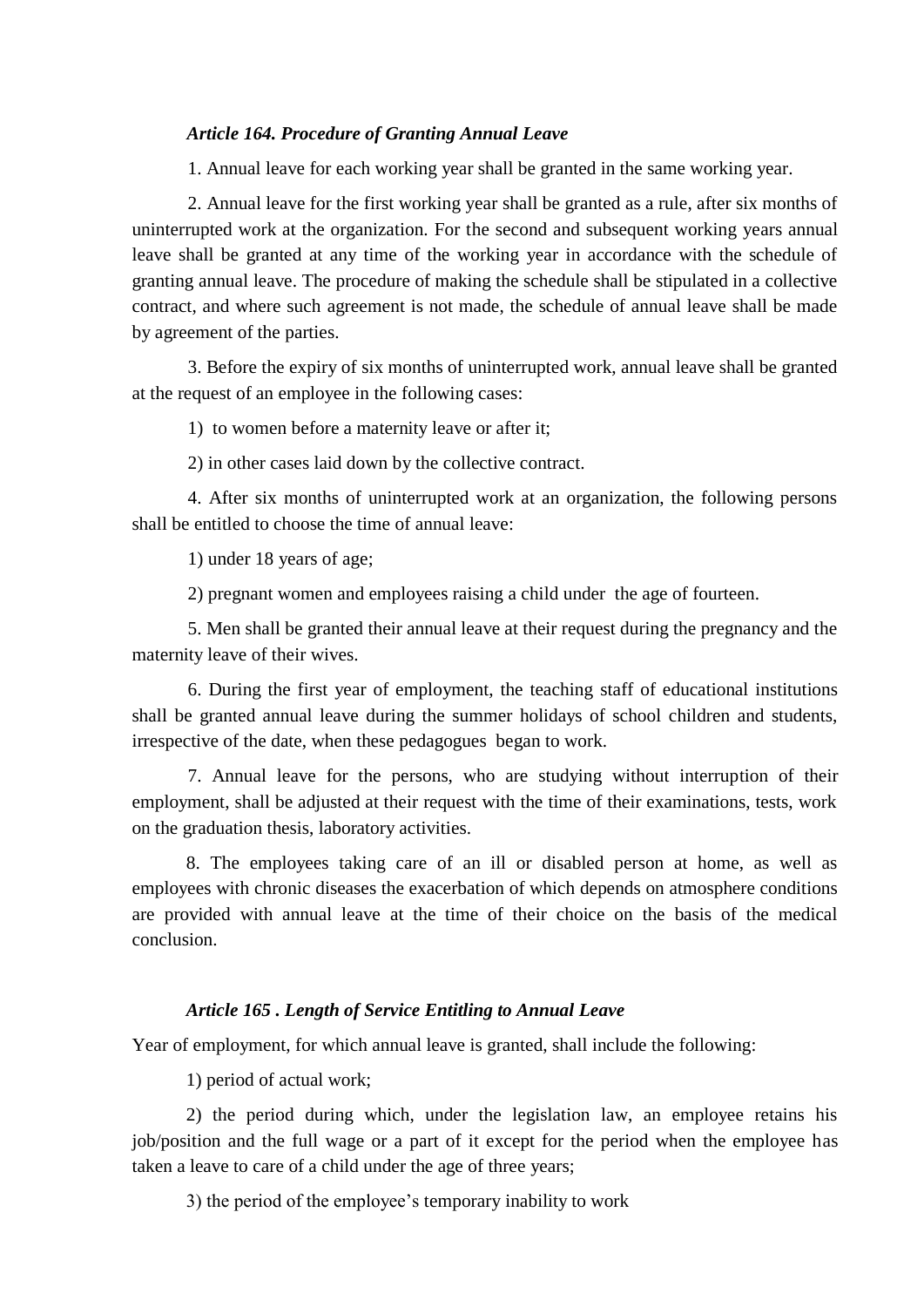4) the period of paid annual leave;

 5) the period of forced absence for an employee, who has been reinstated in his former position;

6) the period of lawful strike;

7) other periods defined by the legislation

### *Article 166 . Recall from Annual Leave*

Recall from annual leave shall be permitted only on the employee's consent. The unused part of annual leave shall be granted following the procedure set out in paragraphs 2 and 3 of Article 167 of this Code.

## *Article 167 . Transfer and Extension of Annual Leave*

1The transfer of the annual leave is allowed only through the mediation of or with the consent of the employee. Annual leave may also be transferred, if the employee:

1) is temporarily incapacitated;

2) becomes entitled to a special-purpose leave specified in Article 171 of this Code;

3) is excused from work for the performance of state or public duties in the cases specified in sections 1 and 3 of Article 180 of this Code;

4) takes part in relief operations after natural disasters, technological accidents, epidemics, accidents, fires and other emergency circumstances irrespective of the procedure, according to which he was mobilised to take part in these operations.

2. Where the causes specified in paragraph 1 of this article or any other causes, due to which annual leave could not be used, arose before the commencement of annual leave, annual leave shall be transferred to some other time by agreement between the employee and the employer. Where such causes arose during annual leave, the annual leave shall be extended by the corresponding number of days, or, by agreement between the employee and the employer, the unused part of annual leave shall be transferred to some other time.

3. The transferred annual leave, as a rule, shall be granted in the same year of employment. At the request or with the consent of the employee, the unused part of annual leave may be transferred and added to the annual leave of the next year of employment.

### *Article 168 . Granting of Unused Annual Leave when Dismissing from Work*

When an employee is being dismissed from work (with the exception of cases envisaged by clauses 6 and 7 of section 1 of Article 113 and clauses 1 and 2 of section 1 of Article 123) the unused annual leave shall be provided, at his own request, by transferring the year, months and date of dismissal. If this is the case, the date of dismissal shall be the next day after the last day of the annual leave.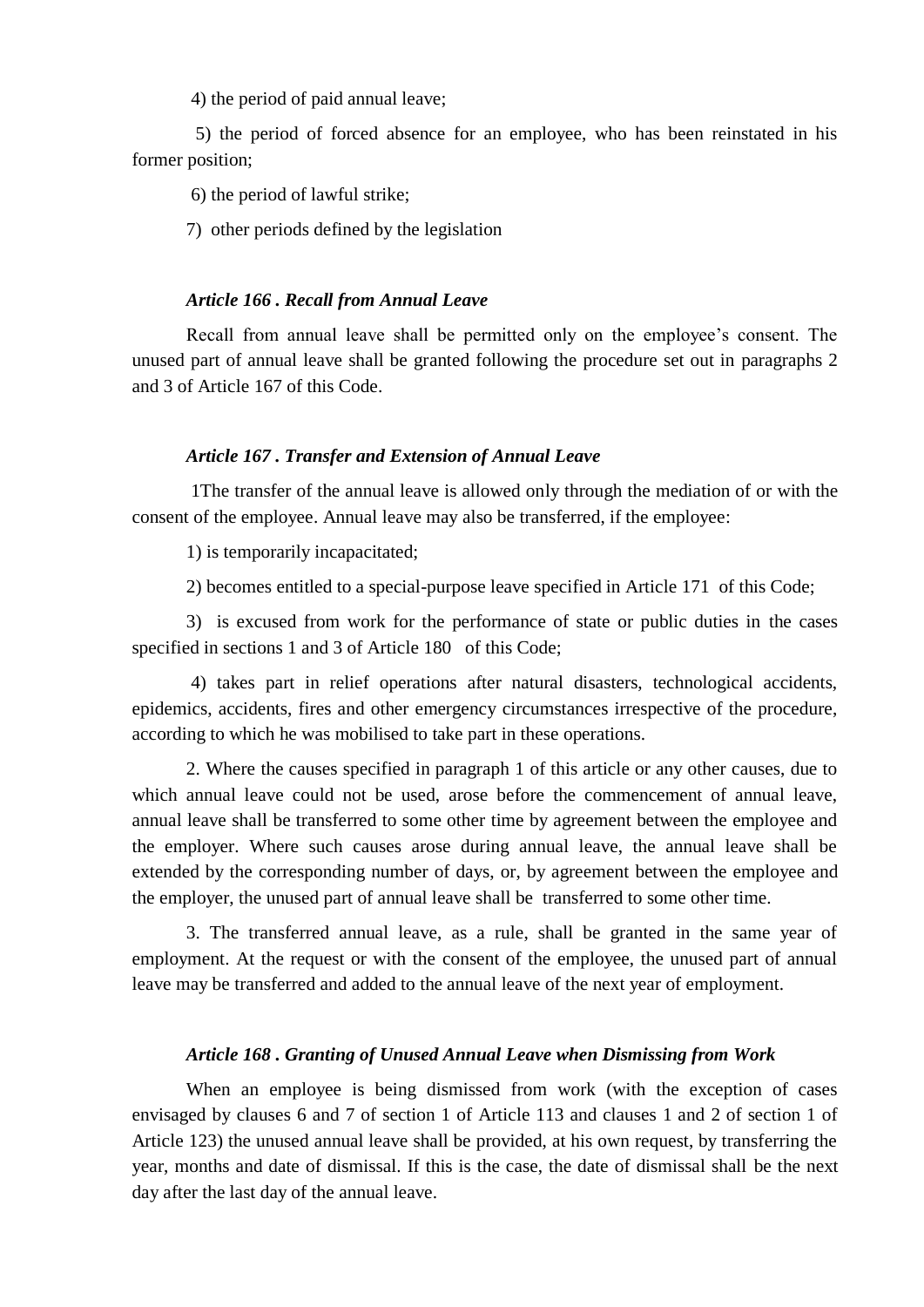### *Article 169 . Pay for Annual Leave*

1. The employer pays the average wage to the employee for annual leave, which is calculated by multiplying the average daily wage of the employee with the number of days of the leave being provided.

2. The pay for annual leave shall be paid at least three calendar days before the commencement of annual leave. Where the pay due to the employee is not paid at the defined period not through the fault of the employee, annual leave shall be extended by as many days the pay was delayed, and the pay for the extended period shall be the same as the pay for annual leave.

#### **Article** *170 . Compensation for the Unused Annual Leave*

1. The minimum annual leave may not be replaced by monetary compensation. If the employee cannot be granted annual leave due to the termination of employment contract or where the employee does not wish to go on leave, he shall be paid monetary compensation.

2. The monetary compensation for the unused annual leave shall be paid when terminating the employment contract irrespective of its term. The amount of the compensation shall be determined in accordance with the number of working days of the unused annual leave for the given period. If the employee was not granted annual leave for a period longer than one year, the compensation shall be paid for the whole period of the unused annual leave.

#### *Article 171 . Types of Special-Purpose Leave*

Special-purpose leave shall be:

1) pregnancy and maternity leave;

2) leave for the care of a child that is under 3;

3) educational leave;

4) leave for fulfilment of state or public duties;

5) unpaid leave.

### *Article 172 . Pregnancy and Maternity Leave*

1. Working women shall be provided with pregnancy and maternity leave with their full wage being paid:

1) 140 calendar days (70 calendar days of pregnancy, 70 calendar days of delivery);

2) 155 calendar days (70 calendar days of pregnancy, 85 calendar days of delivery) in the event of complicated delivery;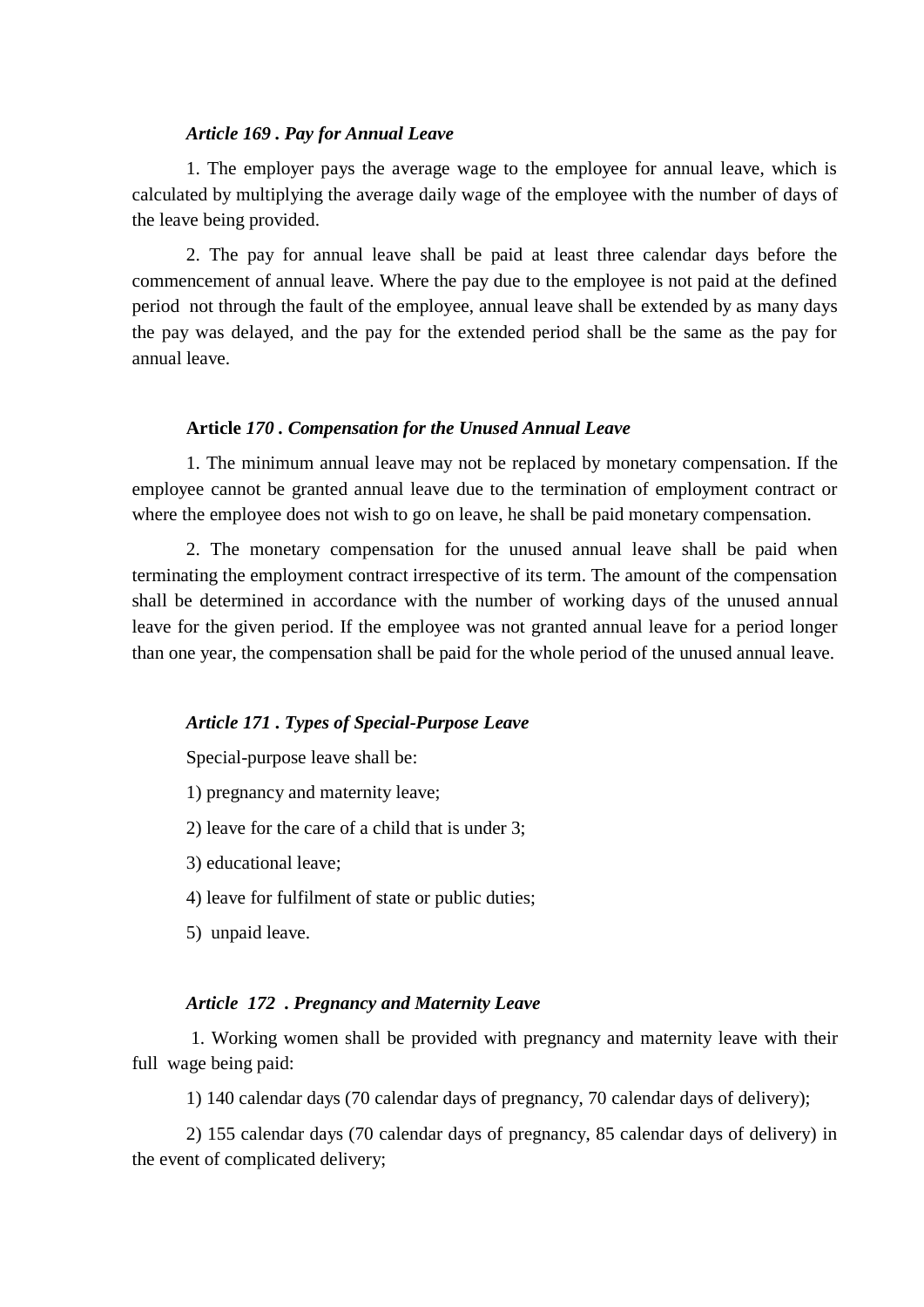3) 180 calendar days (70 calendar days of pregnancy, 110 calendar days of delivery) in the event of giving birth to more than one child.

This leave shall be calculated at once and granted to the woman in full. In case of premature delivery the unused days of maternity leave are added to the leave for the delivery.

2. The employees, who have adopted a newborn or who have been appointed as guardians of a newborn shall be granted a leave for the period from the date of adoption or guardianship until the baby is 70 days old.

3. In the cases specified by paragraphs 1 and 2 of this Article, the payment for leave shall be made in the manner defined by the legislation of the Republic of Armenia.

## *Article 173 . Parental Leave before the Child Has Reached the Age of Three*

1. Parental leave before the child is three years of age shall be granted at the choice of the mother (step-mother), father (the step-father), grandmother, grandfather of the family or any other relatives, who are actually raising the child as well as of the employee who has been the guardian of the child. The leave may taken as a single period or be used in parts. The employees entitled to this leave may take it out of turn.

2. During the period of this leave the employee shall retain his job/position, with the exception of cases envisaged by the clauses 1 and 2 of section 1 of the Article 113.

### *Article 174 . Educational Leave*

1. Employees shall be entitled to educational leave to take entrance examinations at the secondary vocational and higher education institutions and to prepare for them – three days for each examination.

2. The employees studying at general schools, secondary vocational or higher educational institutions shall be entitled to educational leave by the mediation of the educational institution:

1) to prepare for and take current examinations – three days for each examination;

2) to prepare for and take credit tests –two days for each credit test;

3) for laboratory work – as many days as envisaged by the curriculum

4) to prepare and present the graduation thesis – 30 calendar days;

5) to prepare for and take state (graduation) examinations – six days for each examination;

3. Travel time to and from the educational institution shall not be included in the period of educational leave.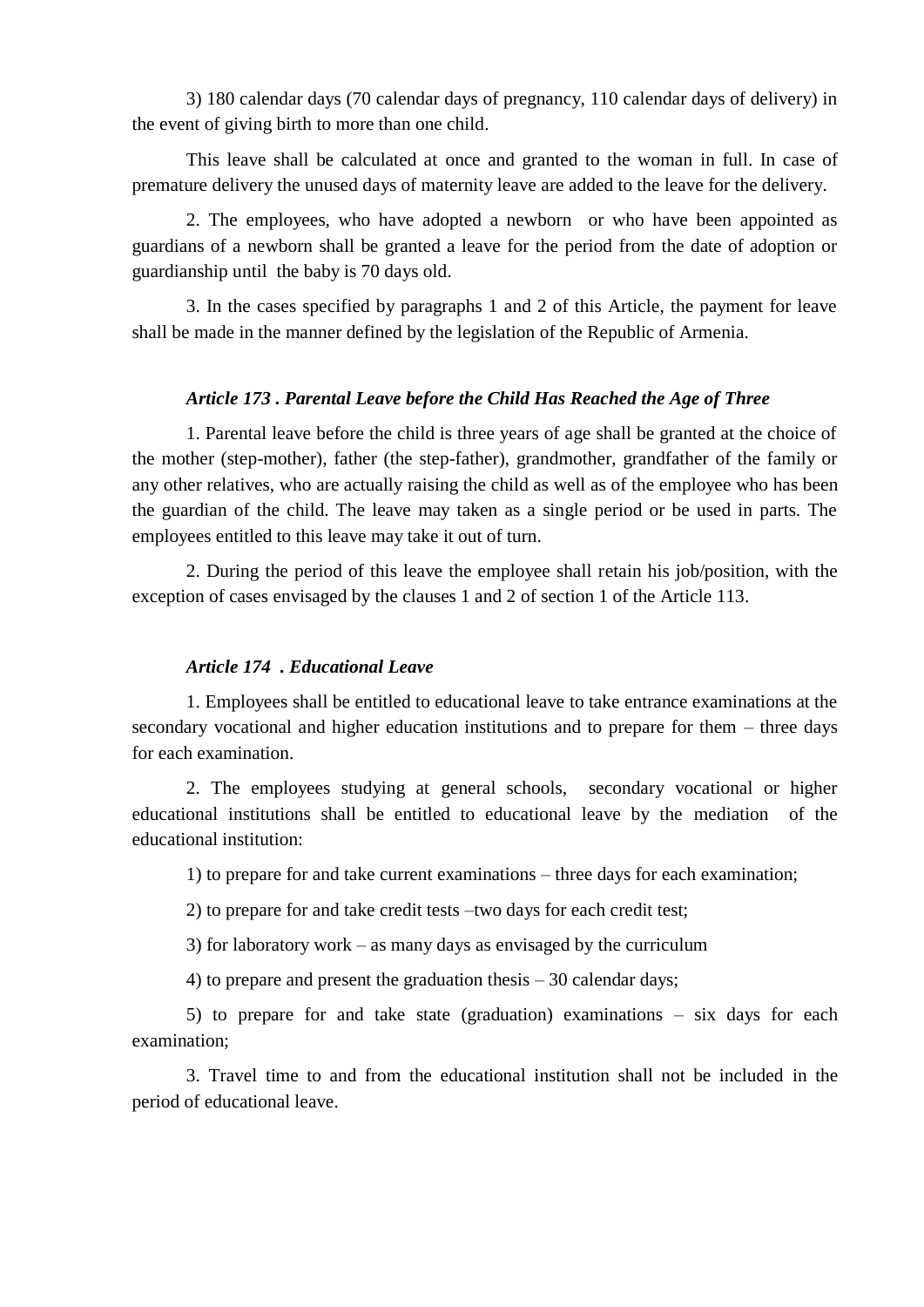## *Article 175 . Leave of Absence for Performance of State or Public Duties*

1. An employee shall be granted leave of absence retaining his job/position in the following cases:

1) while exercising their suffrage;

2) when summoned as a witness, victim, an expert, specialist, an interpreter, by preliminary investigation bodies, the prosecutor's office and the court;

3) when participating to court hearings as employee's representative;

4) when performing the duties of a donor;

5) in other cases stated by legislation of the Republic of Armenia.

2. The employee being granted leave of absence for the performance of state or public duties defined by section 1 of this Article shall be paid a wage, or a compensation not less than the average by the organization (body), whose obligations are performed unless otherwise is provided by law. The paid average wage is calculated on the basis of:

1) the average hourly wage in case the period of the leave of absence for the fulfilment of labor obligations does not exceed one week.

2) the average daily wage in case the period of the leave of absence for the fulfilment of labor obligations is more than one week.

3. The elected employees of a trade union functioning at an organization shall be granted a leave of absence up to six working days per year to improve their qualifications, to attend various trade union events, etc. The procedure of granting a leave of absence and payment shall be defined by a collective contract.

### *Article 176 . Unpaid Leave*

1. Unpaid leave shall be granted at the request of the employee:

1) to the employees at maternity or delivery leave, as well as to the husband of a woman who takes care of a child under 1 and duration of that leave cannot be longer, than two months;

2) to the disabled employee or to the employee taking care of a sick member of the family within the terms established by the medical conclusion, however, not longer, than within 30 calendar days a year

3) for a marriage – three calendar day;

4) for funerals of a family member – at least three calendar days.

2. Unpaid leave for other reasons may be provided following the procedure stated by the collective contract.

3. The employee may take a non-paid vacation with the content of the parties and with the term defined by them. Civil servants and employees of local self-governance bodies and other state (special) services defined by the law may have a non-paid vacation for no more than thirty days a year.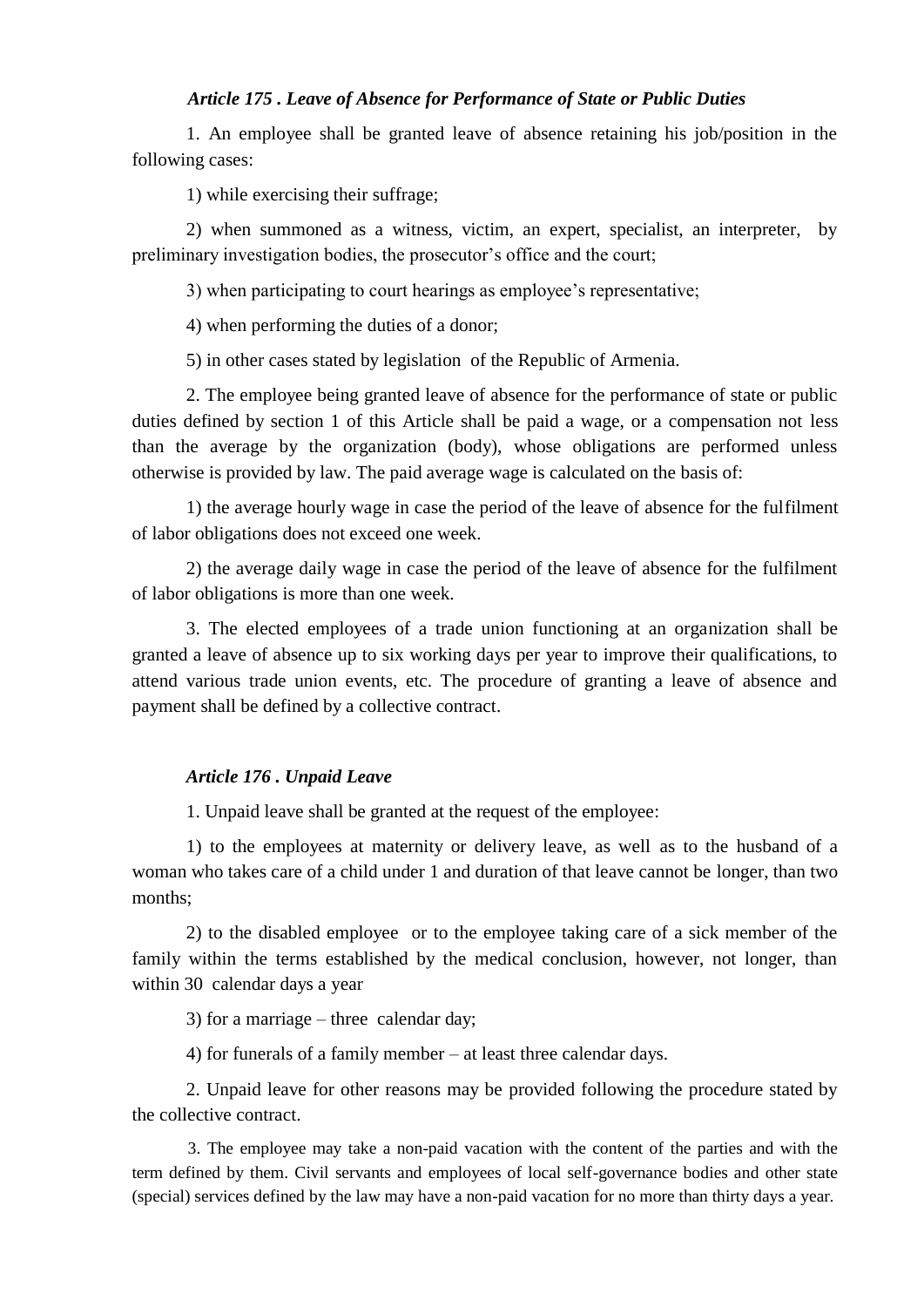#### *Article 177 . Additional Leave Privileges*

Collective contract and employment contract may provide for other types of leaves and for a longer leave, additional privileges for choosing the time of annual leave, higher pay for annual leave and special-purpose leave than those stipulated by this Code. These privileges with the exception of the additional privilege to choose the time of one's annual leave, may not be stated by the collective contracts and the employment contracts concluded at organizations financed from state or community budget, state social insurance fund and other funds established with the participation of the State and the Central Bank of the Republic of Armenia.

## **CHAPTER 19.**

## **WAGE**

#### *Article 178 . Wage*

1. A wage shall be remuneration for work performed by an employee under an employment contract.

2. Men and women shall get an equal pay for the same or equivalent work.

3. A wage shall comprise the basic salary and all additional payments paid by the employer to the employee in any way for the work performed.

4. The wage of an employee shall depend upon the amount and quality of work, the results of the activities of the organization and the labor demand in the labor market.

5. A wage shall be paid in money (currency) of the Republic of Armenia dram.

### *Article 179 . Minimum Wage*

1. The law shall determine the minimum monthly wage and minimum hourly pay. The law may establish other rates of the minimum monthly wage (hourly pay) for certain branches of economy, regions or categories of employees.

The additional, supplementary pays, bonuses and other encouraging pays shall not be included in the minimum wage.

2. Collective contracts may establish higher rates of the minimum wage than those specified in section 1 of this Article.

3. The hourly pay or the monthly wage of an employee may not be less than the minimum rates referred to in section 1 and 2 of this Article.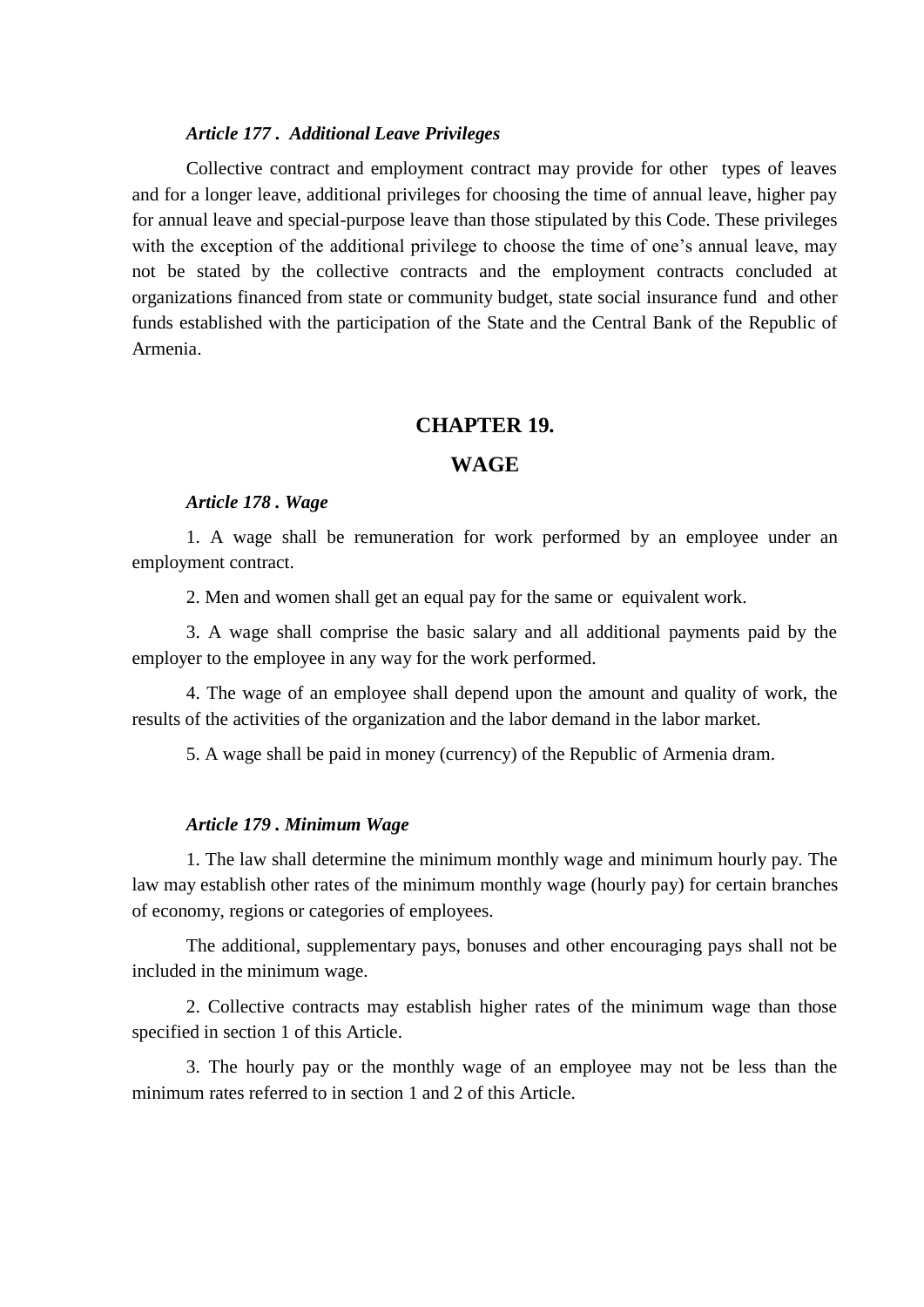### **Article** *180 . Organization of Remuneration for Work*

1. The minimum conditions for determining the wage, rates, tariffs and qualification requirements for professions and positions, work quotas, the procedure of setting tariffs for work and the employees shall be established by the legislation of the Republic of Armenia.

2. The rates of hourly pay and monthly wages, other forms of remuneration for work, their amount and conditions, work quotas shall be laid down in the collective or employment contracts.

3. In case of the application of the qualification system of work one and the smae criteria shall be applied for both men and women and this system shall be developed in a qay, which will exclude any gender discrimination.

#### *Article 181 . Remuneration for Work of Public Officials and Civil Servants*

The terms and conditions of remuneration for work of persons holding political, discretionary or civil positions, as well as employees of civil, other state (special) services and local self-governance bodies defined by the law, other state officials, as well as employees of the Central Bank of the Republic of Armenia are defined by the law.

### *Article 182 . Indexing of the Wage*

The wage shall be indexed in accordance with the procedure prescribed by the legislation of the Republic of Armenia.

# *Article 183. Remuneration for Work in the Event of Non-conformity with the Normal Working Conditions*

1. In the event of non-conformity with the normal working conditions defined by clause 5 of article 244 of this code, the remuneration for work shall be higher than the pay rate applicable under the normal working conditions. The rate of the remuneration shall be defined in the collective and employment contracts.

2. Classification of working conditions and the minimum levels of factors hazardous for health shall be regulated by laws and other legal acts.

#### *Article 184 . Remuneration for Overtime and Night Work*

A supplement amounting to not less than one and a half times more than the hourly rate is defined for overtime and night work.

The remuneration for every hour of overwork agreed between the parties is not less than the defined hourly rate of the employee.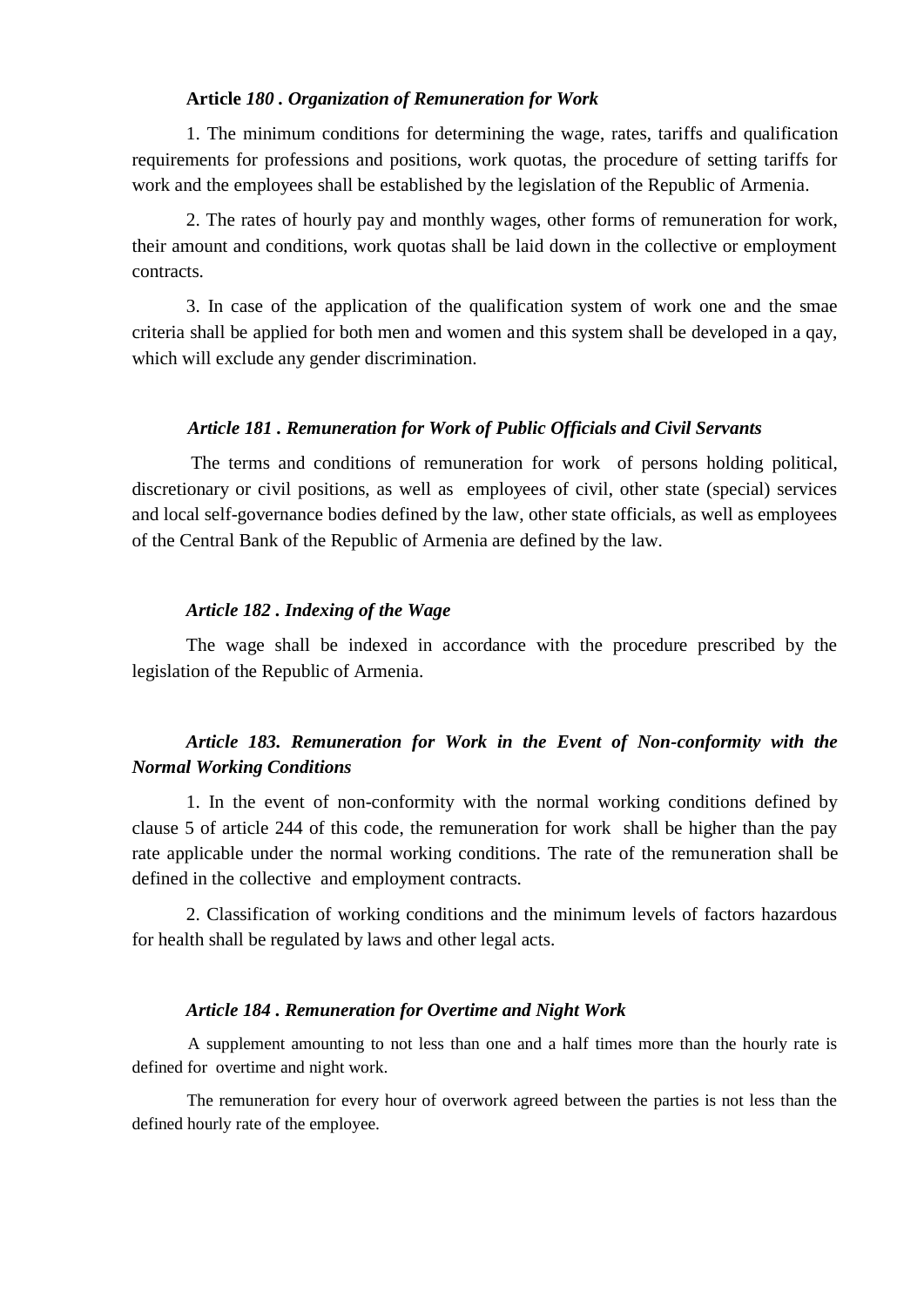# *Article 185 . Remuneration for Work on Rest Days and Non-Working Holidays and Commemoration Days*

1. The work performed on a rest day and in days envisaged in the section 1 of Article 156 of this Code, unless it is not envisaged in the work schedule, is paid for in the amount not less than the double hourly (daily) rate or the double remuneration rate, or it shall be compensated for by granting the employee another rest day during the month or by adding that day to his annual leave.

2. The pay for work scheduled on a rest day shall be the double rate of hourly (daily) pay or remuneration.

## *Article 186 . Pay for Idle Time*

1. In case the employee is not offered another job consistent with his/her profession, qualification, which he/she could have conducted without any harm to health for idle time not by employee's fault, than the employee is paid at the two third of the average hourly rate for every idle hour, which is, however, not less than the minimal hourly rate defined by the legislation.

2. In case the employee is temporarily transferred to another job, which does not harm his/her health and which is consistent with his/her profession and qualification for a lower salary during the idle time, which is not by his/her fault than he/she is paid the hourly rate he had in the month preceding the month of the idle time for each hour worked.

3. In case the employee refuses the offered temporary job, which is consistent with his profession and qualification and which he/she may conduct with no harm to his/her health than he/she is paid not less than in the amount of 30 percent of the defined minimum hourly rate for each idle hour.

4. The employee is paid a salary in the amount envisaged in section 1 of this article for being at the place of work during the idle time at the request of the employer.

5. Cases when the employee may not come to work at all during the idle time may be envisaged by collective or employment contracts.

6. The idle time in *force major* cases established by the legislation of the Republic of Armenia or the idle time having occurred through the employee's fault shall not be paid for.

## *Article 187 . Pay for Incomplete Working Time*

In cases envisaged by the legislation of the Republic of Armenia, as well as by mutual agreement between the employee and employer the pay for incomplete working time (an incomplete working day or week) shall be proportionate to the actual time spent at work or the actual work carried out.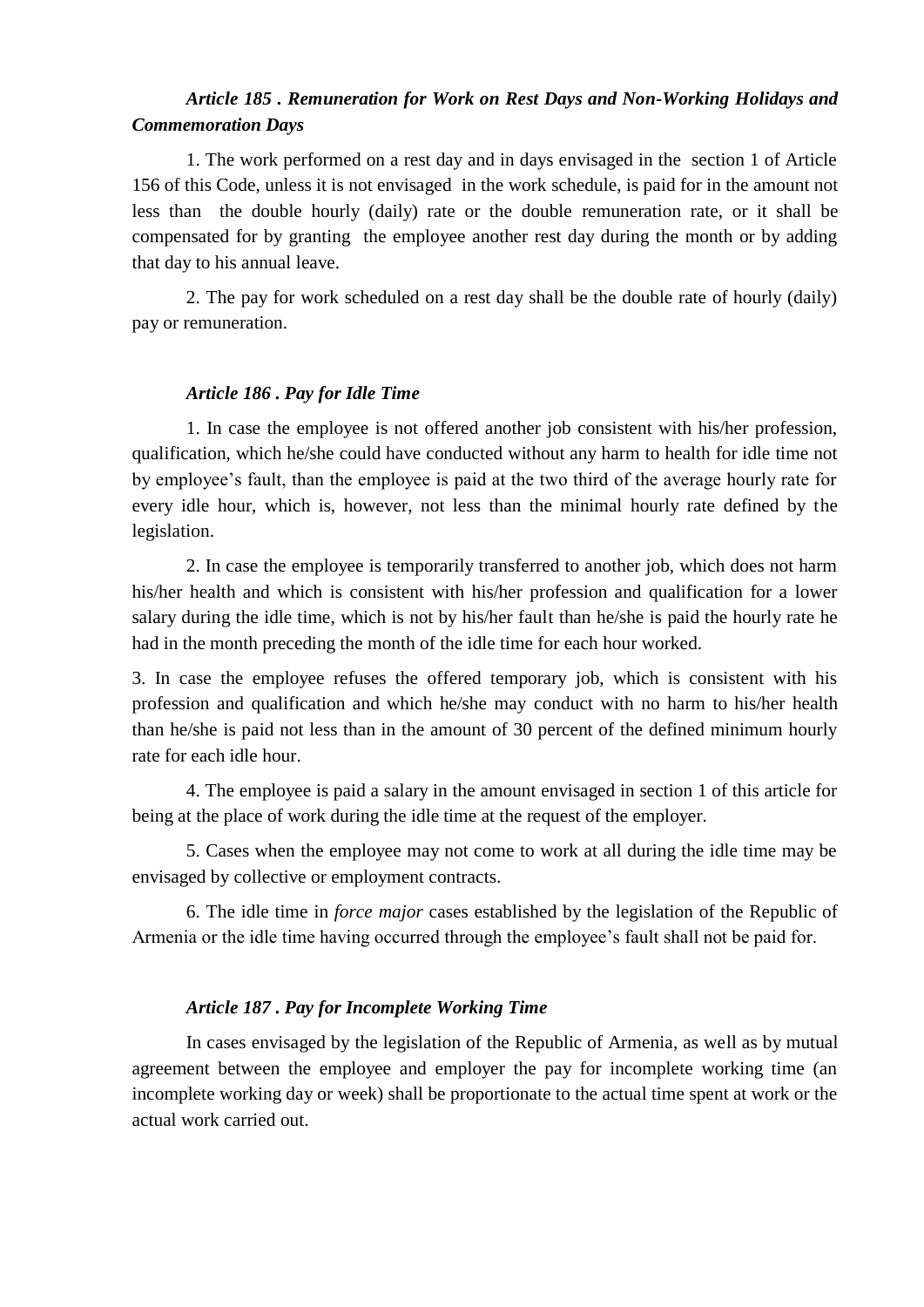## *Article 188 . Remuneration of Work in case of Increased Content of Work*

1. When the employee's content of work increased comparison with the defined norms his work is remunerated in compliance with the volume of the work conducted.

2. The concrete rates of remuneration for work shall be defined in collective or employment contracts.

#### *Article 189 . Remuneration for Work for Shorter Hours*

The conditions for the remuneration of work for the employees working shorter hours shall be determined by the legislation of the Republic of Armenia.

#### *Article 190 . Remuneration of Work for Defective Products*

1. In case of production of defective products not through the fault of the employee his work is remunerated in the amount envisaged for good quality products.

2. Employees, who produce defective products through the fault of the employer or because of the defective products discovered after the acceptance of the products shall be paid at the rate envisaged for the production of good quality products.

3. Employees, who produce defective products through their own fault shall be paid at lower rates, taking into account the degree of suitability of the product.

#### *Article 191 . Remuneration of Work when Output Quotas Have Not Been Met*

1. Where the employee fails to meet the output quota not through his fault he shall be paid for the actual amount of work performed. In this case his monthly pay may not be lower than two-thirds of his average monthly wage, which may not be lower than the minimum monthly wage defined.

2. In the event of failure to meet the output quota through the fault of the employee, he shall be paid in compliance with the actual amount of work performed.

## *Article 192 . Terms, Place and Procedure of Payment of Wage*

1. Wage shall be calculated and paid to the employee on working days, at least once a month by the  $15<sup>th</sup>$  of the following month.

The employer may pay the wage more than once a month.

2. The payment of the wage by securities and commitments is prohibited, except for the cases established by the law.

The wage can be paid by a banking order, cheques or banking transfer to the account mentioned by the employee.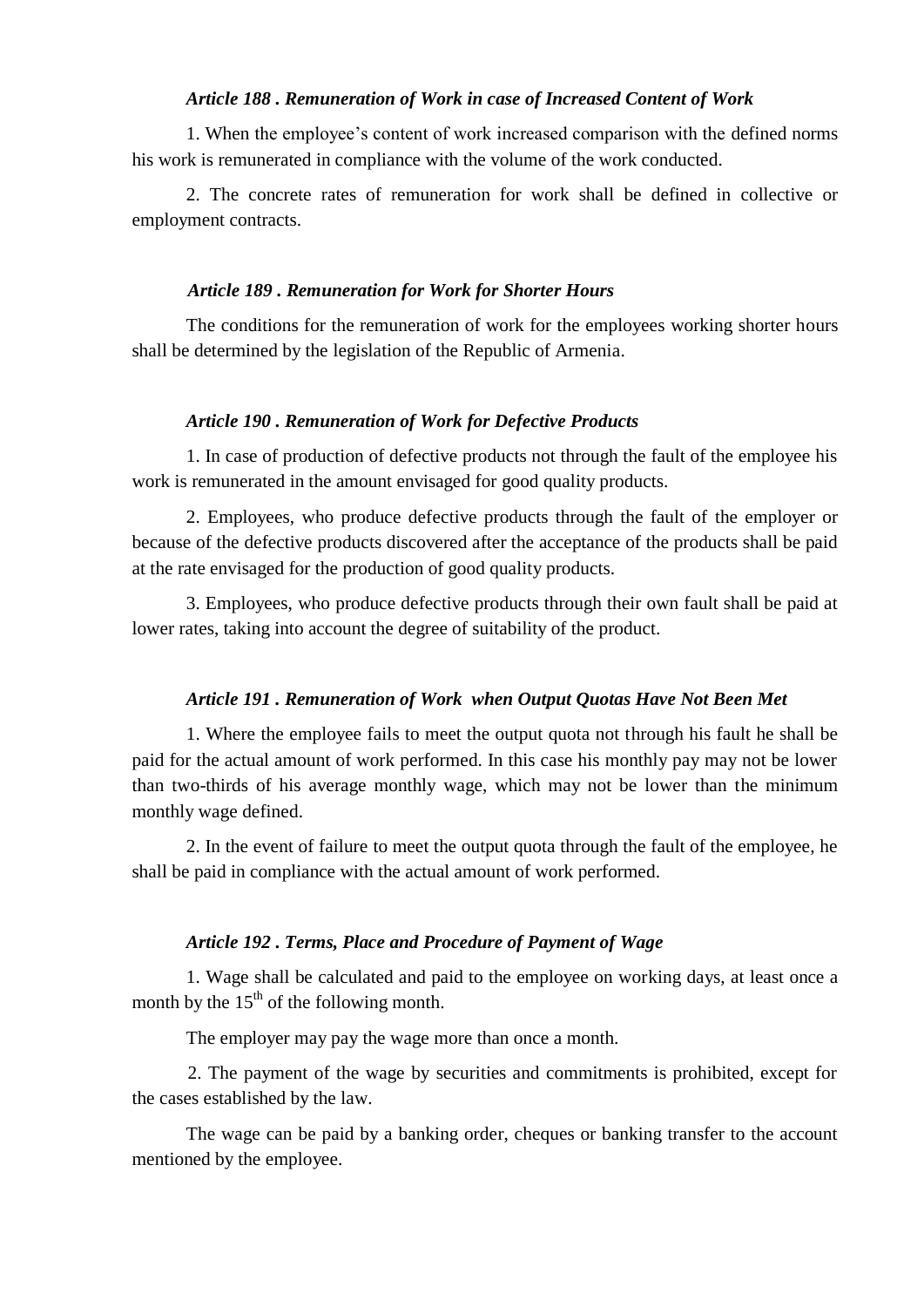#### *Article 193 . Payment Statements*

1. The employer shall present payment statements when paying the wages to all employees.

2. The payment statements shall show calculated, paid and deducted amounts.

### *Article 194. Notification of New Payment Conditions*

When defining new payment conditions in the case envisaged by section 3 of article 105 of this Code the employer shall notify the employee about this in written form not later than one month beforehand before the new conditions have entered into effect.

#### *Article 195. Average Wage*

1. The average wage shall be guaranteed to the employees in cases envisaged by the legislation of the Republic of Armenia, collective contracts and employment contracts. A single order of calculation is defined for all cases of the definition of the amount of the average wage envisaged by this code. When calculating the average wages all types of work remuneration are considered (supplementary payments, bonuses etc.), which are applied in the given organization irrespective of the source of payment

2. The amount of the average wage of the employee shall be determined by dividing by twelve the monthly salary of the employee paid by the employer (including additional, supplementary pays and bonuses) of twelve months preceding the month of such demand. In all the twelve months subject to settlement they shall not include the months, during which the employee was temporarily unable to work, at annual, pregnancy and maternity, unpaid or child care leave. If because of some conditions twelve months have not been formed, then the average monthly wage of the employee is calculated by dividing the number of months by aggregate of all the possible preceding months and pays paid to the employee, including the additional, supplementary pays and bonuses. While determining the average wage they do not take into account the bonuses, which other employers based on the annual results of economic or other activities of the given employer have given to the employees that work with that employer.

3. The amount of the average daily wage is defined by dividing the average monthly wage into 30,4 (average number of days of one month).

4. In case of five-day working week the average hourly wage is defined by dividing the average monthly wage into 21.7 and the product of the number of work hours of one day.

In case of six-day working week the average hourly wage is defined by dividing the average monthly wage into 26.1 and the product of the number of work hours of one day.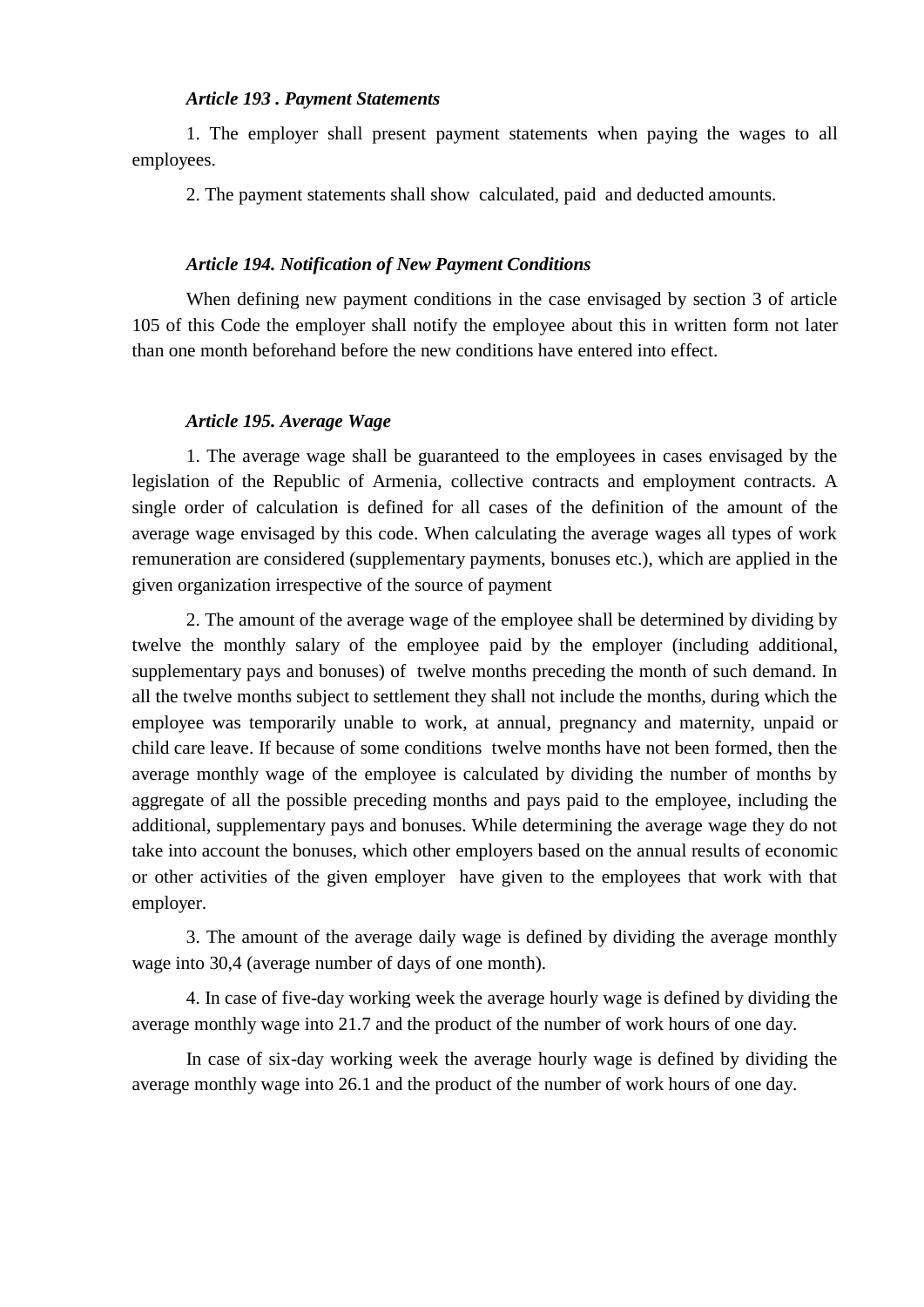# *Article 196 . Protection of the Employees Claims in the Case of the Employer's Insolvency*

In case of the employer's bankruptcy, the claims in regard of the employee's salary and other equal pays shall be considered in the manner defined by the law

#### *Article 197 . Remuneration for Work in the Event of the Death of the Employee*

In the event of the employee's death, the wages due to him and other amounts shall be paid to the member of the family of the deceased upon submission of death certificate and documents confirming the kinship with deceased person during six moths after death – The payments are made within three work days after the submission of the mentioned documents. The wage and other equivalent pays not received during the period established shall be subject to inheritance in the manner established by the legislation .

# *Article 198. Overdue Payment of the Wage and Other Payments Relating to Employment Relations*

1. Where the wage or any other payments relating to employment relations are paid late through the fault of the employer, the employer pays a fine to the employee in the amount and manner defined by the law.

2. When the employer is recognized insolvent, the calculation of the penalty set in the section 1 of this article shall be terminated from the date courts makes a decision about bankruptcy.

#### *Article199 . Data On the Wage and other working conditions*

Information about the wages and other conditions of work of the employee shall be provided or disseminated only in cases envisaged by the Legislation of the Republic of Armenia or with the consent of the employee.

## **CHAPTER 20.**

## **GUARANTEES AND COMPENSATIONS**

#### *Article 200. Conditions of remuneration of educational holidays*

1. The student studying in a genera, secondary-vocational or higher education institutions is paid for his/her educational holiday by the employer not less than the average daily wage of the employee for each day in case the employee was sent to receive education by the employer.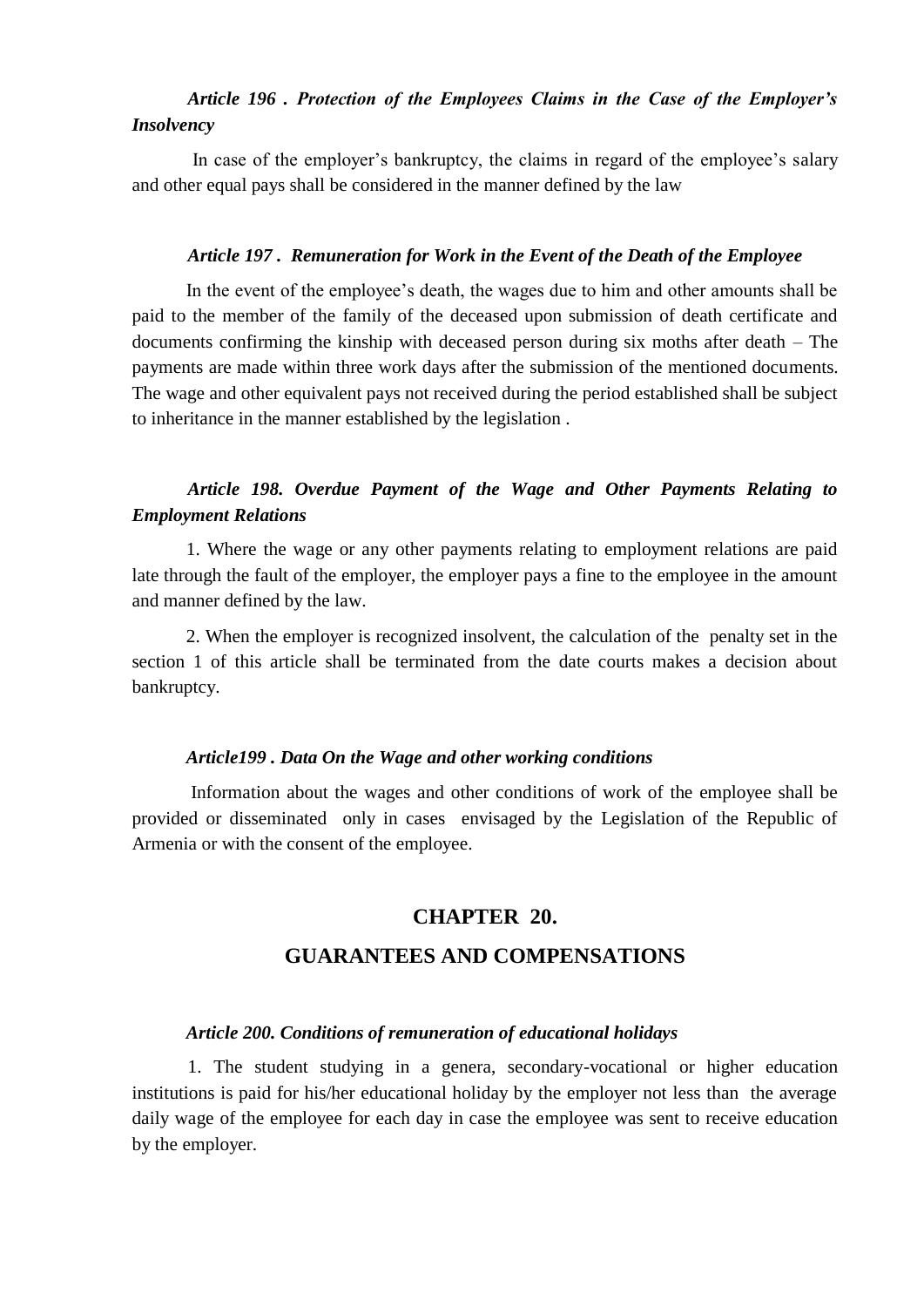2. The issue of payment for the educational holidays of employees taking exams or studying on their own initiative may be regulated under a collective contract or with the consent of the parties.

#### *Article 201 . Professional Training of the Employees Notified about their Dismissal*

The employees who have been notified about the annulment of the employment contract in cases envisaged by clauses 1, 2 and 3 of section 1 of article 113 of this code may be sent to take up training for a profession meeting the needs of the local labor market or to improve their qualifications. The arrangement for their training shall be specified by the legislation of the Republic of Armenia.

# *Article 202. Work Pay in case of Transfer of the Employee to another Job for Health Conditions*

1. If an employee's health deteriorated due to work conducted (he is unable to work in his previous job because of an injury, occupational disease, other impairment of health) and if there is no possibility to transfer him to another job, which is suitable for his state of health, as there is no corresponding vacancy at the given organization, he shall be entitled to a benefit until the opinion of the state socio- medical expertise commission about the employee's capacity for work is received. Upon determining the degree of work disablement, the employee shall be paid a compensation by the employer if he was not insured against accidents at work and occupational diseases.

2. In cases defined by section 1 of this article if the employee is transferred to a lower paid job he is paid a salary and a compensation as the difference between his previous average monthly salary and the salary being paid for the work done before receiving the opinion of the social medical expertise commission on his inability to work.

### *Article 203 . Payment for Additional and Special Breaks*

The employer pays the employee his average salary for supplementary and special breaks, which is calculated on the basis of the amount of the average hourly wage.

### *Article 204 . Health Checks Guarantees for Employees*

The employees who must have health checks due to the nature of their work shall be paid by their average wage for the time spent for this purpose, which is calculated on the basis of the amount of the average hourly wage.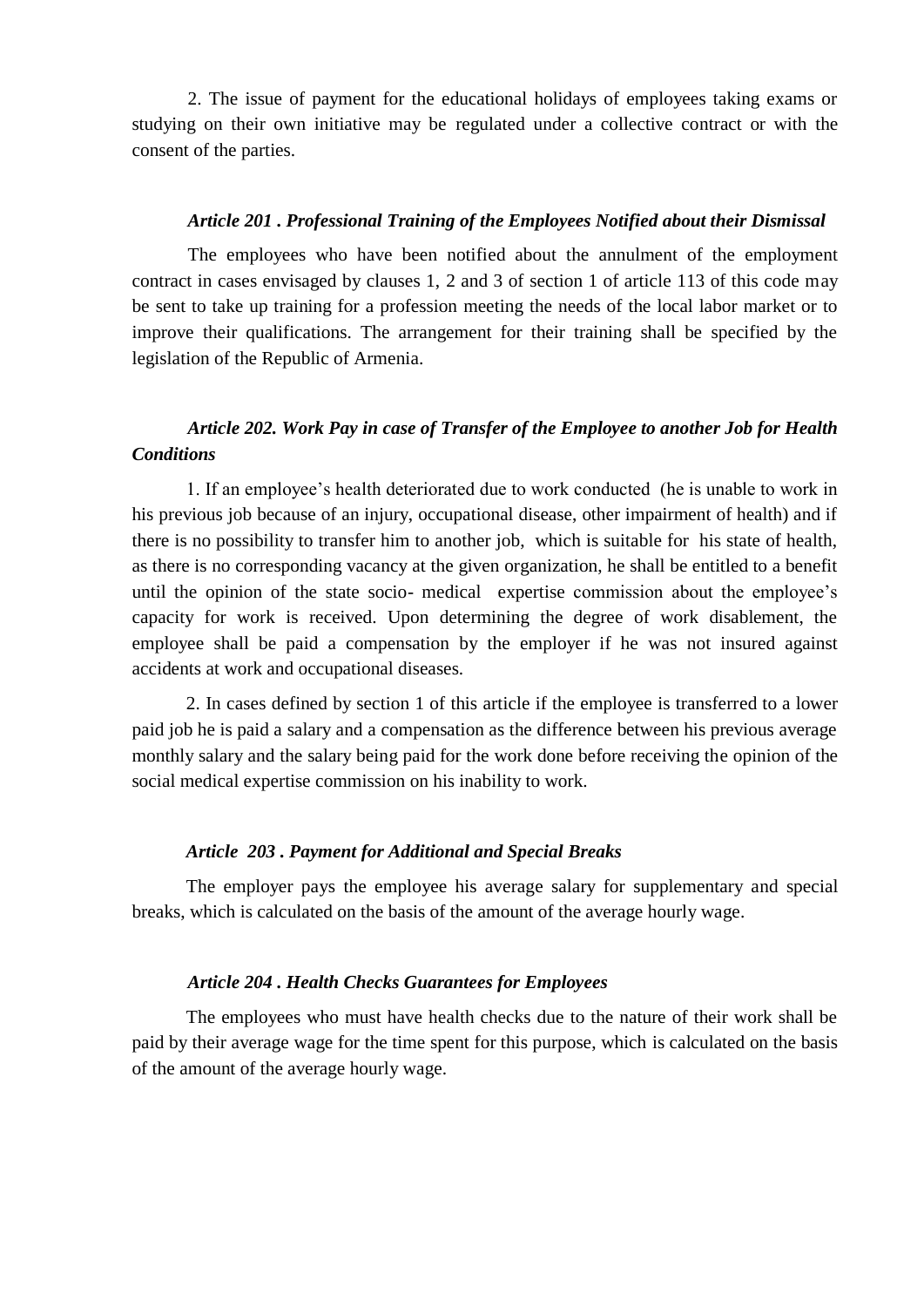# *Article 205 . Compensation to the Employees Engaged in Special Conditions or Nature*

The employees whose work is performed in fields or involves trips (transfers) , shall be compensated for the additional expenses caused by the conditions or type of work. The minimum amounts of these compensations and the procedure of their payment shall be determined by the Government of the Republic of Armenia. In case compensations are paid from state or community budgets the maximum amount of compensations is defined by the Government of the Republic of Armenia.

#### *Article 206 . Pay upon Refusal to Work*

Where the employee refuses to work for a justified reason, related to ensuring his security and presence of threat to his health, as well as in case, he has not been trained about the work safety or if there are not measures of personal and collective safety he shall be paid his average wage for this period, which is calculated on the basis of the amount of average hourly wage. If the employee refuses to work without a justified reason he shall not be paid for the time missed and he shall compensate the loss caused to the employer following the procedure established by the legislation of the Republic of Armenia.

#### *Article 207 . Guarantees for Donors*

On the day a donor gives blood or blood components he must be granted a leave of absence. The employee must give a notice about his absence from work at least one day before the absence. The employer or his representative organization must not create obstacles for the employee to donate his blood or its components.

# *Article 208 . Compensation to the Employee for the Depreciation of the Instruments and Work Clothes*

1. An organization employer shall guarantee that the employees be provided free of charge the instruments, equipment, special clothes necessary for work and other protective equipment, both individual and collective.

2. When the property specified in paragraph 1 of this Article, belonging to the employee, is used during the work organization, the organization employer must compensate for the depreciation of the property of the employee.

#### *Article 209 . Guarantees and Compensation in the Case of Business Trips*

1. The employees on business trips shall be guaranteed that during the entire period of business trip they shall retain their job/position and the wage. Moreover, they shall be paid per diem and the costs relating to the business trip shall be defrayed to them.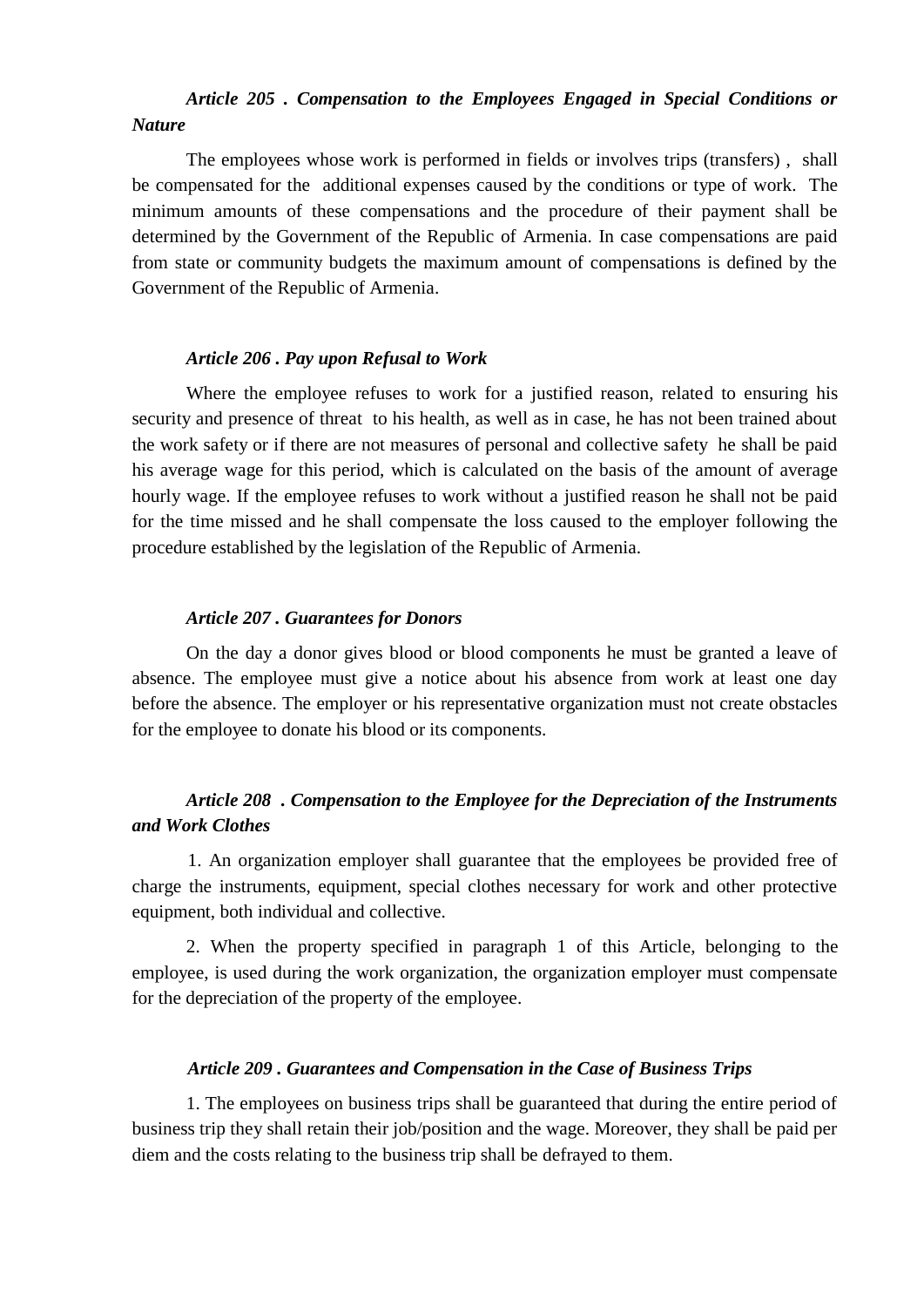2. The minimum amount of payments specified above and the payment procedure shall be determined by the Government of the Republic of Armenia. In case the expenses of business trips are covered by state or community budgets the maximum amount of compensations is defined by the Government of the Republic of Armenia.

3. Persons under eighteen years of age shall be prohibited to be sent on a business trip. Pregnant women, and the employees raising a child under one may be sent on a business trip only with their consent.

# *Article 210. Guarantees and Compensations, when Admitting to Work or Transferring to Work in another Place*

1. In all cases when an employee is admitted or transferred to work in another location (with the exception of admission or transfer at his own request), he shall be paid:

1) for his and his family's travel expenses;

2) expenses related to the transportation of the required property;

3) per diem for the time spent on travelling;

4) the average hourly wage during the period of preparation for the trip and settlement in the new location, but not more than for six days, and for the travel time;

2. Collective contracts or employment contracts may specify payment of other expenses relating to the transfer (in the form of single benefits, etc).

3. Where an employee is admitted to work or transferred to work in another location at his own request, the benefits payable to him under paragraph 1 of this article may be specified by the agreement of the parties.

# *Article 211 . Cases of Paying Back the Compensations Paid*

1. In case of being transferred or accepted to another work the Employee is obliged to pay back the compensations paid by the Employer if:

1) the Employee does not come to work without substantial reason or refuses to start the work,

2) the Employee terminates the employment contract signed for a certain period without a substantial reason before its expiry3) the Employee terminates the employment contract singed for indefinite period before the expiry of one year of working period 4) the Employee commits acts which constitute the basis for terminating and employment contract under this law.

2. An Employee who did not come to work or refused to start the work due to substantial reasons is obliged to pay back all the amounts paid by the Employer except all the travel expenses.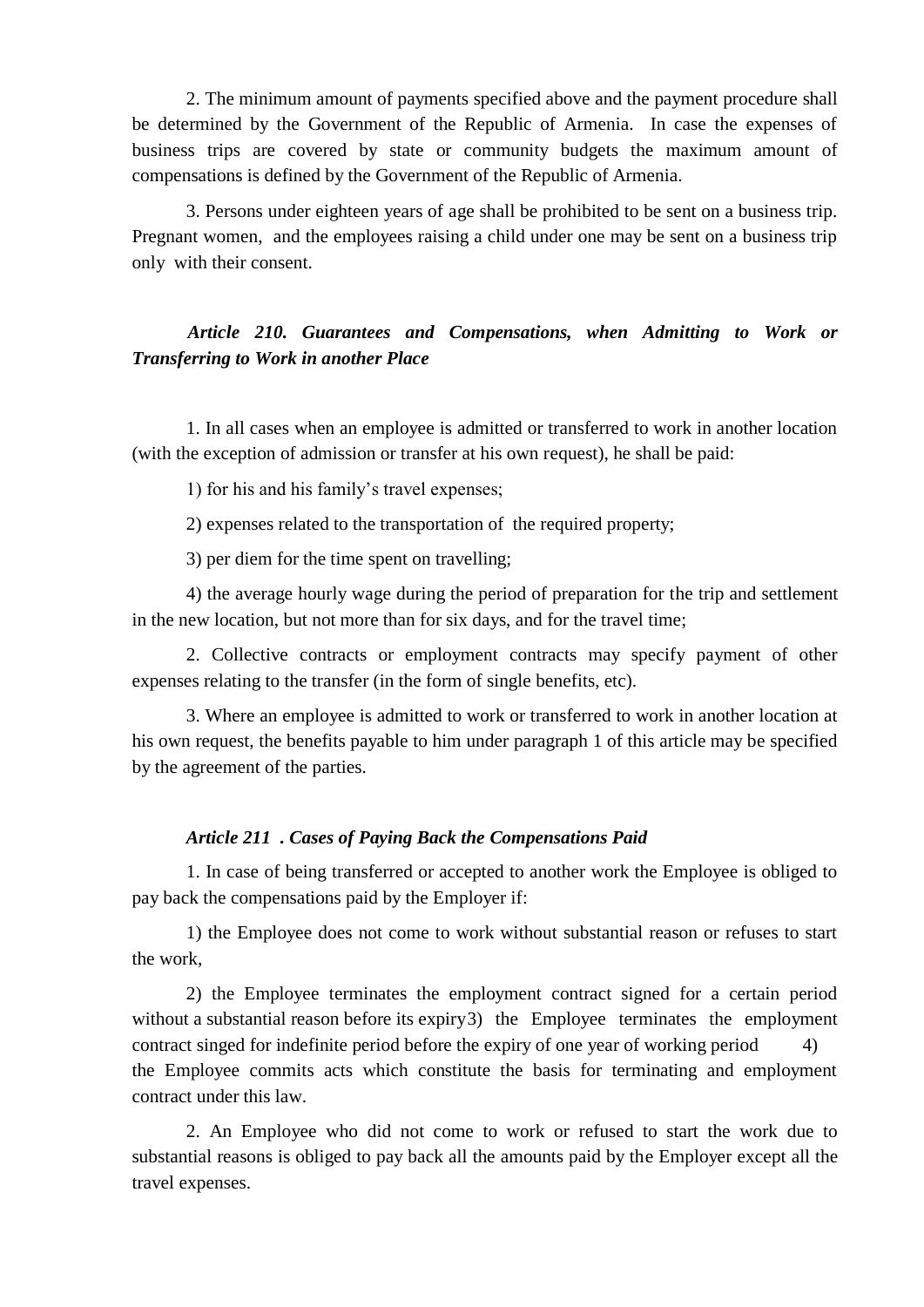#### *Article 212 . Meeting the Pecuniary Claims*

1. Pecuniary claims of the employees arising from employment relations, related to the harm caused to the life or health of the employee shall be compensated by the employer in the procedure defined by the legislation of the Republic of Armenia.

2. The resources of the special finds instituted by the Government of the Republic of Armenia may be used, in accordance with the procedure established by legislation of the Republic of Armenia, to settle the claims specified in paragraph 1 of this Article, if such compensation is not given as a result of employer's bankruptcy.

# *Article 213 . Grounds for Wage Deductions*

1. Wage deductions may be made only in cases and in the manner defined by the law.

2. Deductions or charges from the wages of the employees to cover the debt to the employer may be made:

1) from the prepayment of the wage paid to the Employee,

2) from the amounts paid in excess due to the computation errors,

3) from the prepayment which was paid to the Employee to cover the costs of a business trip or for being transferred or accepted to another work or for realization of separate activities and which was not spent and paid back on time,

4) for compensating the damaged caused to the Employer through the Employee's fault.

In cases mentioned in the  $1<sup>st</sup>$  paragraph of this section when the employees' debt does not exceed his average wage for one month, the employer has the right to make deductions if he has issued a corresponding legal act on deductions made not later than within one month after the expiration of the defined period for return of the prepayment, overpayment made as a result of mechanical errors during calculations, returning the amount of the prepayment, which was not spent and not returned in time and identification of the harm caused by the employee.

Deductions or charges from the wages of employees may be also made with the purpose of covering the debts of the employer, when the employee is dismissed until the end of the working year for which he has been provided with a vacation. In this case the amount paid for not worked days is charged. No charges are made for these days if the employee is dismissed not through his fault.

3. It shall not be permitted to recover the wage overpaid and computed by applying the wrong law, with the exception of cases of the computation errors.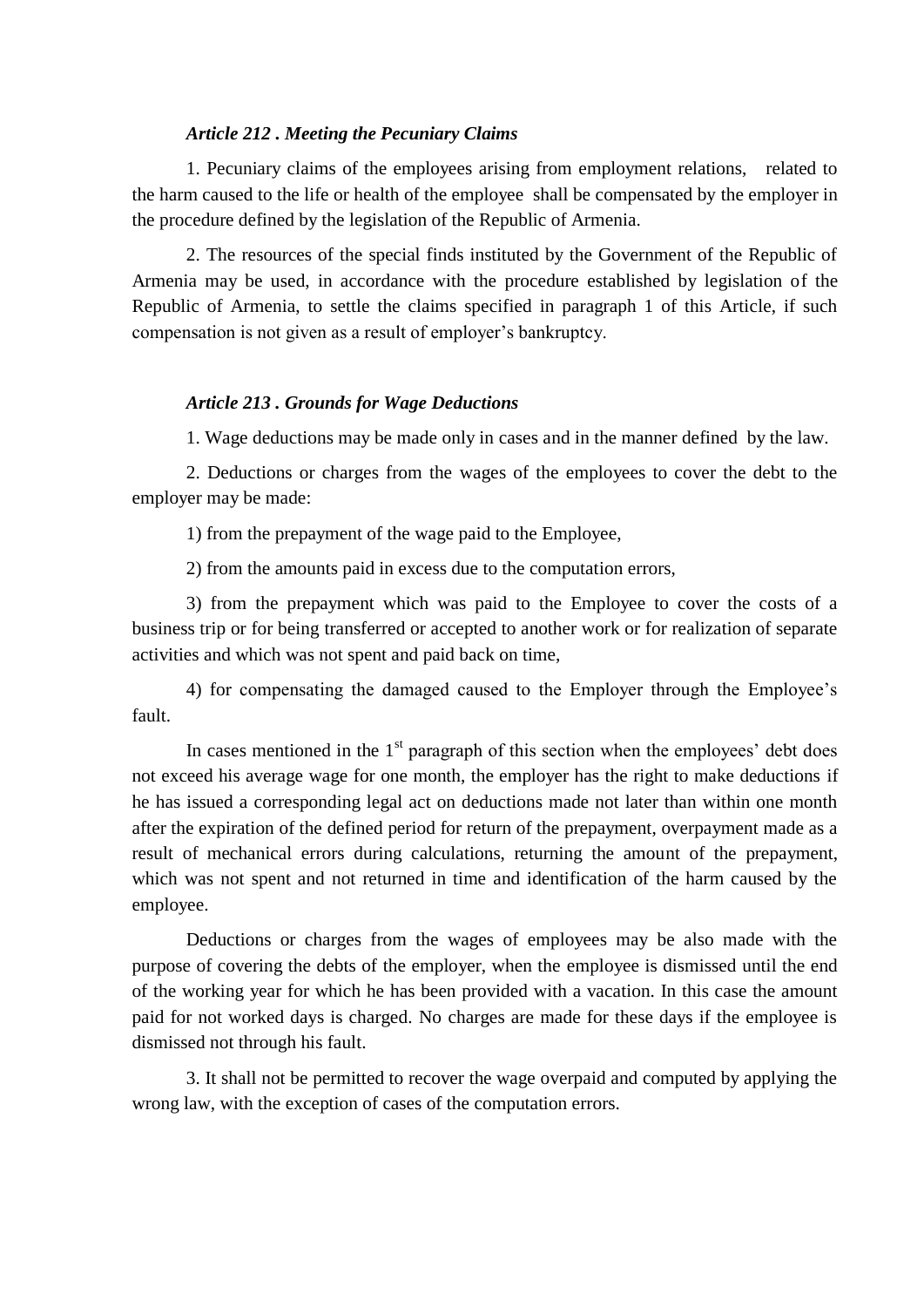### *Article 214 . Limitations on Wage Deductions*

The total amounts of the deductions of the wages shall be computed in order established by the law, which can not exceed the fifty percent of the monthly wage of the employee.

# **CHAPTER 21.**

# **LABOR DISCIPLINE**

#### *Article 215 . Ensuring Labour Discipline*

1. Discipline at work place shall be ensured by providing organizational and economic conditions for normal and efficient work, as well as incentives for work.

2. Disciplinary measures may be applied to the employees, who are in breach of labor discipline.

#### *Article 216 . Employee Duties*

The employees must work diligently and honestly, comply with labor discipline, fulfil the lawful orders of the employer and the administration in due time and accurately, observe the requirements of technological discipline, labor protection and health, and use the employer's property sparingly, immediately inform the employer about the emergence of a danger threatening the life and health of people and protection of the employer's property.

### *Article 217 . Employer Duties*

The employer shall:

1) provide the employer with work agreed upon with contract and organize his work

2) pay wage in terms and amounts envisaged;

3) provide the employee with paid and non-paid vacation ;

4) provide with safe working conditions;

5) while accepting to the work, as well as during the work get the employee familiarized with rules of discipline, requirements ensuring protection of work and fire regulations;

6) comply with the other requirements of labor laws, other normative legal acts, collective and employment contracts

### *Article 218 . Rules of Internal Labour Discipline*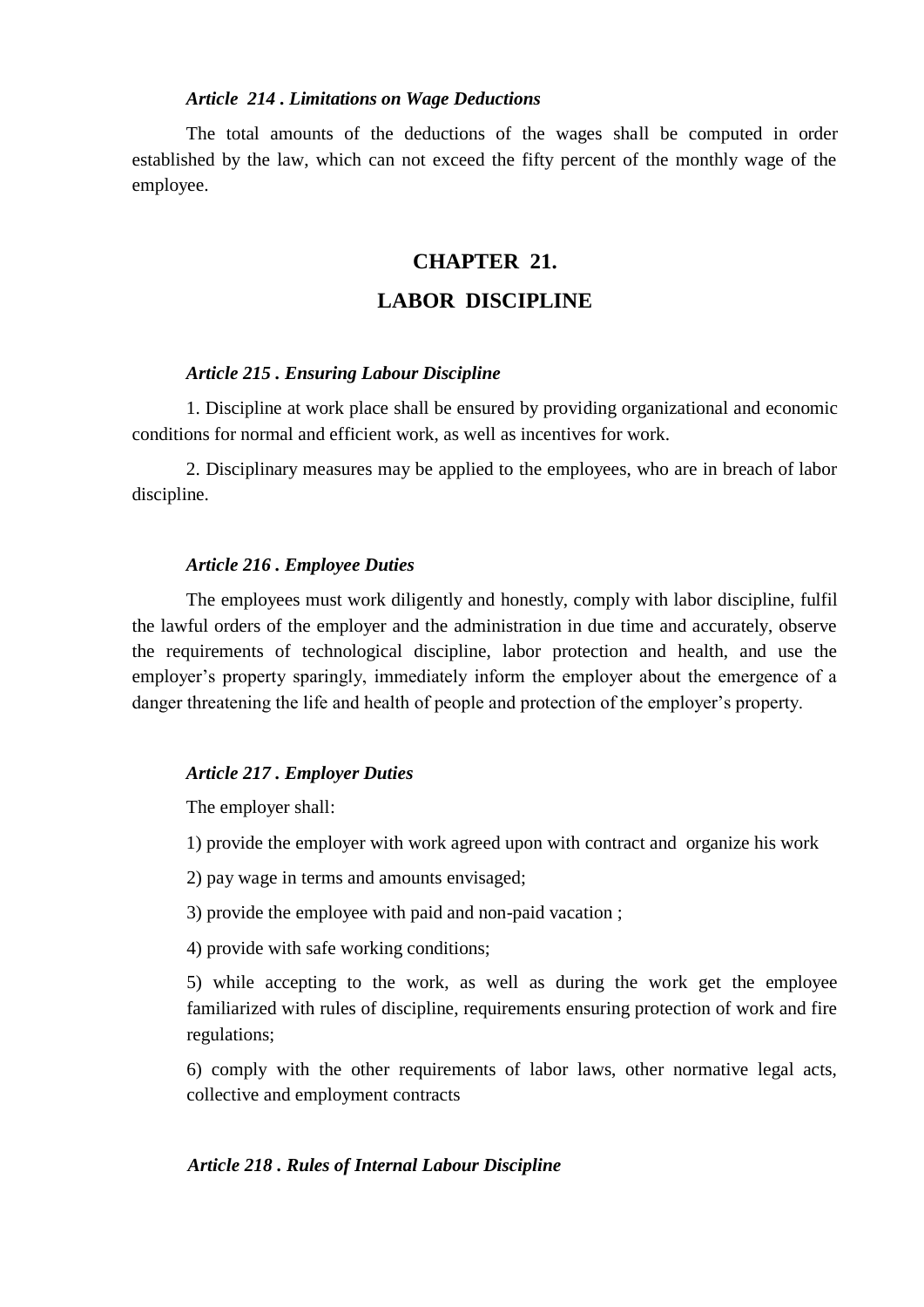1. Labour discipline is the code of conduct defined by Labour Code, other normative legal acts containing the norms of labour rights, collective and employment contracts, internal legal acts of the Employer which should be followed by all the employees.

2. The internal code of conduct is an internal legal act of the employer regulating the acceptance and dismissal procedures of employees, basic rights, obligations and responsibilities of parties defined by the employment contract, routine of work, time for rest, encouragement and behaviour responsibility measures taken towards the employees, as well as other issues concerning business relations.

### *Article 219 . Incentives applied by the Employer*

1. For conscientious performance of their employment duties the employees may be provided incentives by the employer The following types of incentives may be provided to employees: expression of gratitude

- 1) lump sum payment
- 2) memory gifts
- 3) supplementary paid vacation
- 4) no application of disciplinary fines

2. Other types of encouragement may be defined by internal disciplinary rules of the organization or by a collective contract.

3. In cases and order envisaged by the law the employees can be nominated for state awards.

## *Article 220 . Violation of Labour Discipline*

Violation of labour discipline shall be non-performance or improper performance of labour duties through the employee's fault.

## *Article 221 . Gross Violation of Labour Discipline*

1. A gross violation of labour discipline is considered the violation involving big violation of the provisions of laws and other normative legal acts which directly regulate the employee's work, or any other gross transgression of work duties or the prescribed work regulations.

2. A gross violation of labor discipline may be considered :

1) acts, which violate a person's constitutional rights;

2) disclosure of state, professional, commercial or technological secrets or communicating them to a competitor organization;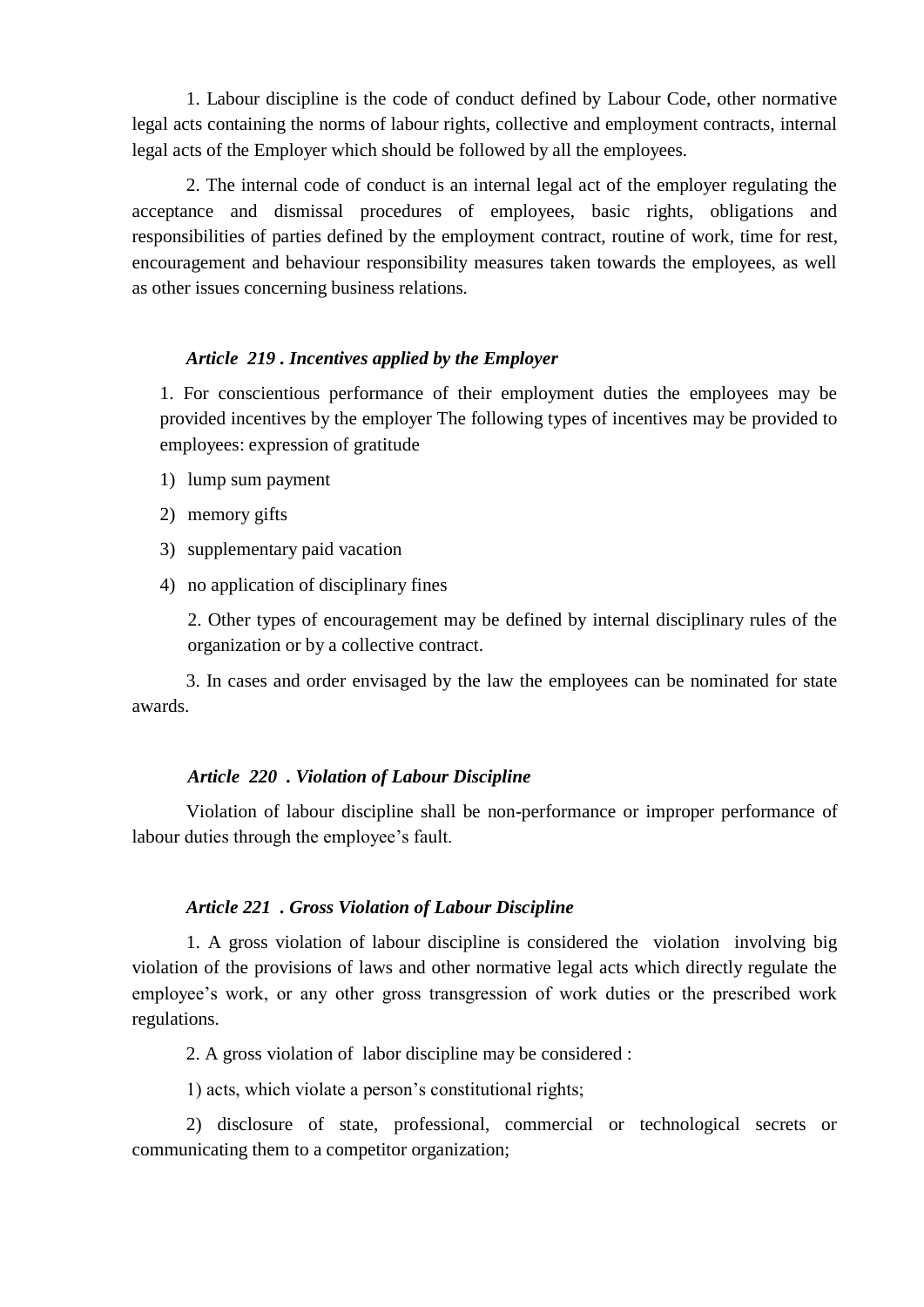3) taking advantage of one's position to get unlawful gain for oneself or other persons or for some other personal purposes, arbitrary behaviour;

4) violation of equal rights of men and women or sexual harassment of colleagues, subordinates or beneficiaries;

5) where, during the working time, the employee is under the influence of alcohol, narcotic or toxic substances;

6) absence from work throughout the entire working day/shift without any substantial reason;

7) refusal to undergo the mandatory medical examination,

## *Article 222 . Grounds of Disciplinary Liability*

Disciplinary sanctions may be applied only to the employer who has committed a violation of labor discipline.

# *Article 223. Disciplinary Sanctions*

1. The following disciplinary sanctions may be imposed for violations of labor discipline:

1) reprimand

2) severe reprimand;

3) termination of employment contracts based on Articles 121- and 122 of this law.

2. Other discipline sanctions may be also defined for the employees of certain categories by the law.

3. Sanctions not envisaged by the law shall be prohibited.

## *Article 224 . Selection of a Disciplinary Sanction*

When imposing a disciplinary sanction it must be taken into account the gravity of the disciplinary violation and its consequences, the employee's guilt, the circumstances, under which the violation occurred and the previous performance of the employee at work.

# *Article 225 . Prohibition to Impose Several Disciplinary Sanctions for One Violation of Discipline*

Only one disciplinary sanction may be imposed for each violation of work discipline.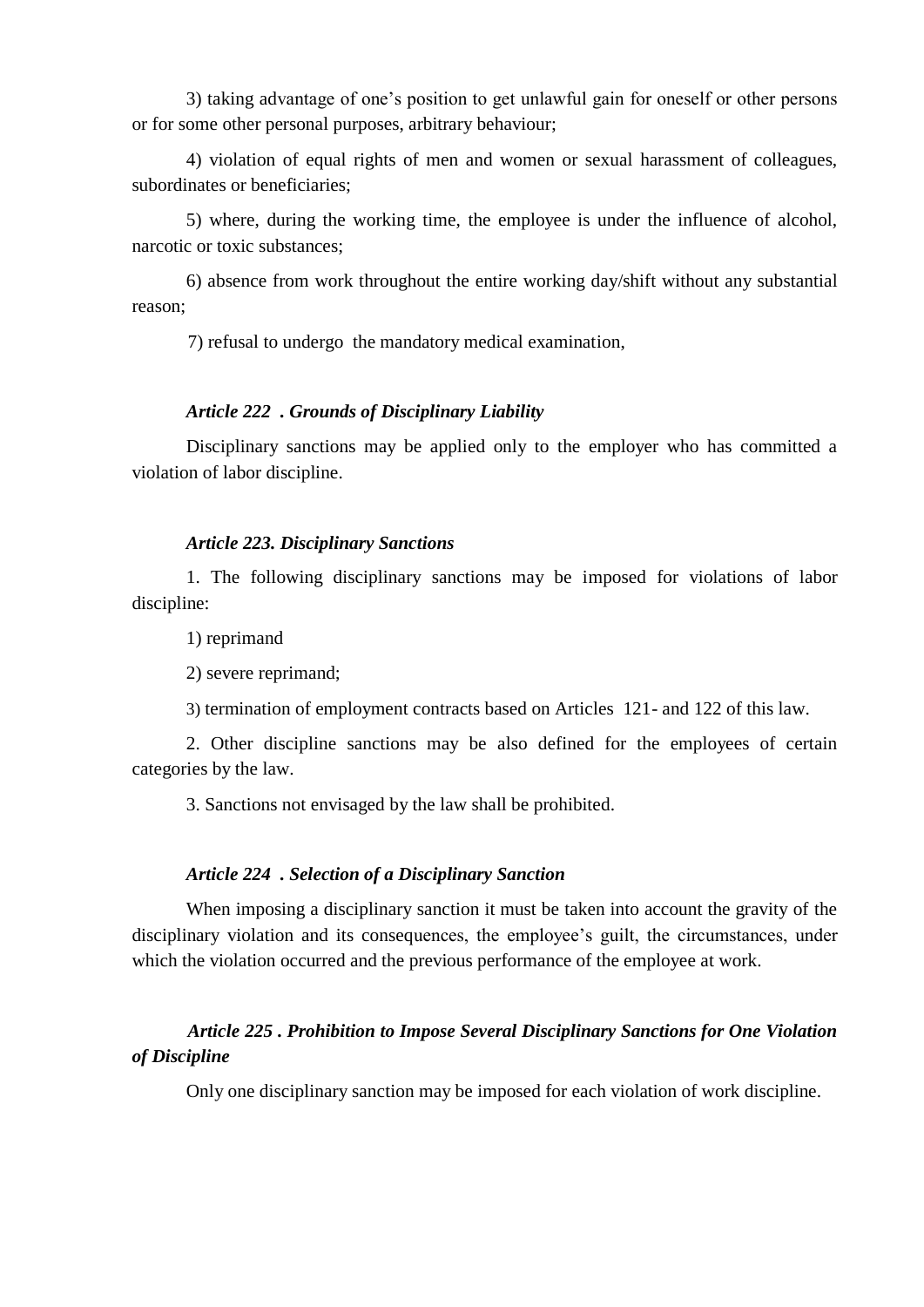## *Article 226 . Procedure of Imposing a Disciplinary Sanction*

Before imposing a disciplinary sanction the employer must request the employee to provide an explanation in writing about the violation of labor discipline. If, within the period set by the employer, the employee fails to provide his explanation without a substantial reason, a disciplinary sanction may be imposed without an explanation.

#### *Article 227 . Term of Imposing a Disciplinary Sanction*

1. A disciplinary sanction may be imposed within a month after a violation of discipline is disclosed, without taking into account the time when the employee was not available at work due to temporary inability to work, a business trip or on leave.

2. A disciplinary sanction may not be imposed after a lapse of six months from the date when the violation was committed. Where a violation of labor discipline was disclosed during an audit or when taking inventory of pecuniary or other assets, a disciplinary sanction may be imposed not later than within two years after the date of the commitment of the violation.

### *Article 228 . Appeal against a Disciplinary Sanction*

A disciplinary sanction may be appealed in legal form.

### *Article 229 . Term of a Disciplinary Sanction*

Where, during one year after the date when a disciplinary sanction was imposed, no new sanction was imposed upon the employee, it shall be regarded as cancelled

#### *Article 230 . Withdrawal of a Disciplinary Sanction*

Where the employee has not committed any new disciplinary violations or keeps working diligently and conscientiously, the sanction imposed on him may be lifted before the completion of one year.

# **CHAPTER 22.**

# **MATERIAL LIABILITY**

#### *Article 231 . Grounds for Incurring Material Liability*

Material liability shall be incurred when one party (employer or employee) of the employment contract causes damage to the other party through non-performance or inadequate performance of his official duties

The liabilities having occurred as a result of causing damage are regulated by the Civil Code of the Republic of Armenia, unless otherwise is stipulated by this Code.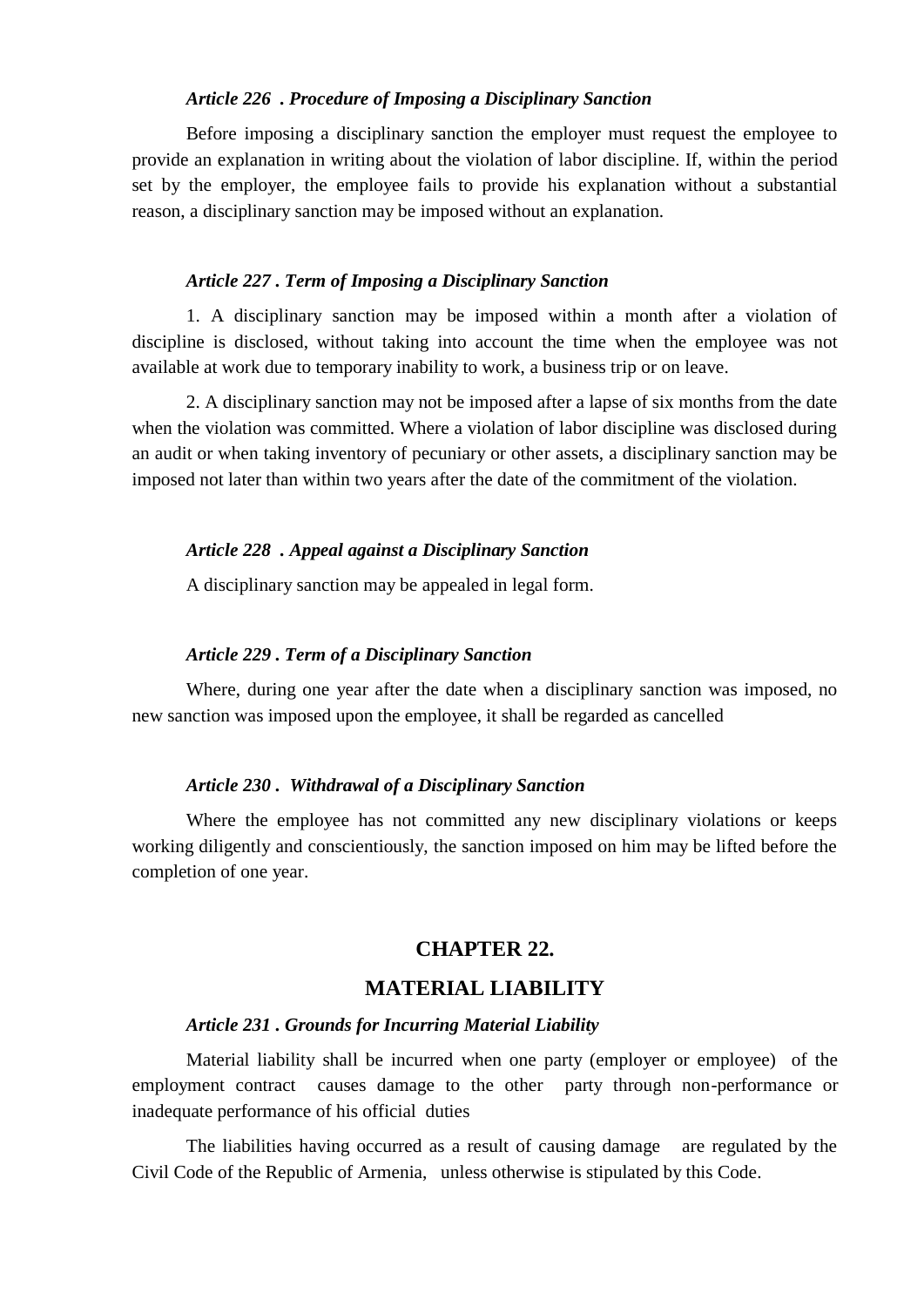# *Article 232 . Conditions of Incurring Material Liability*

Material liability shall be incurred when all the following conditions are present:

1) damage has been caused;

2) damage has been caused through illegal activity;

3) there is a causal relationship between an illegal activity and damage;

4) there is the guilt of infringer;

5) the infringer and the victim were in a working relationship during the violation of the rights

6) the resulting damage relates to work activities.

#### *Article 233 . Taking into Account the Victim's Fault*

Where damage was caused through fault of the injured or dead victim, the compensation of damage shall be reduced taking into account the degree of guilt or a claim for compensation shall be declined.

#### *Article 234 . Cases of Employer's Material Liability*

The employer's material liability shall be incurred in cases when:

1) an employee who hasn't been insured against accidents at the place of work or occupational diseases is injured or died or acquired an occupational disease 2) damage is caused by lost to, destruction or uselessness of the employee's property;

3) violation of property interests of the employee and other persons.

The employer compensates the harm caused by itself in the manner defined by the Civil Code of the Republic of Armenia.

#### *Article 235 . Compensation of Damage after Restructuring of an Organization*

In the event of restructuring of an organization, which is under an obligation to compensate to the victim, the claim for compensation of damage shall pass to the legal successor of this organization in accordance with transfer act or division balance.

#### *Article 236 . Compensation of Damage after the Liquidation of an Organization*

Where an organization is liquidated the damage incurred to the employee shall be compensated in order established by the Civil Code and other laws of the Republic of Armenia.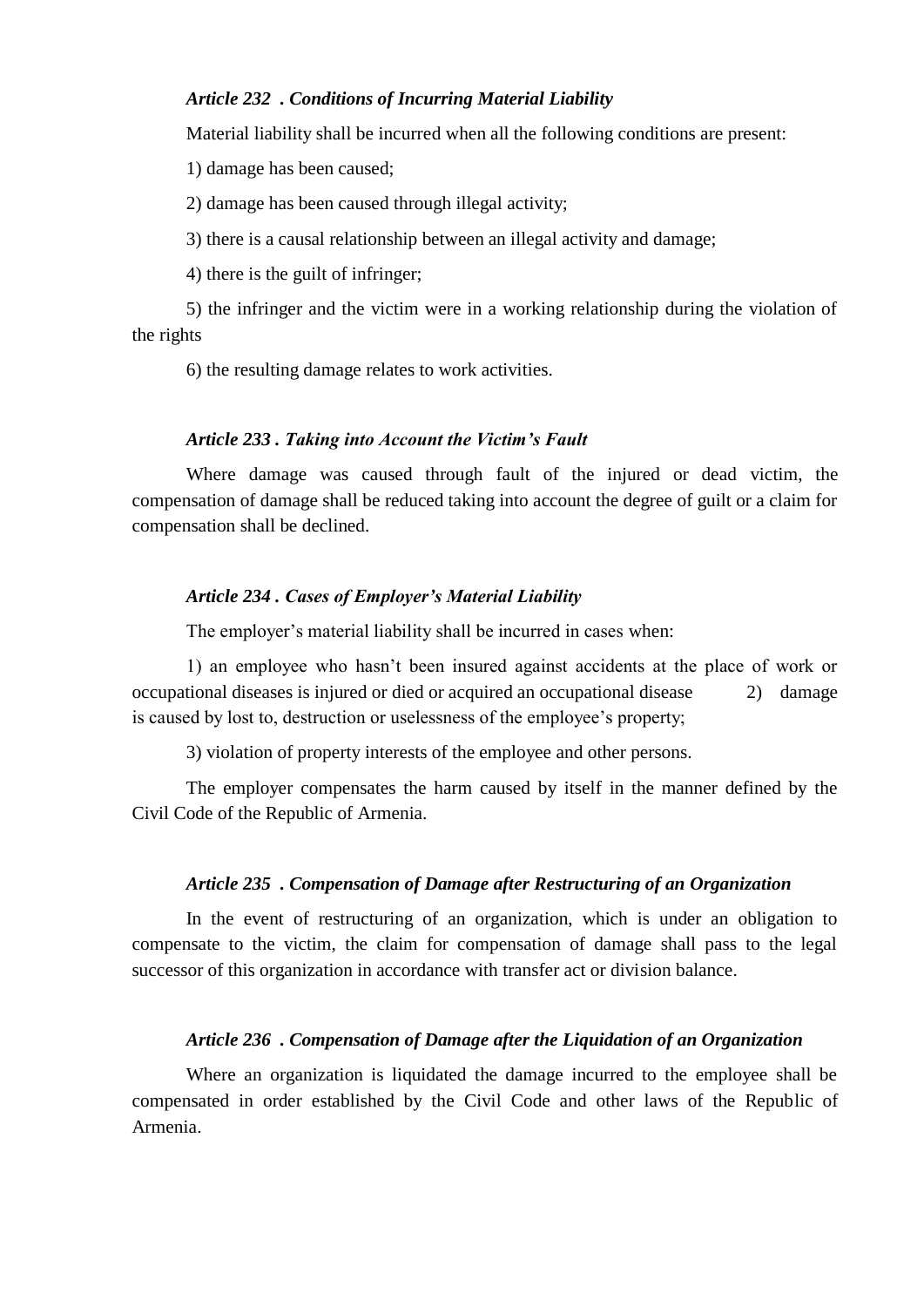# *Article 237 . Cases of Employees' Liability*

An employee must compensate damage arising due to:

1) damage or loss of the employer's property

2) allowing overspend of materials;

3) employer's compensation of the harm caused by the employee to other persons when fulfilling his official obligations

4) expenses made because of the harm caused to the property of the employer

5) improper storage of material valuables;

6) failure to prevent production of defective products and embezzlement of material or pecuniary assets.

#### *Article 238 . Limits of Employees' Liability*

An employee must compensate the employer for the whole damage, caused but not in excess of the amount of his three average monthly wages, with the exception of cases specified in Article 250 of this Code.

#### *Article 239 . Cases where Employees must compensate all Damage*

An employee must compensate the employer for the whole damage completely in the following cases:

1) damage was caused deliberately;

2) damage resulting from the criminal activity of the employee;

3) a contract of full material liability has been concluded with the employee;

4) damage resulting from the loss of instruments, equipment, special cloths and individual and collective protection devices, as well as loss of materials, semi-produced goods or products provided to him in the course of the production;

5) damage caused in any other way or to any other property full liability, for which there is a special law;

6) damage caused by an employee under the influence of alcohol or narcotic or toxic substances.

#### *Article 240 . Contract on Full Material Liability*

1. A contract of full liability my be concluded with the employees whose work is directly related to safe-keeping, acceptance, release, sale, purchase transportation or use of material assets and in respect of the personal protective equipment issued to the employee for use at work. This contract shall be executed in writing. It must provide for what types of material assets an employee shall assume full liability and for which obligations liability shall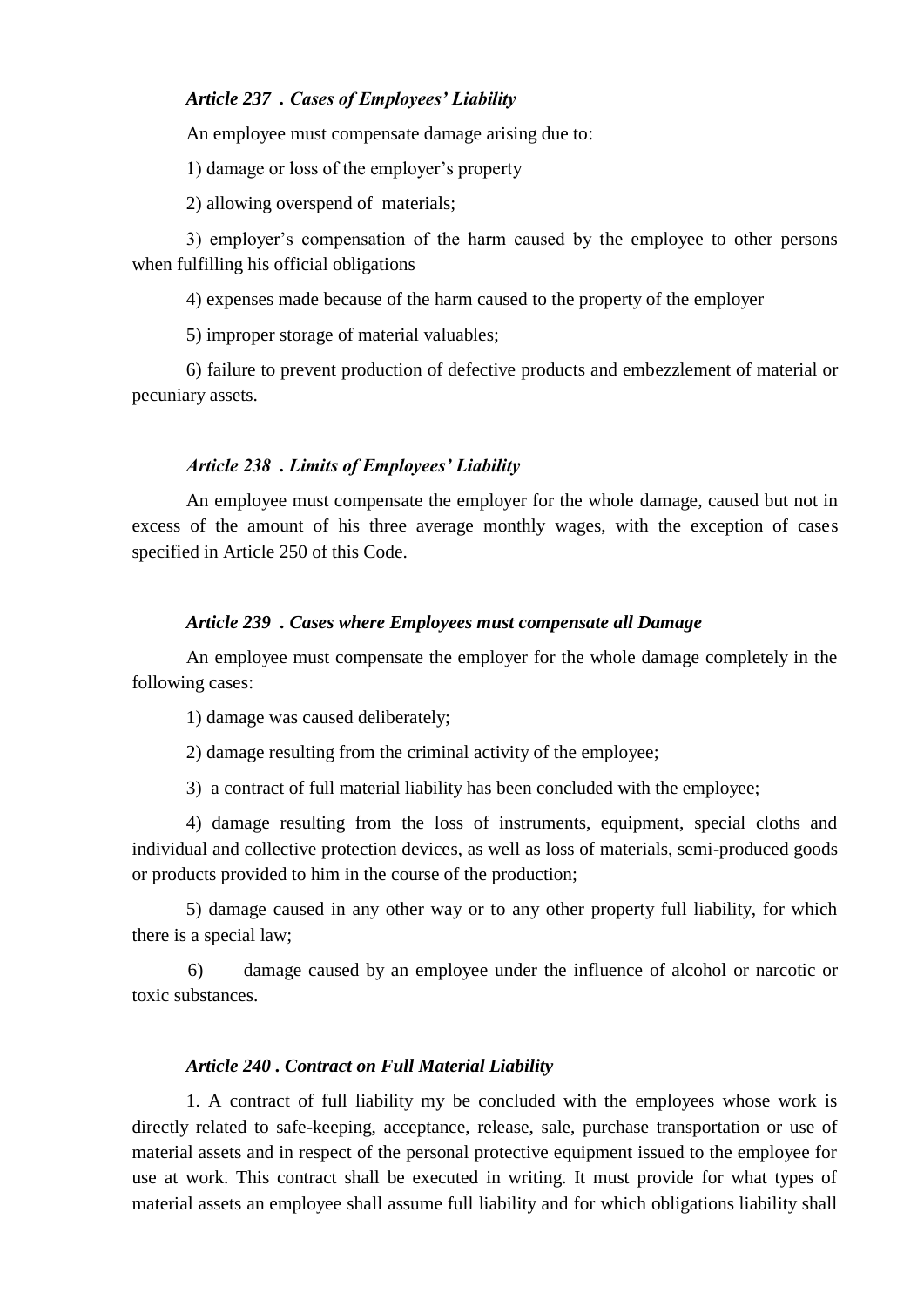be assumed by the employer, by providing the conditions which could prevent the creation of liability.

2. Contracts of full liability may not be concluded with the employees under 18.

## *Article 241 . Determination of the Amount of Damage to be compensated*

1. The amount of the damage to be compensated shall comprise direct losses and the income, which has not been received.

2. The damage shall be computed taking into account those expenses of the victim, which he has been incurred or will incur to restore the rights violated, the damage or loss of his property (real loss), as well as not received incomes, which that person would receive under the normal conditions of civil turnover, if his rights would not be violated.

3. The employer that has compensated the damage incurred by the employee (while performing service, official or other work duties, driving transport devices, etc) reserves the right of regress claim in the amount paid for compensation, if otherwise stipulated by the law.

# **CHAPTER 23 .**

# **SAFETY AND HEALTH OF EMPLOYEES**

# *Article 242 . Safety and Health of Employees*

Safety and health of the employees is a system of maintaining the life and health of employees during the working activity, which includes legal, socio-economic, organizationaltechnical, health, medical-preventive, rehabilitation and other measures.

## *Article 243 . Right of Employees to Safe Work*

1. Every employee must be provided with proper, safe and health-friendly working conditions as set in the law.

2. It is the responsibility of an employer to ensure safety and health at work for the employees. Taking into account the size of an organization and the level of risks of the production for employees, an employer shall establish in his organization or hire a certified occupational safety and health service or shall perform these functions himself.

#### *Article 244. Ensuring normal working conditions*

The employer is liable to ensure normal working conditions so that the employees can fulfil the norm of work. These conditions are as follows:

- 1) due operation of mechanisms, equipment and other means
- *2) provision with technical documents in a timely manner*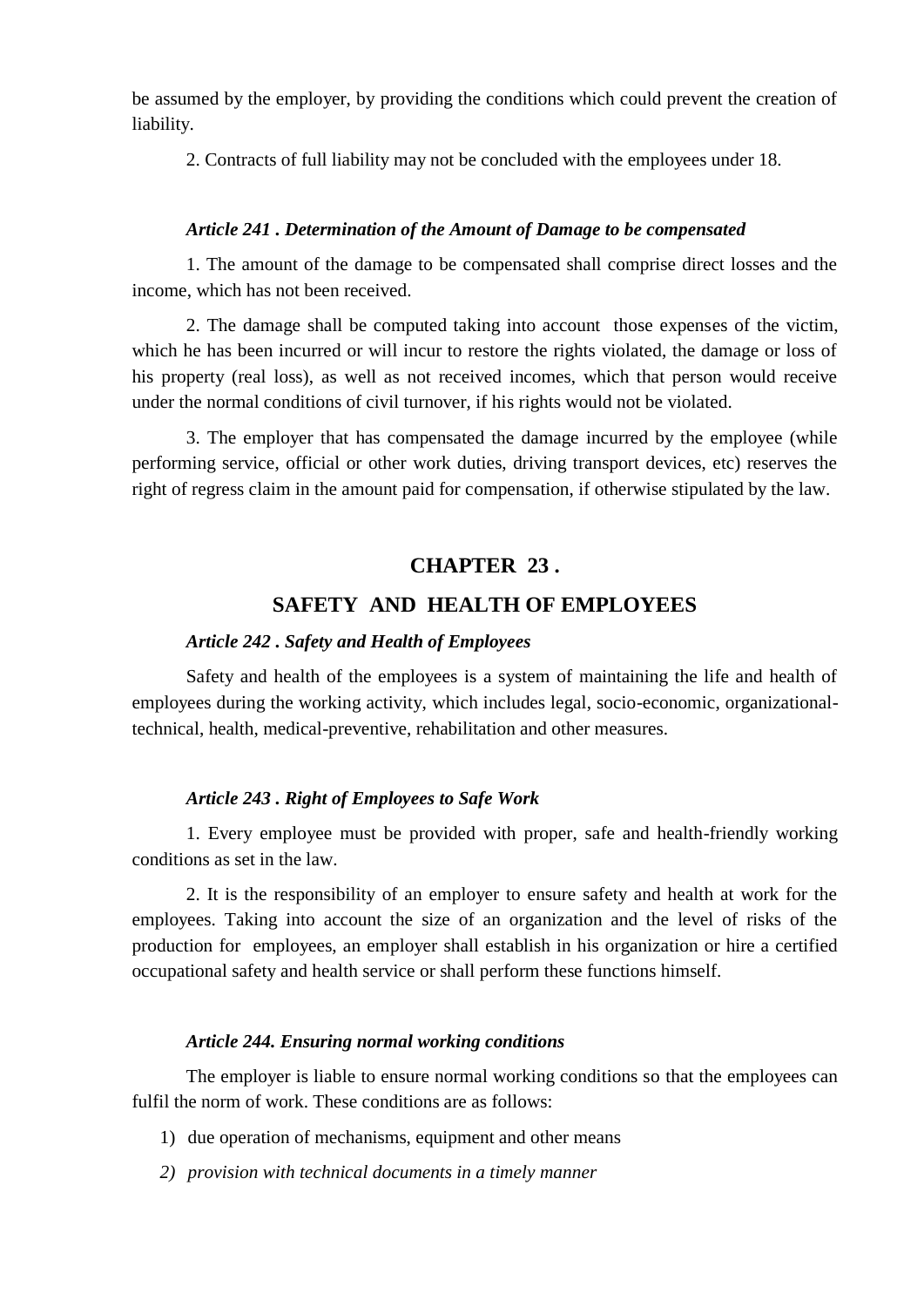- 3) Adequate quality and timely provision of materials and tolls required for the conduct of the work
- 4) Provision of the production with electricity, gas and other types of energy
- 5) Working conditions, which are secure and harmless for health (adherence to safety norms and rules, adequate lighting, heating, air conditioning, ensuring that the noise does not exceed the defined minimum level, radiation, vibration and other dangerous factors with negative impact on the health of the employee).
- 6) other conditions necessary for the conduct of certain activities

# *Article 245 . Design of Workstations*

1. The workstation and working environment of every employee must be safe, comfortable and non-harmful to health, as well as designed according to the requirements laid down in normative legal acts on safety and health at work.

2. Newly constructed and reconstructed sites (complexes, organizations, plants, workshops, etc.) shall be commissioned in accordance with the procedure established by the Government of the Republic of Armenia.

# *Article 246 . Devices of Work*

1. It shall be permitted to use only the work devices, which are in good working condition and meet the requirements established in legal acts on safety and health at work.

2. The minimum safety and health requirements for work equipment shall be laid down in relevant legal acts on safety and health at work.

3. Obligatory safety and health requirements for the production of particular work equipment or their groups, as well as for procedures of the conformity assessment of them shall be established by technical regulations (standards) or other normative legal acts.

4. Requirements for the safe use of specific work equipment shall be provided by the manufacture in the accompanying documentation. These documentation must be provided by the producer and accompanied by work equipment.

5. The compulsory continuous maintenance of potentially dangerous equipment shall be carried out by the employer unless otherwise is envisaged by the contract on the use of this equipment. .

## *Article 247 . Protection from Exposure to Dangerous Chemical Substances*

1. In the organizations, whose production processes involve the use, production, transportation or storage of chemical substances dangerous to human health, employers shall establish and implement measures for safeguarding the health of employees and ensuring the protection of the environment.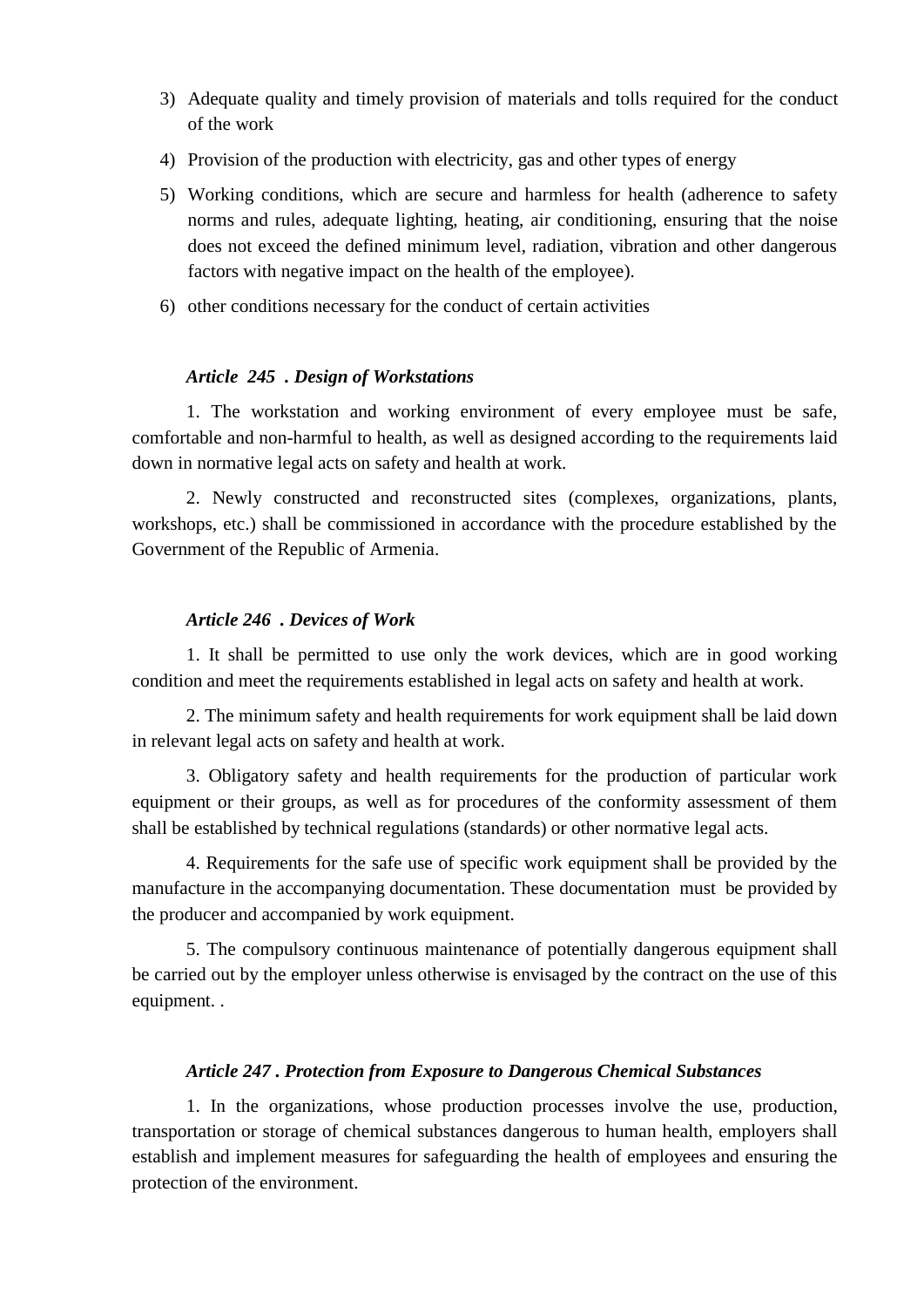2. The packaging of dangerous chemical substances must bear marks of dangerous chemical substances warning of their harmfulness or danger.

3. Employees must be trained and instructed to work safely with specific dangerous chemical substances. Workstations must be supplied with collective protective equipment, as well as special systems for monitoring the quantities of these substances in the working environment and for warning employees of danger. Employees must be provided with personal protective equipment.

## *Article 248 . Organization and Performance of Safe Work*

1. Work must be organized in compliance with the requirements laid down in normative legal acts on safety ad health at work:

2. On the basis of the principles of ensuring safety and health at work, normative legal acts on safety and health at work, technical documentation of technological processes and work equipment, the employer shall:

1) assess potential risks to ensuring the safety and health of employees;

2) Manages the Occupational Safety and Health Status Card in the organization. It shall indicate those workstations, work equipment, working and rest time which are in compliance with the requirements laid down in normative legal acts on ensuring the safety and health at work, as well as measures for improving the safety and health at work where the level of ensuring the occupational safety and health does not satisfy the requirements;

3) in conformity with the provisions of the Occupational Safety and Health Services in organizations, establish procedure for monitoring compliance with occupational safety and health requirements in the organization by approving the regulations of the occupational safety and health services in the organization or job instructions of occupational safety specialists in the organization, by giving instructions to the heads of subdivisions to implement occupational safety and health measures and to monitor compliance with occupational safety and health requirements;

4) adopt internal normative legal acts of the organization on occupational safety and health (occupational safety and health instructions, rules for the safe performance of works, etc).

3. The internal normative legal acts on occupational safety and health shall be adopted by employer.

4. Failure to comply with the requirements stated by normative legal acts on safety and health at work, rules for the organisation and performance of works and instructions shall constitute a violation of labor discipline.

### *Article 249 . Compulsory Health Examinations*

1. Employees under 18 years of age must undergo a medical examination upon employment and with the defined regularity until they reach 18 years of age.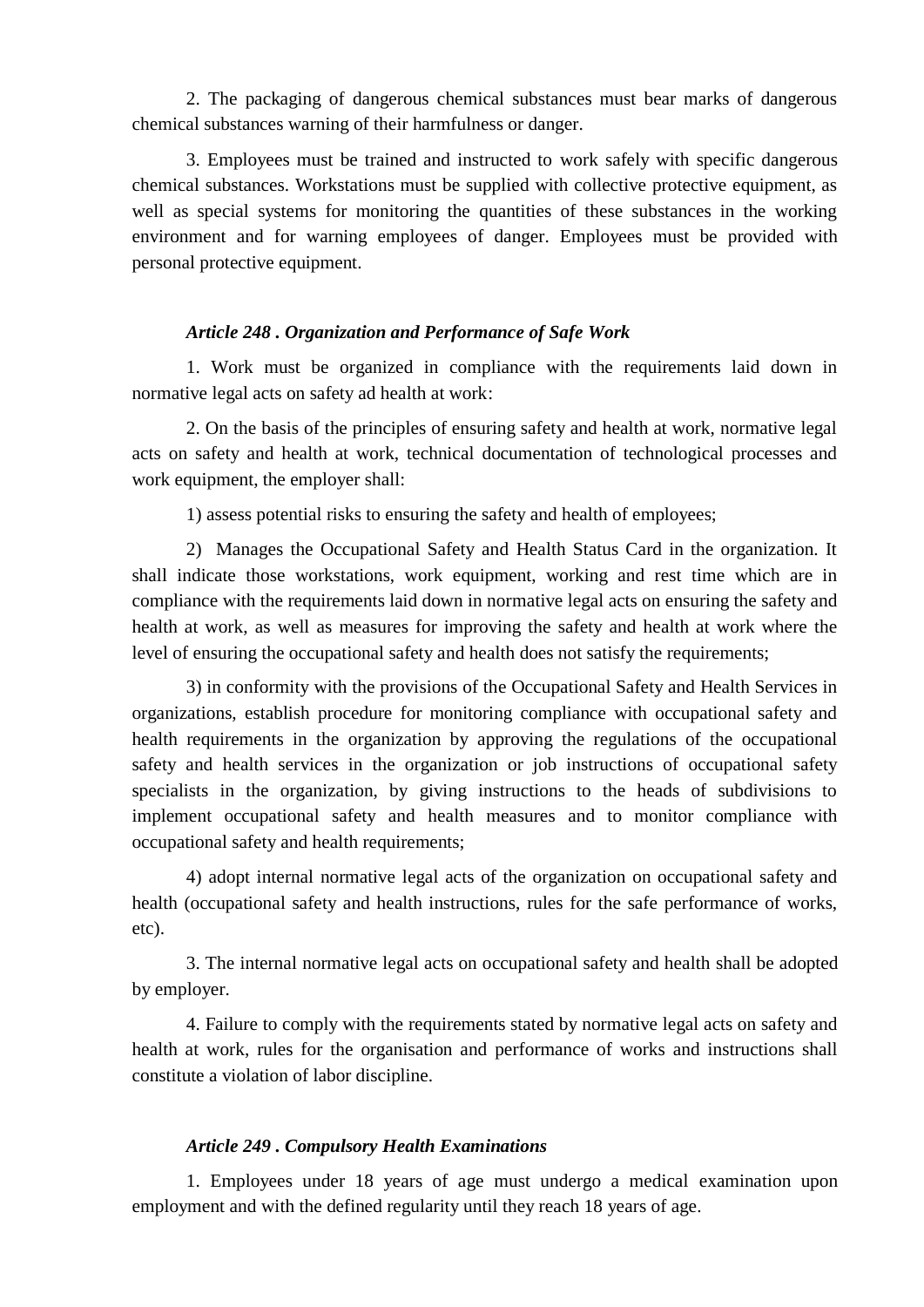The regular medical examination of employees under 18 is conducted on account of the employer.

2. Employees, who are likely to be exposed to occupational risk factors must undergo a pre-entry medical examination and periodic medical examinations in the course of employment, according to the asserted medical examination schedule of the employer. Employees who are exposed to occupational hazards at work and who use dangerous carcinogenic substances in the course of their work shall undergo regular medical examination also upon changing their work in the same organization or their workplace.

3. For the purpose of protecting the health of the population, employees of organization of the food industry, public catering and trading organizations, waterworks, medical and preventive care institutions and children institutions shall undergo regular medical examination.

4. Employees working at night and shift workers must undergo pre-entry medical examination and periodic medical examinations in the course of employment according to the asserted medical examination schedule of the employer organization

5. An employer shall approve the list of those employees, who are subject to compulsory medical examination and shall agree the medical examination schedule with the health care institution. Employees shall be introduced to the medical examination schedule by the employer with their signature.

6. Compulsory medical examinations shall take place during working time. the compulsory medical examination of employees over 18 is conducted on account of the employer, in case this is envisaged by a collective or employment contract.

7. The list of professions and activities, for which employees must undergo compulsory initial and regular medical examination, as well as the procedure of medical examination shall be established by the Government of the Republic of Armenia.

# *Article 250 . Temporal Suspension of Work*

1. The work is temporarily suspended in accordance with the procedure established by normative legal acts:

1) if an employee (employees) has/have not been introduced to occupational safety rules;

2) in the event of a breakdown of work equipment or an accident hazard;

3) if the work is performed in violation of the established technical regulations;

4) if work is performed without the necessary collective and /or personal protective equipment or if the employees are not provided with collective and/or personal protective equipment;

5) when the working environment is harmful or dangerous to health or life.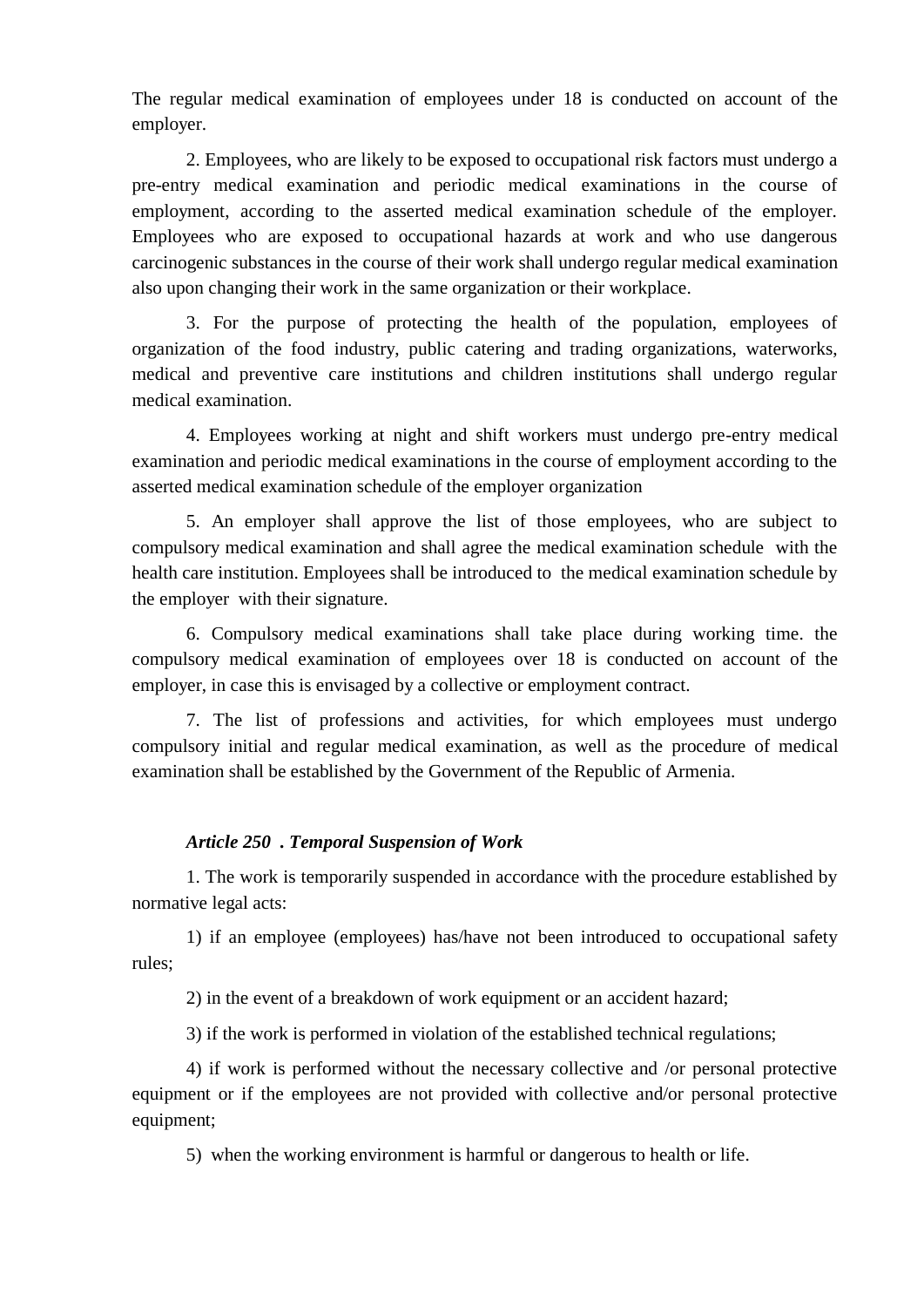2. In the event of danger emerging in the organization or its subdivision, the employer must:

1) immediately inform all the employees and those persons who are likely to be exposed to danger about the imminent danger as well as about the measures to be undertaken to endure the protection of the safety and life of the employees and about actions to be undertaken by the employees themselves;

2) undertake measures to suspend the work and to instruct the employees to leave working premises and move to a safe location;

3) organise the provision of first aid to the injured, as well as the evacuation of the employees;

4) immediately notify relevant internal and external services and bodies of the danger and the employees injured;

5) until the arrival of specialised services, start eliminating the danger with the help of the specially trained employees, employees of the occupational safety and health service of the organization.

3. In the cases specified in paragraph 1 of this Article, when employer fails to undertake measures to protect employees from possible danger, the safety and health maintenance service of the organization, as well as the trade union have the right to demand suspension of work. In case the employer refuses to satisfy the demand of the safety and health maintenance service of the organization or of the trade union the latter will inform the state labour inspectorate about this. The decision on making the employer terminate the work may be made by the state labor inspector after the evaluation of the safety and state of health of employees. In case the employer refuses to meet the requirements of the state labor inspector the latter has the right to apply to the police for termination of work and evacuation of employees form dangerous work places.

 4. Employees must immediately inform the employer about the break down of equipment or emergency situation

5. Every organization and its subdivision must have evacuation plans of employees.

6. Organizations, which produce, use and store dangerous substances, must have possible accident prevention plans and plans for elimination of their impacts. The list of such organizations shall be approved in accordance with the procedure established by the Government of the Republic of Armenia.

7. Evacuation plans of employees shall be placed organization in visible places. The employees of the occupational safety and health committee of the organization shall be informed of evacuation and accident prevention plans and plans for elimination of accident impacts organization

8. For the period when works are suspended in the cases specified in paragraph 1 of this Article the employer shall pay employees their average wage, which is calculated on the basis of the amount of the average hourly wage.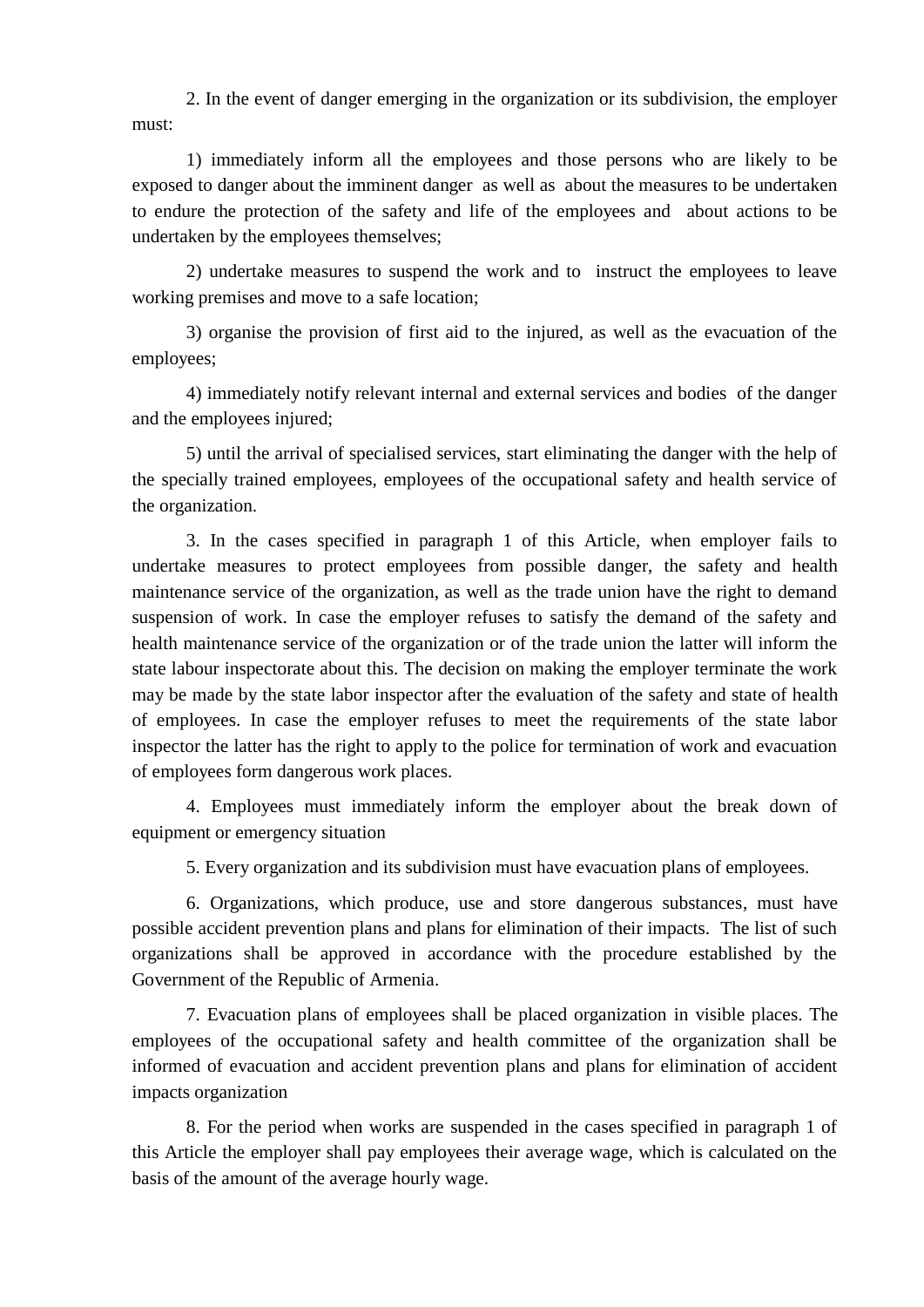9. Works must be also suspended, when natural conditions prevent from performing work safely. In the event of danger, in order to prevent accidents at work the employer has the right to transfer employees to another work not envisaged in the manner prescribed by the legislation organization.

## *Article 251 . Sanitary-hygienic Facilities of an Organization*

1. In accordance with the procedure established by normative legal acts on ensuring the safety and health of employees at work, appropriate rest areas, changing rooms, locker rooms for clothes, footwear, and personal protective equipment, sanitary and personal hygiene premises with washbasins, showers, lavatories shall be installed in organizations.

2. Sanitary and personal hygiene premises of organizations where dangerous substances are used shall be designed in accordance with the specific requirements for the design of such premises. The requirements for the design of such sanitary and personal hygiene premises must be established in normative legal acts on ensuring the safety and health of employees at work taking into account the nature of activities, material used, and the number of employees.

3. Medical points, catering facilities in an organization shall be designed in accordance with the requirements for such facilities and taking into account the number of employees.

#### *Article 252 . Attestation of Employers*

1. The knowledge of every employer in occupational safety and health shall be attested prior to the commencement of operation of the organization every five years in accordance with the procedure established by the Government of the Republic of Armenia.

2. The list of employers being exempt from the t attestation in the sphere of ensuring the safety and health of employees shall be approved by the Government of the Republic of Armenia.

# *Article 253. Participation of Employees in the Implementation of Measures to Ensure the Safety and Health of Employees*

The employer must inform and consult employees about all the issues related to the analysis, planning of ensuring the safety and health of employees, the organization and control of appropriate measures. The employer shall ensure the participation of the trade union in the discussion of issues related to ensuring the safety and health of employees. The employer may establish a Committee of Ensuring the Safety and Health of Employees Issues, the order of operation of which is defined by the Government of the Republic of Armenia.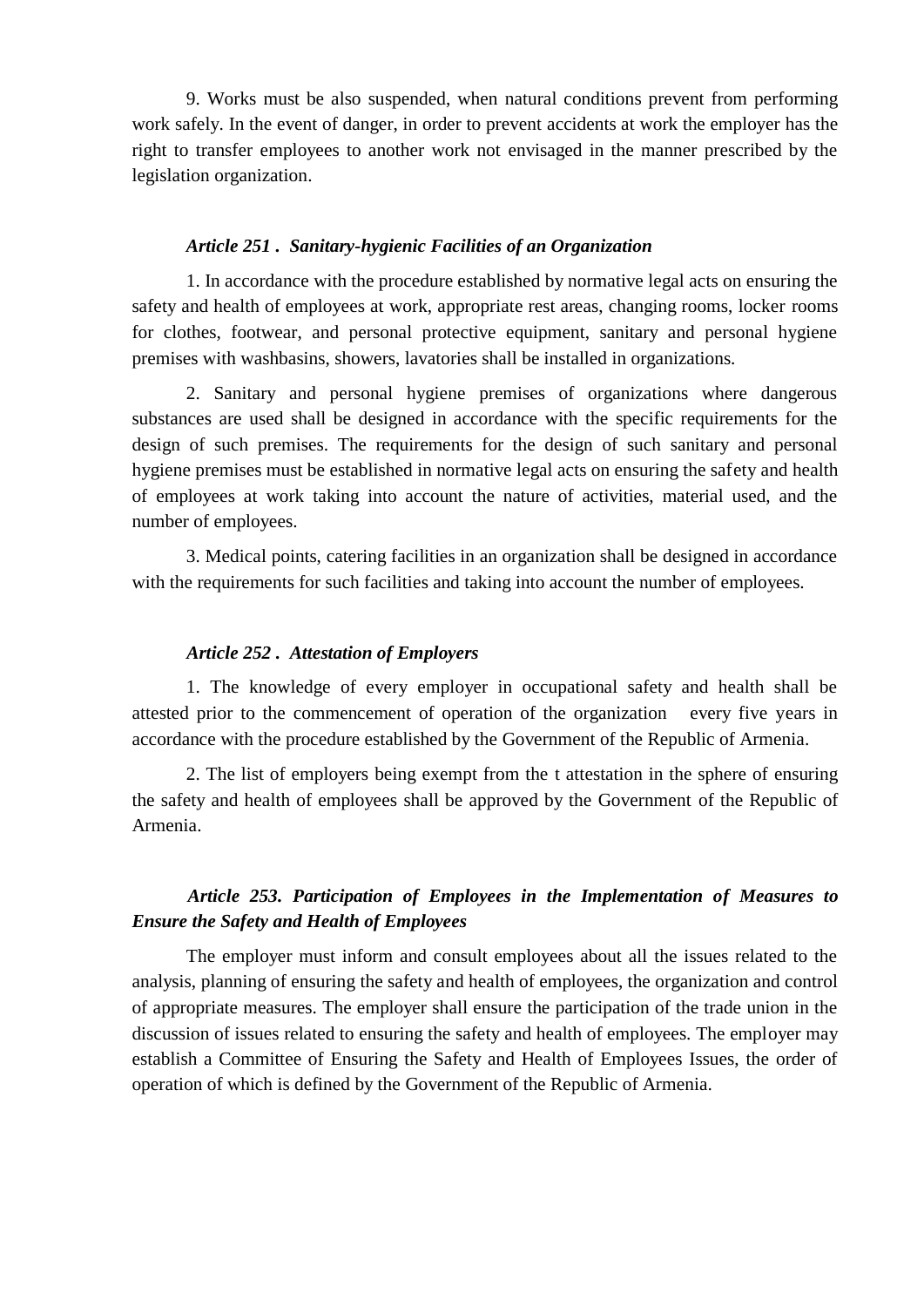# *Article 254. Training, Instruction and Qualification Testing of Employees in Occupational Safety and Health Matters*

1. The employer my not demand that an employee should begin work in the organization if the employee has not been trained and / or instructed to work in safety.

2. The employer shall ensure that the employee posted in the organization from any other organization should not commence work until he is informed of the existing and potential risk factors in the organization and instructed to work in safety at a specific workstation.

### **Article** *255 . Providing Employees with Protective Equipment*

1. Pursuant to normative legal acts on safety and health at work and upon the assessment of safety and health situation in the undertaking, the employer shall install collective protective equipment and provide the employees with personal protective equipment free of charge.

2. When collective protective equipment is not sufficient to protect the employees against risk factors, the employees must be provided with personal protective equipment. Personal protective equipment must be adapted to work and comfortable to use, and should not pose any additional risks to the safety of the employees. Requirements for the design, production and conformity assessment of personal protective equipment shall be established by normative legal acts on safety and health at work.

#### *Article 256 . Organization of Health Control Services*

1. The employer must provide employees with first medical aid, in the event of accidents or outbreak of acute diseases at work.

2. The transfer of the employee who has fallen ill or was injured at the place of work to a health care facility shall be organized by the employer on his account.

### *Article 257 . Work of Persons under 18 Years of Age*

Employment of persons under 18 years of age shall be prohibited for:

1) hard works;

2) work involving possible exposure to agents, which are toxic, carcinogenic or dangerous for health;

3) work involving possible exposure to ionising radiation or other hazardous and harmful agents to health;

4) work involving a higher risk of accidents or occupational diseases, as well as work which young person might not be able to perform safety due to lack of experience or attention safety.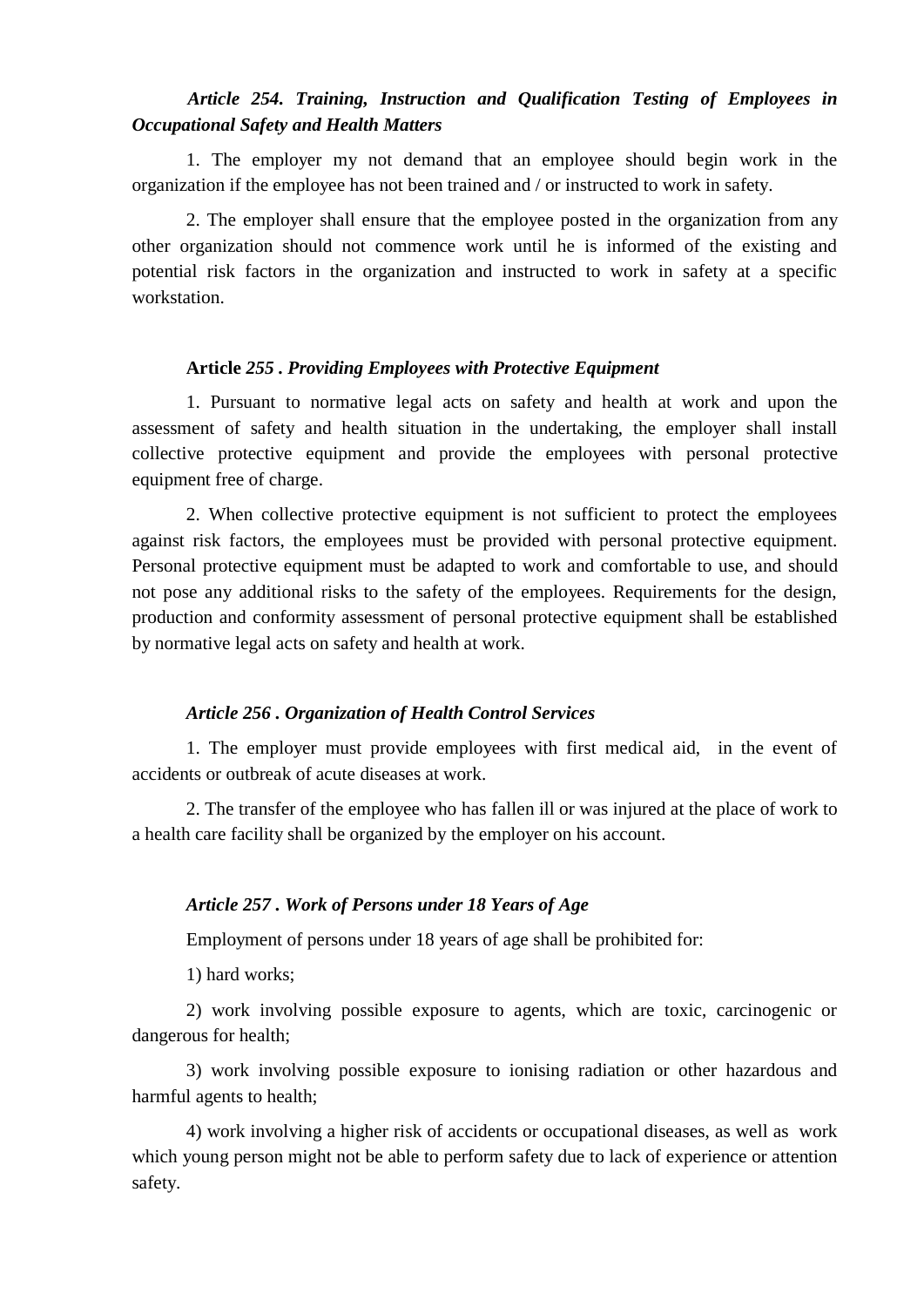The list of jobs considered as hard and harmful mentioned in this article is defined by the Government of the Republic of Armenia.

### *Article 258 . Maternity Protection*

1. Pregnant women, women who take care of a child under one year of age shall not be engaged in a job with dangerous factors and harmful conditions, which may have a negative impact.. The list of hazardous conditions and dangerous factors prohibited for pregnant women, women who have recently given birth shall be approved by the Government of the Republic of Armenia.

2. In compliance with the list of hazardous conditions of work, as well as working environment risk assessment results, the employer must establish the nature and duration of potential effect to safety and health of pregnant women and women who take care of a child under one year of age. Upon assessment of the potential impact, the employer must undertake temporary measures to ensure the elimination of the above risk of dangerous factors.

3. Where the elimination of dangerous factors is impossible, the employer shall take measures to improve the working conditions so that the exposure of pregnant women, women who have recently given birth to risks is avoided. If it becomes impossible to eliminate such affect in the result of the improvement of working conditions, the employer must transfer the woman (upon her consent) to another job in the organization.

4. Where a pregnant woman, woman taking care of a child under one year of age has to attend medical examinations, the employer must release her from work preserving her average wage, which is calculated on the basis of the amount of average hourly wage. 5. Apart from general break to rest and to eat, breast-feeding woman shall be given at least every three hours at least 30 minute breaks to breast-feed. At the woman's request, the breaks for breast-feeding may be joined or added to the general break or transfer at the end of the working day, shortening the working day accordingly. Payment for these breaks to breast-feed shall be calculated according to the average daily pay of the employee.

## *Article 259 . Guarantees of Safety and Health of Working Disabled Persons*

Safety and health at work of working disabled persons shall be guaranteed by the law.

# *Article 260 . Notification of accidents occurred at the work place and occupational diseases.*

1. The Employee suffered from accidents occurred at the work place or acute occupational diseases if able as well as the person who was a witness during the accident or its consequences shall immediately notify the head of the subdivision, the Employer and the Department ensuring the security and health care of the employees.

2. If an employee deceases at the work place the Employer shall immediately inform the Office of the Prosecutor and State Labor Inspectorate.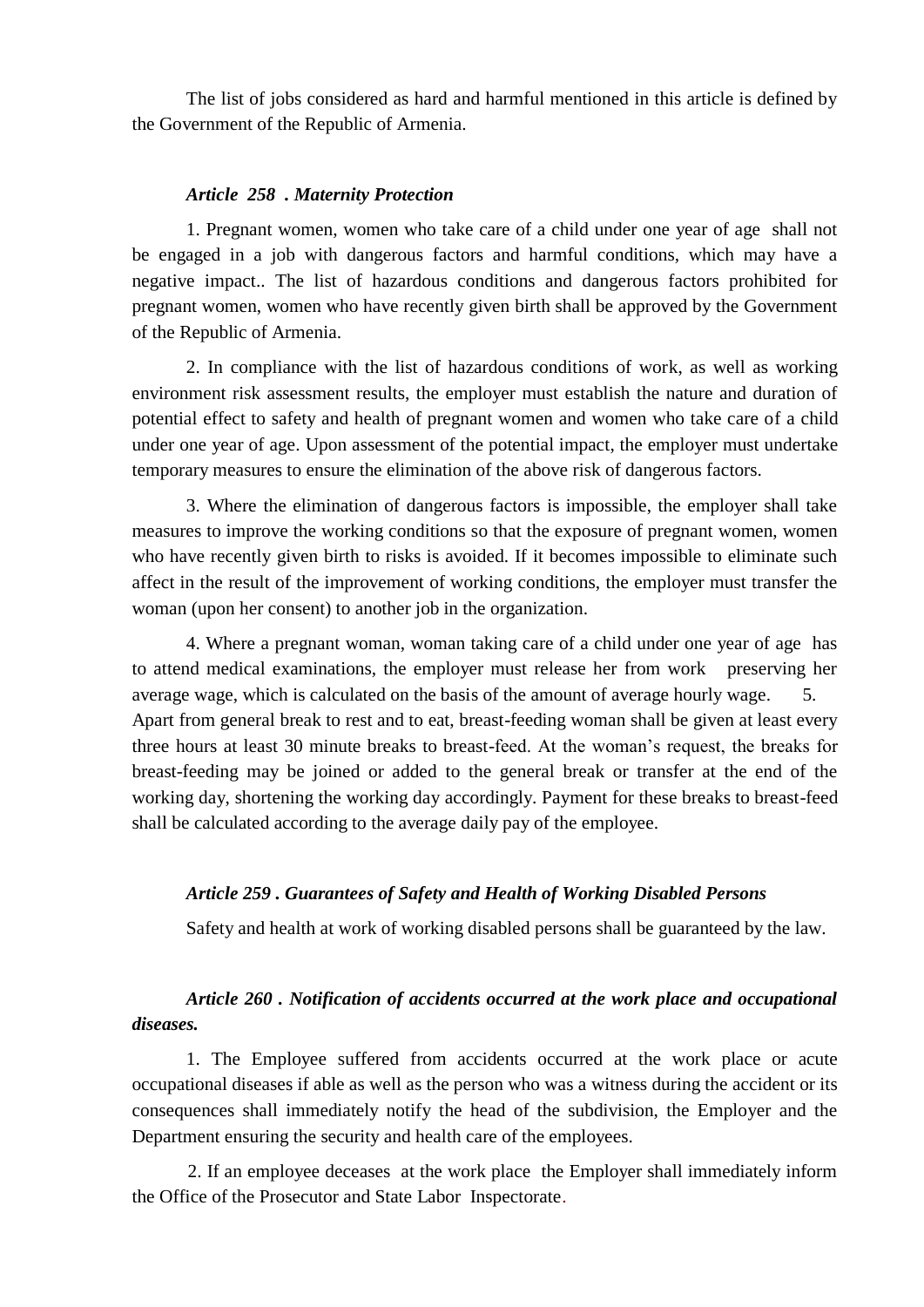In cases of acute occupational diseases which caused the death of an Employee the Employer shall immediately inform the Office of the Prosecutor and State Labor Department.

### *Article 261 . Official investigation of accidents and occupational diseases*

1. Official investigation is conducted with the purpose of identification of the reasons for accidents and occupational diseases. Occupational diseases and accidents are subject to mandatory registration by the employer. The procedure for the registration of occupational diseases and official investigation is defined by the Government of the Republic of Armenia

2. The injured person or his/her representative may participate in official investigation of the accident or occupational disease occurred at the work place according to the defined order, has the right to get acquainted with the materials of official investigation of the accident or occupational disease, is obliged to receive the act of official investigation on the accident or occupational disease and in case of being discordant with the act may appeal against the results of the official investigation to the Head State Inspector or to the Court.

### *Article 262 . Supervision over the Safety and Health maintenance of the Employees*

Within the scope of their powers the public authorized bodies perform the supervision over the safety and health maintenance of the employees.

# **CHAPTER 24.**

# **LABOR DISPUTES**

## *Article 263 . Concept of Labour Dispute*

Labour dispute is disagreement between the employee and the employer regarding the exercising of the rights and fulfilment of duties established in Labour Code or other normative legal acts, employment contract or collective contract.

#### *Article 264 . Labour Dispute Examination Bodies*

1. The labour disputes shall be examined in legal form – in order established by the Civil Procedures Code of the Republic of Armenia.

2. Collective labour disputes shall be resoled according to the procedure established in Chapter XII of this Code.

#### *Article 265 . Disputes relating to the Employment Contract*

1. An employee who disagrees with the changing of the working conditions, suspension from work on the employer's initiative, dismissal from work, shall be entitled to apply to the court within one month from the day of receipt of the appropriate notice